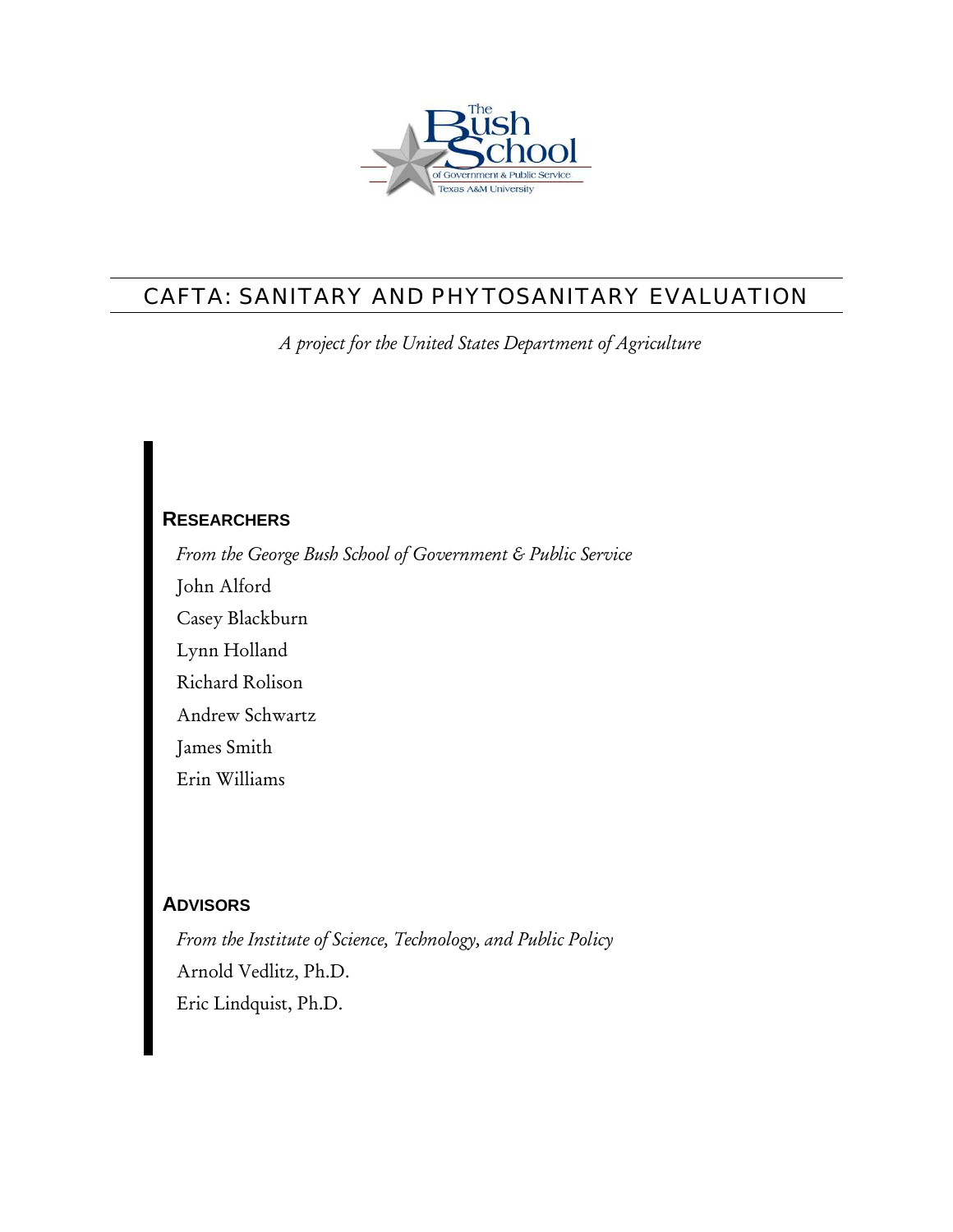Months of work, observation, and reflection on this project have left the authors with an accumulation of intellectual and professional debts. The authors first and foremost would like to thank our client, the U.S. Department of Agriculture, Foreign Agriculture Service (FAS). This project would not have been possible without the guidance and support of many public servants at FAS. The research team would especially like to thank Dr. James G. Butler, the Deputy Under Secretary for Farm and Foreign Agricultural Services. Beverly Simmons, Bobby Richey, and Rob Fox of the Washington, D.C., office of FAS have also earned our most sincere thanks. They were excellent advisors as well as essential points of contact.

Our examination of Sanitary and Phytosanitary (SPS) issues for the USDA has allowed us to examine a real-world policy issue. We have gained valuable experience in working with a client as well as experience in applying our education to government service.

Also, the researchers wish to thank the public servants at FAS and the USDA's Animal and Plant Health Inspection Service (APHIS) who contributed to the research. Among other things, they completed an extensive survey on Sanitary and Phytosanitary compliance in Central America. In doing so, they were assisted by numerous officials in the local ministries of agriculture. Although the authors are unable to recognize these local officials by name, the project would have been impossible without their extensive input.

We would also like to extend a special thank you to the Ministry of Economy of El Salvador; the Ministry of Agriculture, Division of Plant and Health of El Salvador; the Plant and Health Ministry of Agriculture of Costa Rica; and the Ministry of Agriculture of Nicaragua.

 The authors would like to acknowledge Ms. Cecelia Hawkins for her assistance with this project. She consistently offered timely advice and counsel on the writing process. The research team is grateful for her suggestions, support, and careful editing. The team also wishes to thank our advisors, Drs. Arnold Vedlitz and Eric Lindquist, for their steadfast support and encouragement in this process. They are both fine scholars and teachers, and the authors are fortunate to have been in their Capstone Seminar.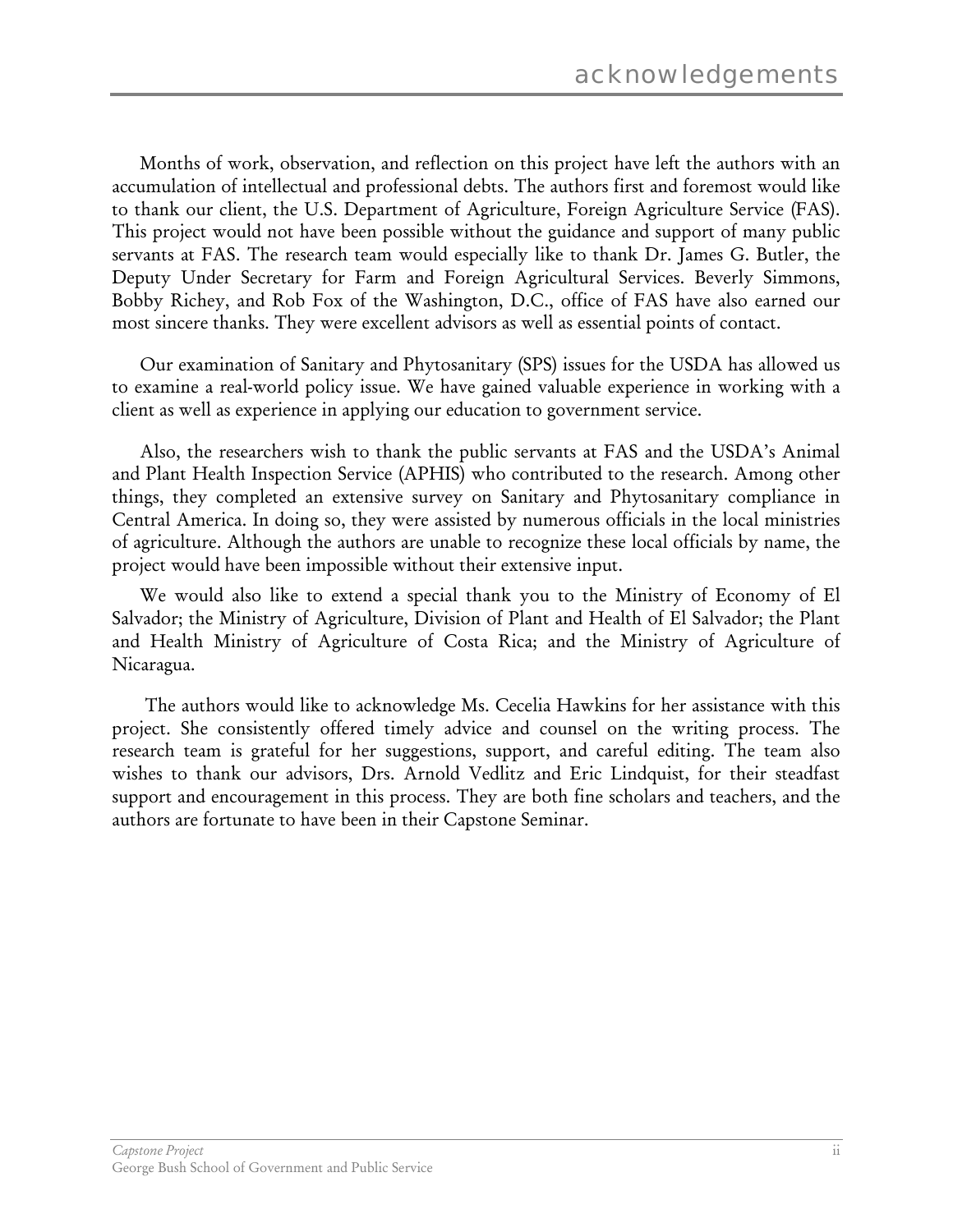# **RESEARCH OBJECTIVES**

This report, in a partnership with the United States Department of Agriculture (USDA) and the Bush School, informs the USDA on the status of Sanitary and Phytosanitary (SPS) regulatory systems in the five Central American countries that are participating in negotiations for a Central American Free Trade Agreement (CAFTA) with the United States. The five CAFTA countries (Costa Rica, El Salvador, Guatemala, Honduras, Nicaragua) must overcome the complex regulatory framework, processes, and institutional capacities that present barriers to free trade with the United States. It is clear that Sanitary and Phytosanitary (SPS) issues are a key element of building this relationship.

SPS is a general term used to describe a variety of regulations on trade in agricultural products to protect human, animal, and plant health. The ultimate goal of the World Trade Organization's (WTO) SPS Agreement is to aid counties in building capacity to levels of sustainability. The WTO defines SPS as any measures that are applied to prevent or limit other damage to a country from the entry, establishment, or spread of pests and diseases (World Trade Organization 2003). Among other things, SPS regulations:

- Protect human or animal life from risks arising from additives, contaminants, toxins, or disease-causing organisms and their food;
- **Protect human life from plant- or animal-carried diseases;**
- Protect animal or plant life from pest, diseases, or disease-causing organisms; and
- Prevent or limit other damage to a country from the entry, establishment, or spread of pests.

These subject areas are useful in that they highlight the "nature of the limiting factors" of a national SPS system (Canale 2002). Countries deficient in SPS processes and outcomes may not be able to fully trade with the United States and the rest of the world.

In order to evaluate SPS compliance in CAFTA countries, the Bush School research team utilized the Phytosanitary Capacity Evaluation (PCE) model to measure the level of compliance with international standards. Dr. Felipe Canale, Chairman of the Interim Commission on Phytosanitary Measures, developed the Phytosanitary Capacity Evaluation model just prior to the Twenty-fifth Regular Sanitary and Phytosanitary (SPS) Committee Meeting on November 7-8, 2002. The Bush School survey was sent to the appropriate incountry experts in each of the five CAFTA countries. The survey examined multiple aspects of SPS compliance in three categories. The categories were:

- **Legislation and Institutional Issues**
- Facilities and Equipment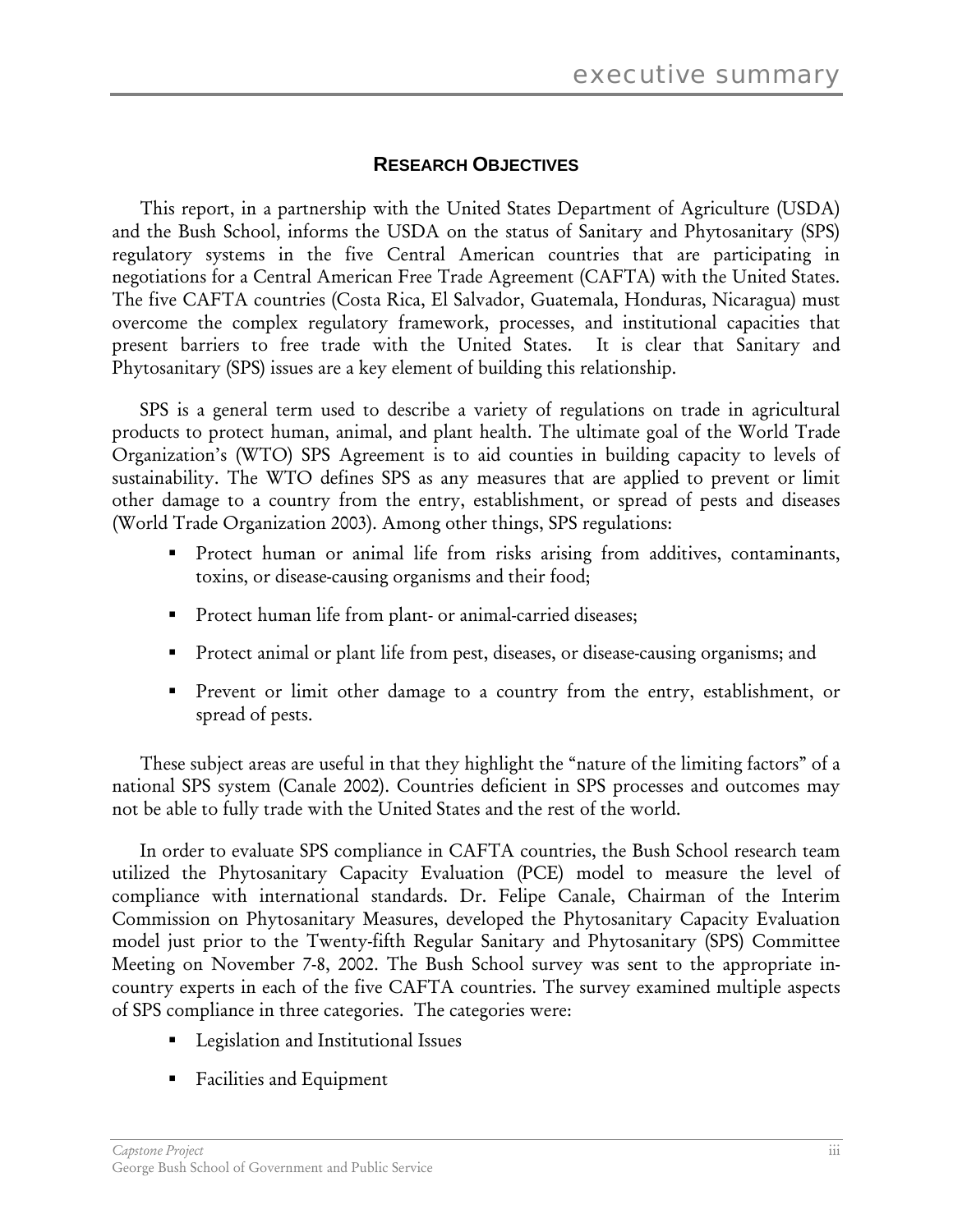**•** Documented Procedures

 The survey is most helpful for determining how best to apply technical assistance to help countries improve their own SPS system. In addition, the PCE model can be applied as a selfexamination to determine one's own compliance with international standards. A trading partner can also use the model to determine another country's level of compliance with international standards.

# **RECOMMENDATIONS**

The PCE model is a beneficial tool for evaluating the progress of CAFTA countries' compliance with the International SPS Agreement, and the research team has used the PCE model as our main analytical tool. A survey based on this model was sent to Foreign Agriculture Service (FAS) and Animal and Plant Health Inspection Service (APHIS) officials in the five CAFTA countries. Our analysis is based on the results of this survey. As such, we conclude that:

- The USDA must ensure that more training is available to ensure that every country has at least one individual who has the knowledge of SPS requirements to answer relatively basic questions about the status of compliance.
- The USDA should commit to educating substantial numbers of people in each country about the details of SPS requirements.
- Aid should include funding for more laboratories and laboratory equipment.
- The USDA should pay significant attention to assisting CAFTA countries in developing reliable certification systems, devoting particular attention to pest concerns.
- The USDA should improve communication with FAS and other officials in each country to ensure a better understanding of conditions at local levels.

# **AREAS FOR FUTURE RESEARCH**

The Bush School research project also allows us to suggest areas for further study.

- More research should be targeted on problem areas discovered by the survey responses to determine the extent of aid required to bring the country into compliance with international SPS standards.
- Implement the PCE model to determine the level of compliance in each country with respect to meat products.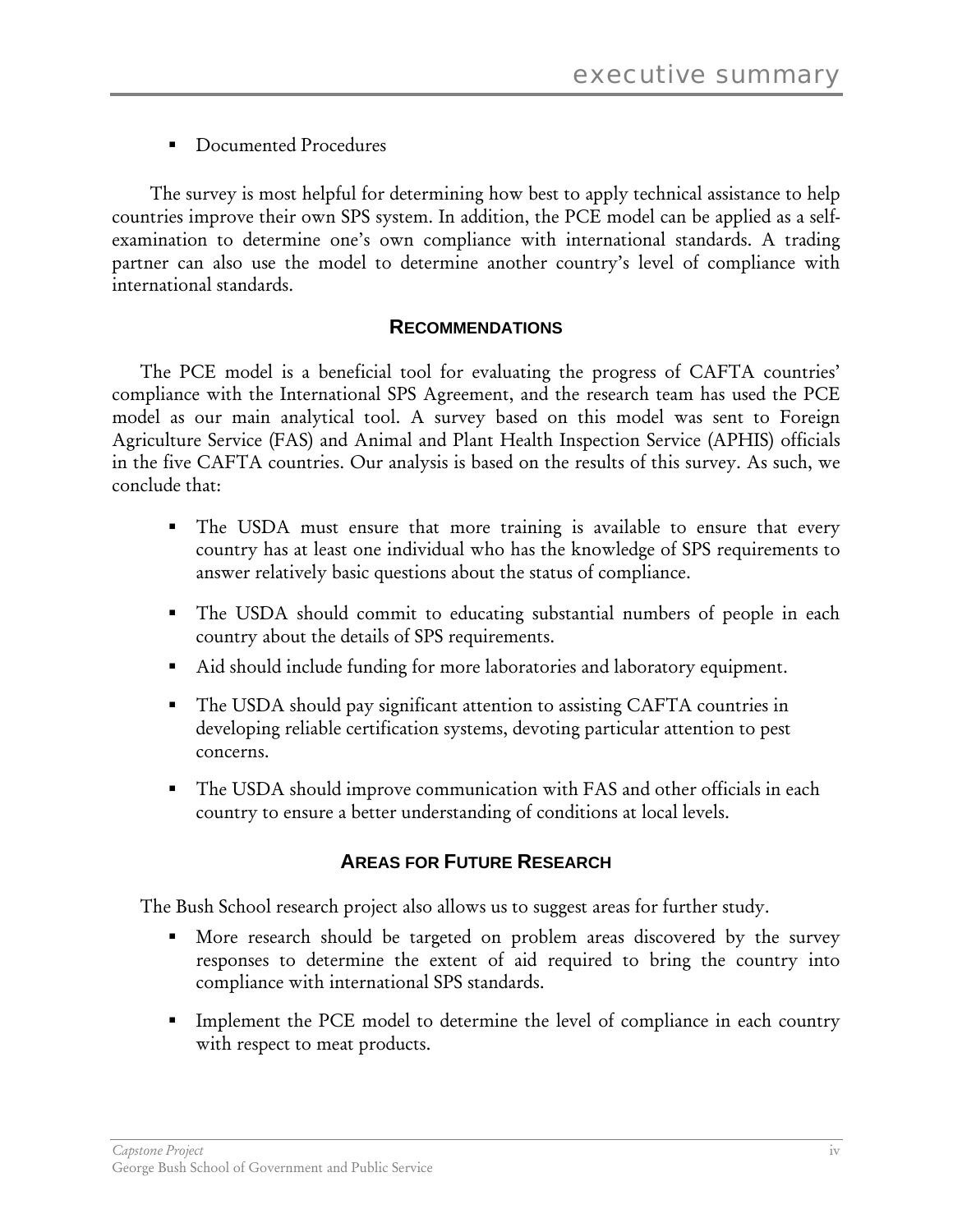- Collect information from each of the five countries on the specific equipment needed to conduct pest diagnostic, in the areas of Entomology, Virology, Weed Science, Fungal and Bacterial Pathology, and Mycology.
- Collect information on the equipment needed to carry out inspection services at points of entry of each country.
- Conduct a survey of the local agriculture producers in order to gauge their level of understanding and acceptance of SPS measures put in place by the national organization.
- Identify practices in place in the industry in each country to respond to exotic pests and diseases and determine the level of aid needed to upgrade industry practices.

It should be noted that these areas of research would require each country to inventory, survey, or catalog details of SPS measures and their applications. Our findings show that such research would require significant resources, but would ultimately allow the USDA and its affiliates and counterparts to effectively target technical aid where it is needed.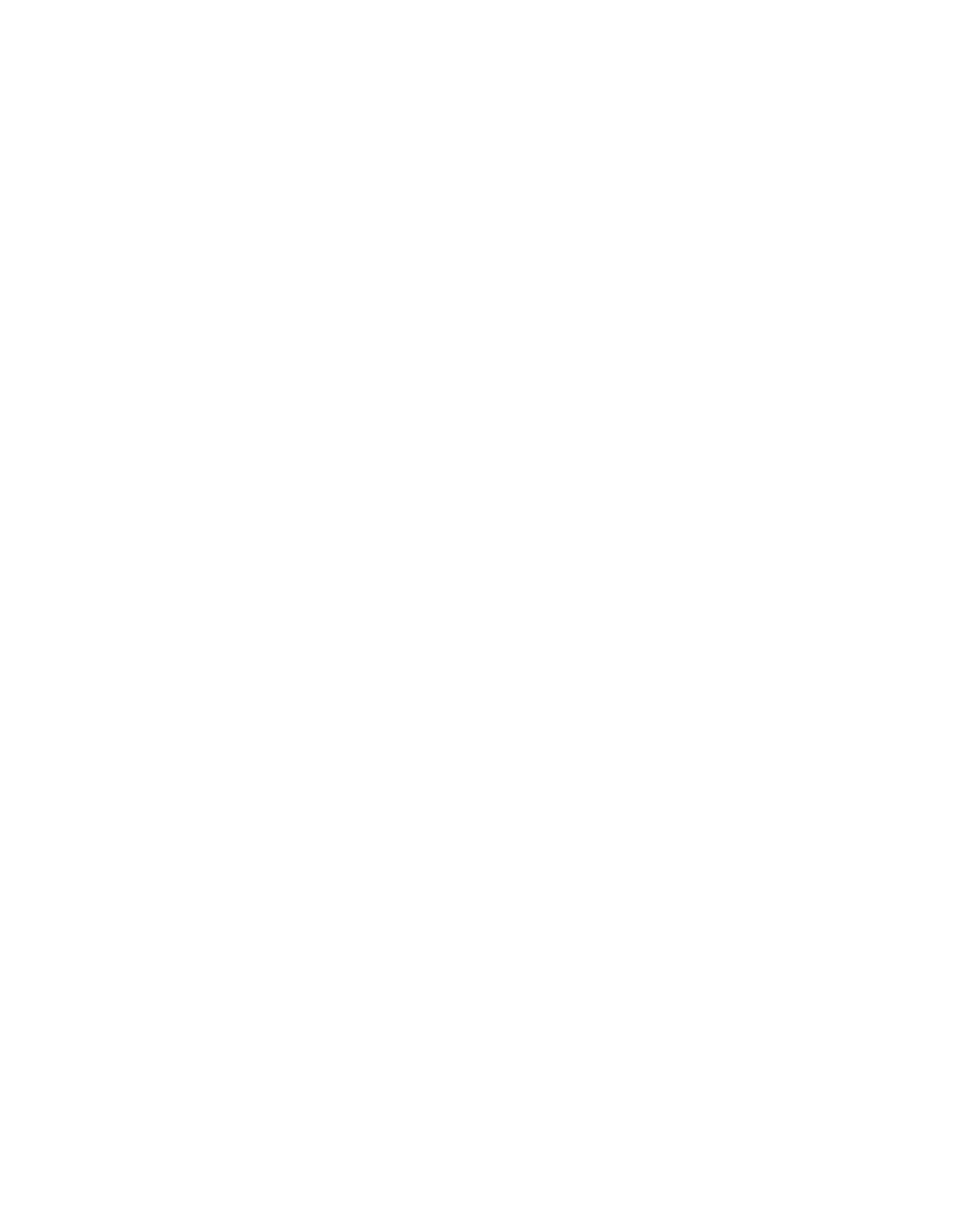| CHAPTER 2: IMPACT OF SPS MEASURES ON FREE TRADE3    |
|-----------------------------------------------------|
|                                                     |
|                                                     |
|                                                     |
|                                                     |
|                                                     |
|                                                     |
|                                                     |
|                                                     |
|                                                     |
| CHAPTER 3: PHYTOSANITARY CAPACITY EVALUATION (PCE)7 |
|                                                     |
|                                                     |
|                                                     |
|                                                     |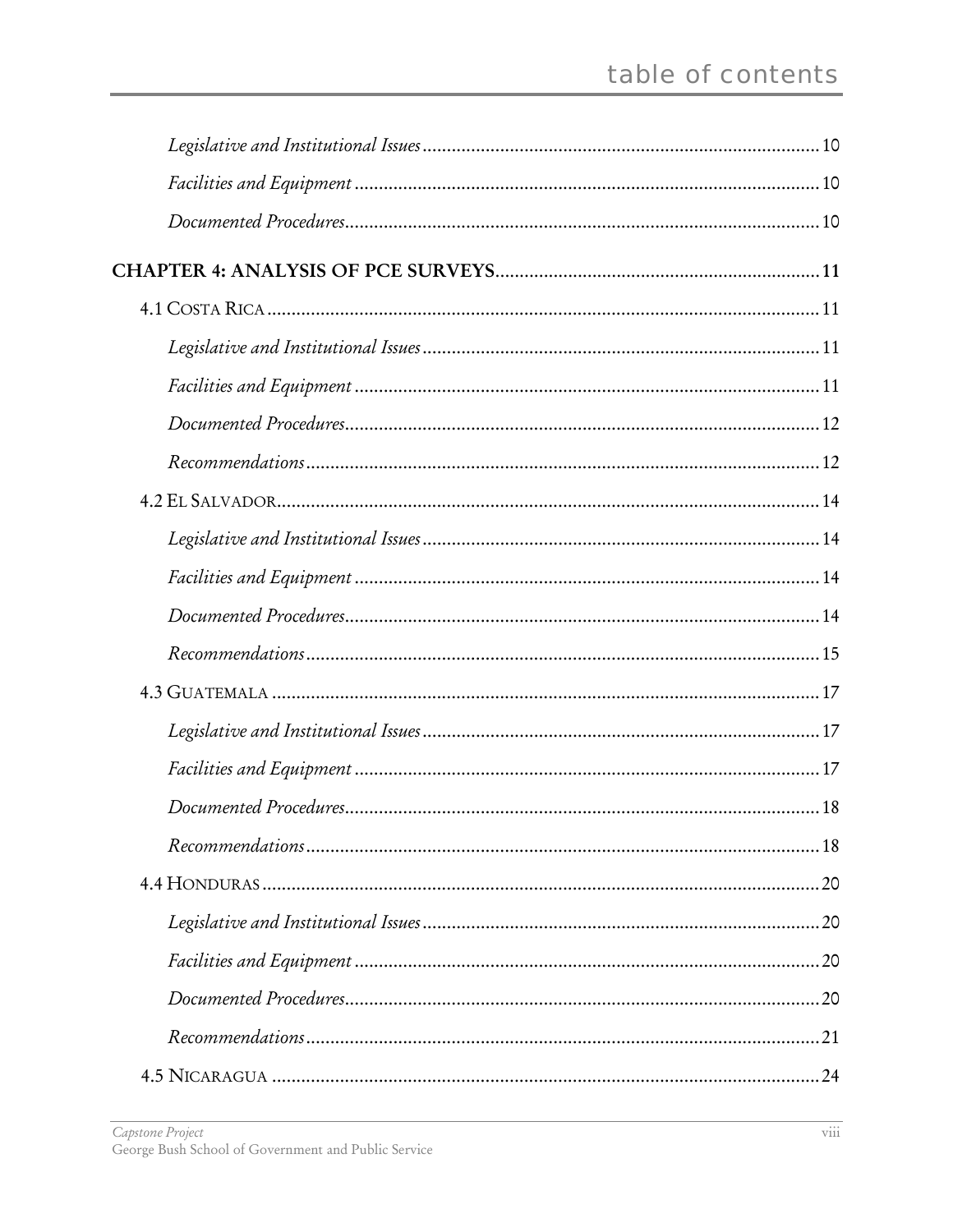| APPENDIX C: FREE TRADE IN THE WESTERN HEMISPHERE 53 |  |
|-----------------------------------------------------|--|
|                                                     |  |
|                                                     |  |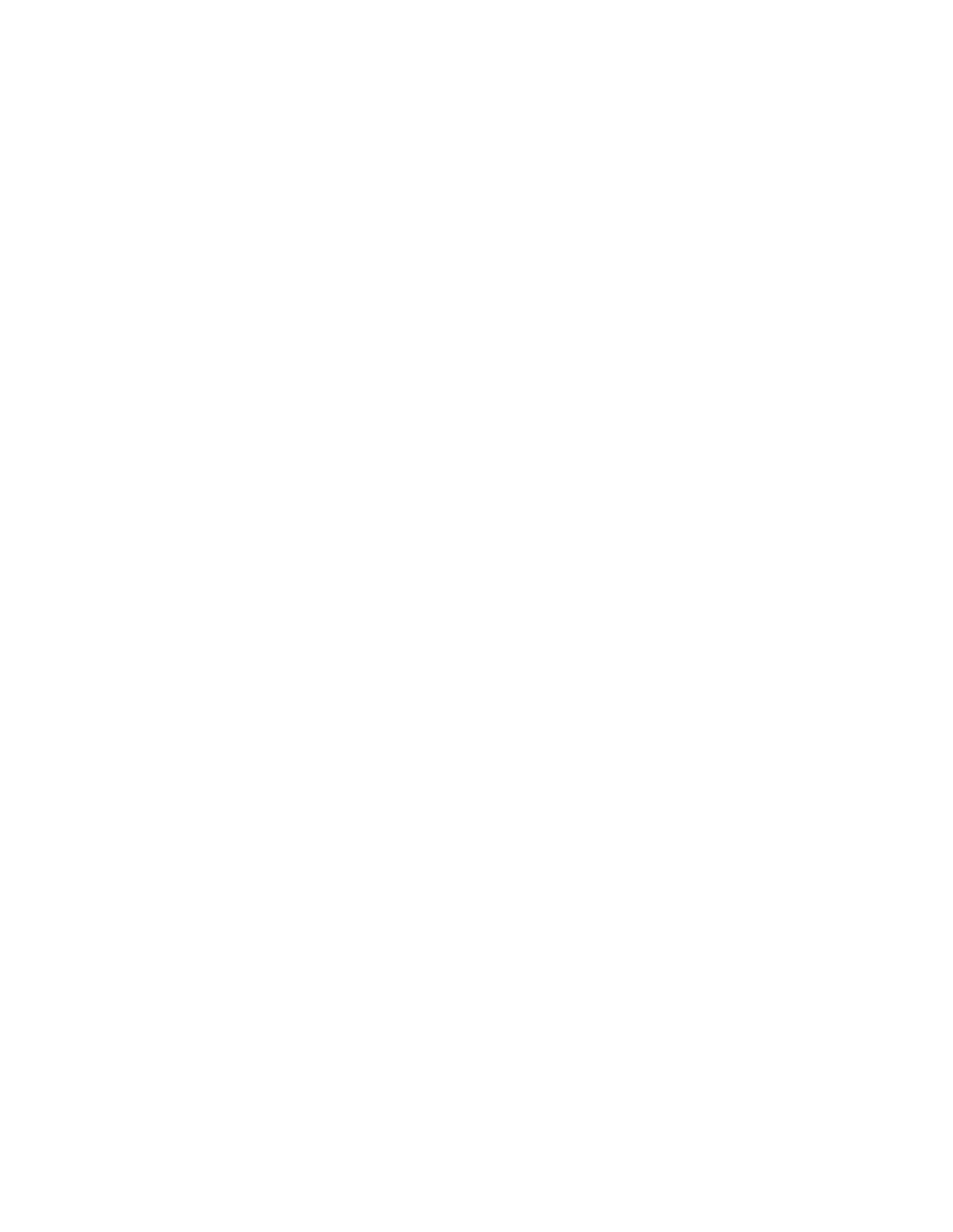| TABLE 4.2 Matrix of Phytosanitary Capacity Needs for El Salvador 16 |  |
|---------------------------------------------------------------------|--|
|                                                                     |  |
|                                                                     |  |
|                                                                     |  |
|                                                                     |  |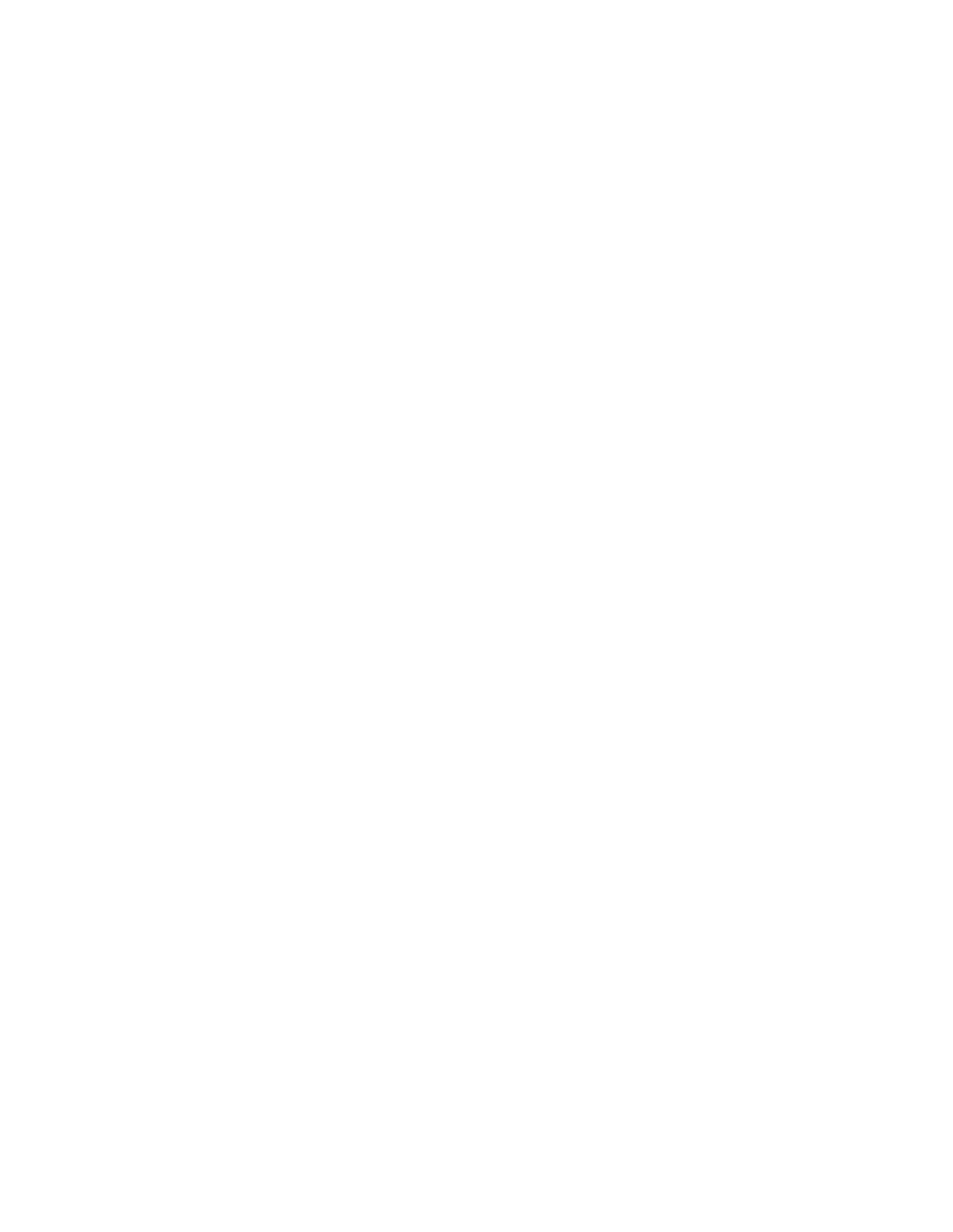# INTRODUCTION

#### **SPECIFIC AIMS OF THE REPORT**

The goal of this report is to inform the United Stated Department of Agriculture on the status of Sanitary and Phytosanitary (SPS) regulatory systems in the five Central American countries that are participating in negotiations for a Central American Free Trade Agreement (CAFTA). The research contained in this report was conducted at the request of the USDA to identify the extent of the scientific basis of SPS measures in Central America, and to determine relative compliance with international accords. The research team notes that information about SPS measures is scarce, and has worked diligently to supply relevant information to the USDA. Our team understands that SPS measures are a critical part of USDA's role in the CAFTA process.

#### **METHODOLOGY**

SPS is a general term used to describe a variety of regulations on trade in agricultural products to protect human, animal, and plant health. The ultimate goal of the World Trade Organization's (WTO) SPS Agreement is to aid counties in building capacity to levels of sustainability. The WTO defines SPS as any measures that are applied to prevent or limit other damage to a country from the entry, establishment, or spread of pests and diseases (World Trade Organization 2003).

SPS measures are an important mechanism to protect plants, animals, and humans from infestation and disease. Trade between countries can be obstructed when new products are introduced without sufficient regulatory procedures or when a country's SPS standards and practices do not meet the satisfaction of their trading partners. Numerous international organizations such as the World Trade Organization (WTO), the Foreign Agriculture Organization of the United Nations (FAO), and World Health Organization (WHO) recognize the need for equalized systems in food and agriculture safety to help prevent the spread of disease. Such organizations also recognize that developing nations need technical aid for the improvement of SPS standards within their borders. This report targets five developing countries in Central America, examines their current regulatory regimes in light of international standards, and identifies potential problem areas with their SPS practices, capabilities and infrastructure.

Data was collected from a variety of primary and secondary sources to complete this report. The research team has examined government documents and reports such as trade agreements and economic data. Our research team has also developed and administered a survey to evaluate the SPS measures currently in place in the CAFTA countries. The team has identified experts in each country who can authoritatively speak about SPS measures and the national SPS organizations. Their feedback constitutes a pivotal component of the report.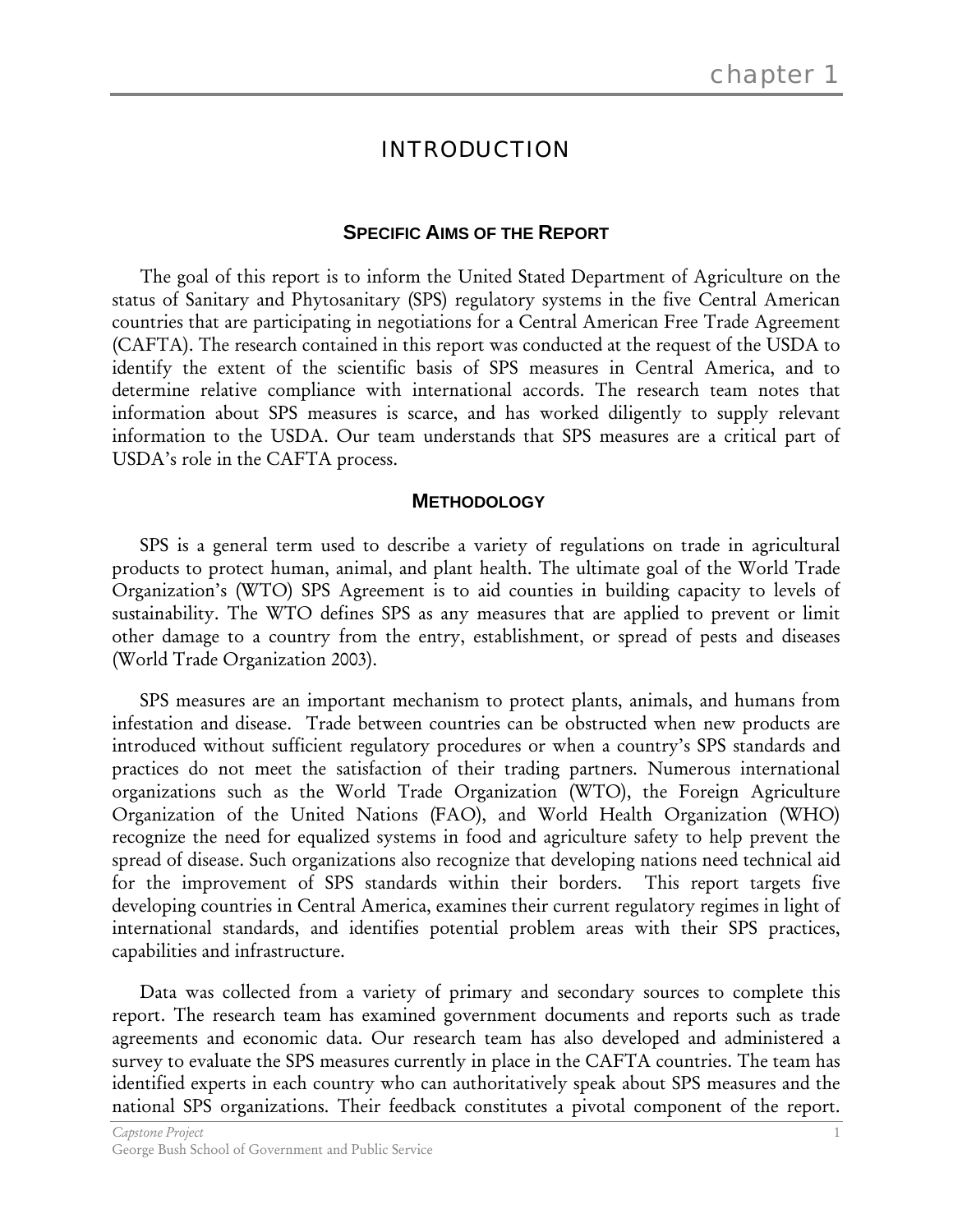Appendix D provides a more detailed discussion of the impact of free trade in the Western Hemisphere.

# **OUTLINE OF THE REPORT**

Chapter 2 defines the scope of Sanitary and Phytosanitary (SPS) measures and examines the use of SPS measures as protectionist barriers to trade. The chapter includes information on the WTO Agreement on the Application of Sanitary and Phytosanitary Measures (SPS Agreement), and on the various international organizations concerned with SPS, as well as a discussion of the importance of SPS measures in the context of the Central American Free Trade Agreement.

Chapter 3 discusses the rationale for and implementation of the Phytosanitary Capacity Evaluation model developed by the Ministry of Foreign Affaires and Trade and the Interim Commission for Phytosanitary Measures, and implemented for the purposes of this report. This model can be used to determine SPS compliance and to assess technical assistance and capacity building needs. The chapter concludes with a guide for evaluation of SPS compliance in CAFTA countries.

Chapter 4 presents an examination of SPS compliance in the five CAFTA countries. The chapter contains a set of recommendations for each CAFTA country based on the responses to a survey on SPS issues in the region.

Chapter 5 recommends steps to improve SPS compliance in the five CAFTA countries. The suggested changes apply across the region and would impact all five countries. All recommended changes are a result of extensive analysis of surveys sent to subject-matter experts in Central America.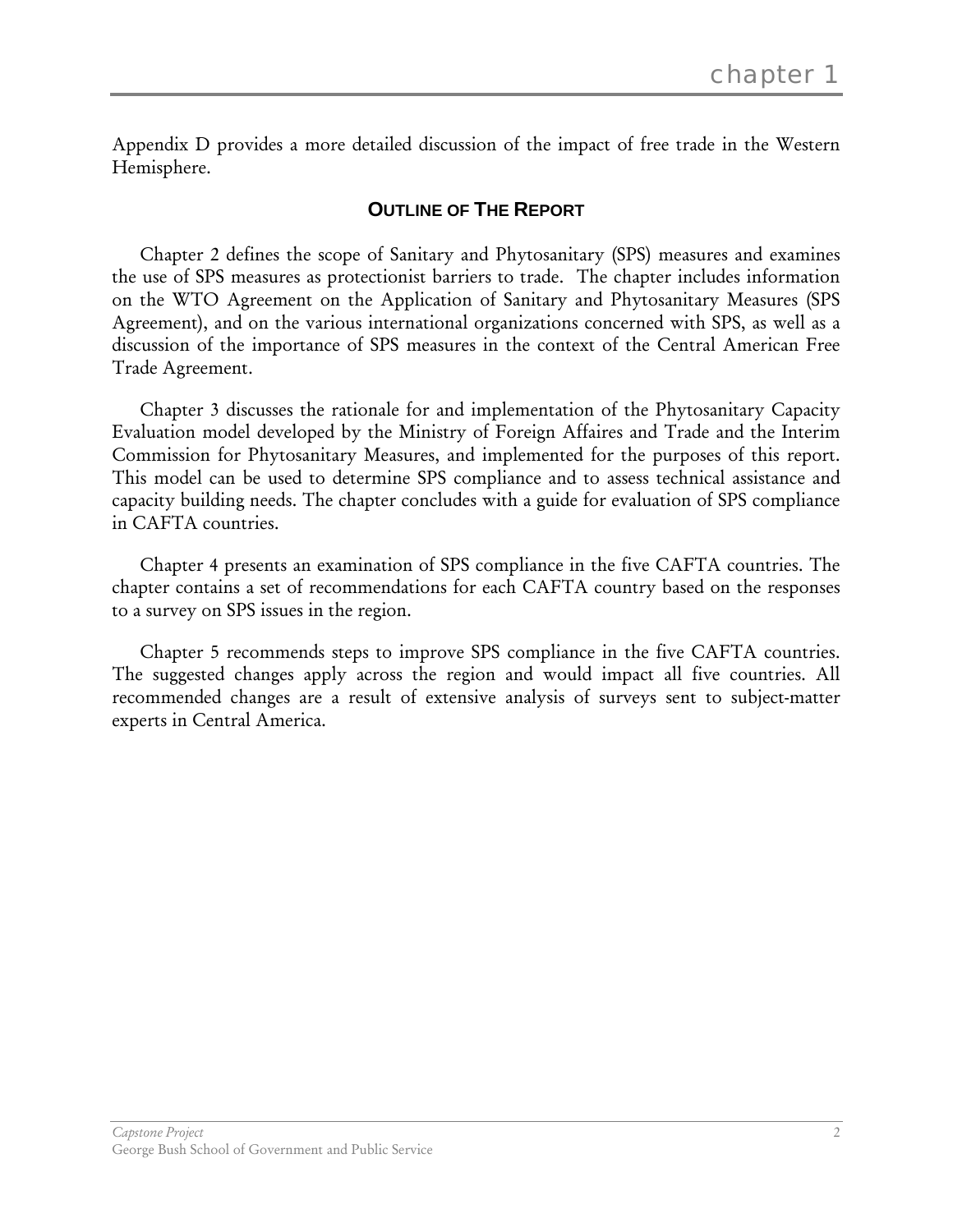# THE IMPACT OF SANITARY AND PHYTOSANITARY MEASURES ON FREE TRADE

This chapter defines Sanitary and Phytosanitary (SPS) measures and examines the use of these measures as protectionist barriers to trade. The chapter explores such topics as the World Trade Organization (WTO) Agreement on the Application of Sanitary and Phytosanitary Measures (SPS Agreement) as well as the various international organizations concerned with SPS. The chapter concludes with a discussion on the importance of SPS measures as they relate to the Central American Free Trade Agreement.

# **SANITARY AND PHYTOSANITARY MEASURES**

Sanitary and phytosanitary (SPS) is a general term used to describe a variety of regulations on trade in agricultural products to protect human, animal, and plant health.

The World Trade Organization defines SPS as any measures that are applied to:

- Protect human or animal life from risks arising from additives, contaminants, toxins or disease-causing organisms in their food;
- Protect human life from plant- or animal-carried diseases;
- Protect animal or plant life from pests, diseases, or disease-causing organisms;
- Prevent or limit other damage to a country from the entry, establishment or spread of pests. (World Trade Organization 1995)

# **THE PRECAUTIONARY PRINCIPLE**

SPS measures can be used by a government as a tool to restrict trade through reliance on the precautionary principle. The precautionary principle means "that a new product or technology should not be approved as long as there is the possibility of some harm being done, that is, effectively demanding a conclusive proof of zero-risk." (Moschini 2001, 4) Governments can use the precautionary principle to establish regulations or procedures that prohibit specific products, or more particularly, products from specific countries from being imported. Critics of the precautionary principle argue that it is unscientific because it assumes a new product or technology poses a threat and places a burden on the producer to prove that the product is safe, rather than relying on a scientific assessment to prove a product is not safe. (Moschini 2001)

The World Trade Organization (WTO) has rejected the use of the precautionary principle as a permanent standard for SPS regulations. In 1995, the WTO adopted a general agreement on international trade SPS regulations to prevent exaggerated abuses of non-commercial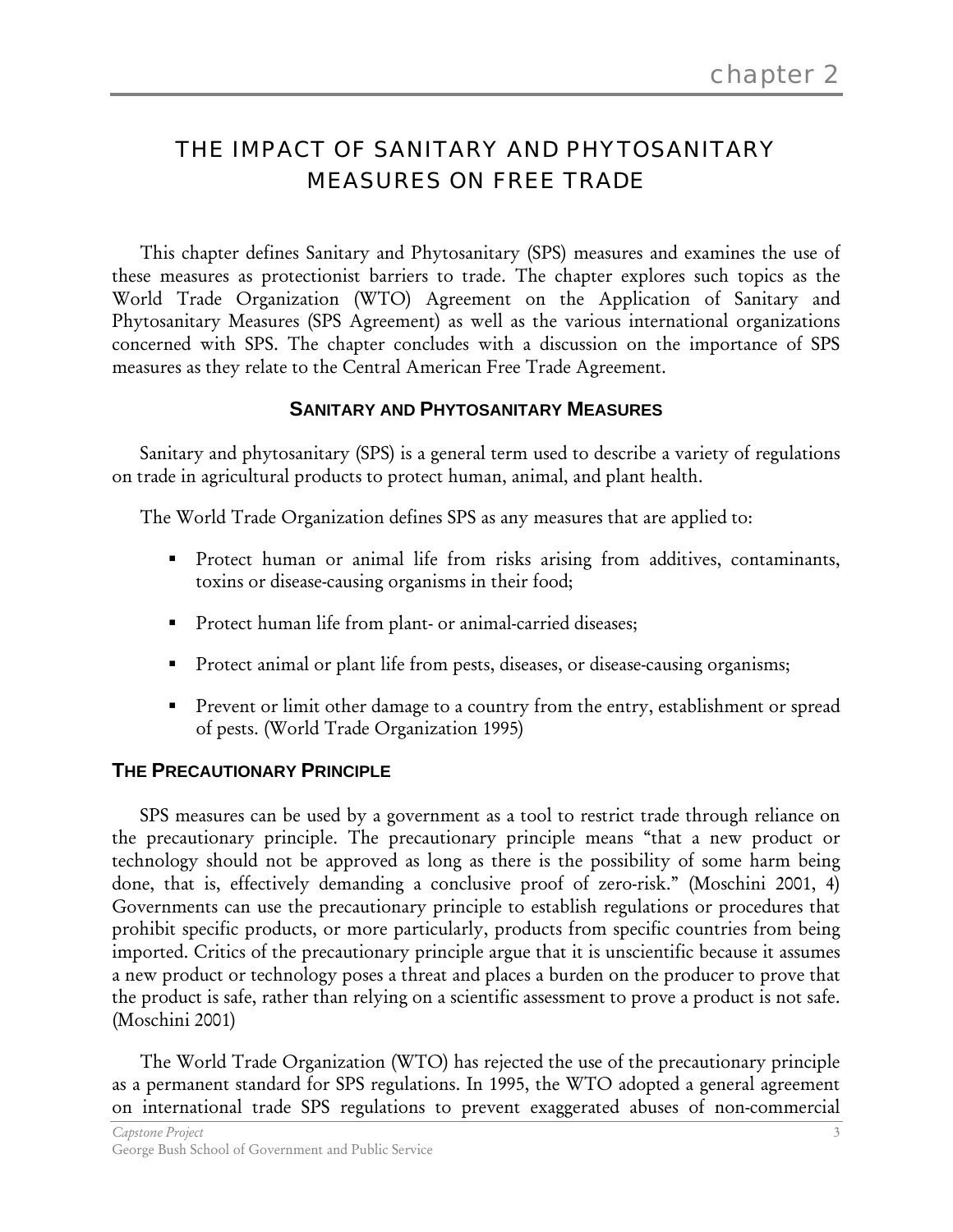barriers. The WTO's *Agreement on the Application of Sanitary and Phytosanitary Measures* (see next section) seeks to eliminate the use of the Precautionary Principle as a tactic to prohibit free trade. Article 2.2 of the WTO SPS Agreement says, "Members shall ensure that any sanitary or phytosanitary measure is applied only to the extent necessary to protect human, animal or plant life or health, is based on scientific principles and is not maintained without sufficient scientific evidence…" (World Trade Organization 1995)

# **THE SPS AGREEMENT**

Sanitary and Phytosanitary measures help to ensure the safe trade of agricultural goods. Governments are free to implement SPS measures as they deem necessary to protect plants and animals against disease and infestation, but this freedom of implementation can lead to ambiguous standards.

The General Agreement on Tariffs and Trade (GATT), which was updated in 1994 (GATT 1994) by members of the World Trade Organization, did not consider the role that Sanitary and Phytosanitary measures might play in trade negotiations. The WTO sought to close off this loophole by standardizing the international guidelines for SPS measures with the passage of the Agreement on the Application of Sanitary and Phytosanitary Measures (SPS Agreement), which took effect January 1, 1995. The SPS Agreement allows countries to choose their own SPS measures, but it also says regulations should:

- Be based on science.
- Be applied only to the extent necessary to protect human, animal or plant life or health.
- Not arbitrarily or unjustifiably discriminate between countries where identical or similar conditions prevail. (World Trade Organization 1995)

The goal of the SPS Agreement is to remove unjustifiable barriers to trade, not simply to achieve a minimum standard of SPS regulations. Many conditions including climate, indigenous pests, and types of goods require very different regulations in different markets. Adherence to the SPS Agreement helps to ensure that justifiable and proper regulations are in place for the purpose of plant, animal and human safety. (World Trade Organization 2003)

The SPS Agreement helps members communicate and disseminate new information, such as up-to-date risk assessments, to trading partners. Article III of the SPS Agreement states that members shall work "within their resources" with various organizations as they apply to ensure a timely and appropriate review of SPS measures for dissemination to the international community. The agreement also requires that all member nations maintain "Enquiry Points," or persons assigned to relay information on SPS measures to and from the international community. (World Trade Organization 1995)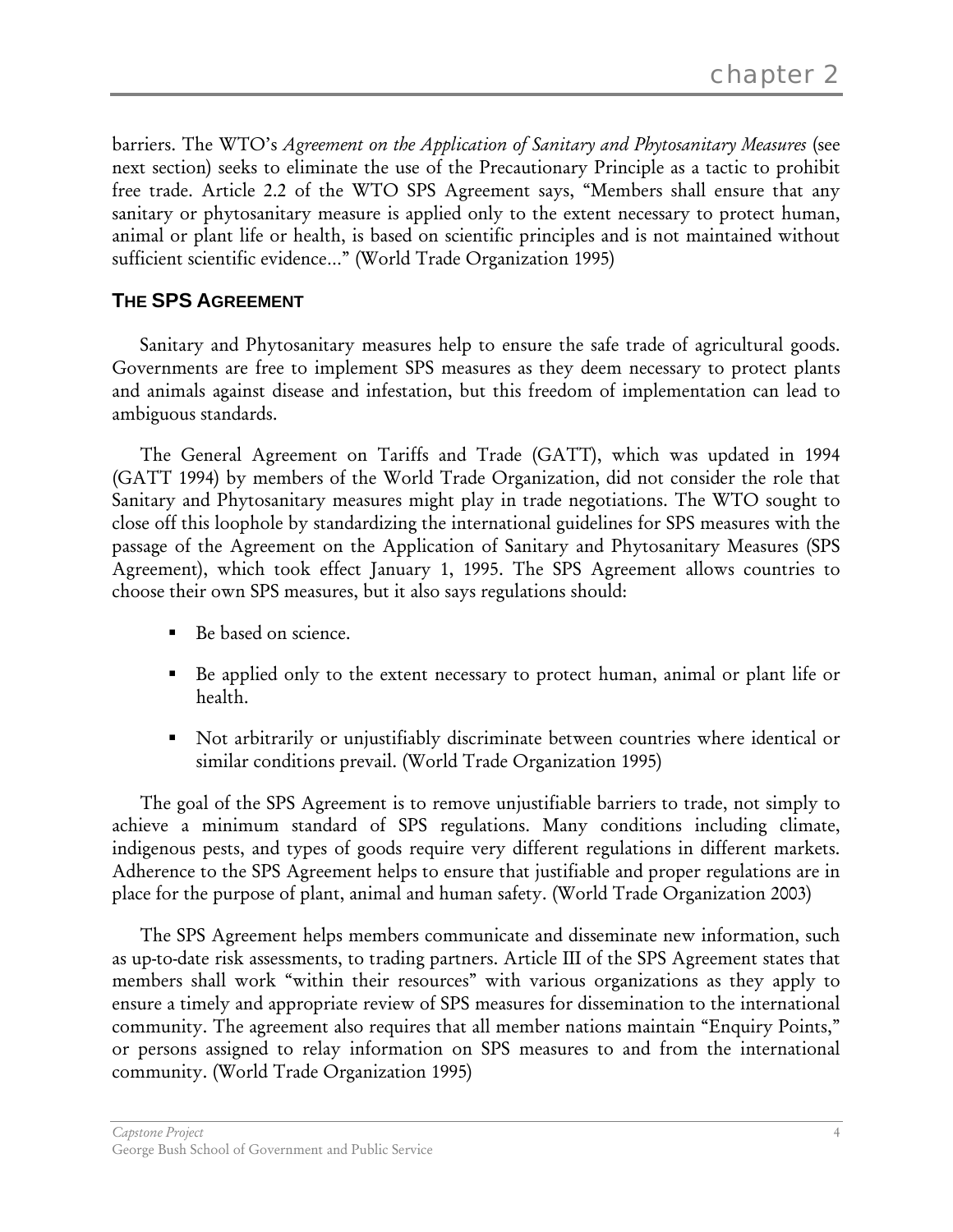## **INTERNATIONAL SPS ORGANIZATIONS**

The SPS Committee within the WTO is the forum for discussion, information exchange and resolution of Sanitary and Phytosanitary issues. It is open to all WTO Members, who often send food safety and animal and plant health experts to the meetings. Observer status has been granted to the Office International des Epizooties (OIE), the joint FAO/WHO Codex Commission (Codex), the International Plant Protection Convention (IPPC), and other intergovernmental organizations active in SPS issues, including the World Health Organization (WHO), the Food and Agriculture Organization of the United Nations (FAO), the United Nations Conference on Trade and Development (UNCTAD), the International Trade Center (ITC) and the International Standards Organization (ISO). (World Trade Organization n.d.)

The SPS Agreement language refers to three standard-setting international organizations, called the "three sisters," whose activities are especially relevant to its objectives: the FAO/WHO Codex Commission, the Office International des Epizooties, and the international and regional organizations operating within the framework of the FAO International Plant Protection Convention (IPPC). These organizations are observers and important contributors to SPS Committee meetings, and advise WTO dispute settlement panels. (World Trade Organization n.d.)

#### **CODEX ALIMENTARIUS COMMISSION**

The Codex Alimentarius Commission, which is based in Rome, is a subsidiary organ of the FAO and the WHO. The SPS Agreement designates Codex as the authority for all matters related to international food safety evaluation and harmonization. Several Codex activities relate to the evaluation of food-borne hazards, although Codex also develops nonhealth related technical food standards, such as nutrition, composition, and quality standards. Codex develops scientific methodologies, concepts and standards to be used worldwide for food additives, microbiological contaminants, veterinary drug and pesticide residues. It has also developed useful references like the "General Principles on Food Hygiene" and the "General Principles on Meat Hygiene." (Food and Agriculture Organization/World Health Organization 2003)

#### **OFFICE INTERNATIONAL DES EPIZOOTIES**

The Office International des Epizooties (OIE) is the world animal health organization, based in Paris. The OIE's "International Animal Health Code" and "Aquatic Animal Health Code" offer international animal health standards and procedures that are periodically amended to take into account the latest scientific research. The OIE develops manuals on the following: animal diseases; standards for diagnosis, vaccination, epidemiological surveillance, disease control and eradication; procedures such as disinfection and certification; and laboratory equipment. The OIE collects, analyzes, and disseminates veterinary scientific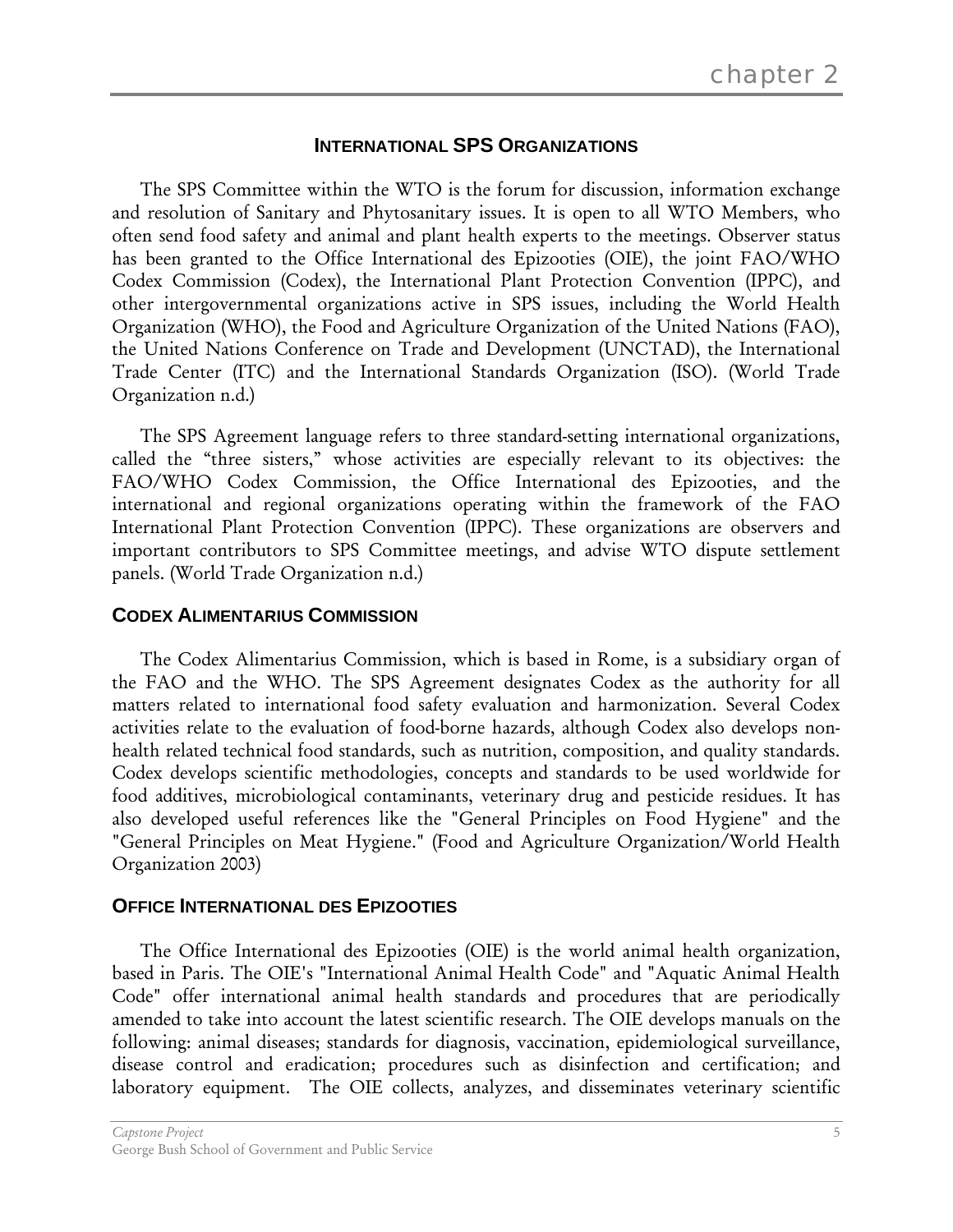information to its 164 member countries, which include the US and all five CAFTA countries. OIE exists to provide information and promote "international solidarity" or a universal standard in controlling animal diseases. (Office International des Epizooties 2002)

#### **INTERNATIONAL PLANT PROTECTION CONVENTION**

The International Plant Protection Convention (IPPC), also based in Rome, is a subsidiary body of the FAO. Its main objectives are to take specific actions to prevent the introduction and spread of plant pests, and to promote measures for pest control, including information exchange. It has developed region-specific lists of plant pests. The IPPC develops international plant import health standards, principally on quarantine pests, a "Glossary of Phytosanitary Terms," basic principles governing phytosanitary laws and regulations, and harmonized plant quarantine procedures (Office International des Epizooties 2002). The IPPC guidelines for pest risk assessment provide a scientific means for evaluating risks before governments determine the appropriate level of plant protection. National Plant Protection Organizations (NPPOs) and Regional Plant Protection Organizations (RPPOs) work together to help contracting parties meet their IPPC obligations. (Office International des Epizooties 2002)

The Interim Commission on Phytosanitary Measures (ICPM) governs the implementation of the IPPC. It is presently composed of representatives from the NPPOs from both contracting parties to the IPPC and FAO members. The Commission provides a forum for the discussion of international plant protection issues and, assisted by several subsidiary bodies, delivers its annual program of work. (World Trade Organization n.d.)

#### **NATIONAL SPS ORGANIZATIONS**

The USDA Animal and Plant Inspection Service (APHIS) enacts and imposes SPS regulations according to the WTO Agreement on the Application of Sanitary and Phytosanitary Measures (SPS Agreement), which requires signatory countries to adhere to certain basic concepts. These concepts include transparency, harmonization, equivalence, risk assessment, and regionalization as defined by the WTO. (Animal and Plant Health Inspection Service 1999)

# **SPS IN THE CONTEXT OF CAFTA**

Sanitary and Phytosanitary (SPS) regulations are a key component of the negotiations between the United States and the CAFTA countries. The SPS regulatory systems in Central America must be harmonized with the United States and international standards for CAFTA countries to participate in free trade with the United States. In order to encourage, support, and sustain free trade between Central America Free Trade Agreement (CAFTA) countries and the United States, it is necessary to develop a better understanding of the SPS regulatory framework, processes, and institutional capacities within these countries that present possible barriers to trade with the United States. A pivotal object of the negotiations of the CAFTA agreement is the standardization of SPS measures and processes in CAFTA countries.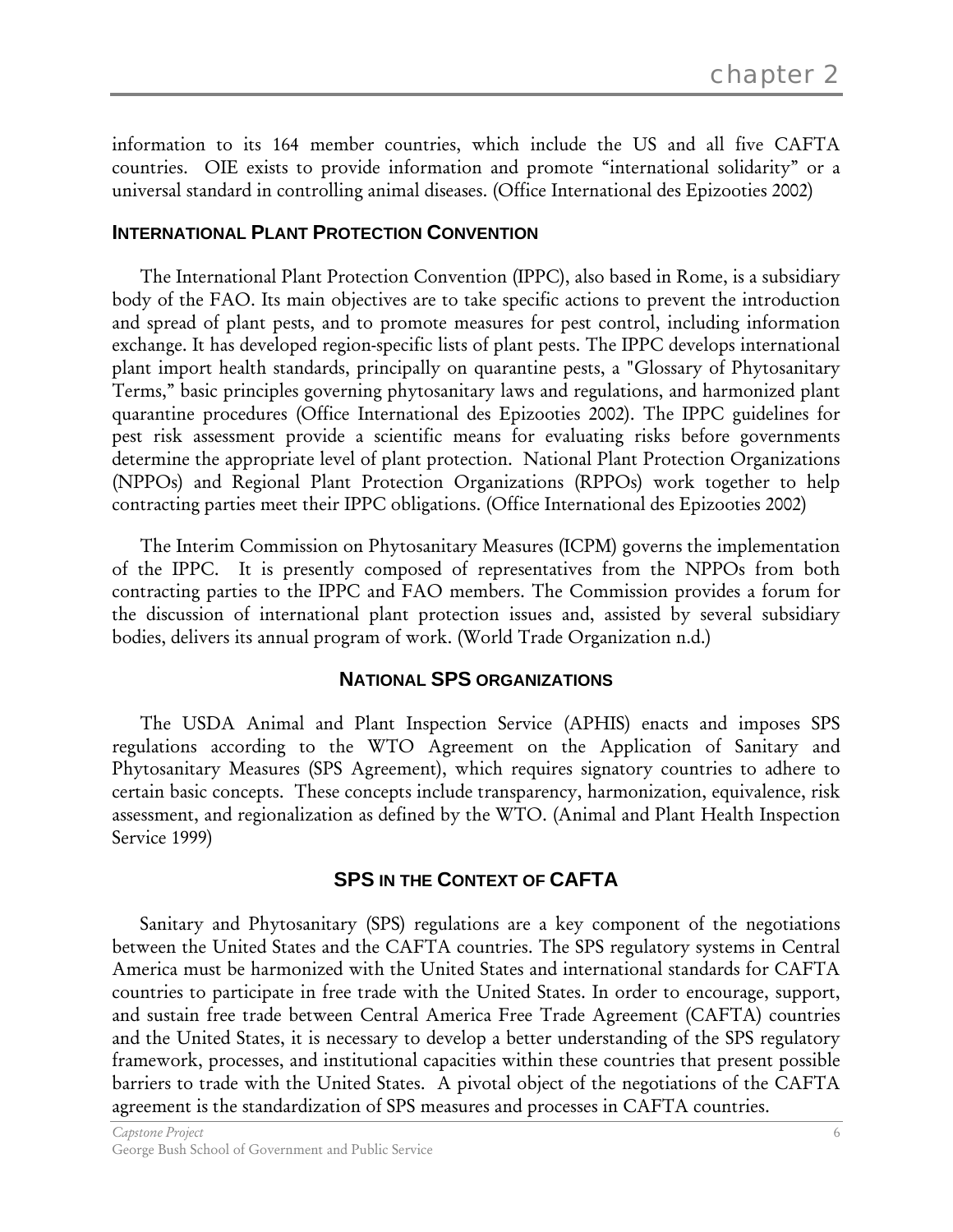# PHYTOSANITARY CAPACITY EVALUATION

This chapter explains the Phytosanitary Capacity Evaluation (PCE) model that was used to examine the SPS regulatory infrastructure, practices, and capabilities of CAFTA countries.

#### **A DIAGNOSTIC TOOL**

Determining the level of a foreign government's compliance with the Sanitary and Phytosanitary (SPS) Agreement is a difficult challenge, particularly in developing and least developed states where information is hard to find or non-existent. Adequately trained SPS professionals are in short supply, especially in poor economies. Inspectors and inspection facilities are often ill equipped, under-funded, and poorly staffed. Legislation can be too vague or unenforceable. Even when sufficient personnel are in place to execute SPS functions, they may not be properly trained.<sup>1</sup>

Identifying specific problem areas for carrying out the standards of the SPS Agreement will help the USDA pinpoint appropriate technical aid applications. However, information on each country varies in quality and quantity in the public domain, and does not always yield the kind of answers one hopes to find. To solve this problem, we have employed a diagnostic tool that can be consistently applied from country to country. This tool will enable the group to pinpoint specific problem areas and make recommendations for solving them.

#### **THE RATIONALE FOR THE PCE MODEL**

Dr. Felipe Canale, Chairman of the World Trade Organization's (WTO) Interim Commission on Phytosanitary Measures, developed the Phytosanitary Capacity Evaluation (PCE) model just prior to the Twenty-fifth Regular SPS Committee Meeting on November 7- 8, 2002. Dr. Canale's presentation was hosted by the Secretariat of the Committee at a seminar on technical assistance and capacity building related to the SPS Agreement on November 5, 2002. Dr. Canale recommended that an international diagnostic tool resembling one constructed by the government of New Zealand be used to determine SPS compliance and to assess technical assistance and capacity building needs. (Canale 2002)

The New Zealand model, according to Dr. Canale, was "primarily intended as a tool to assist countries to modernize their phytosanitary system" (2002). Modernizing a government's phytosanitary system requires building sufficient capacity to implement the phytosanitary requirements of another trading partner, or more broadly, the international community and the SPS Agreement. Determining the necessary amount of assistance to effectively modernize a nation's phytosanitary system can be done by first taking an inventory of the nation's current abilities to carry SPS obligations. The PCE model determines the level of compliance

 $\overline{\phantom{a}}$ 

<sup>&</sup>lt;sup>1</sup> Summary of statements taken from an interview with Ing. Eduardo A. Palomo Pacas of Fort Dodge Animal Health of El Salvador, March 6, 2003.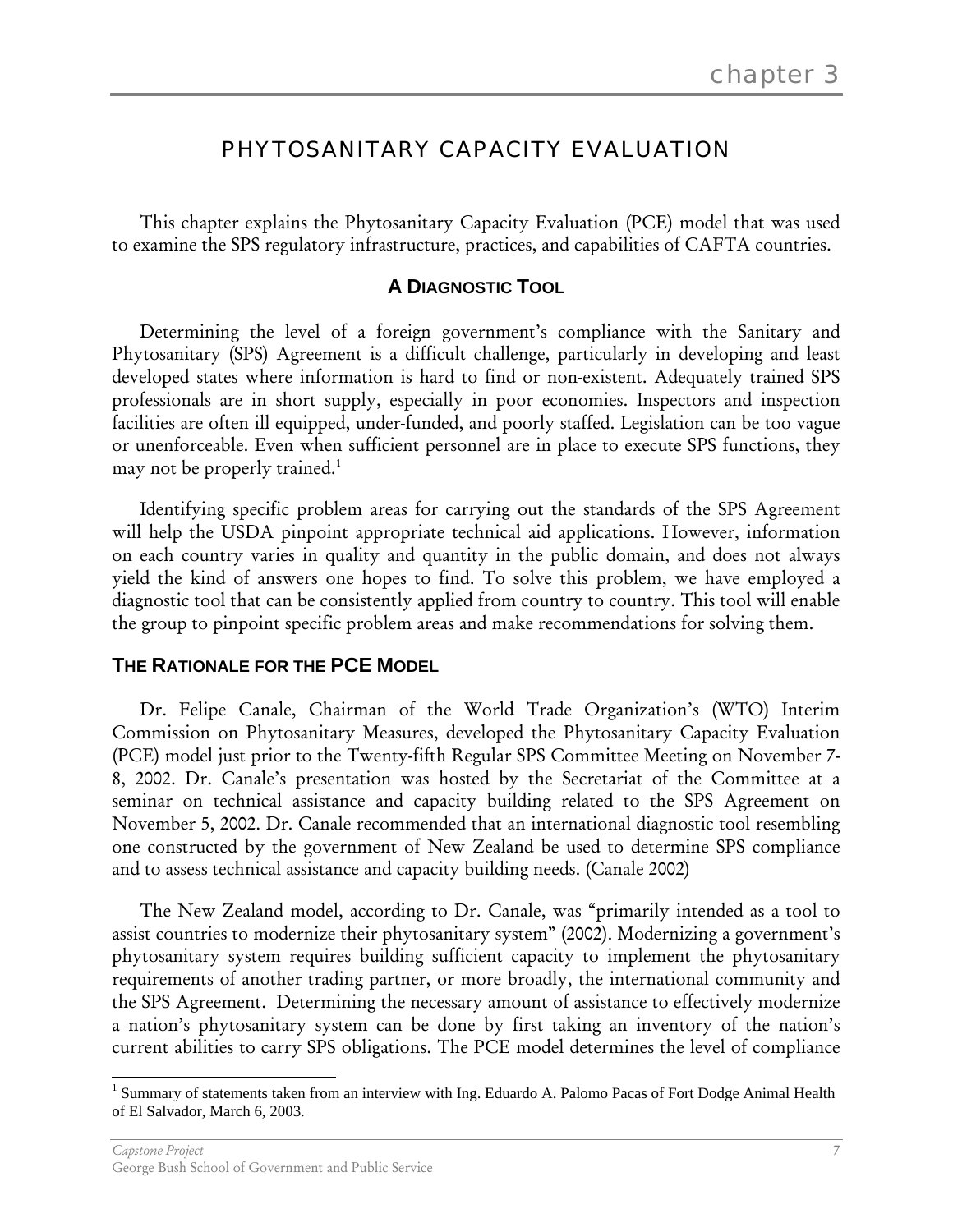by identifying the necessary components for compliance and comparing them to the actual components available in the country. (Canale 2002)

The PCE model can be applied as a self-examination to determine one's own compliance with international standards, or it can be used – as it is in this context – by a trading partner to determine another country's level of compliance with international standards. This model also helps to reduce conflict that can emerge in negotiations by specifically focusing on key components of SPS implementation. Survey questions are precisely targeted to eliminate discrimination against a single country or product, which means the model is flexible enough to be employed as an internal or external tool that reaches similar conclusions. (Canale 2002)

In his presentation, Dr. Canale demonstrated the traditional application of technical assistance to bring a national SPS system into compliance. Canale suggested a bottom-up approach in which assistance was directed primarily at local levels. Such an approach ensures that infrastructure needs are met before the emphasis moves to a focus on improving technical skills. Then the improvement of regulations and institutional issues continuing up to the national level would follow. Since the introduction of the SPS Agreement, a more modern approach has replaced this traditional approach. (Canale 2002)

The establishment of an international standard for SPS allows a top-down application of technical assistance. National legislation and the recognition of authority must be improved before an effective national system can be achieved. The modern approach does not mean that steps cannot be taken on local and national fronts simultaneously, but it does suggest that a nationally recognized and sustained organization forms the basis for improving the SPS system. The national SPS organization in each country will ultimately be responsible for communicating its policies to international bodies such as the WTO. In addition, the national organizations will improve policies within their respective governments, with developing scientific research, and with educating the public and workforces. It is therefore imperative that the national organization must receive sufficient support from the national government and its trading partners. (Canale 2002)

Dr. Canale's research demonstrates that developing countries tend to have difficulty implementing SPS standards because they lack the necessary components. The PCE model helped to identify which key components were missing. The lack of access to basic equipment, for example, can lead to a "Domino Effect" (Canale 2002). Without the basic equipment, the national organization may not be able to document diseases and infestations. Without the documentation there can be no risk analysis, and without risk analyses the national organization cannot provide scientific justification for its SPS measures. The result, Dr. Canale says, is a "reduction in [the developing countries'] ability to compete globally." (2002)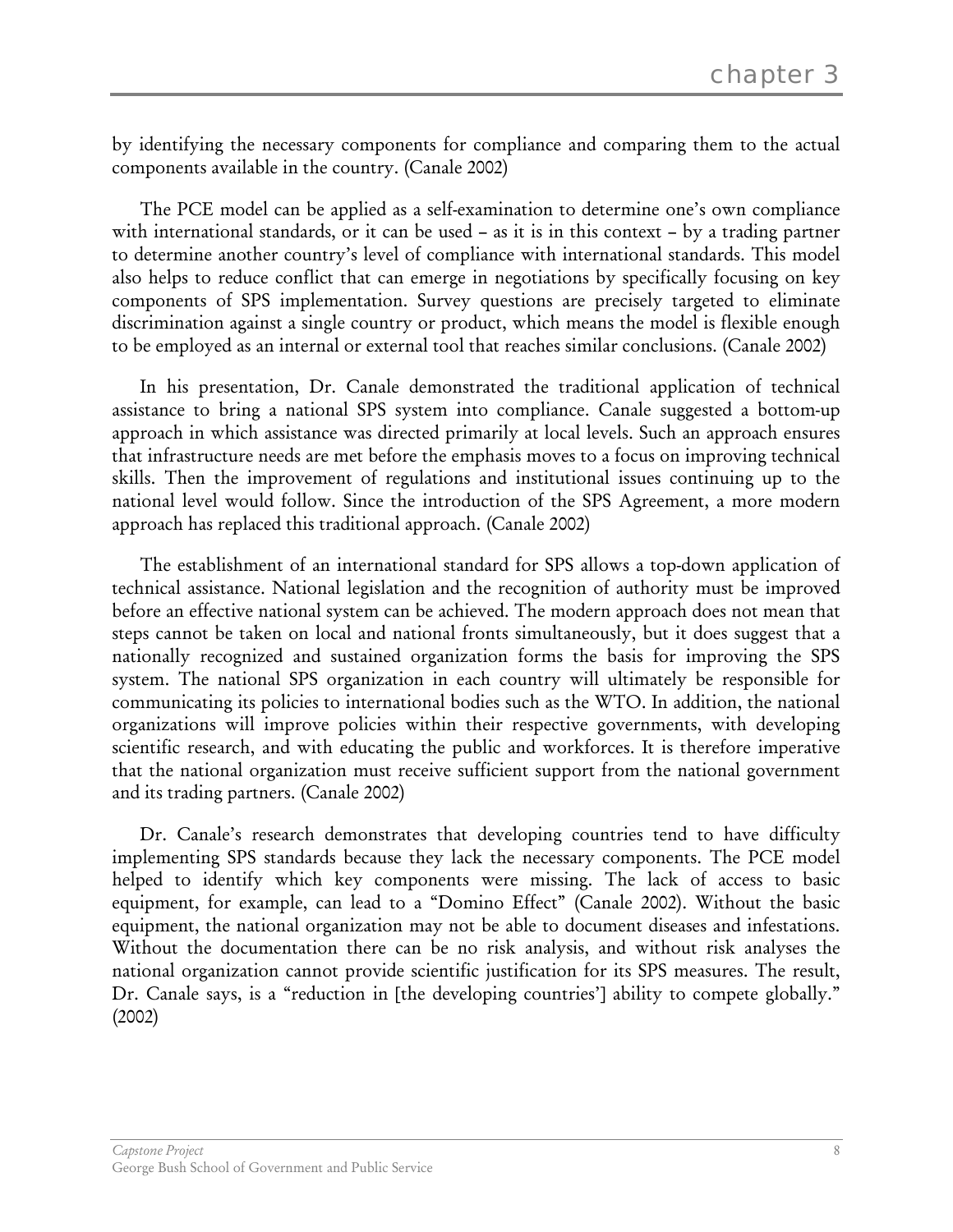## **IMPLEMENTING THE PCE**

The Phytosanitary Capacity Evaluation model can be divided into three main subject areas:

- 1. Legislation and Institutional Issues
- 2. Facilities and Equipment
- 3. Documented Procedures

These subject areas are useful in that they highlight the "nature of the limiting factors" of a national SPS system. (Canale 2002) This is most helpful for determining how best to apply technical assistance to help a country improve its own SPS system. Knowing the nature of the system deficiency will help determine whether the assistance should come in the form of:

- a) national coordination to help develop an institutionally sustainable organization, or,
- b) technical cooperation directed at improving the education, training, workforce, and procedures of the organization, or,
- c) investments in facilities and equipment necessary to perform various tasks associated with SPS implementation. (Canale 2001)

Each of the three main subject areas is tested for compliance in seven categories. Table 3.1 shows how the data collected can be assembled for analysis.

| <b>CAFTA</b><br>Country* | Legislation | Facilities & Equipment | Documented<br>Procedures |
|--------------------------|-------------|------------------------|--------------------------|
| Risk Analysis            |             |                        |                          |
| Surveillance             |             |                        |                          |
| Certification            |             |                        |                          |
| Inspection               |             |                        |                          |
| Diagnosis                |             |                        |                          |
| Institutions             |             |                        |                          |

Table 3.1 PCE ANALYTICAL LAYOUT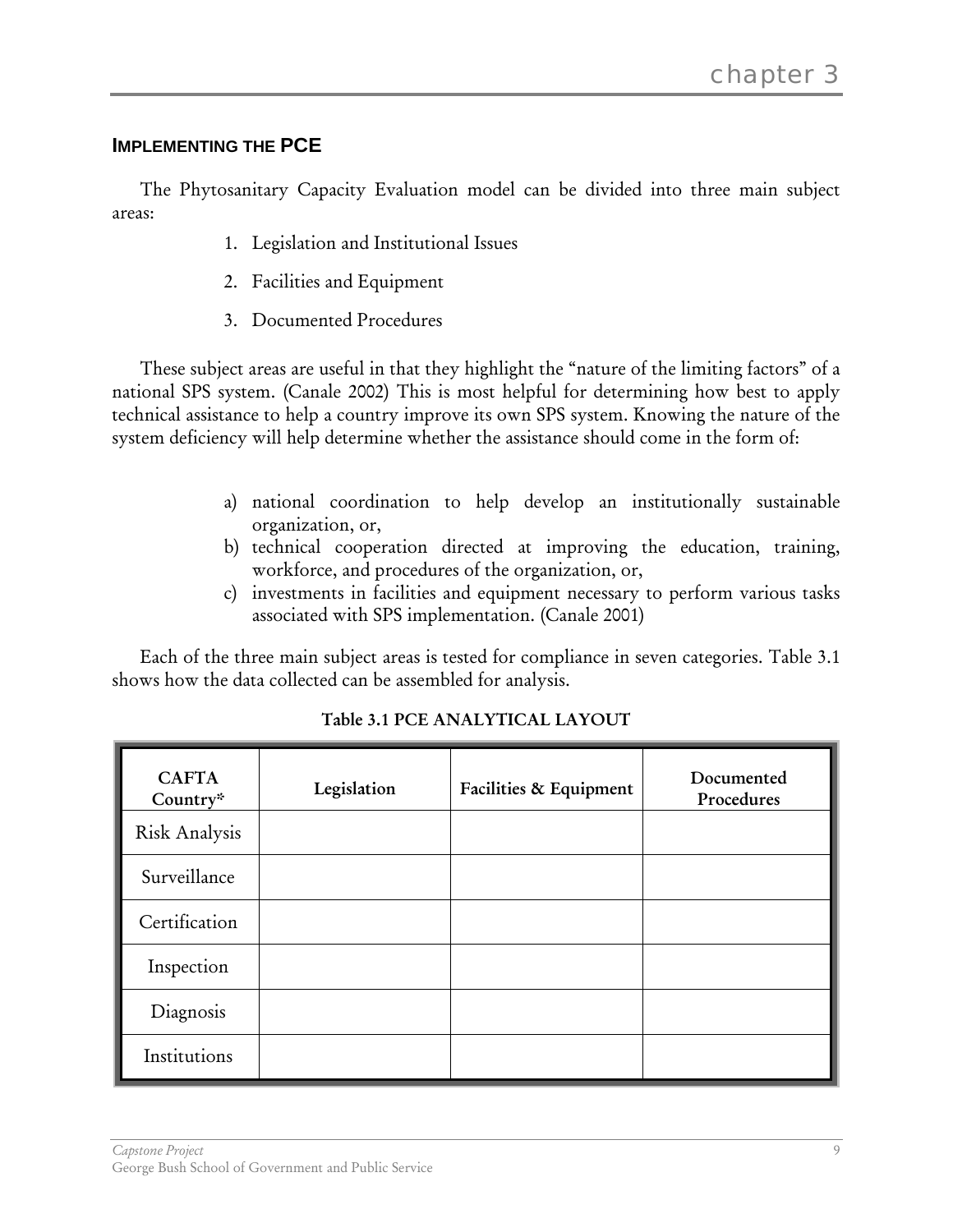| -<br>᠇<br>Exotic Pest         |  |  |
|-------------------------------|--|--|
| 00<br>$\overline{1}$<br>UIIJU |  |  |

#### **EVALUATING COMPLIANCE IN CAFTA COUNTRIES**

The Ministry of Foreign Affairs and Trade in Wellington, New Zealand, first made their research questionnaire available to the public on the Internet.<sup>2</sup> The questionnaire is a thorough examination of the necessary components for compliance and is quite extensive. For the purposes of model simplification and working with time constraints, the research team disseminated an abbreviated version of the New Zealand Questionnaire to selected contacts in each CAFTA country. (See Appendix A on Page 37)

Since the New Zealand questionnaire had over four hundred question, the researcher team consolidated and adapted the Canale model, ensuring a shorter and more user-friendly survey. An analysis of the research findings based on their responses to the questionnaire is included in Chapter 4 of this report. Our questionnaire addressed three areas: Legislative and Institutional Issues, Facilities and Equipment, and Documented Procedures.

#### **LEGISLATIVE AND INSTITUTIONAL ISSUES**

The questionnaire included eighteen questions pertaining to legislative and institutional issues. These questions are targeted to determine the extent of the national organization's statutory authority, and to gain specific knowledge about staffing and personnel capacities. Reponses to these questions reveal whether a national organization is a legitimate, cohesive arm of the national government, whether it has sufficient authority to carry out its statutory duties, and whether the incentive structure for compliance is likely to yield positive action by those under the national organization's jurisdiction.

#### **FACILITIES AND EQUIPMENT**

 $\overline{\phantom{a}}$ 

The sixteen facilities and equipment questions are intended to evaluate each country's access to the necessary equipment for carrying out SPS functions. The facilities and equipment questions focused specifically on the status of inspection facilities, particularly at points of entry, on laboratory facilities and equipment for various types of testing, and on computer system technology. Access to the items listed in the questionnaire is vital to meeting SPS requirements. Knowing what each country does and does not have access to allows for technical assistance to be applied more efficiently.

 $2^2$  The complete PCE model questionnaire as developed by the Ministry of Foreign Affairs and Trade of New Zealand and the Interim Commission for Phytosanitary Measures can be found at http://icpm.massey.ac.nz/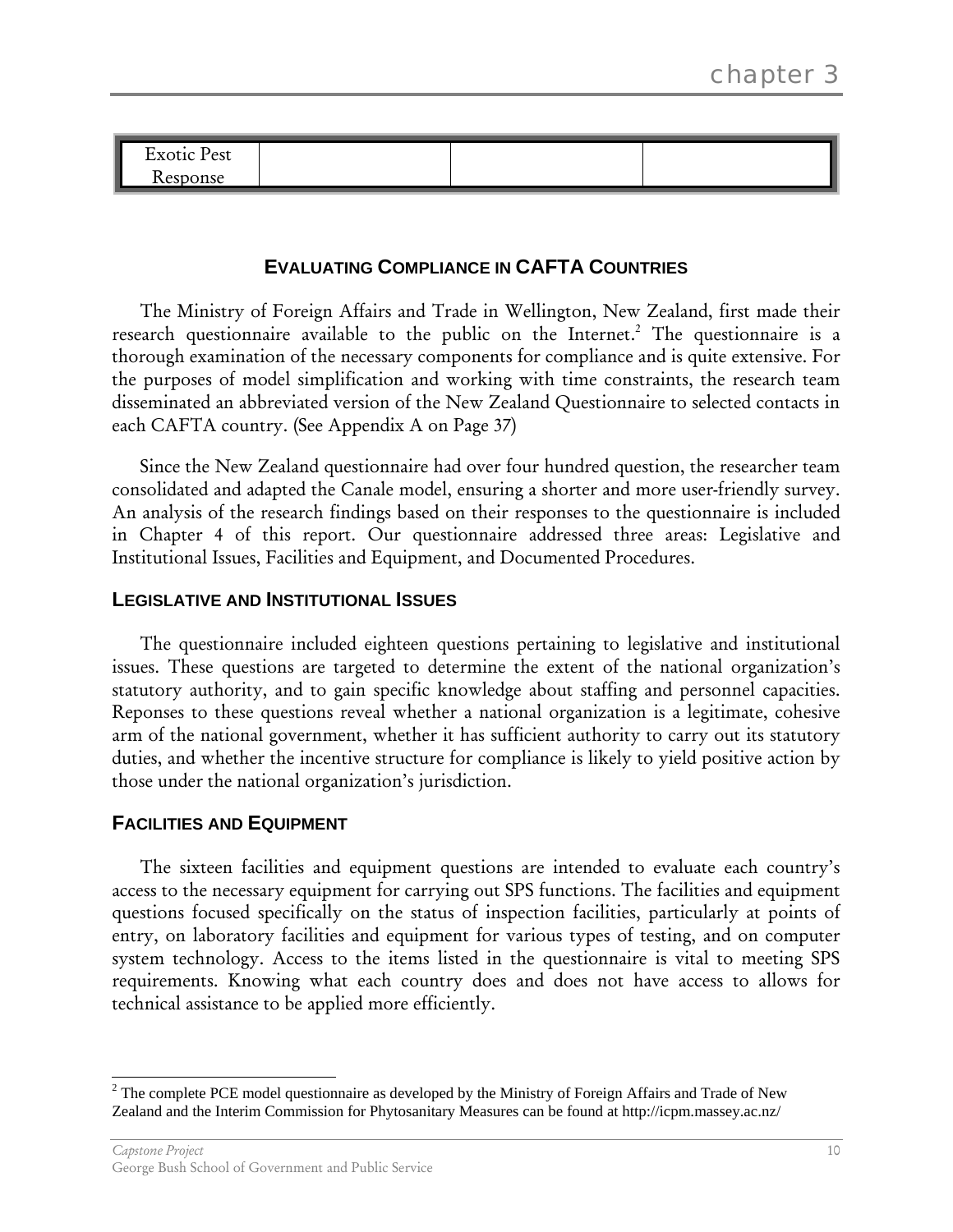# **DOCUMENTED PROCEDURES**

The third section of the questionnaire contained 24 questions about the documented procedures in each country. These questions targeted the national organization's performance in executing the functions necessary to fulfill international SPS obligations. Responses to these questions reveal what duties have been and are being performed by the national organization in compliance with the SPS standards. The questions also target record-keeping and correspondence practices.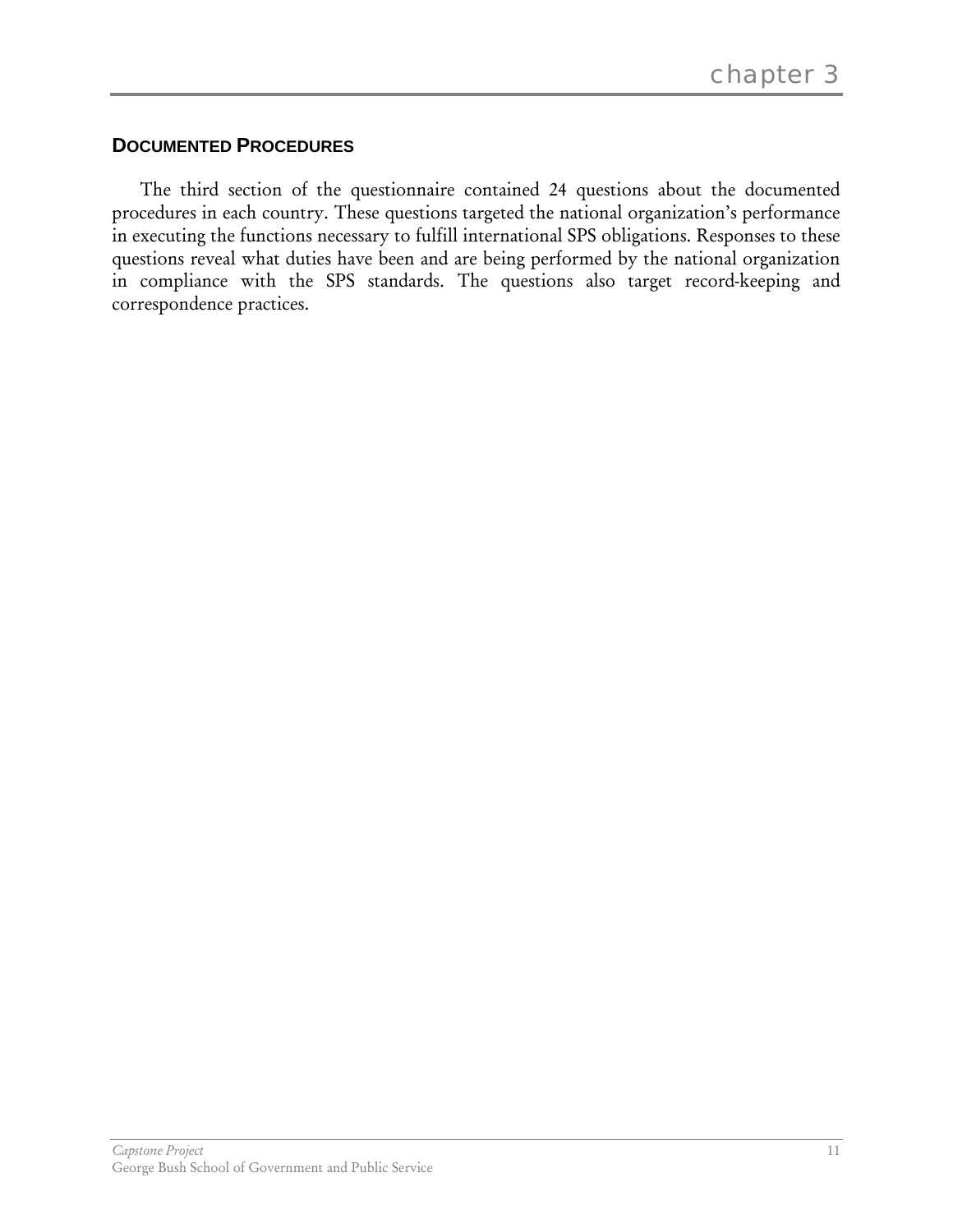# ANALYSIS OF PCE SURVEYS

This chapter examines SPS compliance in the five CAFTA countries using the PCE model. The chapter examines legislative and institutional issues, facilities and equipment, and documented procedures in each country. There are also country-specific recommendation for better targeting technical aid.

#### **4.1 COSTA RICA**

Officials from the Foreign Agriculture Service of the USDA, APHIS in Costa Rica, and the Ministry of Agriculture from the government of Costa Rica responded to the survey of SPS capacity in Costa Rica. See Table 4.1 on Page 13 for a categorical summary of SPS needs in Costa Rica.

#### **LEGISLATIVE AND INSTITUTIONAL ISSUES**

Survey responses from Costa Rica show the need for more personnel to staff laboratories and execute inspection services. Questions 13, 14, and 18 in the section for *Legislation and Institutional Issues* (see Appendix B on Page 44) ask whether the respondent country has enough sufficiently trained specialists, laboratory staffers, and inspection personnel to carry out the designated functions of the national organization involving SPS. Each of these questions was marked "No" on the survey from Costa Rica.

Costa Rica's legislation gives the national organization substantial authority to conduct inspections, train personnel, undertake risk analysis, and issue phytosanitary regulations. The most recent revision to Costa Rica's legislation was in 1997. These revisions give the national organization broad authority to comply with the World Trade Organization's (WTO) SPS Agreement. The organization has authority of search and seizure as well as power to issue certificates and regulations, and authority over pest diagnostics.

Responses indicate there are a sufficient number of laboratory managers (Question 15), and that the managers have written authority to carry out their functions (Question 16). There are also adequate training programs in place for staff involved in inspection activities (Question 17).

#### **FACILITIES AND EQUIPMENT**

Questions 4 and 5 of the survey's section on *Facilities and Equipment* (see Appendix B on Page 44) ask respondents about access to virology equipment such as compound microscopes, cold light sources, and water purification systems that are essential to comply with SPS requirements. Question 2 asks respondents about the containment facilities in their countries.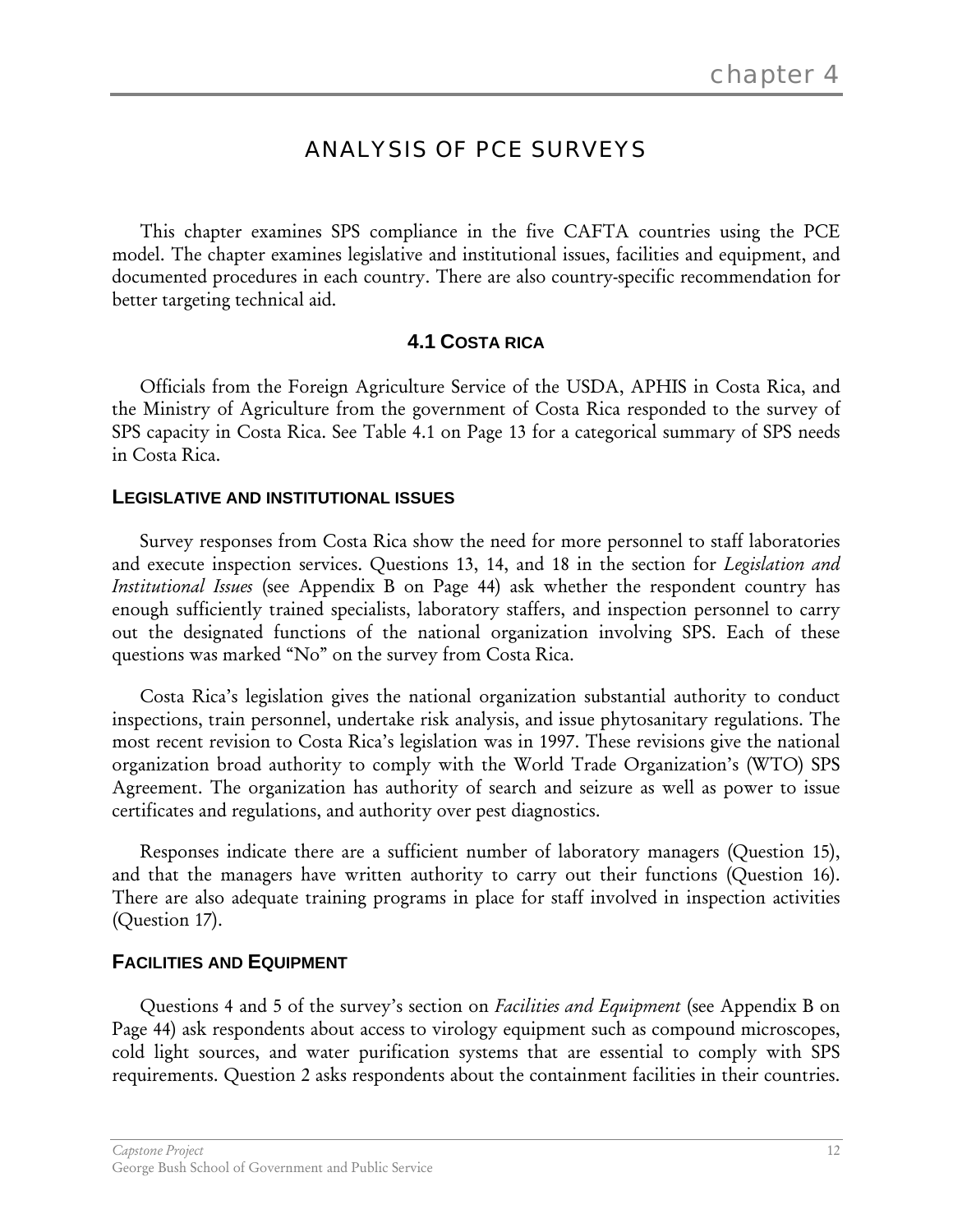In each case, responses from Costa Rica noted a lack of this equipment. Officials in Costa Rica also noted the need for basic and advanced virology equipment (Questions 4 and 5).

Costa Rica does have sufficient laboratories as well as suitable access to basic laboratory equipment for entomology, weed science, and fungal and bacterial pathology (Questions 1, 3, 6, and 7). Costa Rica's National Action Plan for Improved Capacity Building indicates that the country is prepared to correct its deficiencies. Among other things, Costa Rica pledges to strengthen key agencies that are charged with applying the rules of trade agreement. The nation pledges to create a world-class customs service. (Government of Costa Rica 2002)

#### **DOCUMENTED PROCEDURES**

The survey responses from Costa Rica indicate that documented procedures are lacking in the areas relating to random pest and disease surveys (Question 9), certified alterations (Question 15d), and procedures for investigation reports from importing countries (Question 21). Officials in Costa Rica indicated that they were uncertain about documented procedures regarding validation and trace back of phytosanitary certificates (Question 16)

However, the National Action Plan for Trade Capacity Building for Costa Rica does not mention either validation or trace back. (Government of Costa Rica 2002) Further investigation may be required to address the deficiencies noted in the survey responses and give them attention in Costa Rica's National Action Plan.

#### **RECOMMENDATIONS**

Technical Aid can be targeted on:

- Designing training programs to increase the pool of qualified individuals to staff existing facilities and to operate existing equipment.
- Building SPS-related infrastructure at points of entry and specialized databases for compliance.
- Facilitating random pest and disease surveys.
- Providing procedures for certified alterations and investigating reports from importing countries.
- Implementing validation and trace back of phytosanitary certificates.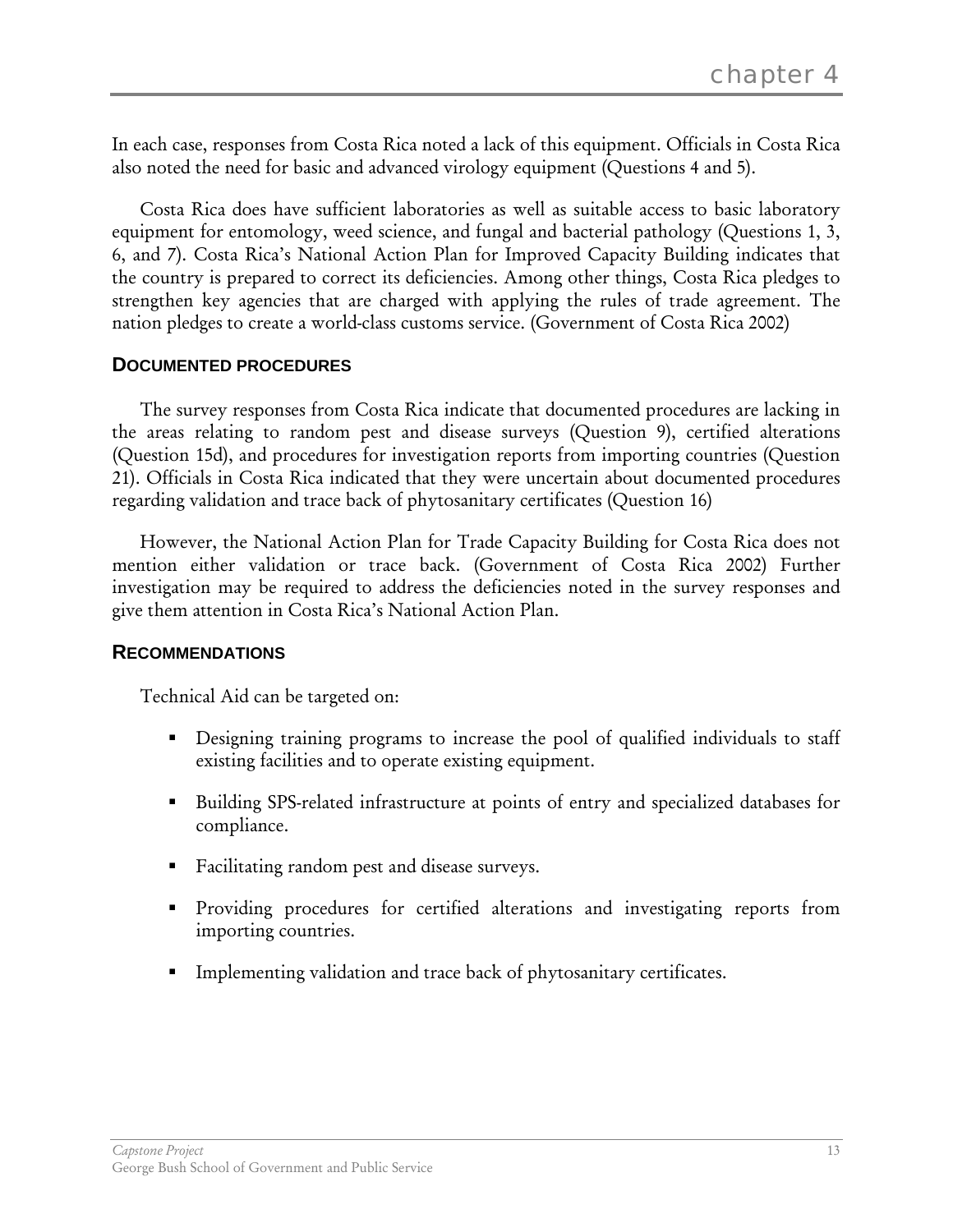|                      | Table 4.1 Matrix of Phytosanitary Capacity Needs for Costa Rica                    |                                                                                                      |                                                                                               |
|----------------------|------------------------------------------------------------------------------------|------------------------------------------------------------------------------------------------------|-----------------------------------------------------------------------------------------------|
| Costa Rica           | ಜ<br>Institutional Issues<br>Legislation                                           | Facilities & Equipment                                                                               | Documented Procedures<br>& Training                                                           |
| Risk Analysis        | I                                                                                  | virology equipment or advanced<br>Does not have access to basic<br>virology equipment                | I                                                                                             |
| Surveillance         | İ                                                                                  | ł                                                                                                    | Randompest and disease surveys<br>are not regularly undertaken                                |
| Certification        | $\mathbf{i}$                                                                       | I                                                                                                    | procedures and work instruction<br>Does not have documented<br>to cover certified alterations |
| Inspection           | not have a sufficient<br>of employees for<br>inspection services<br>number<br>Does | I                                                                                                    | I                                                                                             |
| Diagnosis            | Does not have a sufficient<br>number of trained specialists for<br>pest diagnosis  | temperature<br>controlled containment facilities<br>Does not have sufficient air-<br>and<br>filtered | ł                                                                                             |
| Institutions         | not have sufficient<br>laboratory support staff<br>Does                            | ł                                                                                                    | I                                                                                             |
| Exotic Pest Response | ł                                                                                  | I                                                                                                    | I                                                                                             |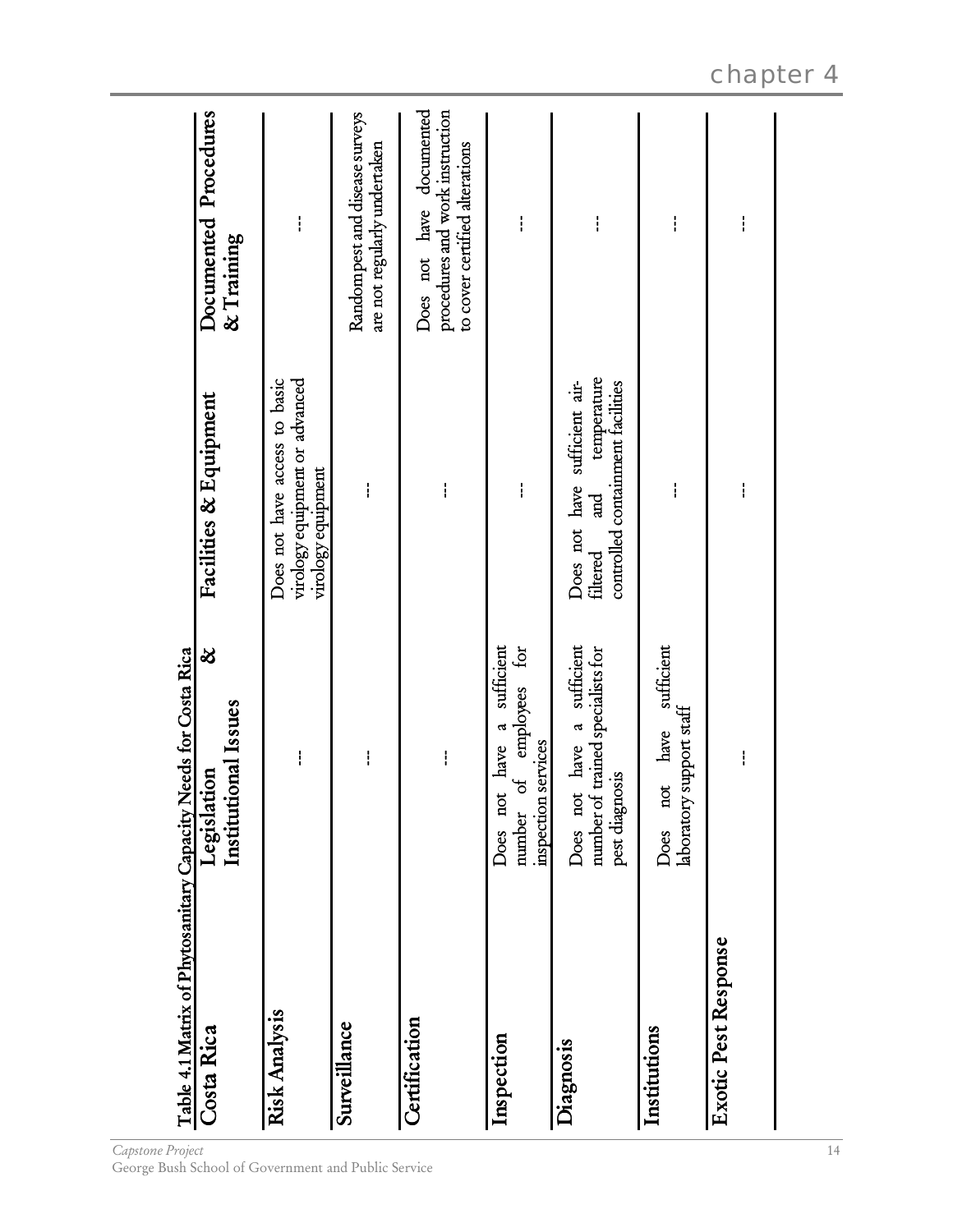## **4.2 EL SALVADOR**

Officials from the Foreign Agriculture Service of the USDA and the Ministries of Economy and Agriculture of El Salvador responded to the survey of SPS capacity in El Salvador. See Table 4.2 on Page 16 for a categorical summary of SPS needs in El Salvador.

#### **LEGISLATIVE AND INSTITUTIONAL ISSUES**

Responses indicate that El Salvador is equipped with sufficient training programs, inspection service personnel, risk analysis staff, and trained specialists. Respondents point toward the lack of sufficient technical laboratory support staff (Question 14) and managers (Question 15) to carry out the necessary functions for compliance with the SPS Agreement. The National Action Plan for Trade and Capacity Building in El Salvador lists improving human resources as one of its core needs in 2002-2004. The plan proposes the following resolution in part c.5 of the Needs 2002-2004 section:

*Exchange of technical experts from both the private and public sector in the areas of inspection, control and quarantine administration:* Such a program would help enhance the understanding of practices used in partner markets, serve for transfer of technical knowledge and provide opportunities for exchange of ideas and learning by doing in the areas of sanitary and phytosanitary measures. (Government of El Salvador 2002)

Respondents from El Salvador were unsure whether the national legislation was in compliance with the SPS Agreement (Question 4), or whether the national organization was responsible for inspection of agricultural products shipped internationally (Question 5c). El Salvador's National Action Plan for Trade Capacity Building reported that the "legal framework for the application of sanitary and phytosanitary measures includes…the Central American Regulation on Sanitary and Phytosanitary Measures and the WTO SPS Agreement" (2002). Some effort to resolve the discrepancies between the national legislation and the requirements of the WTO SPS Agreement may be necessary to insure compliance.

#### **FACILITIES AND EQUIPMENT**

Survey respondents indicated an insufficient number of laboratories capable of diagnosis in mycology, nematology, entomology, and weed science (Question 1). Respondents noted that El Salvador does not have sufficient hardware and software capable of running risk analysis programs (Question 9). The national organization also does not have access to relevant books, journals, and CD-ROMs (Question 10). El Salvador lacks air filtered and temperature controlled containment facilities, advanced virology equipment and insect-proof rooms for inspection (Questions 5 and 13).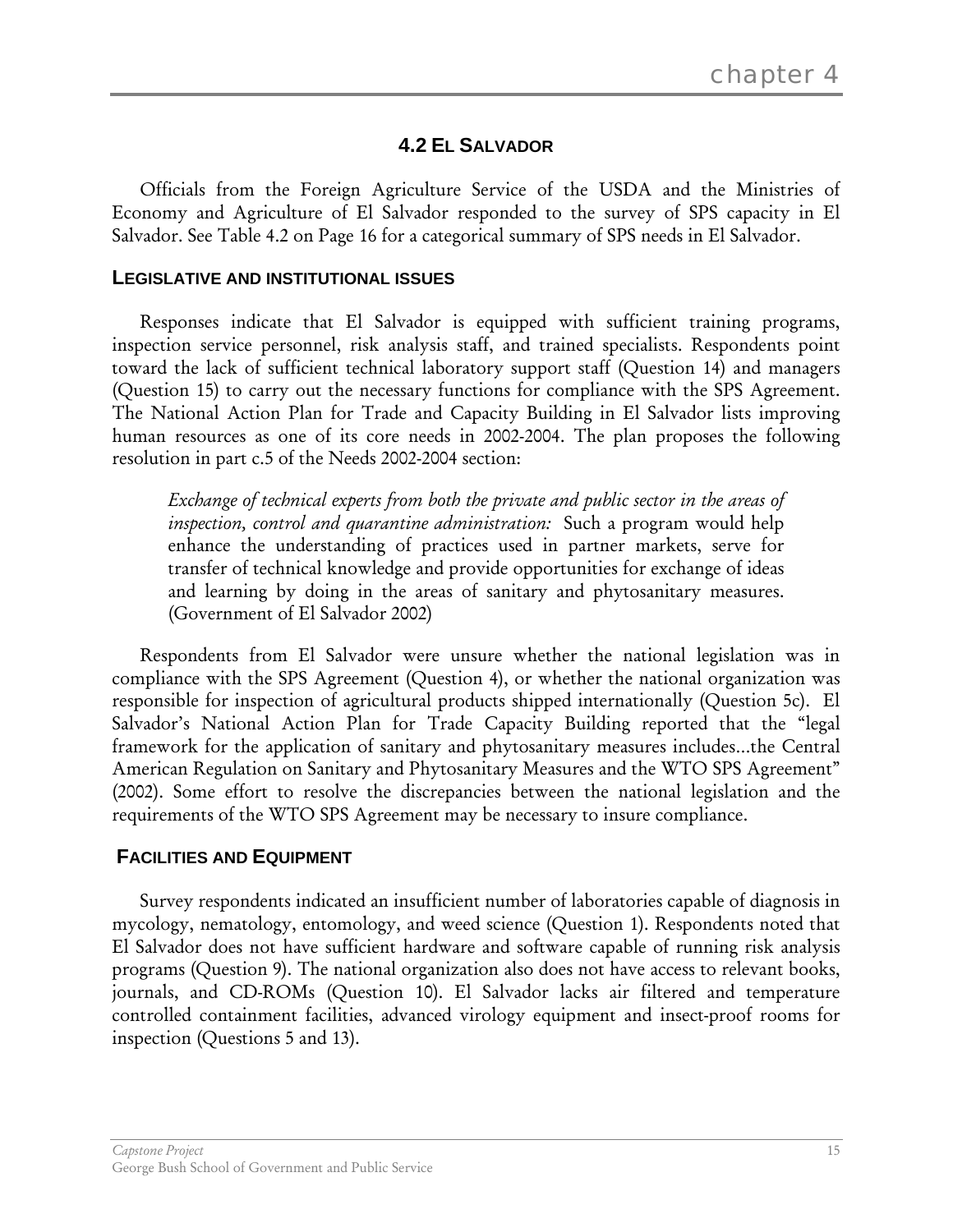#### **DOCUMENTED PROCEDURES**

Respondents to the survey on El Salvador indicate that the national organization does keep adequate records on SPS requirements and documents its certifications, but they point toward procedural problems with SPS. There is no requirement for the identification of new pests in the country to be reported to the national organization (Question 2). Crops grown for export are not officially surveyed on a regular basis (Question 7) and no pest free zones have been declared (Question 12). The national organization does not have documented procedures for certified alterations, security over official seals, or consignment identification (Questions 15d, 15i and 15j).

Survey respondents indicated several uncertainties that warrant further investigation. They were not certain whether there is an approved set of guidelines or standards for undertaking risk analysis that is consistent with the WTO SPS Agreement (Question 4), whether the national organization has made contact points available for an importing country's national organization to report cases of non-compliance (Question 20), or whether the national organization has established procedures for investigating reports from importing countries of non-conforming consignments covered by a phytosanitary certificate (Question 21). Finally, respondents did not know whether the national organization has a system for issuing re-export phytosanitary certificates in accordance with international standards (Question 22).

The National Action Plan for El Salvador identifies the need for enhanced knowledge, awareness, and adaptation of SPS measures. The need for strengthening the national SPS enquiry point is also mentioned in the National Action Plan. However, there are no specific plans to address the deficiencies indicated by the survey respondents.

#### **RECOMMENDATIONS**

Technical Aid can be targeted on:

- Increasing inspection staff, managers, and trained specialists for pest diagnosis.
- Educating officials about the requirements of the WTO SPS Agreement and ensuring the national legislation complies.
- Strengthening laboratories capable of diagnosis in mycology, nematology, entomology, advanced virology, and weed science by providing access to basic equipment.
- Purchasing hardware and software for risk analysis.
- Disseminating relevant up-to-date books, journals, CD-ROMs for research.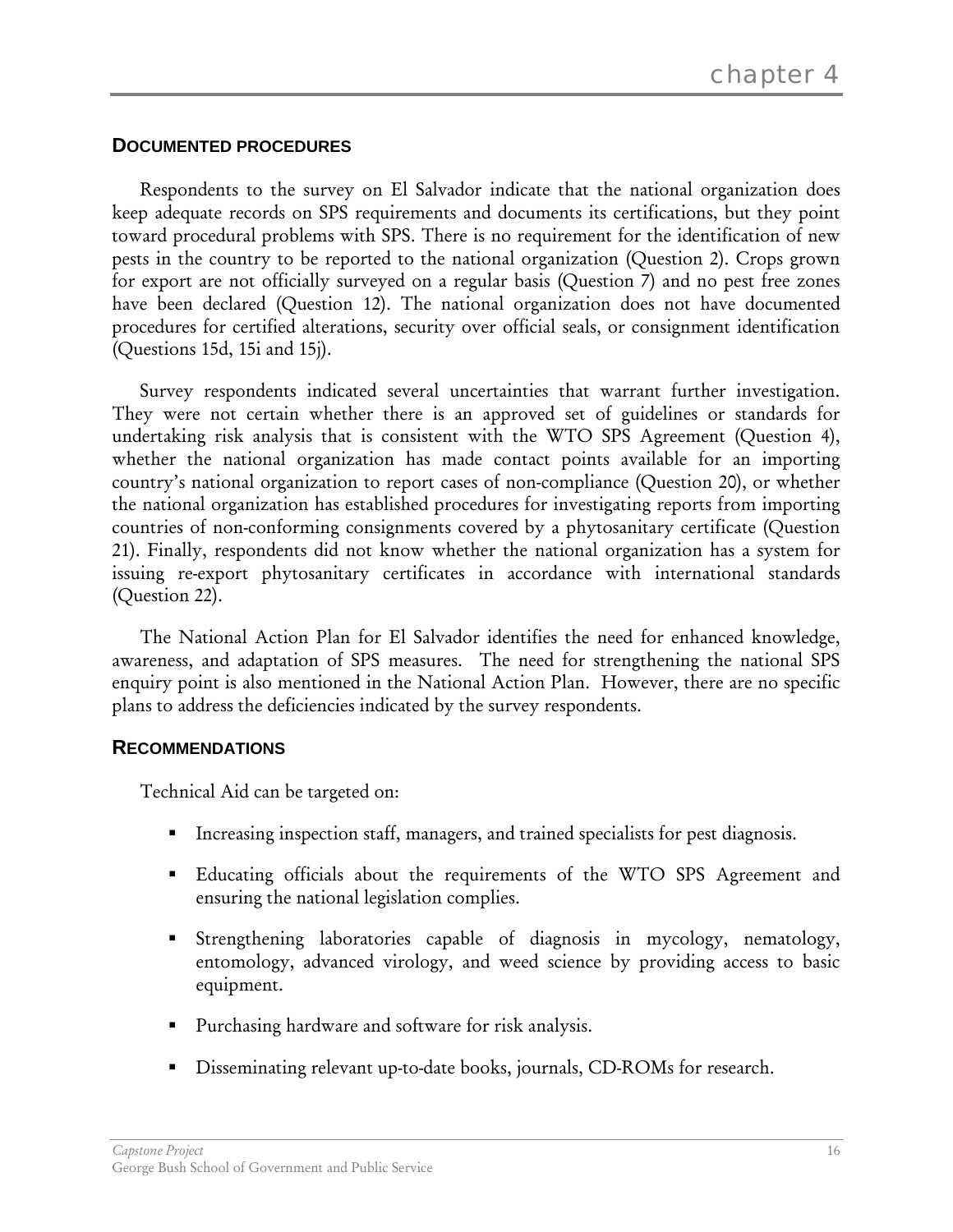- Purchasing air filtered and temperature controlled containment facilities and inspection facilities at points of entry.
- Developing procedures for identifying and reporting new pests.
- Surveying export crops and establishing pest-free zones.
- Strengthening procedures for certifications, security over official seals, consignment identification.
- Setting up contact points for an importing country to report non-compliance and investigating reports of non-conformity.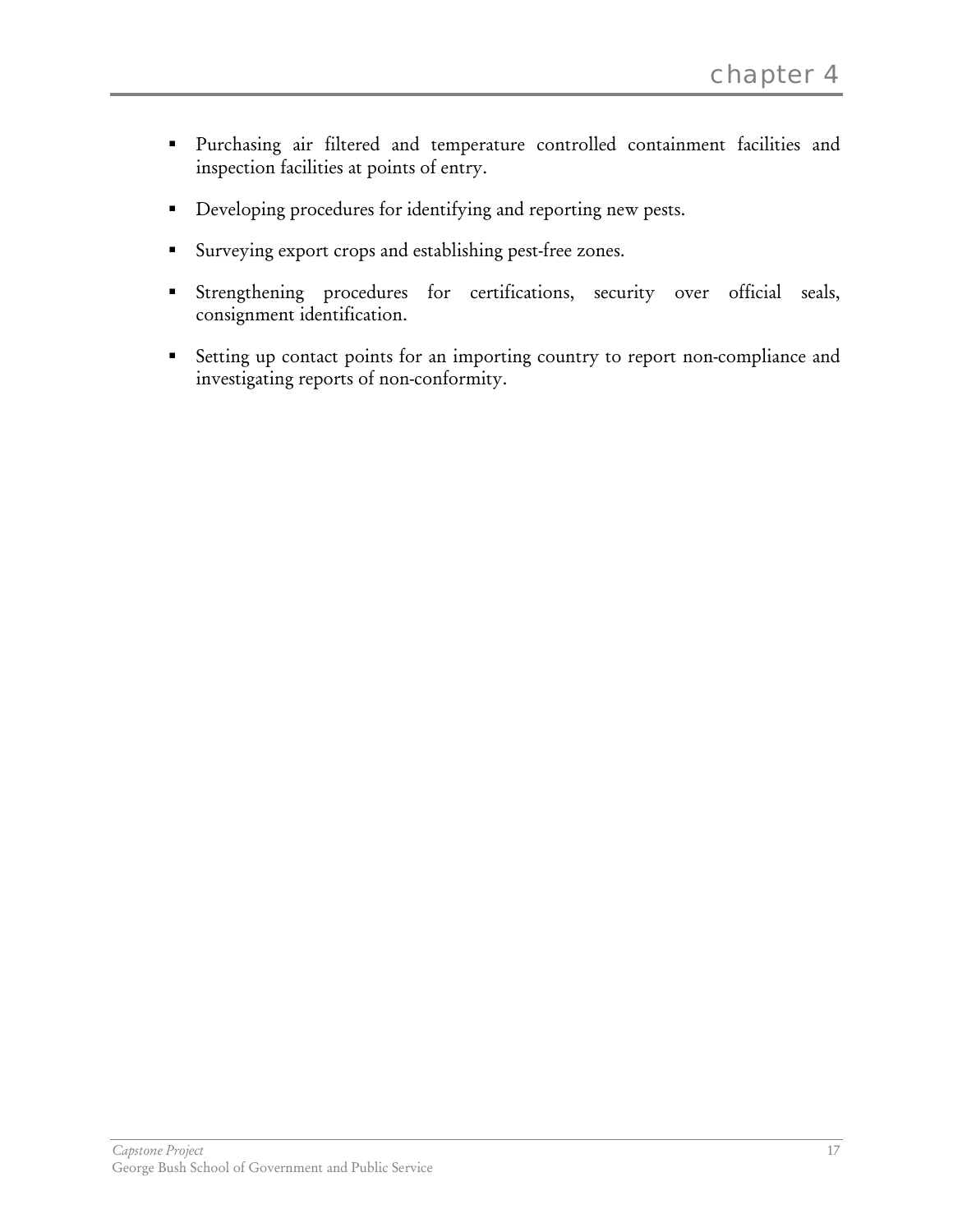| El Salvador<br>Capstone Project | Institutional<br>X<br>Legislation<br>Issues                                                                                                                          | Facilities & Equipment                                                                                                                                                                              | ಜ<br>Procedures<br>Documented<br>Training                                                                                                                                |
|---------------------------------|----------------------------------------------------------------------------------------------------------------------------------------------------------------------|-----------------------------------------------------------------------------------------------------------------------------------------------------------------------------------------------------|--------------------------------------------------------------------------------------------------------------------------------------------------------------------------|
| <b>Risk Analysis</b>            | ł                                                                                                                                                                    | analysis<br>and<br>advanced<br>software, or up-to-date relevant books,<br>Soil<br>Risk<br>access to<br>and<br>B<br>CD-ROMs,<br>equipment,<br>Does not have<br>Climate Maps<br>journals,<br>virology | ł                                                                                                                                                                        |
| Surveillance                    | ł                                                                                                                                                                    | I                                                                                                                                                                                                   | Crops grown for export are not officially<br>surveyed on a regular basis                                                                                                 |
| Certification                   | ł                                                                                                                                                                    | I                                                                                                                                                                                                   | Does not have documented procedures<br>alterations security over official seals, or<br>and work instruction to cover certified<br>consignment identification / security  |
| Inspection                      | a sufficient number of<br>employees for inspection services<br>Does not have                                                                                         | Does not have designated insect-proof<br>rooms for inspection at all entry points                                                                                                                   | ł                                                                                                                                                                        |
| Diagnosis                       | ł                                                                                                                                                                    | Does not have sufficient number of<br>laboratories capable of diagnosis, or<br>sufficient air-filtered and temperature<br>controlled containment facilities                                         | ł                                                                                                                                                                        |
| Institutions                    | for the managers to carry out the<br>sufficient laboratory<br>written responsibilities<br>functions of the national organization<br>Does not have<br>managers or the | I                                                                                                                                                                                                   | ł                                                                                                                                                                        |
| Exotic Pest Response            | ł                                                                                                                                                                    | I                                                                                                                                                                                                   | There is not a legal requirement for new<br>pests in the country to be reported to the<br>national organization; No pest free areas<br>have been declared in the country |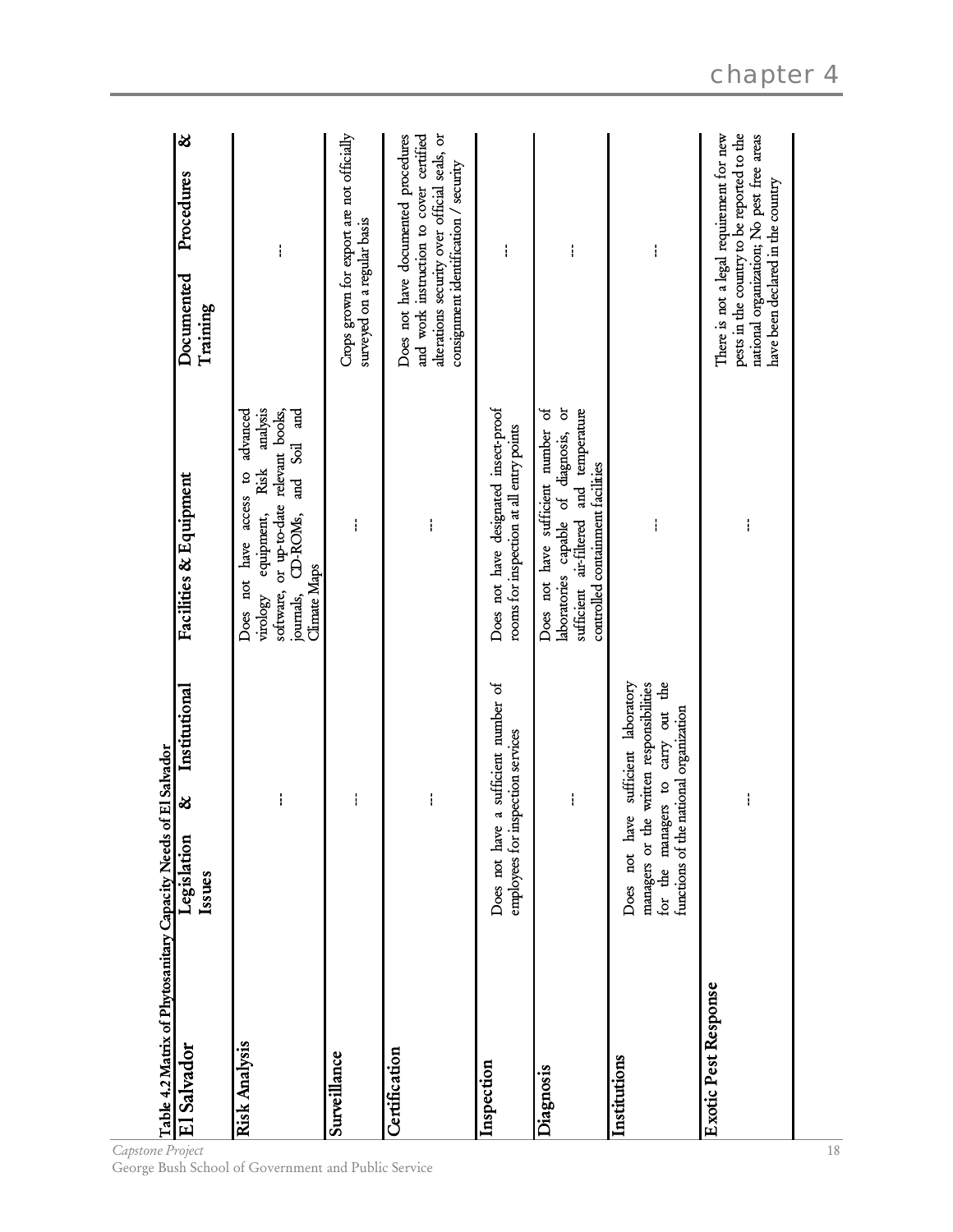# **4.3 GUATEMALA**

Officials from the Foreign Agriculture Service of the USDA in Guatemala responded to the survey of SPS capacity in Guatemala. See Table 4.3 on Page 19 for a categorical summary of SPS needs in Guatemala.

#### **LEGISLATIVE AND INSTITUTIONAL ISSUES**

Guatemala's most significant need is human capital. The survey responses show insufficient numbers of trained specialists for pest diagnostics (Question 13), laboratory support staff (Question 14), laboratory managers (Question 15), and inspection service personnel (Question 18). Legislation provides for compliance with the SPS Agreement and gives appropriate authority to the national organization, but inspection and diagnostics are lacking because of the shortage of trained personnel.

Respondents also indicated that training programs for staff involved in inspection activities were not available or adequate (Question 17). The following statement from the National Action Plan for Trade and Capacity Building for Guatemala underscores the importance of trained personnel to comply with international SPS standards:

The implementation of sanitary and phytosanitary measures is predicated on the updating of both technicians' expertise and reinforcing procedures of control, inspection, and approval. This entails an overhauled internal organization….The question of having the necessary resources and facilities to recruit and keep trained personnel in specialized agencies is also emphasized. (Government of Guatemala 2002)

The plan also outlines Guatemala's request for international aid from both public and private sources to meet these needs.

#### **FACILITIES AND EQUIPMENT**

Officials in Guatemala noted the lack of laboratories capable of diagnosis in mycology, virology, nematology, and weed science (Question 1), insufficient air filtered and temperature controlled containment facilities, and the lack of access to risk analysis software and the hardware necessary to operate it (Questions 2 and 9).

There is, however, access to relevant and up-to-date books, journals, and CD-ROMs (Question 10). Guatemala maintains up-to-date records on SPS requirements and has the basic equipment to carry out inspections at points of entry (Questions 14 and 15).

It is not clear whether the expressed need for laboratory facilities stems from the lack of human capital or the lack of physical infrastructure. Further study would be helpful in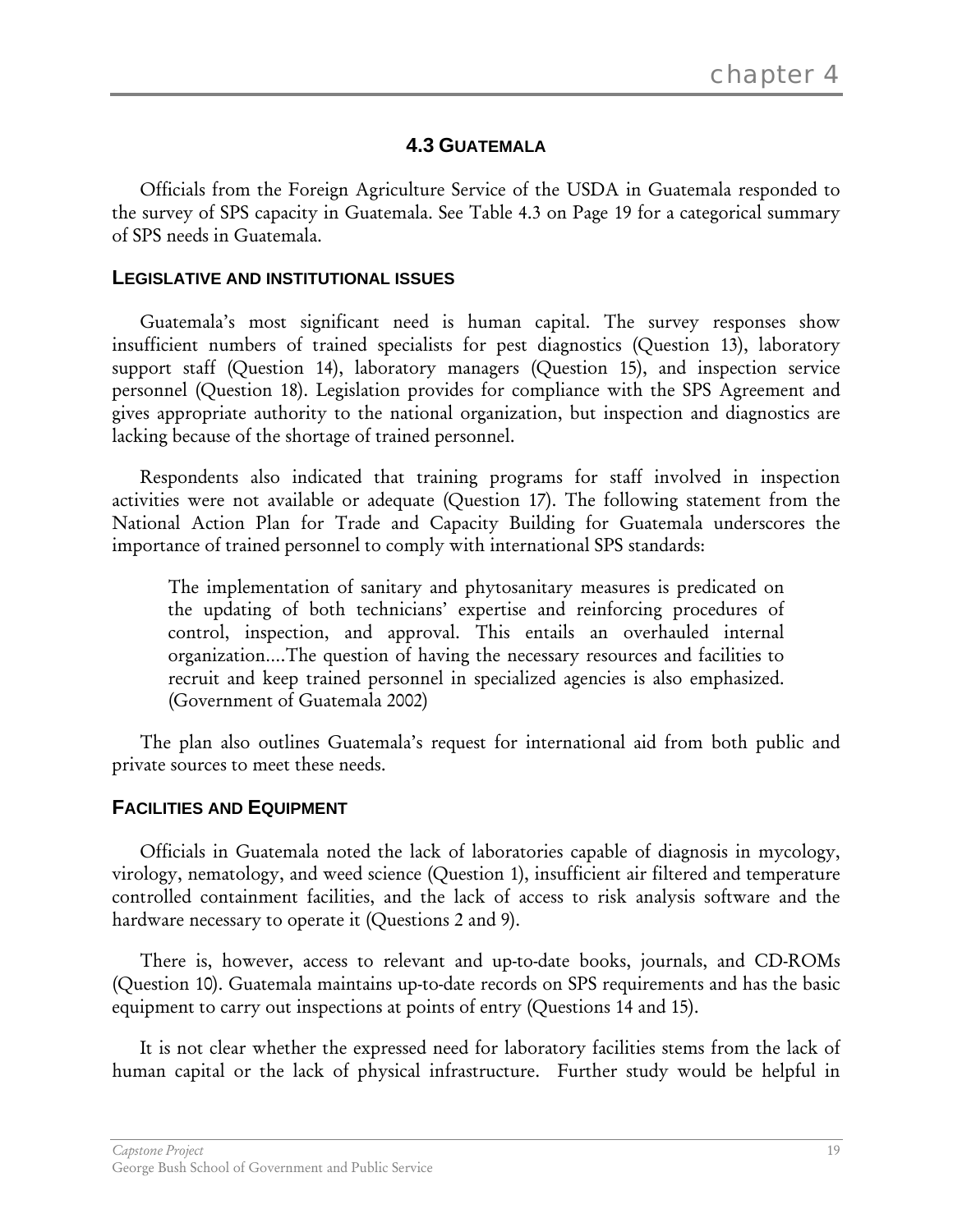determining whether or not Guatemala can provide adequate staffing or if it needs to invest in physical infrastructure.

# **DOCUMENTED PROCEDURES**

The respondents to the survey indicated that Guatemala's SPS needs primarily focused on the *Legislative and Institutional* and *Facilities and Equipment* issues. Guatemala did not indicate any problems associated with documented procedures in their survey responses. But, Guatemala's National Action Plan for Trade Capacity Building noted, "the implementation of sanitary and phytosanitary measures is predicated on the updating of both technicians' expertise and reinforcing procedures of control, inspection and approval" (2002). This would indicate deficiencies in Guatemala's procedures. Further investigation may be needed to identify which procedures need to be addressed.

### **RECOMMENDATIONS**

Technical Aid can be targeted on:

- Increasing inspection staff, managers, and trained specialists for pest diagnosis.
- Strengthening laboratories capable of diagnosis in mycology, nematology, entomology, advanced virology, and weed science by providing access to basic equipment.
- Using training and employment programs to increase the pool of qualified individuals to staff existing facilities and to operate existing equipment.
- **Providing hardware and software for risk analysis.**
- Providing air filtered and temperature controlled containment facilities and inspection facilities at points of entry.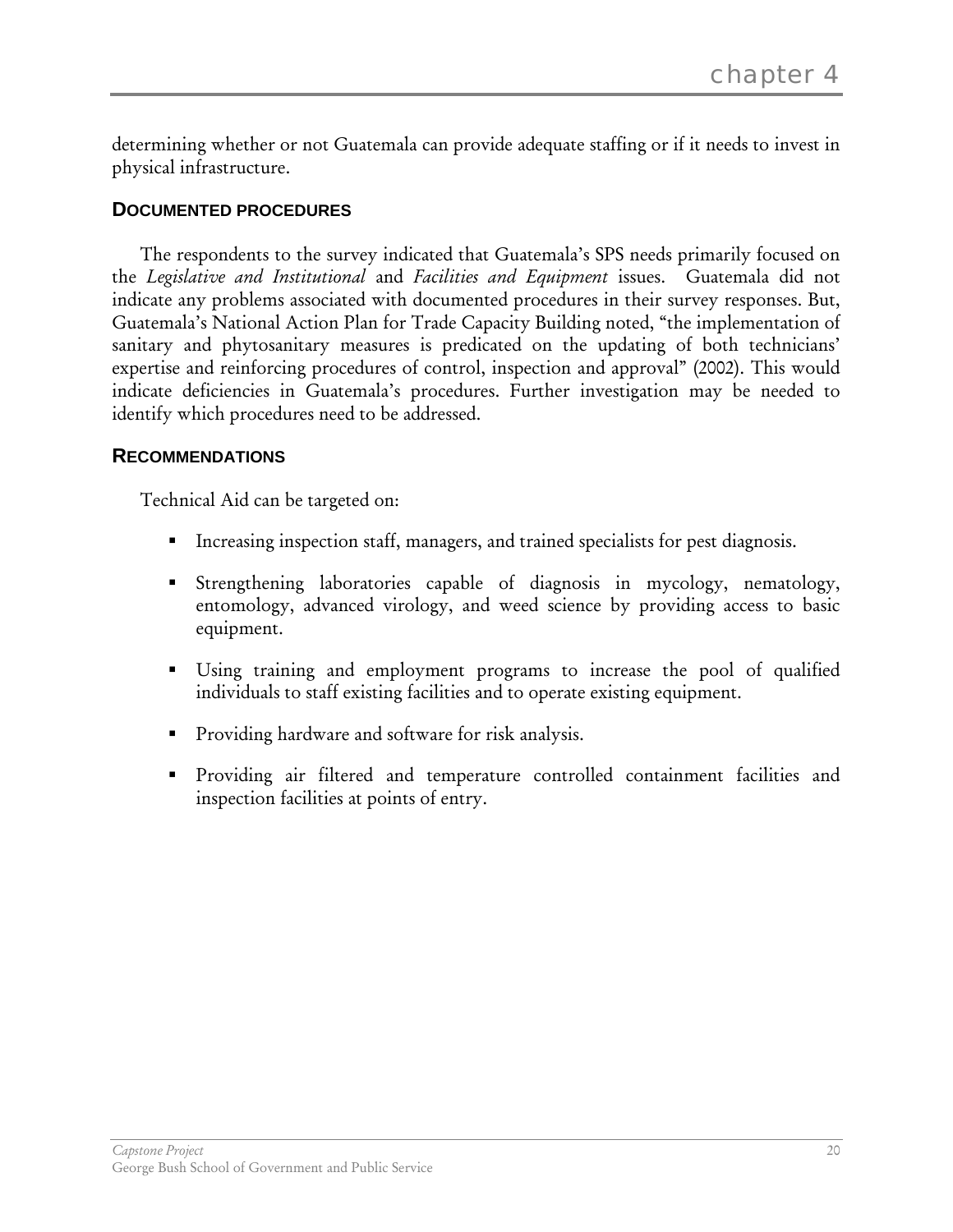| Guatemala            | ಜ<br>Table 4.3 Matrix of Phytosanitary Capacity Needs for Guatemala<br>tutional Issues<br>Legislation<br>Insti                                                        | Facilities & Equipment                                                                                                                                                                                   | Documented Procedures<br>& Training |
|----------------------|-----------------------------------------------------------------------------------------------------------------------------------------------------------------------|----------------------------------------------------------------------------------------------------------------------------------------------------------------------------------------------------------|-------------------------------------|
| Risk Analysis        | I                                                                                                                                                                     | ł                                                                                                                                                                                                        | I                                   |
| Surveillance         | ł                                                                                                                                                                     | ł                                                                                                                                                                                                        | ł                                   |
| Certification        | ł                                                                                                                                                                     | I                                                                                                                                                                                                        | $\mathbf i$                         |
| Inspection           | number of employees for<br>inspection services; Does not<br>adequate training for staff<br>not have a sufficient<br>involved in inspection activities<br>Does<br>have | ł                                                                                                                                                                                                        | $\mathbf{I}$                        |
| Diagnosis            | number of trained specialists for<br>not have a sufficient<br>pest diagnosis<br>Does                                                                                  | ٦,<br>Does not have sufficient number<br>$\cdot \frac{1}{d}$<br>temperature<br>controlled containment facilities<br>of laboratories capable<br>sufficient<br>$\overline{a}$<br>diagnosis, or<br>filtered | $\mathbf{I}$                        |
| Institutions         | number of laboratory support<br>a sufficient<br>staff or laboratory managers<br>not have<br>Does                                                                      | I                                                                                                                                                                                                        | I                                   |
| Exotic Pest Response | Í                                                                                                                                                                     | ł                                                                                                                                                                                                        | I                                   |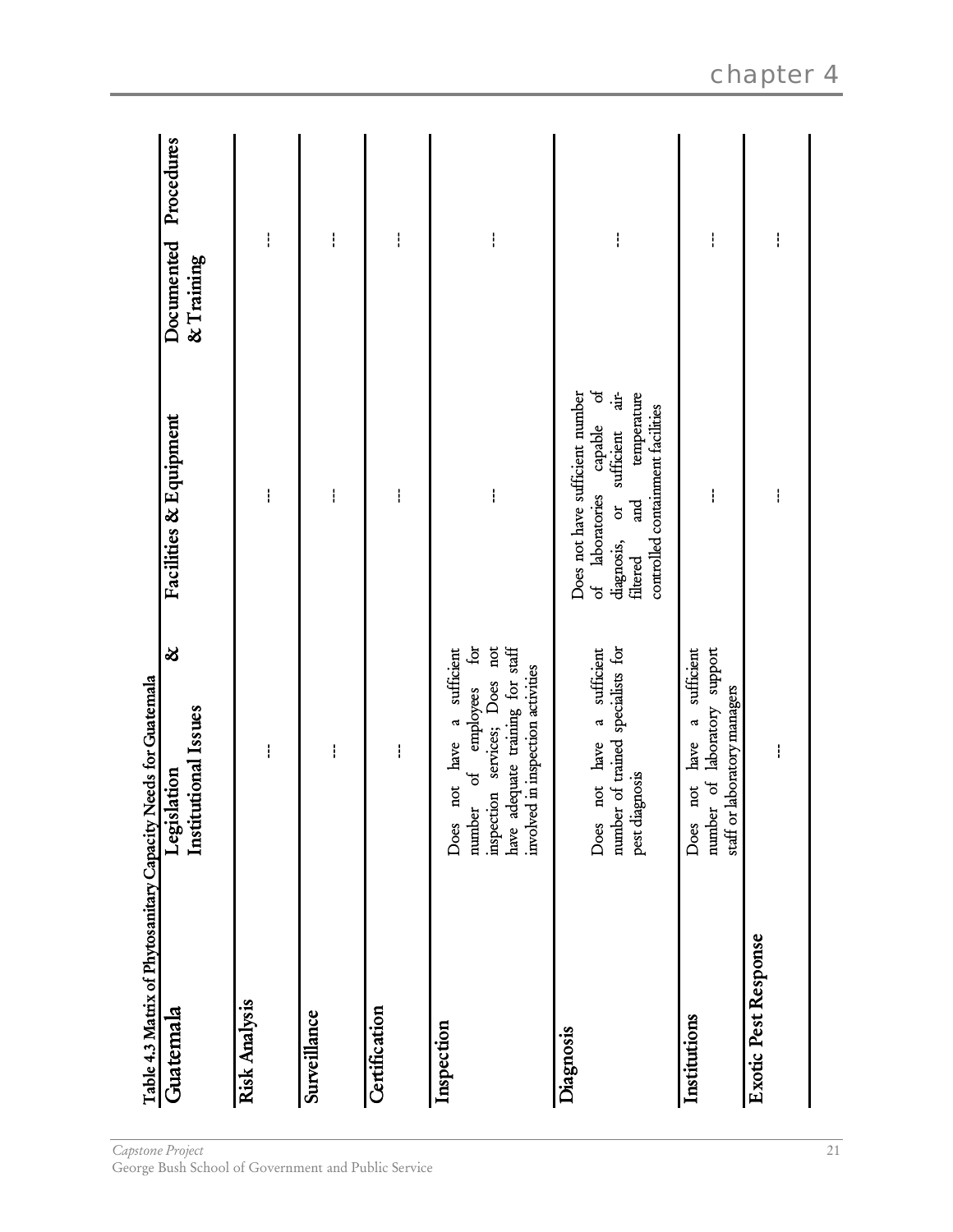# **4.4 HONDURAS**

Officials from the Foreign Agriculture Service of the USDA and APHIS in El Salvador responded to the survey of SPS capacity in El Salvador. See Table 4.4 on Page 23 for a categorical summary of SPS needs in El Salvador.

#### **LEGISLATIVE AND INSTITUTIONAL ISSUES**

The survey response reports that the government of Honduras most recently revised its national legislation on SPS in 2002; however, respondents were not certain that the current legislation is in compliance with the WTO SPS Agreement. The legislation does give responsibility for SPS to the national organization, but the national organization suffers from several setbacks related to training and staff.

Respondents indicated that the national organization is not capable of conducting research pest detection and treatment (Question 8), there is not a formal group for undertaking risk analysis (Question 9), and there is not a sufficient number of trained specialists (Question 13), laboratory support staff (Question 14), or inspection service personnel (Question 18). They note that the national organization has sufficient laboratory managers, yet they lack the guidelines to carry out their duties (Question 16).

The current state of training programs for staff involved in inspections is not available nor adequate enough to meet the needs of the national organization (Question 17). It is clear that much work is needed in the areas of training and staff development in Honduras. The National Action Plan for Trade Capacity Building cites "improved skill levels of existing personnel," and "expansion of qualified technical personnel," as top priorities for Honduras to effectively participate in CAFTA.

#### **FACILITIES AND EQUIPMENT**

Responses to the survey on Honduras point toward considerable needs in facilities and equipment. There are not sufficient laboratories for diagnosing mycology, virology, nematology, entomology, and weed science (Question 1). There are inadequate resources for entomology, virology, weed science, fungal and bacterial pathology, and nematology (Questions 3-8). There are also reported deficiencies in air filtered and temperature controlled containment facilities (Question 2).

The national organization responsible for SPS in Honduras lacks current books, journals, and soil and climate maps (Question 10), risk analysis software (Question 9), and basic equipment and facilities for inspections at points of entry (Questions 13 and 14). Honduras does not maintain up-to-date records of the SPS requirements of importing countries, nor do they keep adequate records of SPS certificates issued (Question 15).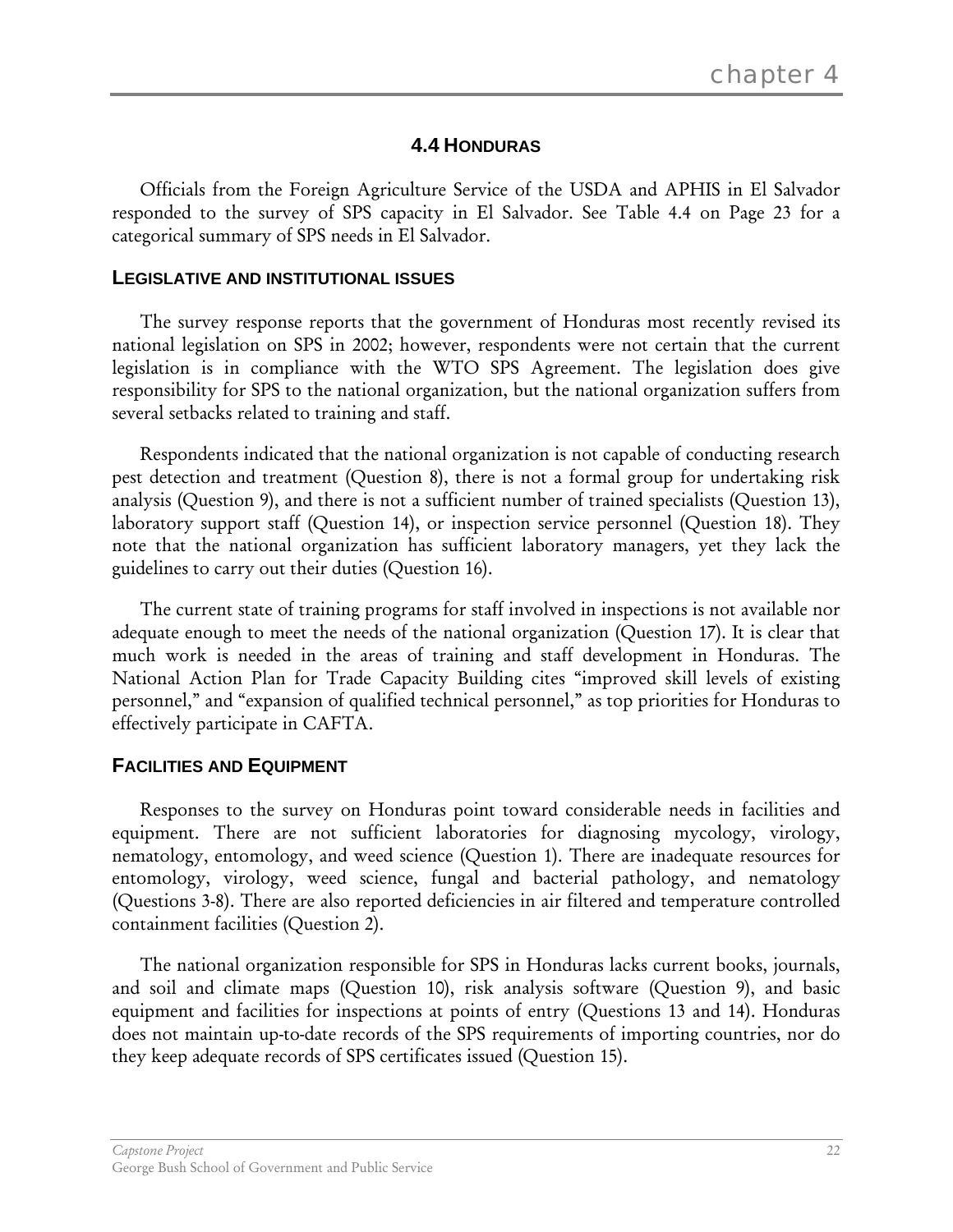#### **DOCUMENTED PROCEDURES**

Responses to the survey in Honduras indicate substantial obstacles to compliance. The national organization does not keep appropriate records for inspection, testing, treatment, or other verification of phytosanitary certificates (Question 17), or the relevant personnel records, names, samples. The national organization does not adequately communicate with personnel or industry within the country (Question 18). The National Action Plan for Trade Capacity Building notes:

[A] need to improve means of communicating relevant information on foreign sanitary and phytosanitary measures to domestic exporters through the Internet, as well as communicating such information on Honduran measures to international trading partners. (Government of Honduras 2002)

Additional deficiencies were indicated in the areas of identification of nematodes, weeds, arthropod pests, fungi and bacteria, viruses and virus like organisms (Question 1). There is currently no legal requirement for anyone identifying a new pest in the country to report it to the national organization (Question 2). The national organization does not have a reliable record-keeping system for tracking pests and diseases (Question 10). In addition, there is no standard set of guidelines for responding to exotic pests introductions that is consistent with international standards (Question 14).

Honduras has many documented procedures in place that cover key aspects of the certification system. The only deficiencies in this area are with procedures for working with industry (Question 15.g) and security over official seals and marks (Question 15.i).

The national organization does not have procedures in place for investigating reports from importing countries of non-conforming consignments covered by phytosanitary certificates (Question 21). In addition, there is no system for issuing re-export phytosanitary certificates in accordance with international standards. Honduras is lacking documented procedures for inspecting regulated articles in the national mail system (Question 24). Finally, insufficient records are kept of an importing country's SPS requirements (Question 24).

#### **RECOMMENDATIONS**

Technical Aid can be targeted on:

- Using training and employment programs that will increase the pool of qualified individuals to staff existing facilities and to operate existing equipment
- Educating officials about the requirements of the WTO SPS Agreement and ensuring the national legislation complies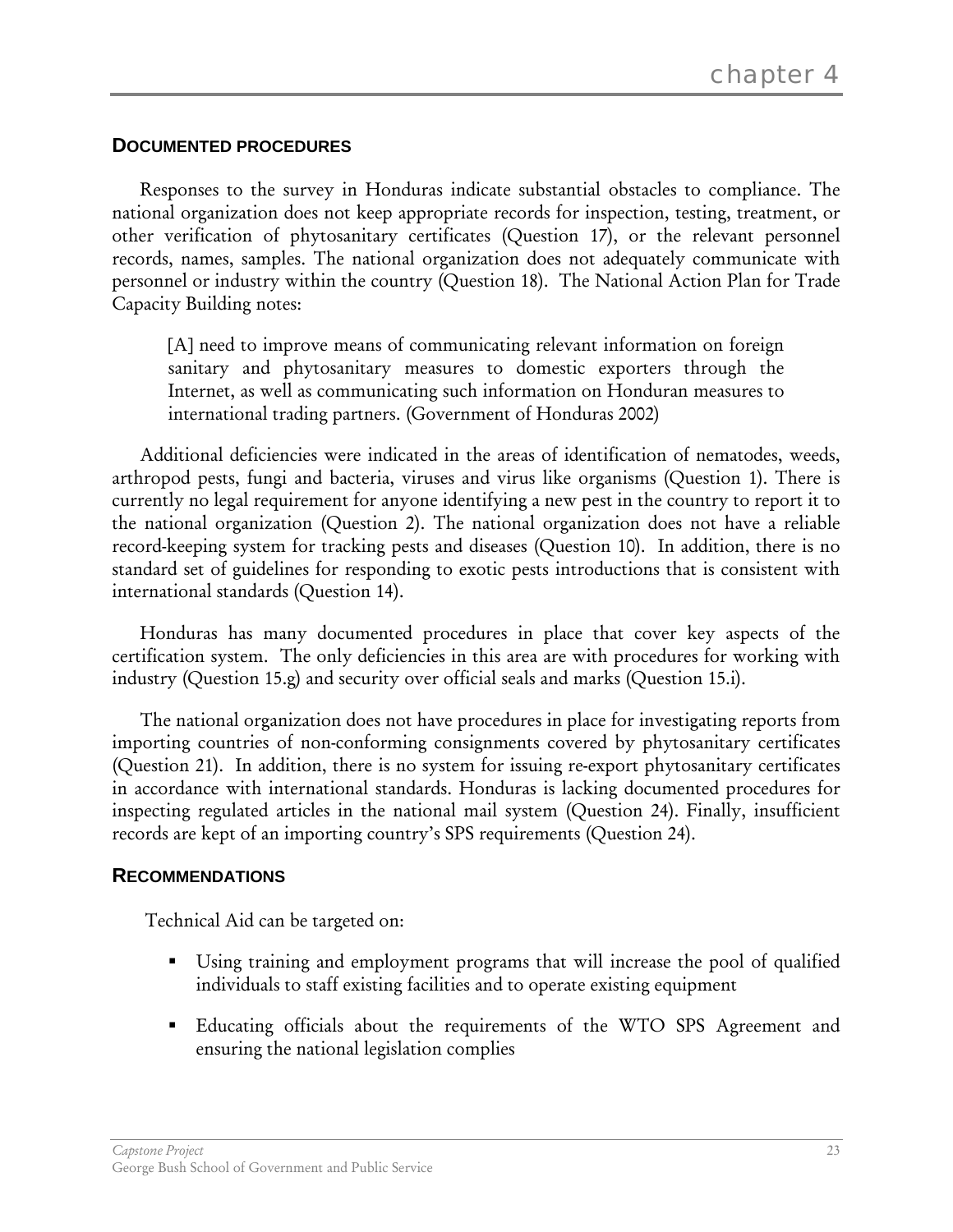- Strengthening laboratories capable of diagnosis in mycology, nematology, entomology, advanced virology, and weed science by providing access to basic equipment
- Providing air filtered and temperature controlled containment facilities and inspection facilities at points of entry
- **Providing hardware and software for risk analysis**
- Disseminating relevant up to date books, journals, CD-ROMs for research
- Developing procedures for identifying and reporting new pests
- Communicating with industry within the country
- **Establishing an adequate exotic pest response system**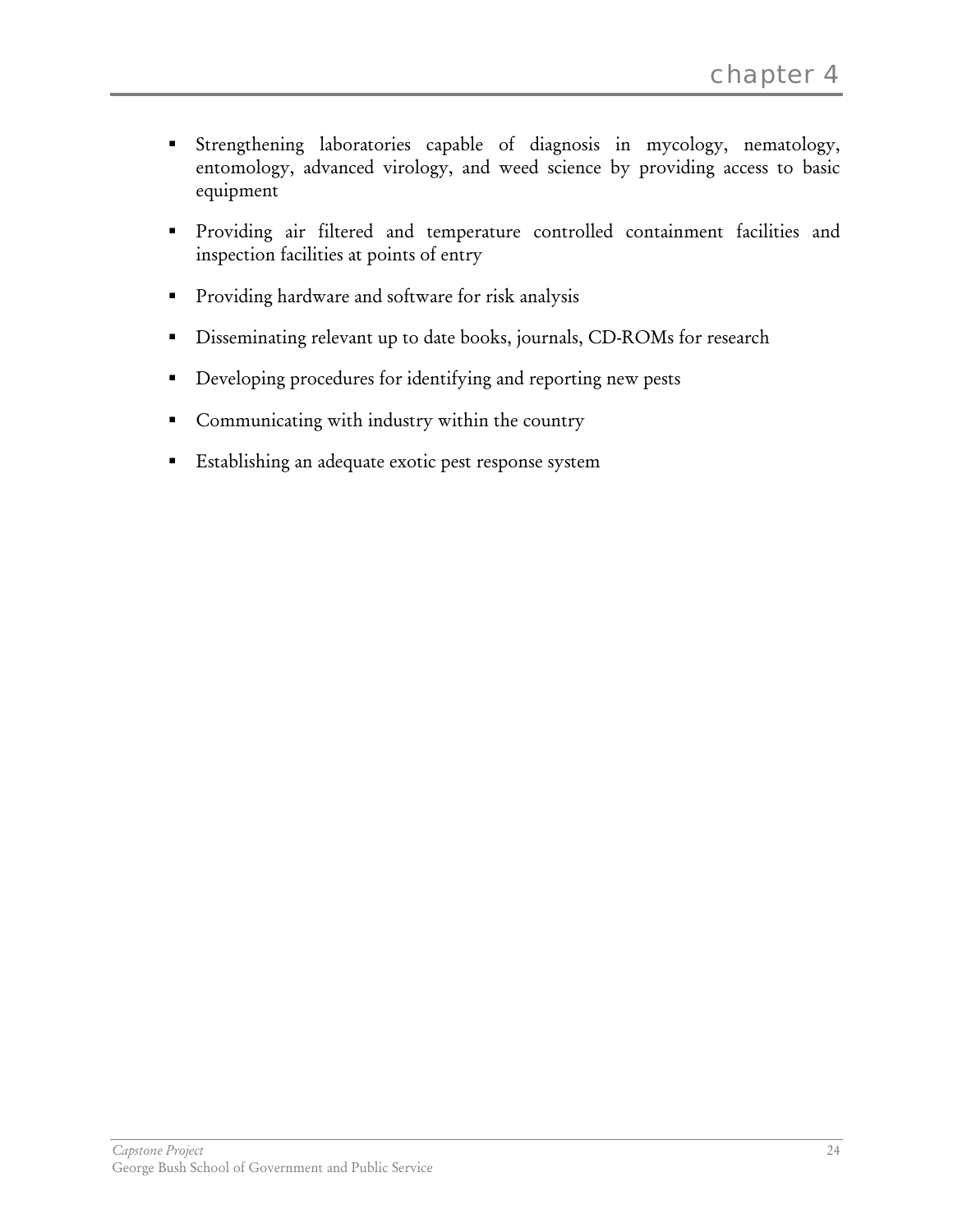| Honduras             | & Institutional Issues<br>Legislation                                                                                                                                                  | Facilities & Equipment                                                                                                                                                                                                                                                                                     | Documented Procedures & Training                                                                                                                                                                                                                                                                                              |
|----------------------|----------------------------------------------------------------------------------------------------------------------------------------------------------------------------------------|------------------------------------------------------------------------------------------------------------------------------------------------------------------------------------------------------------------------------------------------------------------------------------------------------------|-------------------------------------------------------------------------------------------------------------------------------------------------------------------------------------------------------------------------------------------------------------------------------------------------------------------------------|
| Risk Analysis        | and diseases; Does not have a formal group for<br>Not capable of conducting research on pests<br>risk analysis                                                                         | pathology, or nematology; Does not have<br>Does not have access to equipment for basic<br>entomology, basic virology, advanced virology,<br>access to Risk analysis software, or up-to-date<br>basic weed science, fungal and bacterial<br>relevant books, journals, CD-ROMs, and Soil<br>and Climate Maps | ł                                                                                                                                                                                                                                                                                                                             |
| Surveillance         | ł                                                                                                                                                                                      | ŧ                                                                                                                                                                                                                                                                                                          | Does not have reliable record-keeping system<br>for tracking pests & diseases                                                                                                                                                                                                                                                 |
| Certification        | ţ                                                                                                                                                                                      | kept of each<br>Adequate records are not<br>phytosanitary certificate issued                                                                                                                                                                                                                               | Does not have documented procedures for<br>conformity, for issuing re-export certificates;<br>over<br>official seals, for investigating reports of non-<br>Sufficient records are not kept for inspection,<br>security<br>industry, for<br>testing or treatment<br>working with                                               |
| Inspection           | training for staff involved in<br>a sufficient number of<br>inspection services; Does not<br>inspection activities<br>have<br>employees for<br>have adequate<br>Does not               | for inspection at all entry points or access to<br>Does not have designated insect-proof rooms<br>the basic equipment to carry out inspections                                                                                                                                                             | Does not have procedures for inspecting mail                                                                                                                                                                                                                                                                                  |
| Diagnosis            | a sufficient number of trained<br>specialists for pest diagnosis<br>Does not have                                                                                                      | laboratories capable of diagnosis, or sufficient<br>ð<br>controlled<br>number<br>temperature<br>sufficient<br>containment facilities<br>not have<br>ਰੂ<br>air-filtered<br>Does                                                                                                                             | ł                                                                                                                                                                                                                                                                                                                             |
| Institutions         | responsibilities for<br>Does not have sufficient laboratory support<br>laboratory managers to carry out the functions<br>organization<br>written<br>å<br>of the national<br>ð<br>staff | ł                                                                                                                                                                                                                                                                                                          | Sufficient records are not kept of an importing<br>Does not have procedures for communication<br>with personnel and industry within the country,<br>country's SPS requirements                                                                                                                                                |
| Exotic Pest Response | ł                                                                                                                                                                                      | ł                                                                                                                                                                                                                                                                                                          | guidelines for<br>Does not have procedures for identification of<br>bacteria, viruses and virus like organisms;<br>There is not a legal requirement for new pests<br>nematodes, weeds, arthropod pests, fungi and<br>in the country to be reported to the national<br>organization; No national<br>responding to exotic pests |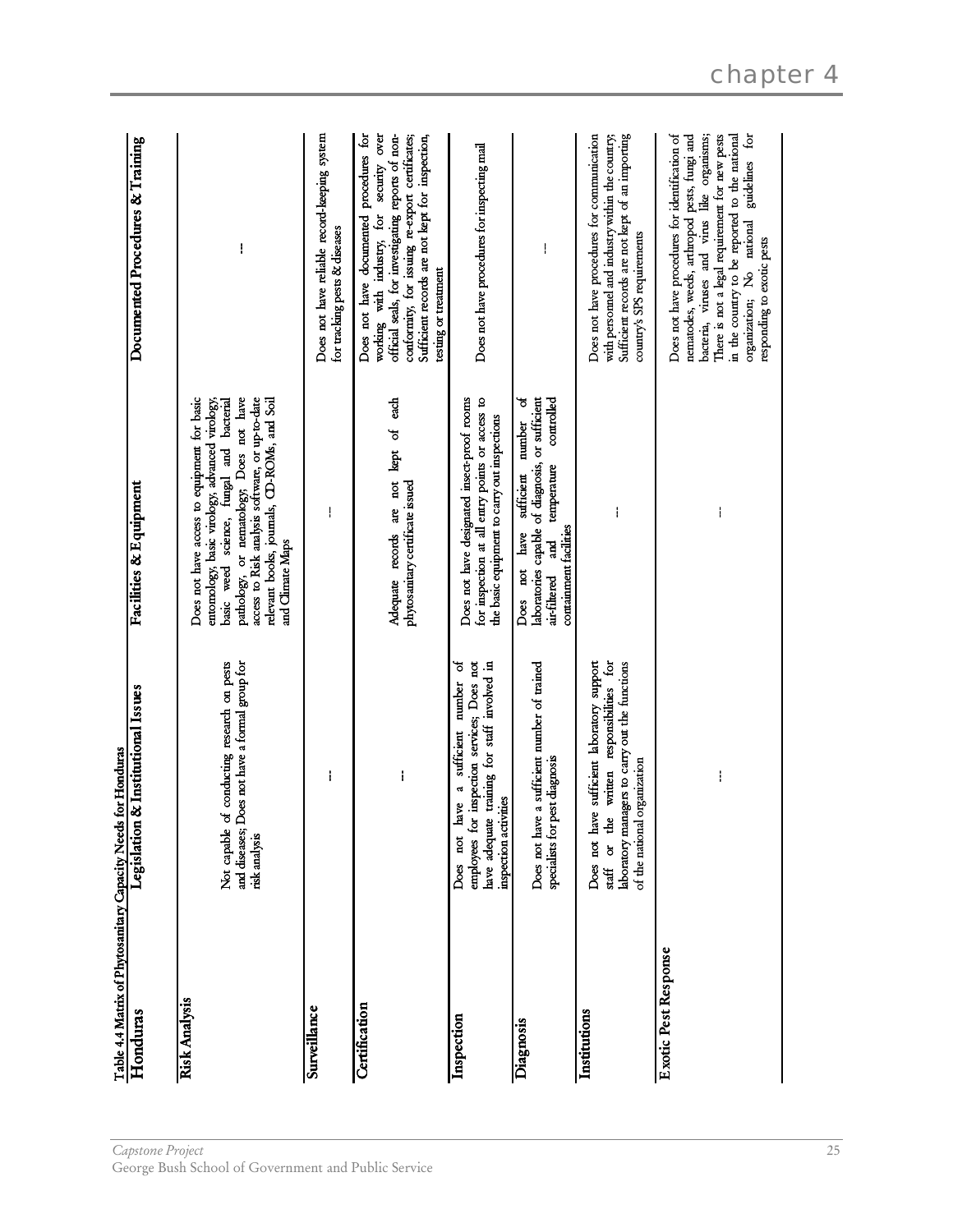# **4.5 NICARAGUA**

Officials from the Foreign Agriculture Service of the USDA, APHIS, and the Ministry of Agriculture in Nicaragua responded to the survey of SPS capacity in Nicaragua. See Table 4.5 on Page 27 for a categorical summary of SPS needs in Nicaragua.

#### **LEGISLATIVE AND INSTITUTIONAL ISSUES**

No revisions have been made to the national legislation since the Nicaraguan government enacted the first version in 1998. Reponses to the survey indicate that the national organization has sufficient authority and institutional capability to insure compliance with international SPS standards. However, the national organization lacks a formal group for undertaking risk analysis (Question 9), training programs for staff involved inspection activities (Question 17), and a sufficient number of inspection service employees (Question 18).

Aside from the personnel and training deficiencies, Nicaragua's legislation and institutions are relatively well-suited for compliance with the WTO SPS Agreement. The National Plan for Institutional Strengthening produced by Nicaragua signals a major commitment to training and updating staff on SPS. Strengthening the national organization responsible for SPS compliance means that laboratories in Nicaragua must receive national and international accreditation.

### **FACILITIES AND EQUIPMENT**

Responses to the survey from Nicaragua indicate that there has been progress in moving toward SPS compliance but work remains to be done. Officials responded positively in regard to the availability of laboratories and laboratory equipment, but Nicaragua lacks access to basic and advanced virology research (Question 4 and 5).

Nicaragua does not have access to at-risk software packages nor the hardware necessary to operate this software (Question 9). In addition, it is reported that there is limited or no access to current literature, media, or soil and climate maps (Question 10).

There is currently a national database of pest and disease records available in Nicaragua as well as access to basic surveillance equipment (Questions 11 and 12), but the national organization lacks the equipment to carry out inspections at entry points (Questions 13 and 14).

With respect to information on the SPS requirements of trading countries, Nicaragua does not maintain up-to-date records (Question 15) and does not track and monitor SPS certificates throughout the export process (Question 16).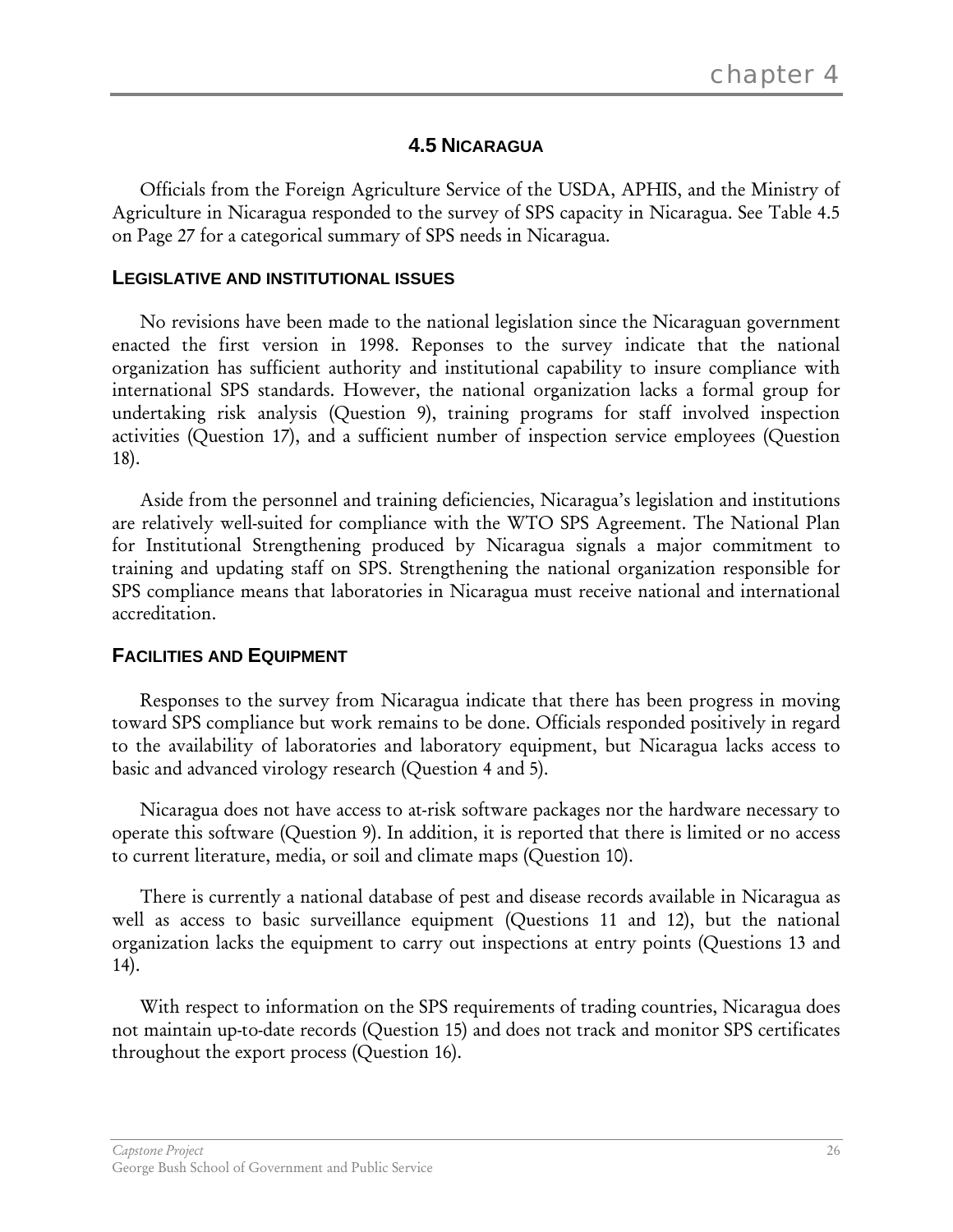### **DOCUMENTED PROCEDURES**

The results of the SPS survey indicated that Nicaragua does not have legal requirements for anyone identifying a new pest in the country to report the pest information to the national organization (Question 2). There are no guidelines or standards for undertaking risk analysis consistent with the international SPS agreement (Question 4). Crops grown for export are not officially surveyed on a regular basis (Question 7). Targeted surveys are not usually completed when pest occurrences are expected to be highest (Question 8). The national organization does not publish or distribute information on detected pests and diseases (Question 11). There have not been any "pest-free" areas declared in the country (Question 12). While the NPPO has documented procedures and work instructions to cover key aspects of the certification system such as control over issuance (Question 15.a), inclusion of additional declarations (Question 15.b), and completion of phytosanitary certificates (Question 15.e), they do not have documented procedures and work instructions to cover certified alterations (Question 15.d), procedures for working with industry (Question 15.g), sampling, inspections, and verification procedures (Question 15.h), security over official seals/marks (Question 15.i), or consignment identification, trace ability, or security (Question  $15.$ j).

The Nicaraguan national SPS organization does not have procedures in place for timely communication to relevant personnel and to industry within the country concerning changes in importing country phytosanitary requirements, pest status and geographical distribution, and operational procedures (Questions 18.a, 18.b, 18.c). The national SPS organization also does not have a system for working effectively with the nominated representatives of relevant national organizations to discuss phytosanitary requirements (Question 19), nor does it have a system for investigating reports from importing countries of non-conforming consignments covered by a phytosanitary certificate (Question 21). Nicaragua also reported that sufficient records are not kept of an importing country's SPS requirements (Question 24).

Nicaragua responded positively to roughly half of the survey questions pertaining to documented procedures, so, while they have some procedures in place, they are still in need of assistance. The National Plan for Institutional Strengthening acknowledged steps that will be taken to address all trade-related issues, but documented procedures do not appear to be a priority. Nicaragua noted in its National Plan for Institutional Strengthening that modernization of sanitary, phytosanitary, and quality systems was a goal, yet there was no funding allocated to meet this goal listed in the breakdown of the costs of implementing the action plan (Government of Nicaragua 2002). Nicaragua did allocate a total of \$123,400 for equipment and databases, which pertains to the documented procedures portion of the survey. This money could be used to aid in the creation of institutionalized documented procedures that are necessary for SPS measures based on scientific risk assessment. Some relevant programs Nicaragua plans to support are training/courses on the WTO SPS agreement and the International Agreement on Phytosanitary Protection (Government of Nicaragua 2002). Nicaragua is also planning to spend \$1,000,000 on a program that will disseminate SPS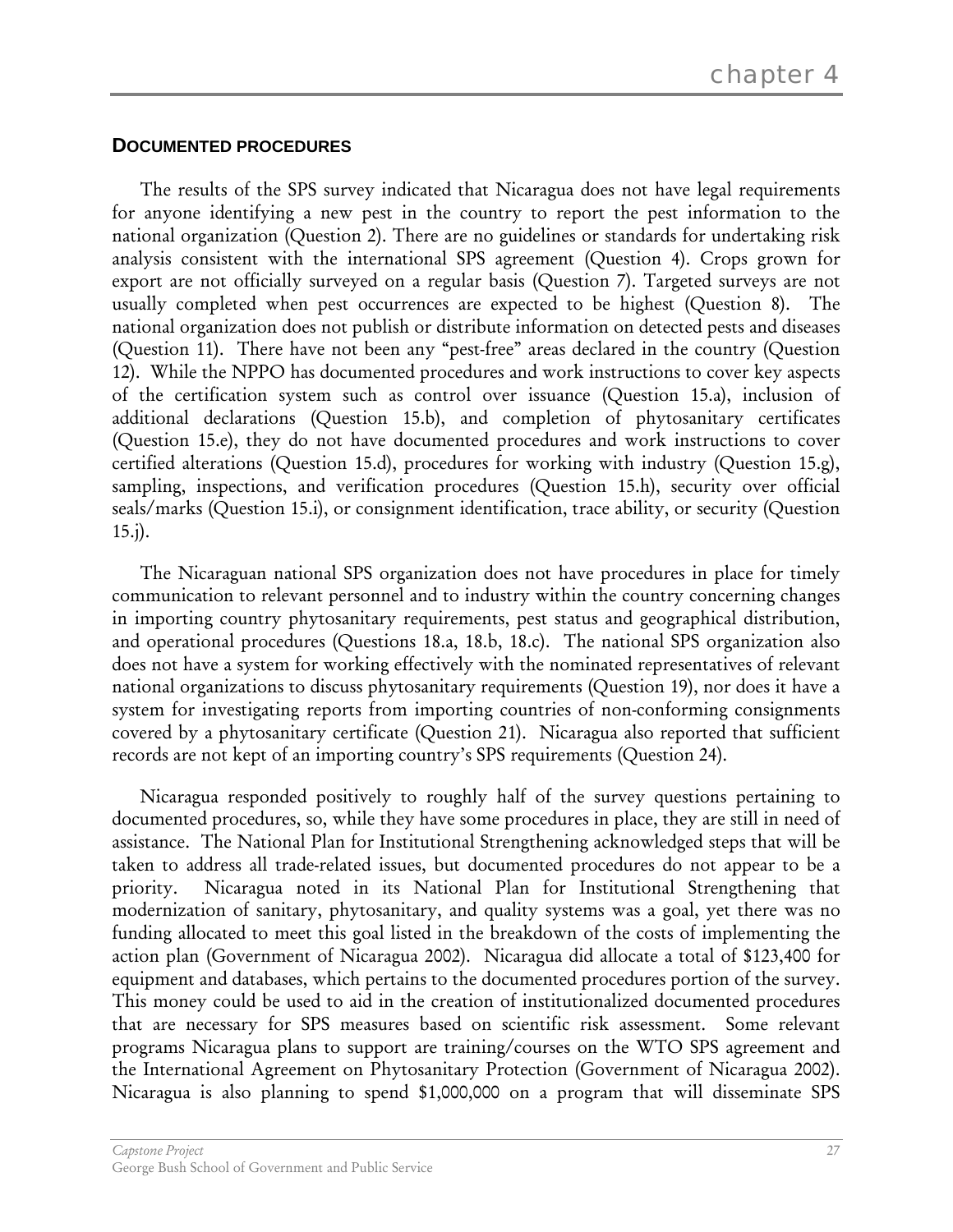requirements applied by Nicaragua and the United States on current or potentially exported by Nicaragua (Government of Nicaragua)

# **RECOMMENDATIONS**

Technical Aid can be targeted on:

- Using training and increasing personnel for inspections and pest diagnostics.
- Strengthening laboratories to achieve national accreditation.
- Identifying the specific needs in laboratories capable of diagnosis in advanced virology.
- Providing hardware and software for risk analysis, and guidelines for research.
- Disseminating of the relevant up to date books, journals, CD-ROMs for research
- Building inspection facilities at points of entry.
- Educating officials about the requirements of the WTO SPS Agreement and ensuring the national legislation complies.
- Developing procedures for identifying and reporting new pests.
- Surveying export crops and establishing of pest-free zones.
- Setting up contact points for an importing country to report non-compliance and investigating reports of non-conformity.
- Communicating with industry within the country.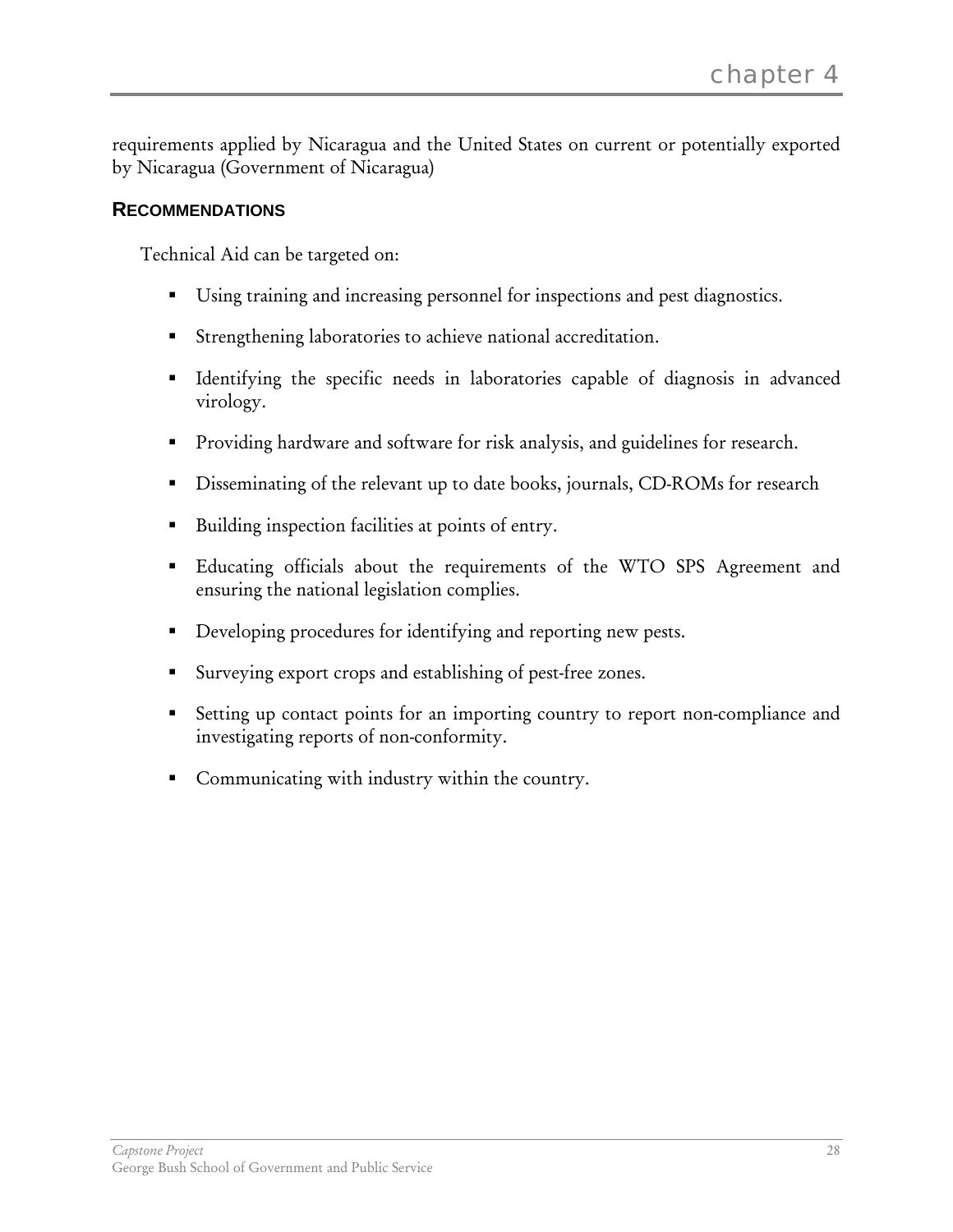| Nicaragua            | Institutional<br><u>ಟ</u><br>Legislation<br>Issues                                                                                                                         | Facilities & Equipment                                                                              | ళ<br>Procedures<br>Documented<br>Training                                                                                                                                                                                                                                                                                                                                            |
|----------------------|----------------------------------------------------------------------------------------------------------------------------------------------------------------------------|-----------------------------------------------------------------------------------------------------|--------------------------------------------------------------------------------------------------------------------------------------------------------------------------------------------------------------------------------------------------------------------------------------------------------------------------------------------------------------------------------------|
| <b>Risk Analysis</b> | a formal group for risk<br>Does not have<br>analysis                                                                                                                       |                                                                                                     | No national guidelines for undertaking<br>risk analysis                                                                                                                                                                                                                                                                                                                              |
| Surveillance         | $\mathbf{I}$                                                                                                                                                               | $\mathbf{I}$                                                                                        | Does not distribute information on pests<br>surveys are not done when pest<br>occurrence is expected to be highest;<br>surveyed on a regular basis, targeted<br>Crops grown for export are not officially<br>/ diseases                                                                                                                                                              |
| Certification        | ł                                                                                                                                                                          | ł                                                                                                   | ð<br>seals, for consignment identification, or<br>$\ddot{q}$<br>phytosanitary certificate issued; Does not<br>with<br>non-<br>Adequate records are not kept of each<br>verification, for security over official<br>industry, for sampling, inspection<br>procedures<br>investigating reports of<br>working<br>certified alterations,<br>documented<br>conformity<br>have<br>.<br>tot |
| Inspection           | a sufficient number of<br>inspection services; Does<br>staff<br>adequate training for<br>involved in inspection activities<br>Does not have<br>employees for i<br>not have |                                                                                                     | I                                                                                                                                                                                                                                                                                                                                                                                    |
| Diagnosis            | ł                                                                                                                                                                          | Does not have sufficient air-filtered and<br>containment<br>controlled<br>temperature<br>facilities | I                                                                                                                                                                                                                                                                                                                                                                                    |
| Institutions         | ł                                                                                                                                                                          | ł                                                                                                   | $\mathbf{p}$<br>ਰੂ<br>industry within the country; Sufficient<br>are not kept of an importing<br>personnel<br>procedures<br>country's SPS requirements<br>communication with<br>have<br>iot<br>records<br>Does                                                                                                                                                                       |
| Exotic Pest Response | ł                                                                                                                                                                          | I                                                                                                   | national organization; No pest free areas<br>There is not a legal requirement for new<br>pests in the country to be reported to the<br>have been declared in the country                                                                                                                                                                                                             |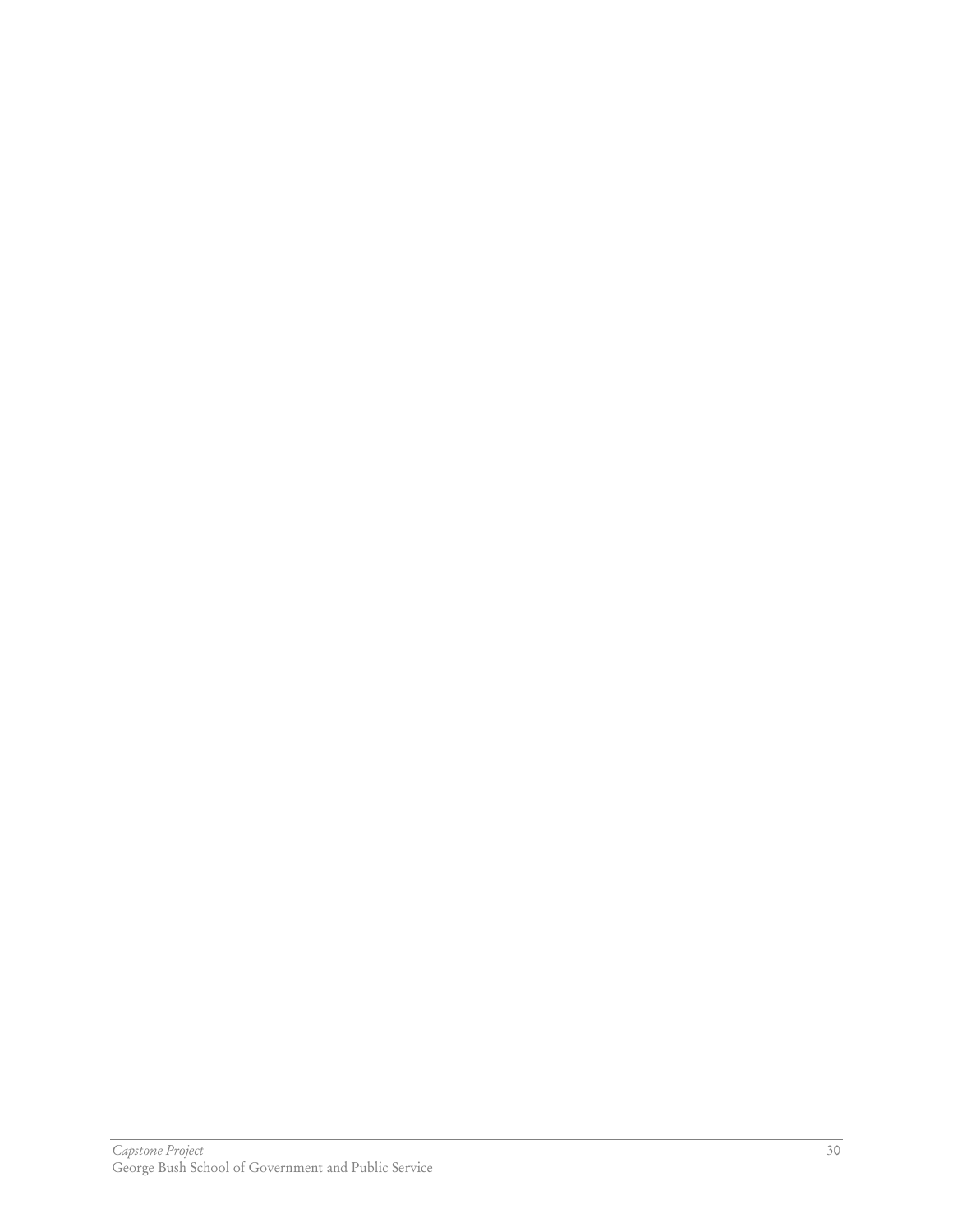# CONCLUSIONS AND RECOMMENDATIONS

This chapter discusses the crosscutting SPS issues facing CAFTA countries arranged by survey subject area, and followed by overall observations. The recommendations stem from the findings of our research.

# **SUBJECT AREA CONCLUSIONS AND RECOMMENDATIONS**

### **LEGISLATIVE AND INSTITUTIONAL ISSUES**

The majority of survey respondents indicated that they are lacking in human resources. Viewing the compiled data side by side (see Appendix B on Page 44) reveals that all CAFTA countries primarily lack inspection personnel and facilities needed to comply with the SPS agreement. Chapter 4 provides some suggestions on applying technical aid to address these problems. Training is also lacking in CAFTA countries. Part of the human resources problem is lack of trained personnel, possibly because the programs are unavailable, underfunded, or ill-equipped.

It is clear from our interactions with CAFTA officials and our own experience with this project that there is a steep learning curve involved in the technical nature of SPS requirements. Understanding a nation's regulatory structure—from national levels to local levels—requires extensive study, contacts, and resources. For example, only one country, El Salvador, had the ability to pinpoint a single source to adequately answer the majority of the survey questions. By contrast, four of the five countries relied on the combined efforts of many sources to complete each survey. *The USDA must ensure that more training is available to ensure that every country has at least one individual who has the knowledge of SPS requirements to answer relatively basic questions about the status of compliance. Countries should also heavily invest in training to address this problem.*

*The USDA should commit to educating substantial numbers of people in each country about the details of SPS requirements.* It is evident from each country's action plan that this is a desired outcome from CAFTA negotiations. One possible solution is the Salvadoran suggestion of an exchange program where experts from the United States would work in Central America and officials from Central America would work with the USDA to learn best practices. This would allow officials to return to the region with the necessary skills to ensure compliance with SPS requirements.

### **FACILITIES AND EQUIPMENT**

CAFTA countries have capital needs, and the obvious target for investment capital is inspection and research facilities. Primary needs are diagnosis equipment for pests and diseases and air filtered and temperature controlled containment facilities. There are not even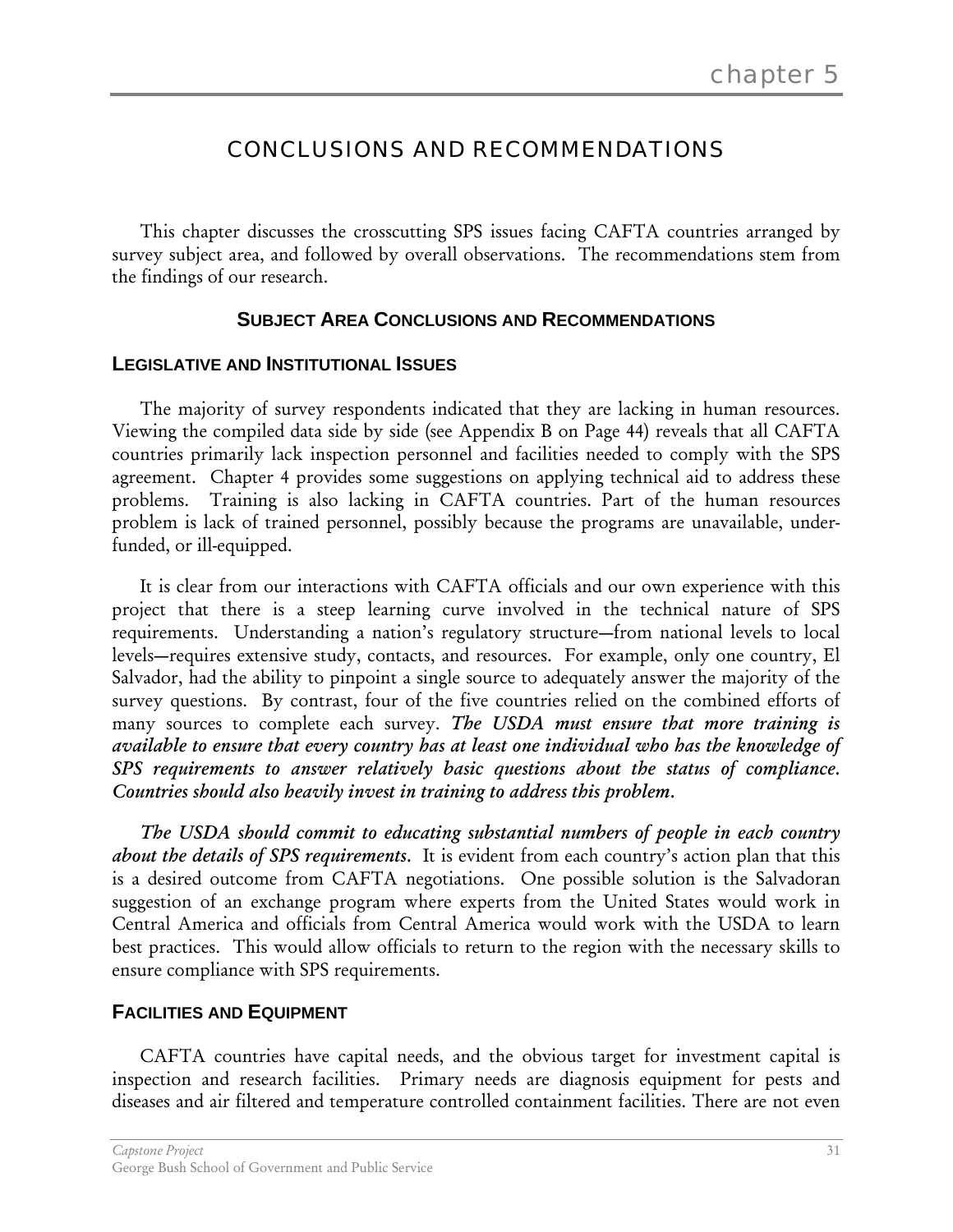sufficient laboratories for diagnosis in mycology, virology, nematology, entomology, and weed science in three of the five CAFTA countries. As indicated in Chapter 4, few countries also have access to risk analysis software packages or the software capable of running these programs. There is also a lack of access to relevant books, journals, or CD-ROMs.

*Aid should also include funding for more laboratories and laboratory equipment.* One component of the USDA's technical aid should be increasing access to these vital resources. Although the USDA has been instrumental in improving trade infrastructure in Central America, work remains to be done. Potential sources for funding these initiatives do exist. For instance, the United States Agency for International Development and the Inter-American Development Bank note that technical assistance should include training for officials such as food safety inspectors.

### **DOCUMENTED PROCEDURES**

A problem area for CAFTA countries is documented procedures for both their certification systems and security over official seals and marks. An issue that cut across all CAFTA countries is the lack of documented procedures for investigating reports from importing countries of non-conforming consignments covered by a phytosanitary certificate. Again, Guatemala was the only country reporting documented procedures for these importing countries, three countries reported having no documented procedures, and one country reported they did not know. Honduras reported a lack of documented procedures for keeping records of phytosanitary certificates. Honduras and Nicaragua reported lacking documented procedures for timely communication with relevant personnel and industry regarding importing phytosanitary requirements, pest status, and operational procedures. Nicaragua reported significant problems with documenting procedures for many key aspects of the certification system.

Documentation regarding pests is another area in which CAFTA countries need assistance. The majority of the countries surveyed reported that they did not have documented procedures for identifying and reporting new pests to the national organization. Additionally, the procedures for tracking pests within the CAFTA countries are insufficient in each country.

*The USDA should pay significant attention to assisting CAFTA countries in developing reliable certification systems, devoting particular attention to pest concerns.* Agriculture safety hinges on secure certification. SPS measures are designed to ensure that a minimum standard is met in all stages of the production process. The certification process is a crucial component of maintaining secure trade in agricultural products.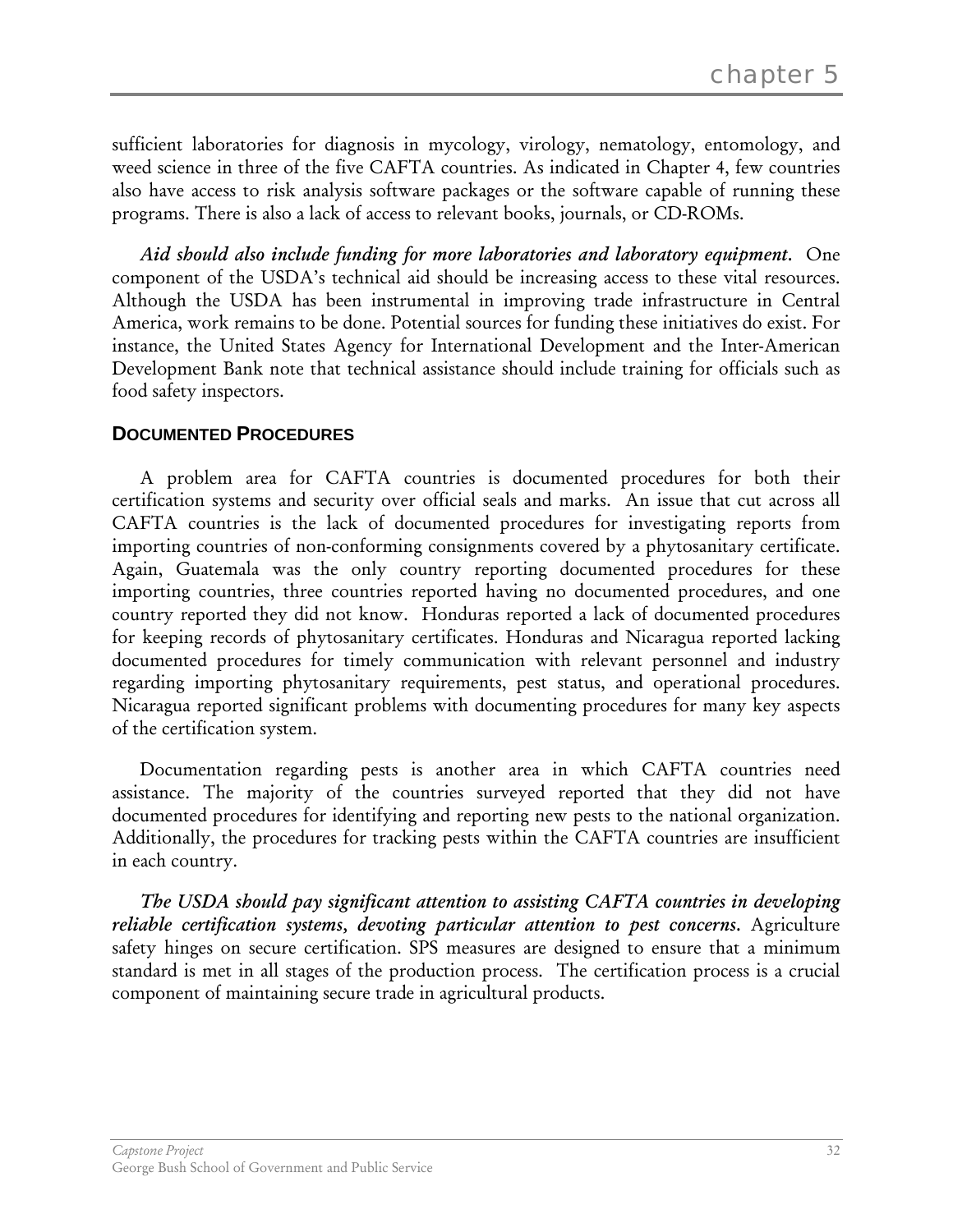# **OVERALL CONCLUSIONS AND RECOMMENDATIONS**

# **COMMUNICATION**

Communication between the policy makers in the FAS in Washington and the FAS personnel on the ground in CAFTA countries can be improved. Communication is fragmented within the countries. Few individuals have a comprehensive understanding of the level of SPS compliance in Central America. This information is frequently dispersed among several officials. Much of the information necessary to complete the surveys came from individuals employed by FAS.

*Close communication with these and other officials in each country would lead to a better understanding of conditions at local levels.* FAS officials and other experts would benefit from closer communication with industry leaders, officials from foreign governments, and implementing personnel.

# **FURTHER RESEARCH**

The PCE model helps pinpoint problem areas in a country's SPS infrastructure. It allows the individuals responsible for implementing the SPS regulations to communicate their needs to those who are in a position to provide aid. A positive response to every question on the survey would indicate that a country has all that it needs to comply with international SPS standards. Negative responses reveal problem areas that need to be addressed that might prevent a country from engaging in safe and secure trade of agricultural goods. This survey has been used as a tool to diagnose the status of compliance.

*More research should be targeted on problem areas discovered by the survey responses to determine the extent of aid required to bring the country into compliance with international SPS standards.* The survey does not specifically inventory the problem areas in each country; it only isolates capacity needs. More work must be done to quantify specific amounts of funding necessary and applications of technical aid to solve these problems.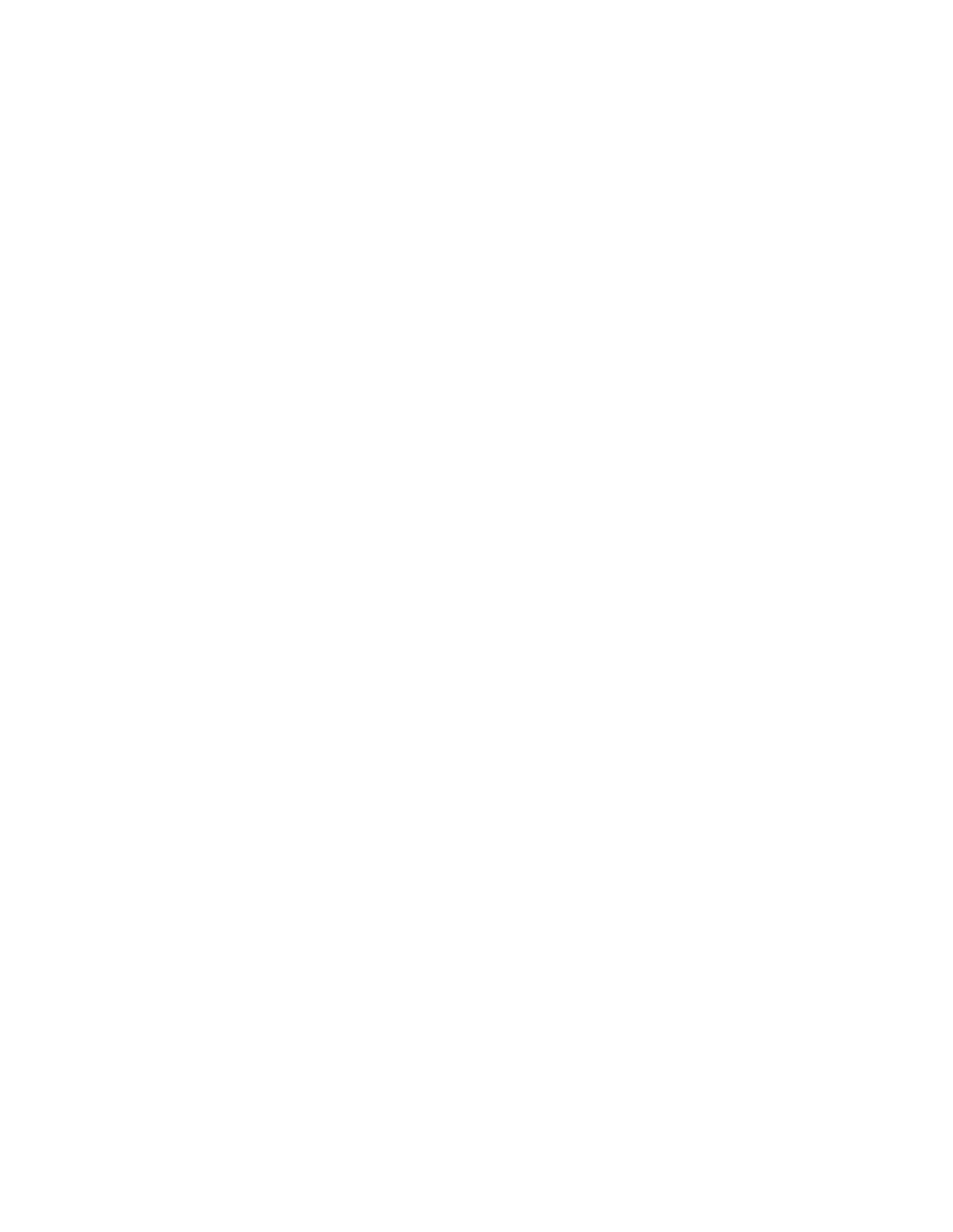- Alden, Edward. 2003. "U.S. in Ambitious Set of Talks for Free Trade Deals." *Financial Times,* 9 January, sec. The Americas and International Economy.
- Animal and Plant Health Inspection Service (APHIS). 1999. "Trade Support Team: Technical Trade Report." http://www.aphis.usda.gov/is/tst/may99ttr.htm (May 1, 2003).
- Bergsten, C. Fred. 2002. "A Renaissance for U.S. Trade Policy." *Foreign Affairs* 81 (November/December): 86-98.
- Border Environmental Cooperation Commission. 2003. http://www.cocef.org/englishbecc.html (April 28, 2003).
- Bounds, Andrew. 2001. "Canada and Costa Rica to Seal Free Trade Pact." *Financial Times,*  21 April, sec. The Americas.
- Bounds, Andrew. 2001. "Equal Partners?" *Latin Trade*, August.
- Canada-Costa Rica Free Trade Agreement. 2002. http://www.dfait-maeci.gc.ca/tnanac/Costa\_Rica\_toc-en.asp (April 28, 2003).
- Canale, Felipe. 2002. "Phytosanitary Capacity Evaluation." 5 November. http://www.wto.org/english/tratop\_e/sps\_e/sem\_nov02\_e/programme\_e.htm
- Case, Brendan M. and Alfredo Corchado. 2002. "Growing Pains: Lifting of Tariffs Spells Bad News for Mexico's Lagging Farms." *Seattle Times*, 5 December, sec. A.
- Food and Agriculture Organization (FAO)/World Health Organization (WHO). 2003. "Codex Alimentarius." http://www.codexalimentarius.net/index\_en.stm (May 1, 2003).
- Food and Agriculture Service (FAO) and World Health Organization (WHO). 2001. "Proposed Draft Working Principles for Risk Analysis: Precaution in Risk Management." Presented at the Joint FAO/WHO Food Standards Programme Codex Committee on General Principles, Paris.
- Girvan, Norman. "From NAFTA to CAFTA: Central America Gears up for Trade Negotiations with the U.S." http://www.acs-aec.org/column/index65.htm (April 28, 2003).
- Government of Costa Rica. 2002. "Conceptual Proposal for a National Action Plan: Costa Rica." http://www.ustr.gov/regions/whemisphere/camerica/2002- Costa%20Rica%20public%20version.PDF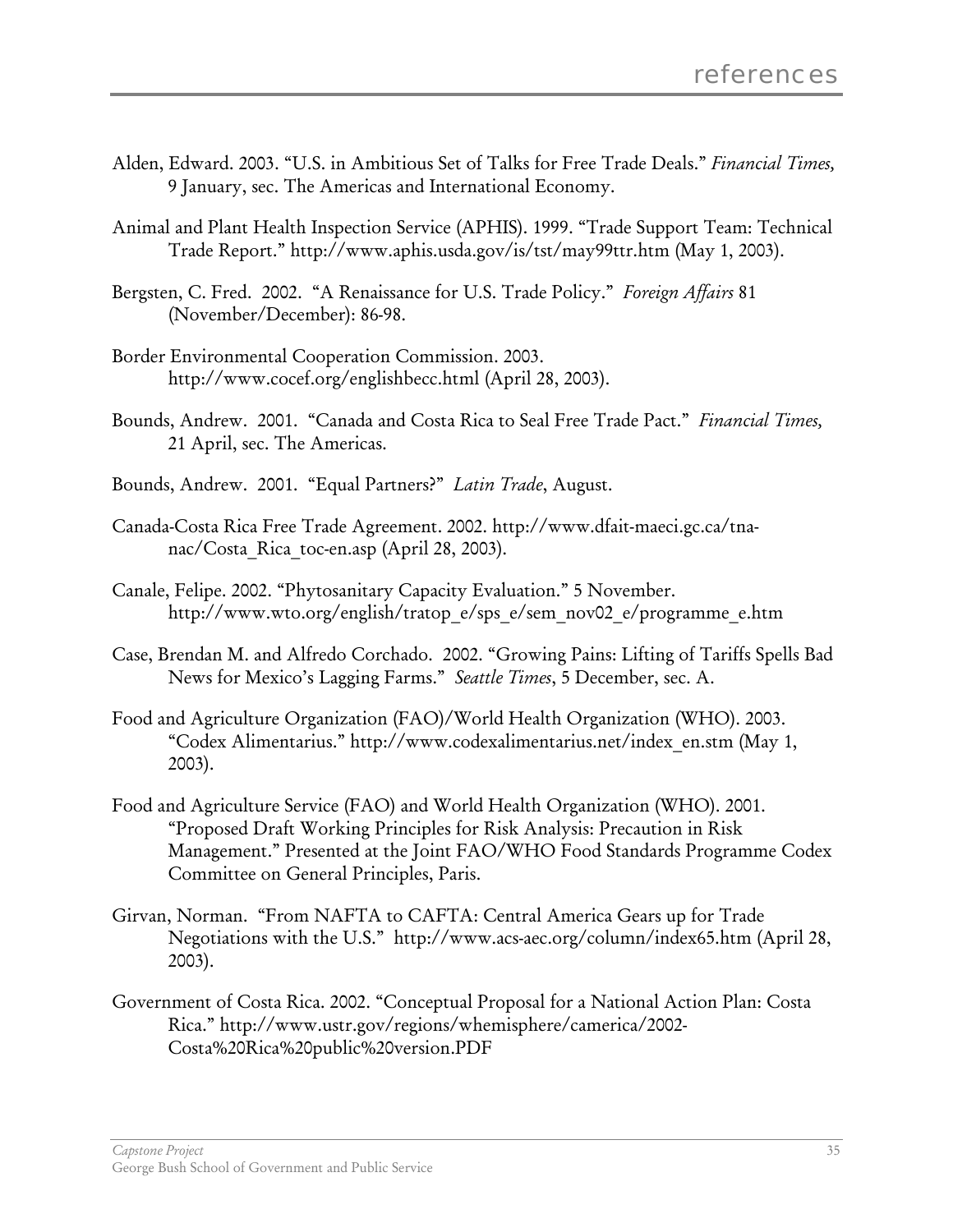- Government of El Salvador. 2002. "National Action Plan for Trade Capacity Building: El Salvador." http://www.ustr.gov/regions/whemisphere/camerica/2002-el\_salvadortcb.pdf
- Government of Guatemala. 2002. "National Action Plan for Trade Capacity Building in Guatemala." http://www.ustr.gov/regions/whemisphere/camerica/2002-guatemalatcb.pdf
- Government of Honduras. 2002. "National Action Plan for Trade Capacity Building: Honduras." http://www.ustr.gov/regions/whemisphere/camerica/2002-hondurastcb.pdf
- Government of Nicaragua. 2002. "Republic of Nicaragua: Operational Program for the National Action Plan for Institutional Strengthening." http://www.ustr.gov/regions/whemisphere/camerica/2002-nicaragua-tcb.pdf
- "How to Trade Up." *The Economist*, 15 February 2003, 35.
- Moschini, GianCarlo. 2001. "Who is Afraid of the Precautionary Principle?" *Iowa Ag Review* 7 (Fall): 4-6.
- North American Free Trade Agreement (NAFTA). 1994. http://www.sice.oas.org/trade/nafta/naftatce.asp
- Office International des Epizooties (OIE). 2002. "What is the OIE?" http://www.oie.int/eng/OIE/en\_oie.htm (May 1, 2003).
- Robert, Maryse. 2001. "Free Trade Agreements." In *Toward Free Trade in the Americas*, ed. Jose M. Salazar-Xirinachs and Maryse Robert. Washington: Brookings Institution Press, 87-107.
- Saccomano, Ann. 2003. "U.S. Slates Central America Trade Talks." *Journal of Commerce*, 14 January.
- Salazar-Xirinachs, José Manuel. 2001. "The FTAA Process: From Miami 1994 to Quebec 2001." In *Toward Free Trade in the Americas*, ed. Jose M. Salazar-Xirinachs and Maryse Robert. Washington: Brookings Institution Press, 279-302.
- Salazar-Xirinachs, José Manuel, et al. "Customs Unions." In *Toward Free Trade in the Americas*, ed. Jose M. Salazar-Xirinachs and Maryse Robert. Washington: Brookings Institution Press, 45-86.
- Smith, Peter H. *Talons of the Eagle: Dynamics of U.S.-Latin American Relations*. New York and Oxford: Oxford University Press, 1996.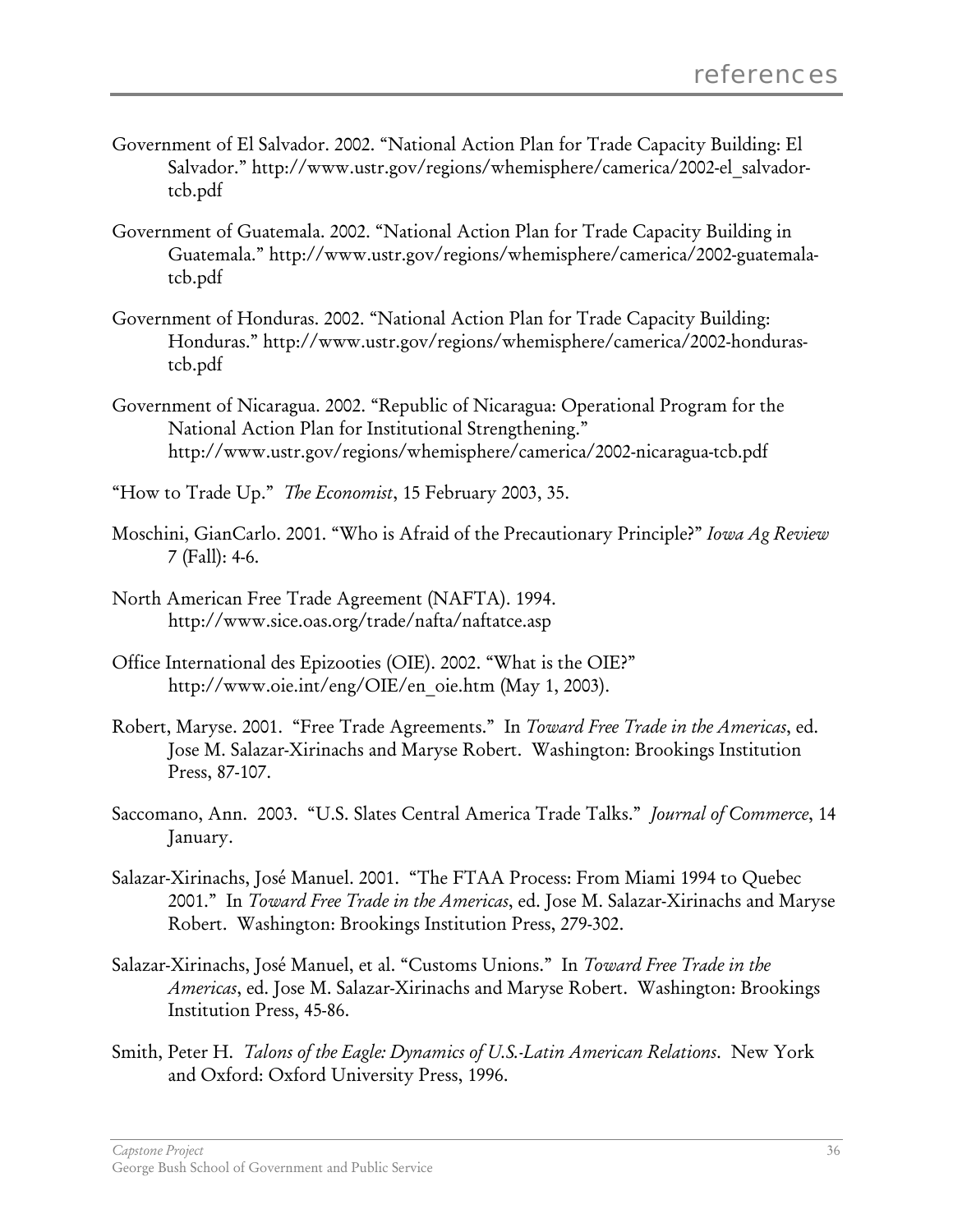- Orozco, Manuel. 2002. "Centro América, el libre comercio y la economía mundial." [Central America, Free Trade and the World Economy.] Presented at the ALCA, TLC, and Regional Integration Conference of the Fredrich Ebert Foundation, Managua, Nicaragua.
- United States Department of Agriculture, Economic Research Service. 1997. "USDA Lifts Import Ban on Mexican Avocados." *Agricultural Outlook*, June.
- United States-Mexico Chamber of Commerce. 1999. "U.S.-Mexico Agriculture: A Trade Success Story." http://www.usmcoc.org/n8.html (April 28, 2003).
- United States Trade Representative. 2002. *NAFTA at Eight*. Washington: United States Trade Representative.

"Wanted: A New Regional Agenda for Economic Growth." *The Economist*, 26 April 2003, 27- 29.

- World Trade Organization (WTO). 1995. WTO Agreement on the Application of Sanitary and Phytosanitary Measures (SPS Agreement). http://www.wto.org/english/tratop\_e/sps\_e/spsagr\_e.htm
- World Trade Organization (WTO). 2001. "Agricultural Trade Fact Sheet: The International Plant Protection Convention (IPPC)." November 9-14. http://www.fao.org/DOCREP/003/X6730E/X6730E09.HTM (April 28, 2003).
- World Trade Organization (WTO). n.d. "Goods: Rules on New Transatlantic Marketplace  $(NTMs)^"$ http://www.wto.org/english/thewto\_e/whatis\_e/eol/e/wto03/wto3\_1.htm#note6 (May 1, 2003)
- World Trade Organization (WTO). 1998. "Understanding the WTO Agreement on Sanitary and Phytosanitary Measures." http://www.wto.org/english/tratop\_e/sps\_e/spsund\_e.htm (May 1, 2003).
- World Trade Organization (WTO). 2003. "World Trade Organization." http://www.wto.org (April 28, 2003).

Zoellick, Robert. 2002. "Unleashing the Trade Winds." *The Economist*, 7 December, 26-29.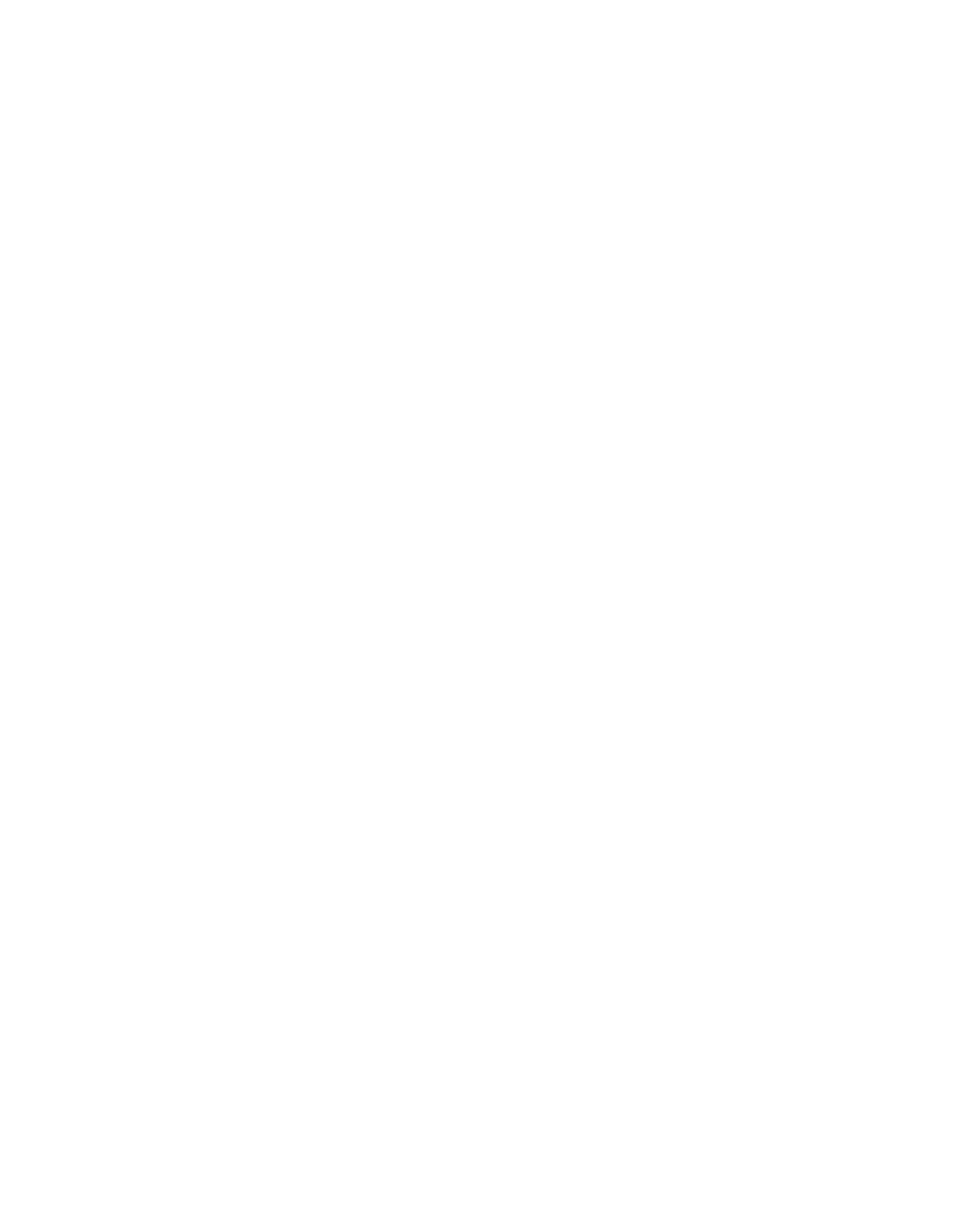# Appendix A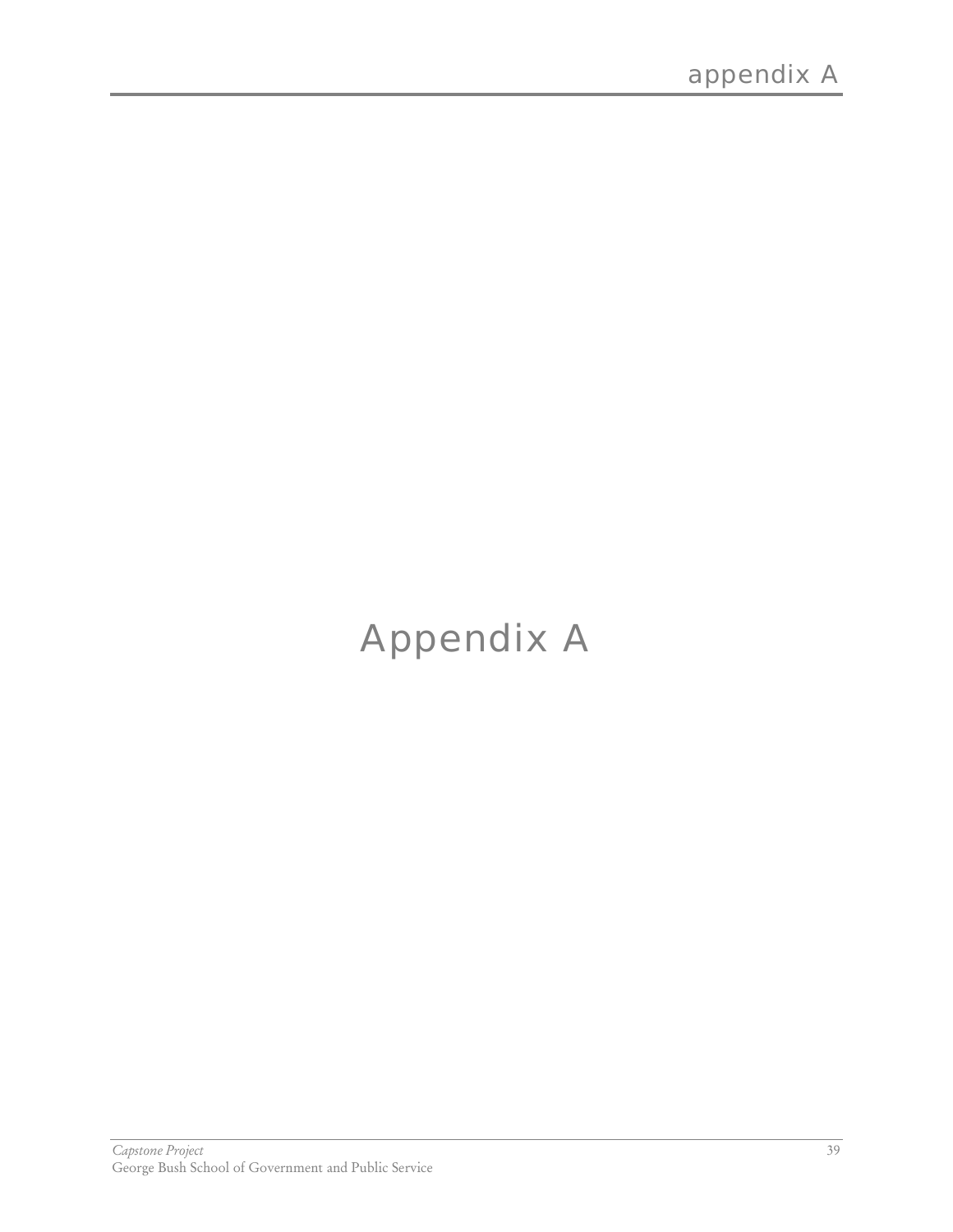# SAMPLE PCE SURVEY

Each CAFTA country was surveyed using the following questionnaire. As noted in the report, each country used a number of sources to locate information to complete the survey.



Thank you for taking the time to respond to our brief survey. We are graduate students at the *George Bush School of Government and Public Service at Texas A&M University.* At the direction of the United States Department of Agriculture we are conducting a review of the Sanitary and Phytosanitary measures in place in each of the five countries participating in the Central American Free Trade Agreement negotiations.

We would appreciate your input on the following questions regarding SPS. Knowledge of SPS terminology, agricultural processes, and SPS procedures and capacities in your country are necessary to answer the questions. There are 48 questions in the survey, which can be completed in a short amount of time. Please check only one box per question.

Should you have any questions regarding our research, please contact us via email at cblackburn@bushschool.tamu.edu.

|               |                                                                             | Yes | No. | <b>DK</b> |
|---------------|-----------------------------------------------------------------------------|-----|-----|-----------|
|               | <b>LEGISLATION AND INSTITUTIONAL ISSUES</b>                                 |     |     |           |
| 1             | Is there a national organization concerning SPS mandated by<br>legislation? |     |     |           |
| $\mathcal{P}$ | What year was the legislation enacted?                                      |     |     |           |
| 3             | What is the year of the most recent revision?                               |     |     |           |
| 4             | Does current legislation comply with the current SPS agreement?             |     |     |           |
| 5             | Is the national organization responsible for:                               |     |     |           |
| 5.a           | Issuing phytosanitary certificates                                          |     |     |           |
| 5.b           | Providing surveillance of agriculture products                              |     |     |           |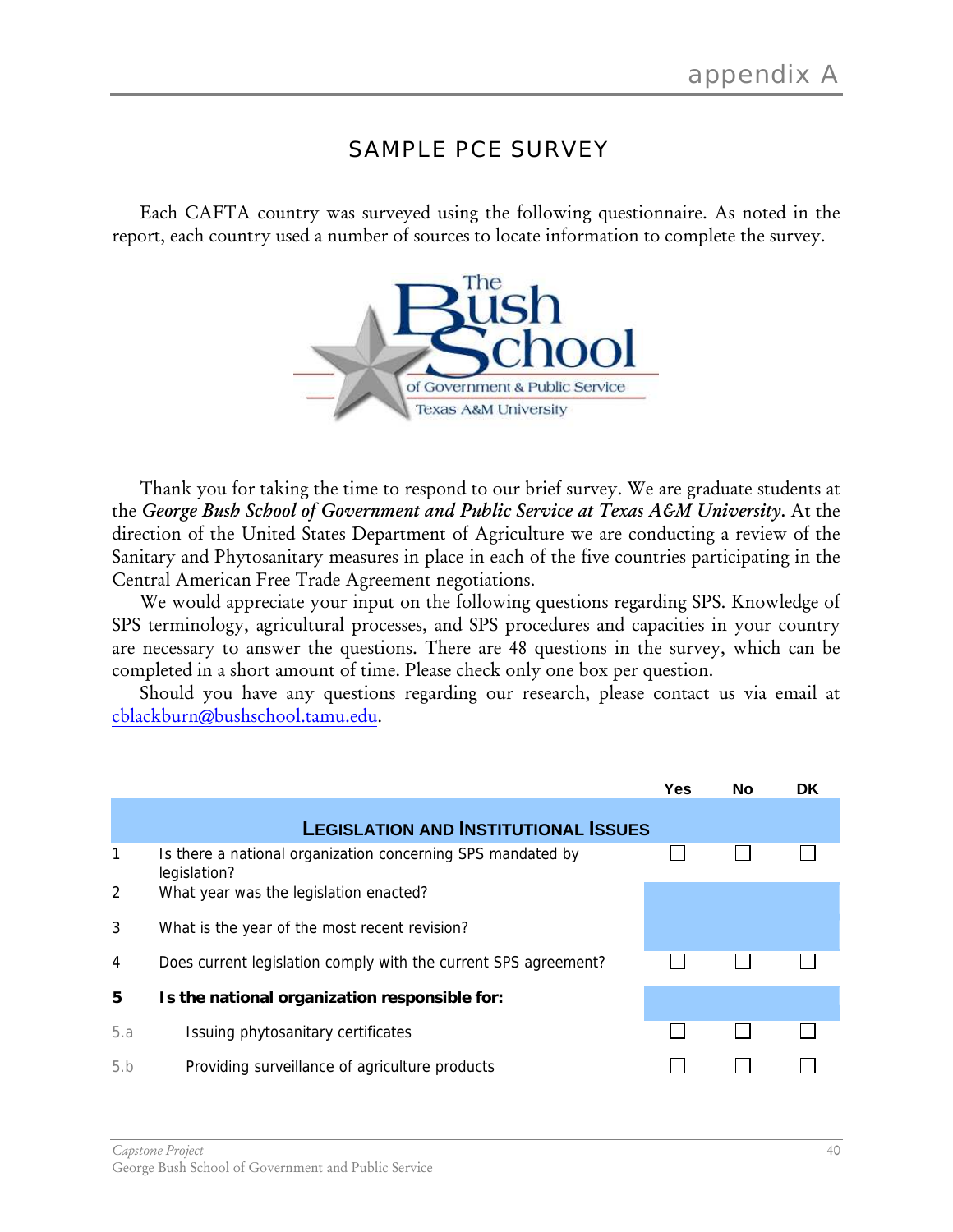| 5.c | Responsible for inspection of agricultural products shipped                                                                                                                                                                                                                                                                                                                                                                                                                                                      | <b>Yes</b>    | <b>No</b>      | <b>DK</b> |
|-----|------------------------------------------------------------------------------------------------------------------------------------------------------------------------------------------------------------------------------------------------------------------------------------------------------------------------------------------------------------------------------------------------------------------------------------------------------------------------------------------------------------------|---------------|----------------|-----------|
| 5.d | internationally<br>Responsible for disinfestations and disinfections                                                                                                                                                                                                                                                                                                                                                                                                                                             |               |                |           |
| 5.e | Responsible for conducting risk analysis                                                                                                                                                                                                                                                                                                                                                                                                                                                                         |               |                |           |
| 6   | Is the national organization responsible for training and development<br>of staff?                                                                                                                                                                                                                                                                                                                                                                                                                               |               |                |           |
| 7   | Is the national organization responsible for distribution of information<br>within the territory regarding regulated pests and the means of their<br>prevention and control?                                                                                                                                                                                                                                                                                                                                     |               |                |           |
| 8   | Is the national organization capable of conducting research on                                                                                                                                                                                                                                                                                                                                                                                                                                                   |               | $\blacksquare$ |           |
| 9   | treatment procedures for the detection of pests and disease?<br>Is there a formal group for undertaking risk analysis?                                                                                                                                                                                                                                                                                                                                                                                           |               |                |           |
| 10  | Is the national organization responsible for the issuance of                                                                                                                                                                                                                                                                                                                                                                                                                                                     |               |                |           |
| 11  | phytosanitary regulations?<br>Is the national organization responsible for determining details of<br>import requirements/protocols, including monitoring/auditing                                                                                                                                                                                                                                                                                                                                                |               |                |           |
| 12  | phystosanitary functions performed by trading partners?<br>Does current legislation give the national organization the authority to<br>carry out the responsibilities listed in questions 6-11, including search                                                                                                                                                                                                                                                                                                 | $\mathcal{L}$ |                |           |
| 13  | and seizure of agricultural products?<br>Does the national organization have sufficient number of trained                                                                                                                                                                                                                                                                                                                                                                                                        |               |                |           |
| 14  | specialists on staff for pest diagnostics?<br>Does the national organization have sufficient technical laboratory                                                                                                                                                                                                                                                                                                                                                                                                |               |                |           |
| 15  | support staff?<br>Does the national organization have sufficient laboratory managers?                                                                                                                                                                                                                                                                                                                                                                                                                            |               |                |           |
| 16  | Do managers have written responsibilities to carry out the functions                                                                                                                                                                                                                                                                                                                                                                                                                                             |               |                |           |
| 17  | listed in questions 6-16 effectively?<br>Are training programs for staff involved in inspection activities (such<br>as pest detection, sampling and record-keeping) available or                                                                                                                                                                                                                                                                                                                                 |               |                |           |
| 18  | adequate?<br>Does the national organization have a sufficient number of employees<br>for inspection services?                                                                                                                                                                                                                                                                                                                                                                                                    |               |                |           |
|     | <b>FACILITIES AND EQUIPMENT</b>                                                                                                                                                                                                                                                                                                                                                                                                                                                                                  |               |                |           |
| 1   | Are there sufficient laboratories in the country capable of diagnosis in                                                                                                                                                                                                                                                                                                                                                                                                                                         |               |                |           |
| 2   | Mycology, Virology, Nematology, Entomology, and Weed Science?<br>Are there sufficient air filtered and temperature controlled                                                                                                                                                                                                                                                                                                                                                                                    |               |                |           |
| 3   | containment facilities?<br>Does the national organization have access to basic<br>entomology laboratory equipment? [Compound microscope, cold<br>light source, binocular stereo zoom microscope, illuminated magnifier,<br>insect rearing chambers, x-ray equipment, computers, micropipettes,<br>hot plates, top loading balance, magnetic stirrer, analytical balance,<br>blender, laboratory glassware, refrigerator, curation equipment,<br>autoclave, laboratory chemicals, -20 degrees centigrade freezer] |               |                |           |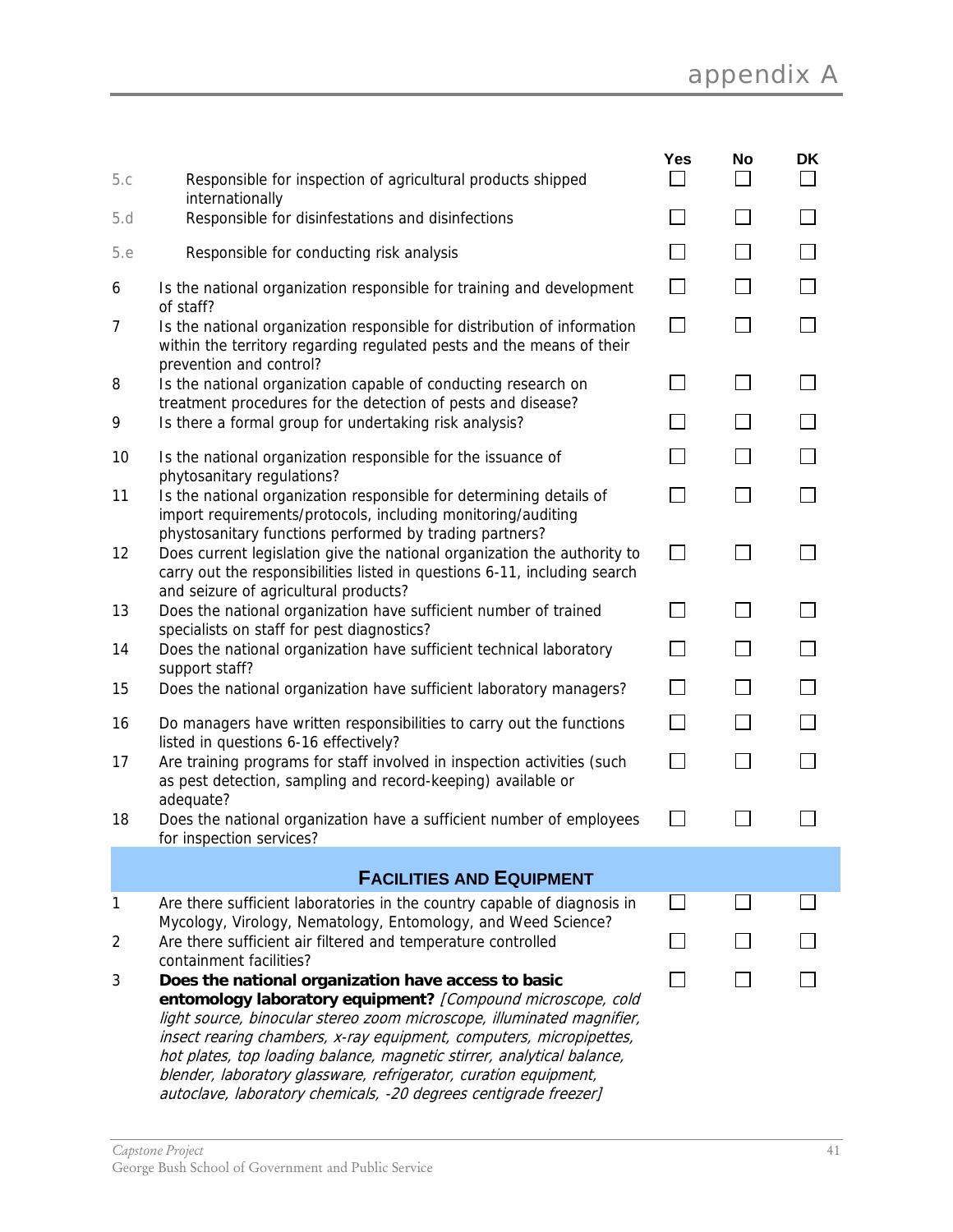**Yes No DK**   $\Box$  $\Box$ П 4 **Does the national organization have access to basic virology equipment?** [Cold light source, binocular stereo zoom microscope, illuminated magnifier, computers, micropipettes, pH meter, hot plates, top loading balance, magnetic stirrer, analytical balance, blender, refrigerator, autoclave, laboratory chemicals, -20 degrees centigrade freezer, fume hood, high speed refrigerated centrifuge, rotary shaker, spectrophotometer, lyophiliser, micro-centrifuge, water purification system, microwave oven, temperature incubators, specialist chemicals, laboratory glassware, electrophoresis equipment, ELISA equipment]  $\Box$  $\Box$ П 5 **Does the national organization have access to advance virology equipment?** [Ultra microtone, Ultra centrifuge, PCR machine, Ultra low temperature freezer (-80 degrees C), electron microscope, hybridization oven, ultraviolet cross linker, high speed vacuum freeze dryer, ultraviolet viewer with Polaroid camera]  $\Box$  $\Box$  $\Box$ 6 **Does the national organization have access to basic weed**  science laboratory equipment? [Compound microscope, cold light source, illuminated magnifier, hot plates, magnetic stirrer, laboratory glassware, refrigerator, autoclave, laboratory chemicals, -20 degrees centigrade freezer, seed sampling equipment, herbarium facilities, centrifuge, water bath, dissecting microscope, microwave oven, dissection kits] 7 **Does the national organization have access to basic fungal**   $\Box$  $\Box$  $\Box$ and bacterial pathology laboratory equipment? *[Cold light* source, binocular stereo zoom microscope, illuminated magnifier, computers, micropipettes, pH meter, hot plates, top loading balance, magnetic stirrer, analytical balance, blender, refrigerator, autoclave, laboratory chemicals, -20 degrees centigrade freezer, fume hood, high speed centrifuge, rotary shaker, spectrophotometer, lyophiliser, micro-centrifuge, water purification system, microwave oven, temperature incubators, laboratory glassware, electrophoresis equipment, ELISA equipment, BOD incubator, laminar flow cabinet, dissection equipment, bacterial cell counter, near UV lights, fluorescence microscope, culture collection] 8 **Does the national organization have access to basic**   $\Box$  $\Box$  $\Box$ **nematology equipment?** [Compound microscope, cold light source, illuminated magnifier, hot plates, magnetic stirrer, laboratory glassware, refrigerator, autoclave, laboratory chemicals, -20 degrees centigrade freezer, centrifuge, water bath, dissecting microscope, microwave oven, dissection kits, trays, micropipettes, culture collection, blender, soil corers, temperature incubators, nematode sieving apparatus, nematode extraction funnels, nematode counting dishes, missed extraction apparatus, spades] П 9 Does the national organization have access to @Risk analysis software  $\Box$ П package or equivalent, and the hardware capable of running it? 10 Does the national organization have access to up-to-date relevant  $\Box$  $\Box$  $\Box$ books, journals, CD ROMs, and Soil and Climate Maps? 11 Is there a national database of pest and disease records?  $\Box$  $\Box$  $\Box$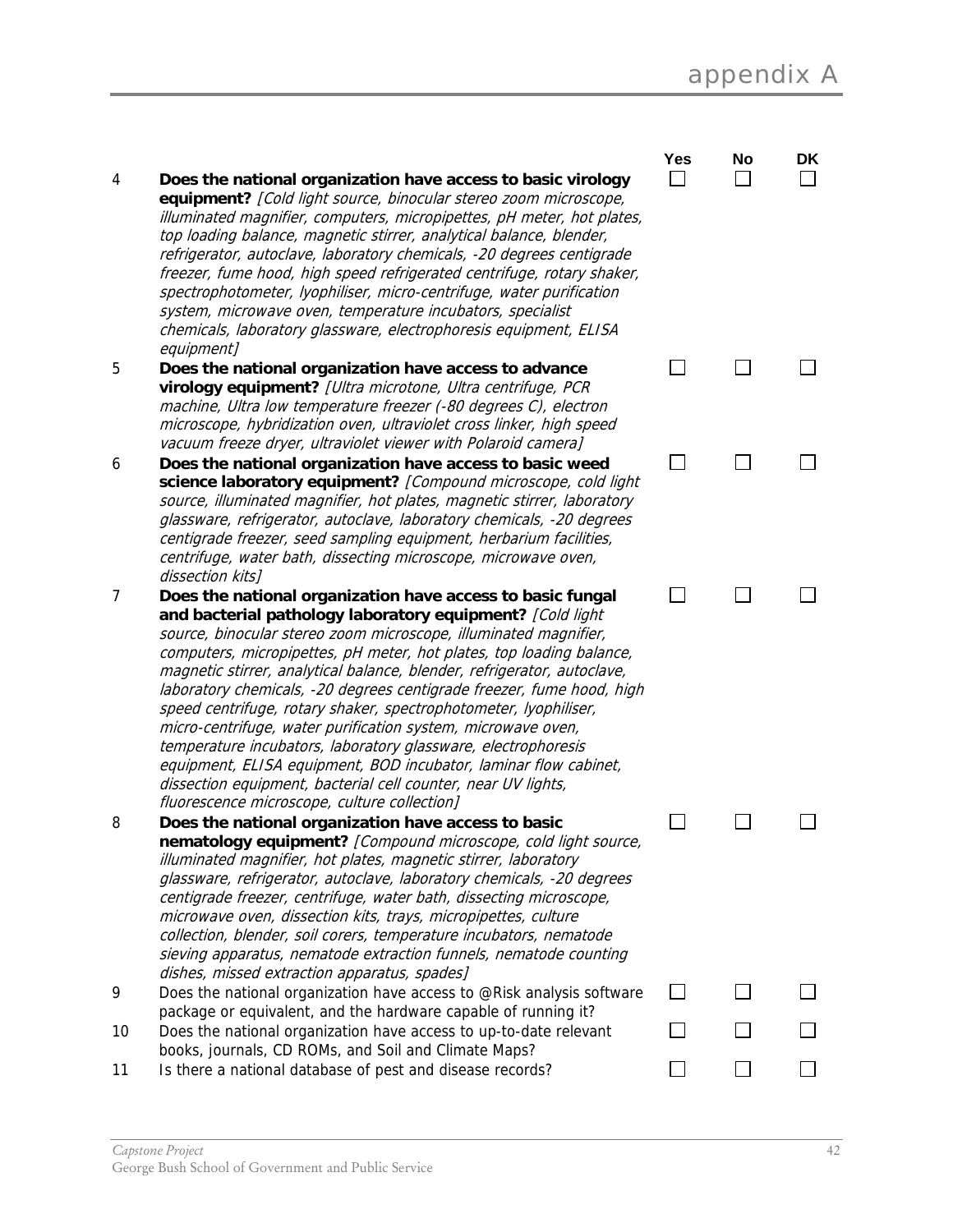|                         |                                                                                                                                                                                                                                                                                                                                                                                                                                                                                                                                                                                                                                                                                                                  | Yes    | No             | DK |
|-------------------------|------------------------------------------------------------------------------------------------------------------------------------------------------------------------------------------------------------------------------------------------------------------------------------------------------------------------------------------------------------------------------------------------------------------------------------------------------------------------------------------------------------------------------------------------------------------------------------------------------------------------------------------------------------------------------------------------------------------|--------|----------------|----|
| 12                      | Does the national organization have access to basic surveillance<br>equipment? [Specimen jars, sweep nets, suction traps, killing jars,<br>quadrant grids, spades, soil corers, hand lens, knives, trowels,<br>pheromone traps, polythene bags]                                                                                                                                                                                                                                                                                                                                                                                                                                                                  |        |                |    |
| 13                      | Does the national organization have designated insect-proof rooms<br>(with tables, adequate lighting, and clean surfaces) for inspections at<br>all entry points?                                                                                                                                                                                                                                                                                                                                                                                                                                                                                                                                                |        |                |    |
| 14                      | Does the national organization have access to basic<br>equipment to carry out inspections? [Chemicals, respirators,<br>gloves, water proof aprons, ear muffs, boots, coats, overalls, dust<br>masks, first aid kit, sampling bags, spatula, mirrors, hair brush,<br>cutters, seed samplers, flashlight, eyeglass, seed inspection trays, nail<br>pullers, crowbars, tin snips, can openers, sack needles, twine, pliers,<br>crescent/spanners, illuminated magnifiers, sticky tape, refrigerators,<br>light traps, disposal bags, incinerations facilities,<br>cleaning/decontamination equipment, stereo microscope, compound<br>microscopes, vacuum cleaner, aspirators, glassware, heat sealing<br>equipment] |        |                |    |
| 15                      | Does the national organization maintain up-to-date information on<br>importing countries phytosanitary requirements?                                                                                                                                                                                                                                                                                                                                                                                                                                                                                                                                                                                             |        |                |    |
| 16                      | Are adequate records kept for each phytosanitary certificate issued<br>(testing/treatment/verification, names, dates, results, and any<br>samples taken) and traceable through all stages of production,<br>handling, and transport to the point of export?                                                                                                                                                                                                                                                                                                                                                                                                                                                      |        |                |    |
|                         | <b>DOCUMENTED PROCEDURES</b>                                                                                                                                                                                                                                                                                                                                                                                                                                                                                                                                                                                                                                                                                     |        |                |    |
| 1                       | Are there documented procedures for identification of nematodes,<br>weeds, arthropod pests, fungi and bacteria, viruses and virus like<br>organisms?                                                                                                                                                                                                                                                                                                                                                                                                                                                                                                                                                             |        |                |    |
| $\overline{\mathbf{c}}$ | Is there a legal requirement for anyone identifying a new pest in the<br>country to report it to the national organization?                                                                                                                                                                                                                                                                                                                                                                                                                                                                                                                                                                                      |        | $\blacksquare$ |    |
| 3                       | Are inspectors approved by the national organization to carry out<br>inspections on imports in Airports, Seaports, and Land border posts?                                                                                                                                                                                                                                                                                                                                                                                                                                                                                                                                                                        |        |                |    |
| 4                       | Is there an approved set of guidelines or standard for undertaking risk<br>analysis that is consistent with the International SPS Agreement?                                                                                                                                                                                                                                                                                                                                                                                                                                                                                                                                                                     |        |                |    |
| 5                       | Have commodity based pest and disease lists been prepared for<br>products grown in your country?                                                                                                                                                                                                                                                                                                                                                                                                                                                                                                                                                                                                                 | $\Box$ |                |    |
| 6                       | Is there a national database of surveillance records?                                                                                                                                                                                                                                                                                                                                                                                                                                                                                                                                                                                                                                                            |        |                |    |
| 7                       | Are crops grown for export officially surveyed on a regular basis?                                                                                                                                                                                                                                                                                                                                                                                                                                                                                                                                                                                                                                               |        |                |    |
| 8                       | Are targeted surveys usually done when pest occurrence is expected<br>to be highest?                                                                                                                                                                                                                                                                                                                                                                                                                                                                                                                                                                                                                             |        |                |    |
| 9                       | Are random pest and disease surveys regularly undertaken?                                                                                                                                                                                                                                                                                                                                                                                                                                                                                                                                                                                                                                                        |        |                |    |
| 10                      | Does the national organization have reliable record-keeping system<br>for tracking pests and diseases?                                                                                                                                                                                                                                                                                                                                                                                                                                                                                                                                                                                                           |        |                |    |
| 11                      | Does the national organization publish and distribute information on<br>pests and diseases detected?                                                                                                                                                                                                                                                                                                                                                                                                                                                                                                                                                                                                             |        |                |    |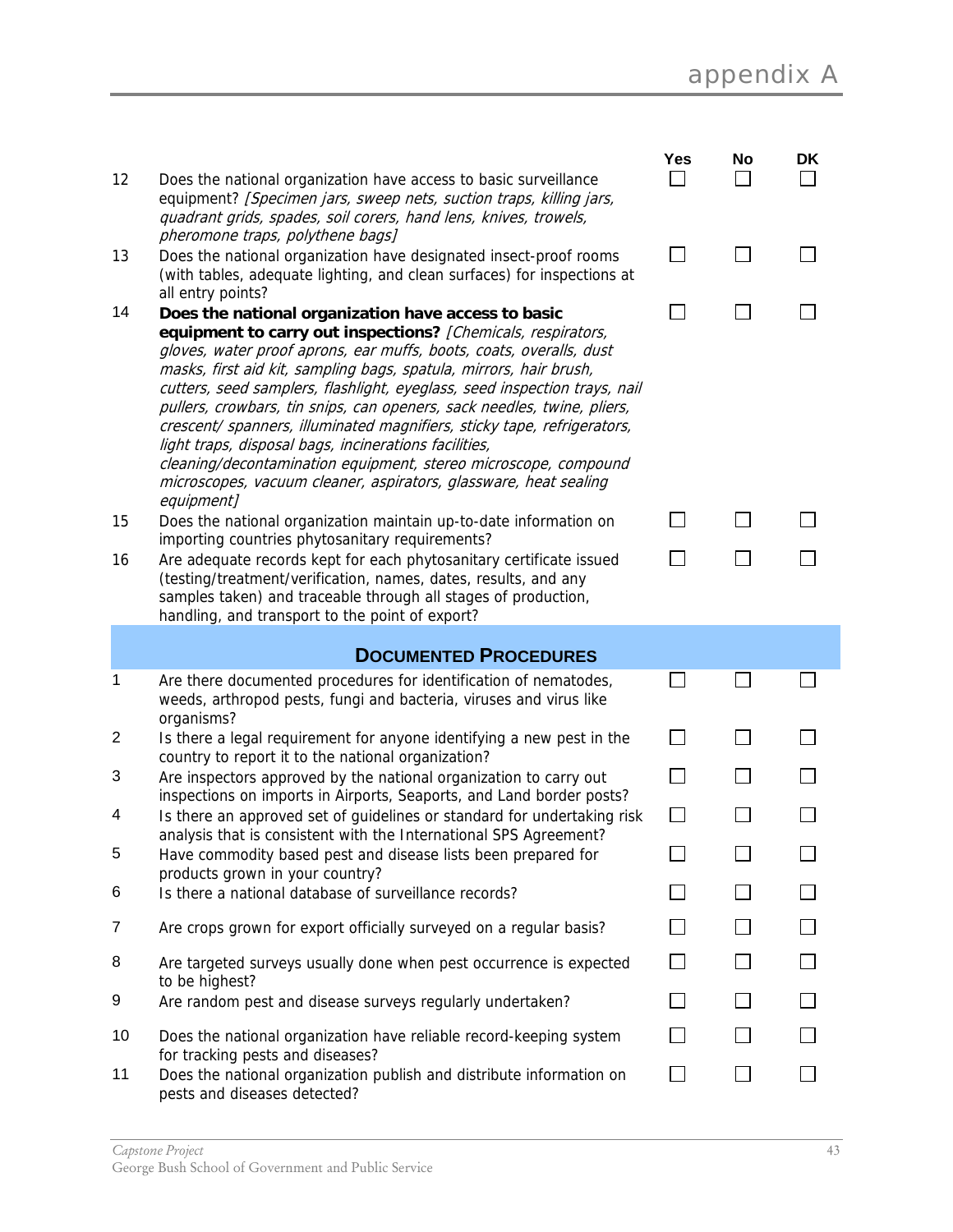# appendix A

| 12   | Have any "pest-free" areas been declared in the country?                                                                                                                   | <b>Yes</b> | <b>No</b> | DK |
|------|----------------------------------------------------------------------------------------------------------------------------------------------------------------------------|------------|-----------|----|
| 13   | Are phytosanitary measures enforced in pest free areas to maintain                                                                                                         |            |           |    |
| 14   | pest free status?<br>Is there a national standard or set of guidelines for responding to<br>exotic pest introductions that are consistent with international<br>standards? |            |           |    |
| 15   | Does the NPPO have documented procedures and work<br>instructions to cover the following key aspects of the<br>certification system:                                       |            |           |    |
| 15.a | Control over issuance (manual or electronic)                                                                                                                               |            |           |    |
| 15.b | Inclusion of additional declarations                                                                                                                                       |            |           |    |
| 15.c | Completion of the treatment section of the certificates                                                                                                                    |            |           |    |
| 15.d | <b>Certified alterations</b>                                                                                                                                               |            |           |    |
| 15.e | Completion of phytosanitary certificates                                                                                                                                   |            |           |    |
| 15.f | Signature and delivery of phytosanitary certificates                                                                                                                       |            |           |    |
| 15.g | Procedures for working with industry                                                                                                                                       |            |           |    |
| 15.h | Sampling, inspection and verification procedures                                                                                                                           |            |           | П  |
| 15.i | Security over official seals / marks                                                                                                                                       |            |           | П  |
| 15.j | Consignment identification, trace ability, and security                                                                                                                    |            |           |    |
| 15.k | Record Keeping                                                                                                                                                             |            |           |    |
| 16   | Is a copy of each phytosanitary certificate retained for purposes of<br>validation and "trace back"?                                                                       |            |           |    |
| 17   | For each phytosanitary certificate are records kept as                                                                                                                     |            |           |    |
| 17.a | appropriate on:<br>Inspection, testing, treatment or other verification that was                                                                                           |            |           |    |
| 17.b | conducted on a consignment basis<br>The names of the personnel who undertook these tasks                                                                                   |            |           |    |
| 17.c | The date on which the activity was undertaken                                                                                                                              |            |           |    |
| 17.d | The results obtained                                                                                                                                                       |            |           |    |
| 17.e | Any samples taken                                                                                                                                                          |            |           |    |
| 18   | Does the national organization have procedures in place for<br>timely communication to relevant personnel and to industry<br>within the country concerning changes in:     |            |           |    |
| 18.a | Importing country phytosanitary requirements                                                                                                                               |            |           |    |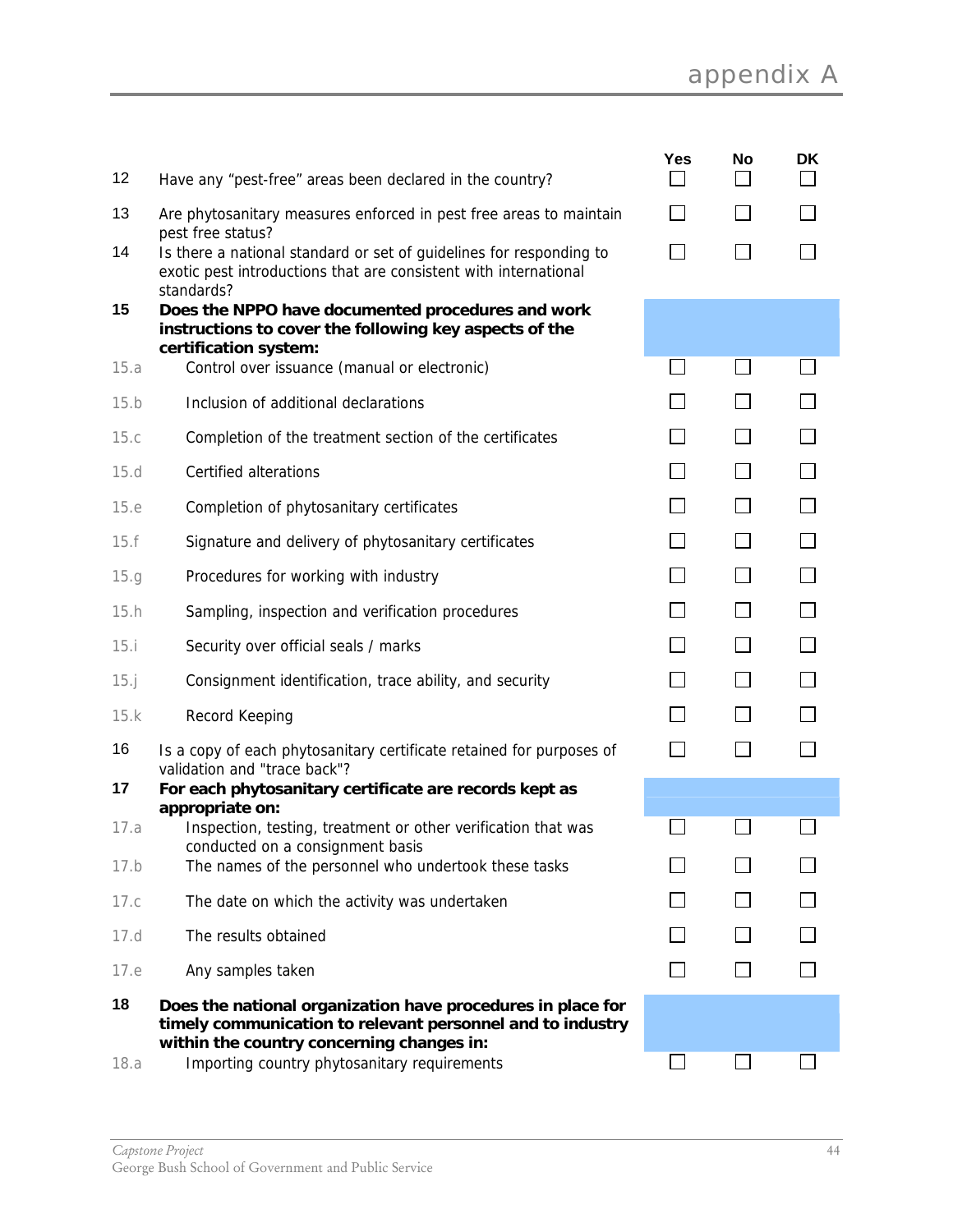| 18.b | Pest status and geographical distribution                                                                                                                                               | Yes            | No | <b>DK</b> |
|------|-----------------------------------------------------------------------------------------------------------------------------------------------------------------------------------------|----------------|----|-----------|
| 18.c | Operational procedures                                                                                                                                                                  |                |    |           |
| 19   | Does the national organization have a system for working effectively<br>with the nominated representatives of relevant national organizations<br>to discuss phytosanitary requirements? |                |    |           |
| 20   | Has the national organization made available a contact point for an<br>importing country national organization to report cases of non-<br>compliance?                                   |                |    |           |
| 21   | Has the national organization established procedures for investigating<br>reports from importing countries of non-conforming consignments<br>covered by a phytosanitary certificate?    | $\Box$         |    |           |
| 22   | Does the national organization have a system for issuing re-export                                                                                                                      | $\blacksquare$ |    |           |
| 23   | phytosanitary certificates in accordance with international standards?<br>Are there documented procedures for inspecting regulated articles for:                                        | $\mathbf{I}$   |    |           |
| 23.a | Passengers and their baggage                                                                                                                                                            |                |    |           |
| 23.b | Air cargo                                                                                                                                                                               |                |    |           |
| 23.c | Sea cargo                                                                                                                                                                               |                |    |           |
| 23.d | Mail                                                                                                                                                                                    |                |    |           |
| 23.e | Land cargo (e.g. trucks and cars etc)                                                                                                                                                   |                |    |           |
| 24   | Are sufficient records kept of an importing country's SPS<br>requirements?                                                                                                              |                |    |           |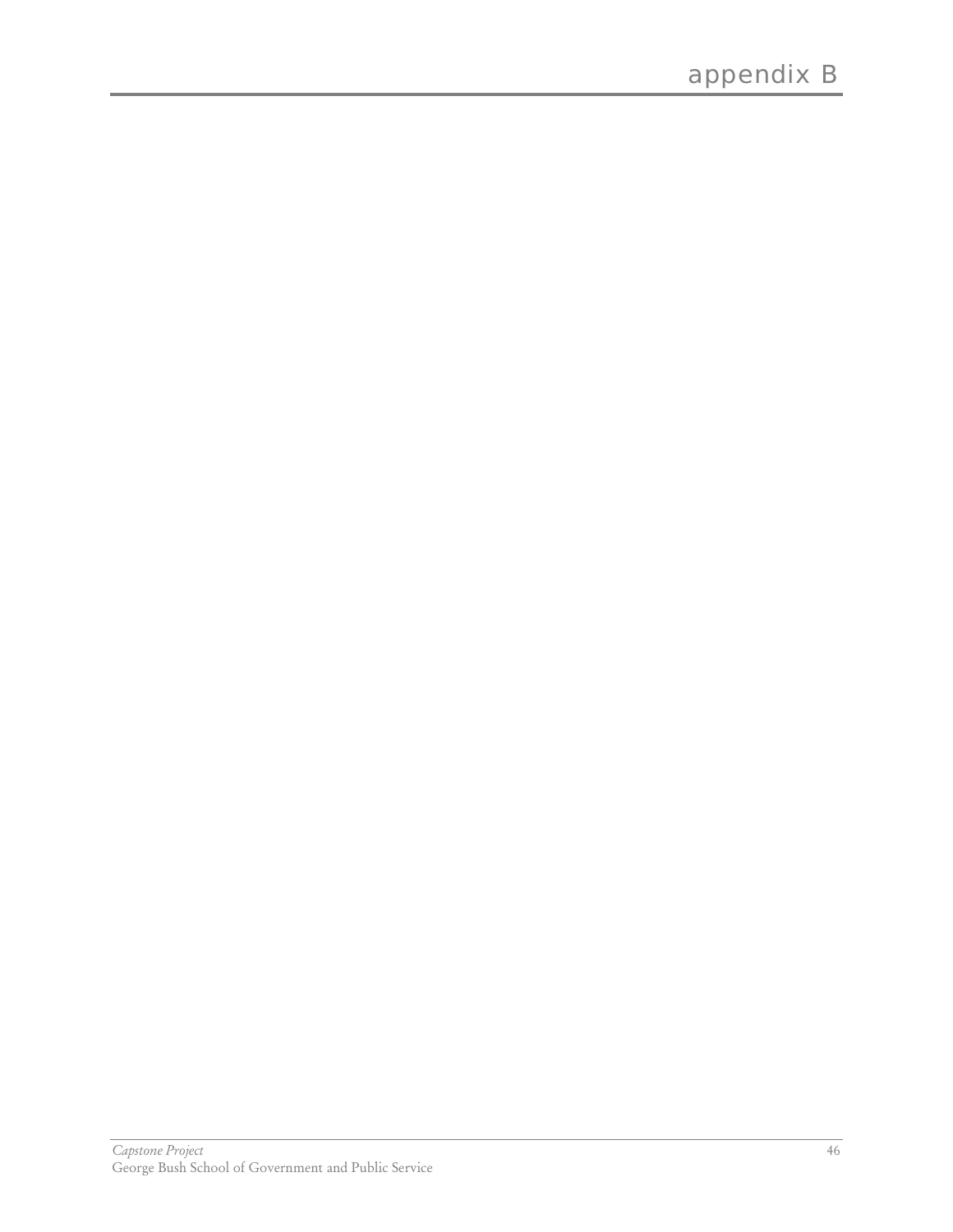# Appendix B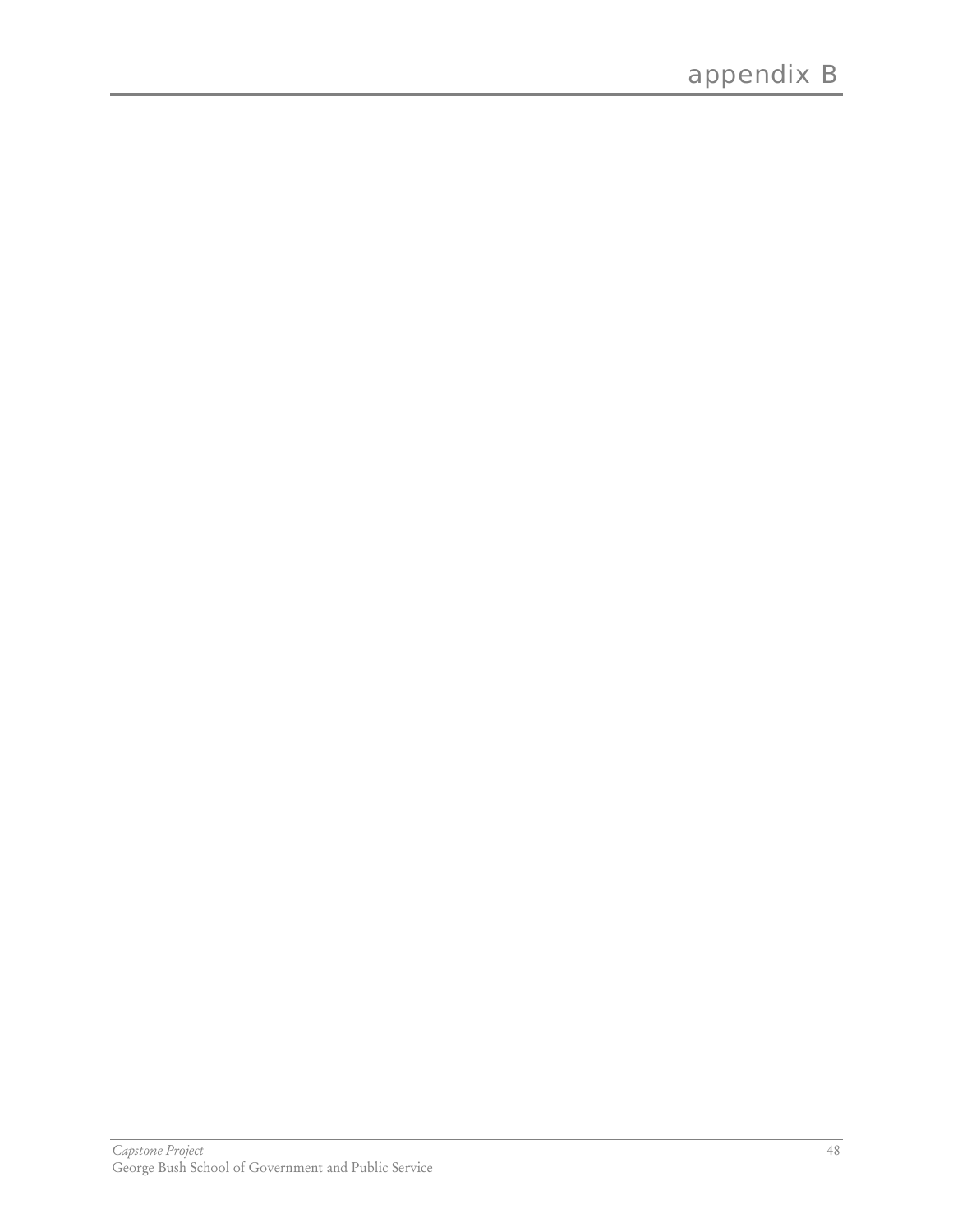|                | <b>Compiled Survey Responses</b>                                                                                                                                                                | Costa Rica       | Salvador<br>$\overline{\mathbf{u}}$ | Guatemala | Honduras         | Nicaragua        |
|----------------|-------------------------------------------------------------------------------------------------------------------------------------------------------------------------------------------------|------------------|-------------------------------------|-----------|------------------|------------------|
|                | <b>Legislation and Institutional Issues</b>                                                                                                                                                     |                  |                                     |           |                  |                  |
| 1              | Is there a national organization concerning SPS mandated by<br>legislation?                                                                                                                     | Y                | Y                                   | Υ         | Υ                | Y                |
| $\mathbf{2}$   | What year was the legislation enacted?                                                                                                                                                          | 1968             | DK                                  | DK        | 1994             | 1998             |
| 3              | What is the year of the most recent revision?                                                                                                                                                   | 1997             | DK                                  | <b>DK</b> | 2002             | 1998             |
| 4              | Does current legislation comply with the current SPS<br>agreement?                                                                                                                              | Y                | DK                                  | Y         | DK               | Y                |
| 5              | Is the national organization responsible for:                                                                                                                                                   |                  |                                     |           |                  |                  |
| 5.a            | Issuing phytosanitary certificates                                                                                                                                                              | Υ                | Υ                                   | Υ         | Υ                | Υ                |
| 5.b            | Providing surveillance of agriculture products                                                                                                                                                  | Y                | Y                                   | Y         | Υ                | Y                |
| 5.c            | Responsible for inspection of agricultural products shipped<br>internationally                                                                                                                  | Y                | DK                                  | Υ         | Υ                | Y                |
| 5.d            | Responsible for disinfestations and disinfections                                                                                                                                               | Υ                | Υ                                   | Υ         | Υ                | Y                |
| 5.e            | Responsible for conducting risk analysis                                                                                                                                                        | Υ                | Υ                                   | Υ         | Υ                | Υ                |
| 6              | Is the national organization responsible for training and<br>development of staff?                                                                                                              | Y                | Y                                   | Υ         | Υ                | Y                |
| $\overline{7}$ | Is the national organization responsible for distribution of<br>information within the territory regarding regulated pests and<br>the means of their prevention and control?                    | Y                | Υ                                   | Υ         | Y                | Y                |
| 8              | Is the national organization capable of conducting research on<br>treatment procedures for the detection of pests and disease?                                                                  | Υ                | Υ                                   | Υ         | $\boldsymbol{N}$ | Y                |
| 9              | Is there a formal group for undertaking risk analysis?                                                                                                                                          | Υ                | Υ                                   | Υ         | $\boldsymbol{N}$ | $\boldsymbol{N}$ |
| 10             | Is the national organization responsible for the issuance of<br>phytosanitary regulations?                                                                                                      | Υ                | Υ                                   | Υ         | Υ                | Υ                |
| 11             | Is the national organization responsible for determining details<br>of import requirements/protocols, including monitoring/auditing<br>phystosanitary functions performed by trading partners?  | Y                | Y                                   | Y         | Υ                | Y                |
| 12             | Does current legislation give the national organization the<br>authority to carry out the responsibilities listed in questions 6-<br>11, including search and seizure of agricultural products? | Y                | Υ                                   | Υ         | Υ                | Y                |
| 13             | Does the national organization have sufficient number of<br>trained specialists on staff for pest diagnostics?                                                                                  | $\boldsymbol{N}$ | Y                                   | N         | $\pmb N$         | Υ                |
| 14             | Does the national organization have sufficient technical<br>laboratory support staff?                                                                                                           | N                | Υ                                   | N         | N                | Υ                |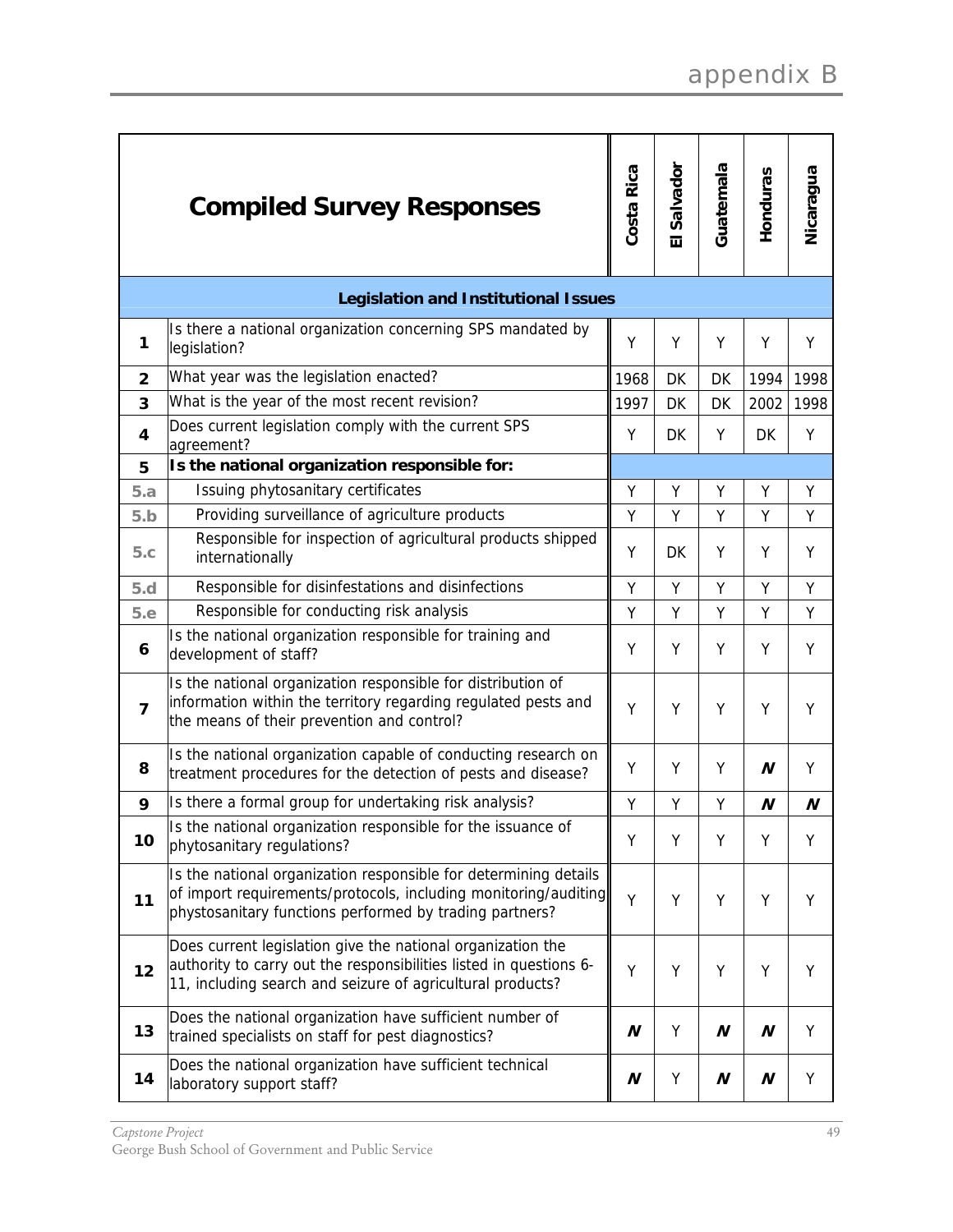|                | <b>Compiled Survey Responses</b>                                                                                                                                                                                                                                                                                                                                                                                                                                                                                                                                                                                                                                 | Costa Rica       | El Salvador      | Guatemala        | Honduras         | Nicaragua |
|----------------|------------------------------------------------------------------------------------------------------------------------------------------------------------------------------------------------------------------------------------------------------------------------------------------------------------------------------------------------------------------------------------------------------------------------------------------------------------------------------------------------------------------------------------------------------------------------------------------------------------------------------------------------------------------|------------------|------------------|------------------|------------------|-----------|
| 15             | Does the national organization have sufficient laboratory<br>managers?                                                                                                                                                                                                                                                                                                                                                                                                                                                                                                                                                                                           | Y                | $\boldsymbol{N}$ | $\boldsymbol{N}$ | Y                | Y         |
| 16             | Do managers have written responsibilities to carry out the<br>functions listed in questions 6-16 effectively?                                                                                                                                                                                                                                                                                                                                                                                                                                                                                                                                                    | Υ                | $\boldsymbol{N}$ | Υ                | $\boldsymbol{N}$ | Y         |
| 17             | Are training programs for staff involved in inspection activities<br>(such as pest detection, sampling and record-keeping) available<br>or adequate?                                                                                                                                                                                                                                                                                                                                                                                                                                                                                                             | Y                | Y                | $\boldsymbol{N}$ | $\boldsymbol{N}$ | N         |
| 18             | Does the national organization have a sufficient number of<br>employees for inspection services?                                                                                                                                                                                                                                                                                                                                                                                                                                                                                                                                                                 | $\boldsymbol{N}$ | N                | N                | $\boldsymbol{N}$ | N         |
|                | <b>Facilities and Equipment</b>                                                                                                                                                                                                                                                                                                                                                                                                                                                                                                                                                                                                                                  |                  |                  |                  |                  |           |
| $\mathbf{1}$   | Are there sufficient laboratories in the country capable of<br>diagnosis in Mycology, Virology, Nematology, Entomology, and<br>Weed Science?                                                                                                                                                                                                                                                                                                                                                                                                                                                                                                                     | Υ                | $\boldsymbol{N}$ | N                | $\boldsymbol{N}$ | Y         |
| $\overline{2}$ | Are there sufficient air filtered and temperature controlled<br>containment facilities?                                                                                                                                                                                                                                                                                                                                                                                                                                                                                                                                                                          | N                | $\boldsymbol{N}$ | N                | N                | N         |
| $\overline{3}$ | Does the national organization have access to basic<br>entomology laboratory equipment? [Compound<br>microscope, cold light source, binocular stereo zoom<br>microscope, illuminated magnifier, insect rearing chambers, x-<br>ray equipment, computers, micropipettes, hot plates, top<br>loading balance, magnetic stirrer, analytical balance, blender,<br>laboratory glassware, refrigerator, curation equipment,<br>autoclave, laboratory chemicals, -20 degrees centigrade<br>freezer]                                                                                                                                                                     | Υ                | Y                | Υ                | $\boldsymbol{N}$ | Y         |
| 4              | Does the national organization have access to basic<br>virology equipment? [Cold light source, binocular stereo<br>zoom microscope, illuminated magnifier, computers,<br>micropipettes, pH meter, hot plates, top loading balance,<br>magnetic stirrer, analytical balance, blender, refrigerator,<br>autoclave, laboratory chemicals, -20 degrees centigrade<br>freezer, fume hood, high speed refrigerated centrifuge, rotary<br>shaker, spectrophotometer, lyophiliser, micro-centrifuge, water<br>purification system, microwave oven, temperature incubators,<br>specialist chemicals, laboratory glassware, electrophoresis<br>equipment, ELISA equipment] | $\boldsymbol{N}$ | Y                | Y                | $\boldsymbol{N}$ | N         |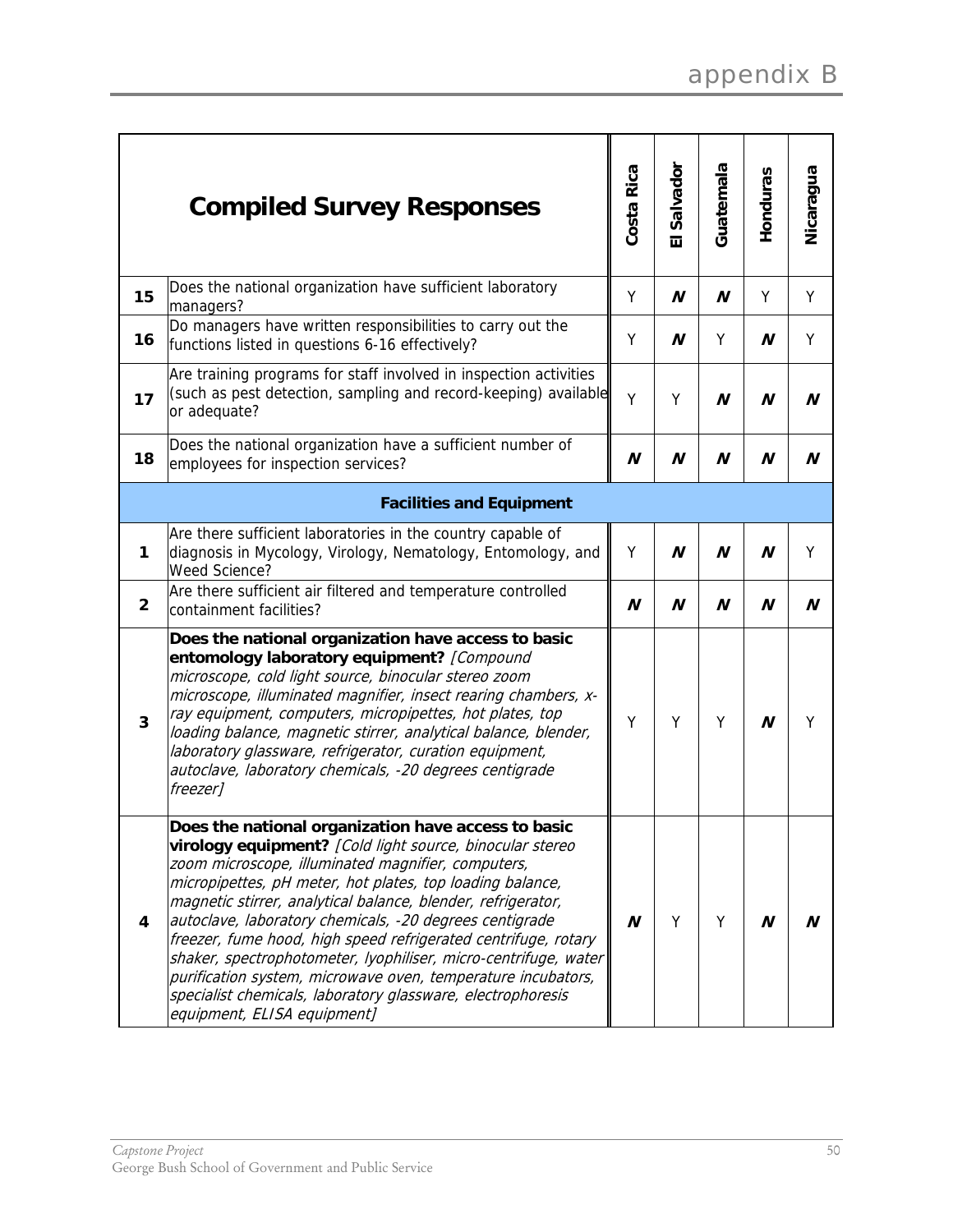|                | <b>Compiled Survey Responses</b>                                                                                                                                                                                                                                                                                                                                                                                                                                                                                                                                                                                                                                                                                                                                                                                     | Costa Rica       | Salvador<br>靣    | Guatemala | Honduras         | Nicaragua |
|----------------|----------------------------------------------------------------------------------------------------------------------------------------------------------------------------------------------------------------------------------------------------------------------------------------------------------------------------------------------------------------------------------------------------------------------------------------------------------------------------------------------------------------------------------------------------------------------------------------------------------------------------------------------------------------------------------------------------------------------------------------------------------------------------------------------------------------------|------------------|------------------|-----------|------------------|-----------|
| 5              | Does the national organization have access to advance<br>virology equipment? [Ultra microtone, Ultra centrifuge, PCR<br>machine, Ultra low temperature freezer (-80 degrees C),<br>electron microscope, hybridization oven, ultraviolet cross linker,<br>high speed vacuum freeze dryer, ultraviolet viewer with<br>Polaroid camera]                                                                                                                                                                                                                                                                                                                                                                                                                                                                                 | $\boldsymbol{N}$ | $\boldsymbol{N}$ | Y         | $\boldsymbol{N}$ | N         |
| 6              | Does the national organization have access to basic<br>weed science laboratory equipment? [Compound<br>microscope, cold light source, illuminated magnifier, hot plates,<br>magnetic stirrer, laboratory glassware, refrigerator, autoclave,<br>laboratory chemicals, -20 degrees centigrade freezer, seed<br>sampling equipment, herbarium facilities, centrifuge, water<br>bath, dissecting microscope, microwave oven, dissection kits]                                                                                                                                                                                                                                                                                                                                                                           | Y                | Y                | Y         | $\boldsymbol{N}$ | Υ         |
| $\overline{7}$ | Does the national organization have access to basic<br>fungal and bacterial pathology laboratory equipment?<br>[Cold light source, binocular stereo zoom microscope,<br>illuminated magnifier, computers, micropipettes, pH meter, hot<br>plates, top loading balance, magnetic stirrer, analytical balance,<br>blender, refrigerator, autoclave, laboratory chemicals, -20<br>degrees centigrade freezer, fume hood, high speed centrifuge,<br>rotary shaker, spectrophotometer, lyophiliser, micro-centrifuge,<br>water purification system, microwave oven, temperature<br>incubators, laboratory glassware, electrophoresis equipment,<br>ELISA equipment, BOD incubator, laminar flow cabinet,<br>dissection equipment, bacterial cell counter, near UV lights,<br>fluorescence microscope, culture collection] | Y                | Y                | Y         | $\boldsymbol{N}$ | Υ         |
| 8              | Does the national organization have access to basic<br>nematology equipment? [Compound microscope, cold light<br>source, illuminated magnifier, hot plates, magnetic stirrer,<br>laboratory glassware, refrigerator, autoclave, laboratory<br>chemicals, -20 degrees centigrade freezer, centrifuge, water<br>bath, dissecting microscope, microwave oven, dissection kits,<br>trays, micropipettes, culture collection, blender, soil corers,<br>temperature incubators, nematode sieving apparatus,<br>nematode extraction funnels, nematode counting dishes,<br>missed extraction apparatus, spades]<br>Does the national organization have access to @Risk analysis                                                                                                                                              | Υ                | Y                | Y         | $\boldsymbol{N}$ | Υ         |
| 9              | software package or equivalent, and the hardware capable of<br>running it?                                                                                                                                                                                                                                                                                                                                                                                                                                                                                                                                                                                                                                                                                                                                           | Υ                | N                | N         | N                | N         |
| 10             | Does the national organization have access to up-to-date<br>relevant books, journals, CD ROMs, and Soil and Climate Maps?                                                                                                                                                                                                                                                                                                                                                                                                                                                                                                                                                                                                                                                                                            | Υ                | $\boldsymbol{N}$ | Υ         | N                | N         |
| 11             | Is there a national database of pest and disease records?                                                                                                                                                                                                                                                                                                                                                                                                                                                                                                                                                                                                                                                                                                                                                            | Υ                | Υ                | Υ         | Υ                | Υ         |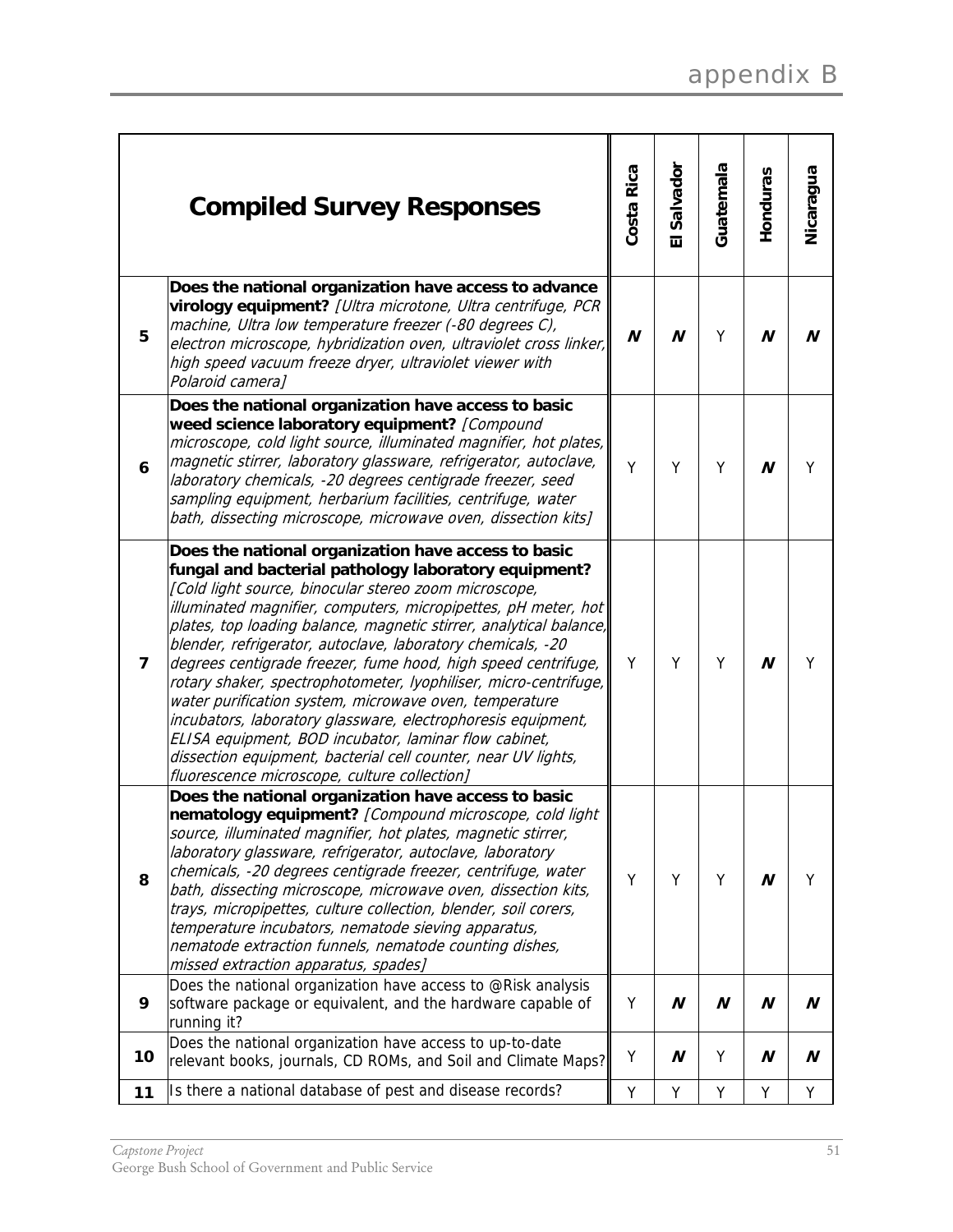|              | <b>Compiled Survey Responses</b>                                                                                                                                                                                                                                                                                                                                                                                                                                                                                                                                                                                                                                                                                                                                                   | Costa Rica | Salvador<br>$\overline{\mathbf{u}}$ | Guatemala | Honduras                   | Nicaragua                  |
|--------------|------------------------------------------------------------------------------------------------------------------------------------------------------------------------------------------------------------------------------------------------------------------------------------------------------------------------------------------------------------------------------------------------------------------------------------------------------------------------------------------------------------------------------------------------------------------------------------------------------------------------------------------------------------------------------------------------------------------------------------------------------------------------------------|------------|-------------------------------------|-----------|----------------------------|----------------------------|
| 12           | Does the national organization have access to basic<br>surveillance equipment? [Specimen jars, sweep nets, suction<br>traps, killing jars, quadrant grids, spades, soil corers, hand<br>lens, knives, trowels, pheromone traps, polythene bags]                                                                                                                                                                                                                                                                                                                                                                                                                                                                                                                                    | Υ          | Y                                   | Υ         | Υ                          | Υ                          |
| 13           | Does the national organization have designated insect-proof<br>rooms (with tables, adequate lighting, and clean surfaces) for<br>inspections at all entry points?                                                                                                                                                                                                                                                                                                                                                                                                                                                                                                                                                                                                                  | Υ          | $\boldsymbol{N}$                    | Υ         | $\boldsymbol{N}$           | $\boldsymbol{N}$           |
| 14           | Does the national organization have access to basic<br>equipment to carry out inspections? [Chemicals,<br>respirators, gloves, water proof aprons, ear muffs, boots,<br>coats, overalls, dust masks, first aid kit, sampling bags, spatula,<br>mirrors, hair brush, cutters, seed samplers, flashlight, eyeglass,<br>seed inspection trays, nail pullers, crowbars, tin snips, can<br>openers, sack needles, twine, pliers, crescent/spanners,<br>illuminated magnifiers, sticky tape, refrigerators, light traps,<br>disposal bags, incinerations facilities, cleaning/decontamination<br>equipment, stereo microscope, compound microscopes,<br>vacuum cleaner, aspirators, glassware, heat sealing equipmentj<br>Does the national organization maintain up-to-date information | Y          | Y                                   | Υ         | $\boldsymbol{N}$           | N                          |
| 15           | on importing countries phytosanitary requirements?                                                                                                                                                                                                                                                                                                                                                                                                                                                                                                                                                                                                                                                                                                                                 | Υ          | Y                                   | Y         | $\boldsymbol{\mathcal{N}}$ | N                          |
| 16           | Are adequate records kept for each phytosanitary certificate<br>issued (testing/treatment/verification, names, dates, results,<br>and any samples taken) and traceable through all stages of<br>production, handling, and transport to the point of export?                                                                                                                                                                                                                                                                                                                                                                                                                                                                                                                        | Y          | Y                                   | Υ         | $\boldsymbol{N}$           | $\boldsymbol{\mathcal{N}}$ |
|              | <b>Documented Procedures</b>                                                                                                                                                                                                                                                                                                                                                                                                                                                                                                                                                                                                                                                                                                                                                       |            |                                     |           |                            |                            |
| $\mathbf{1}$ | Are there documented procedures for identification of<br>nematodes, weeds, arthropod pests, fungi and bacteria, viruses<br>and virus like organisms?                                                                                                                                                                                                                                                                                                                                                                                                                                                                                                                                                                                                                               | Y          | Y                                   | Y         | $\boldsymbol{N}$           | Y                          |
| $\mathbf{2}$ | Is there a legal requirement for anyone identifying a new pest<br>in the country to report it to the national organization?                                                                                                                                                                                                                                                                                                                                                                                                                                                                                                                                                                                                                                                        | Υ          | $\pmb N$                            | Υ         | $\boldsymbol{N}$           | N                          |
| $\mathbf{3}$ | Are inspectors approved by the national organization to carry<br>out inspections on imports in Airports, Seaports, and Land<br>border posts?                                                                                                                                                                                                                                                                                                                                                                                                                                                                                                                                                                                                                                       | Y          | Υ                                   | Y         | Y                          | Y                          |
| 4            | Is there an approved set of guidelines or standard for<br>undertaking risk analysis that is consistent with the<br>International SPS Agreement?                                                                                                                                                                                                                                                                                                                                                                                                                                                                                                                                                                                                                                    | Y          | DK                                  | Υ         | Υ                          | $\boldsymbol{N}$           |
| 5            | Have commodity based pest and disease lists been prepared<br>for products grown in your country?                                                                                                                                                                                                                                                                                                                                                                                                                                                                                                                                                                                                                                                                                   | Υ          | Υ                                   | Υ         | Υ                          | Υ                          |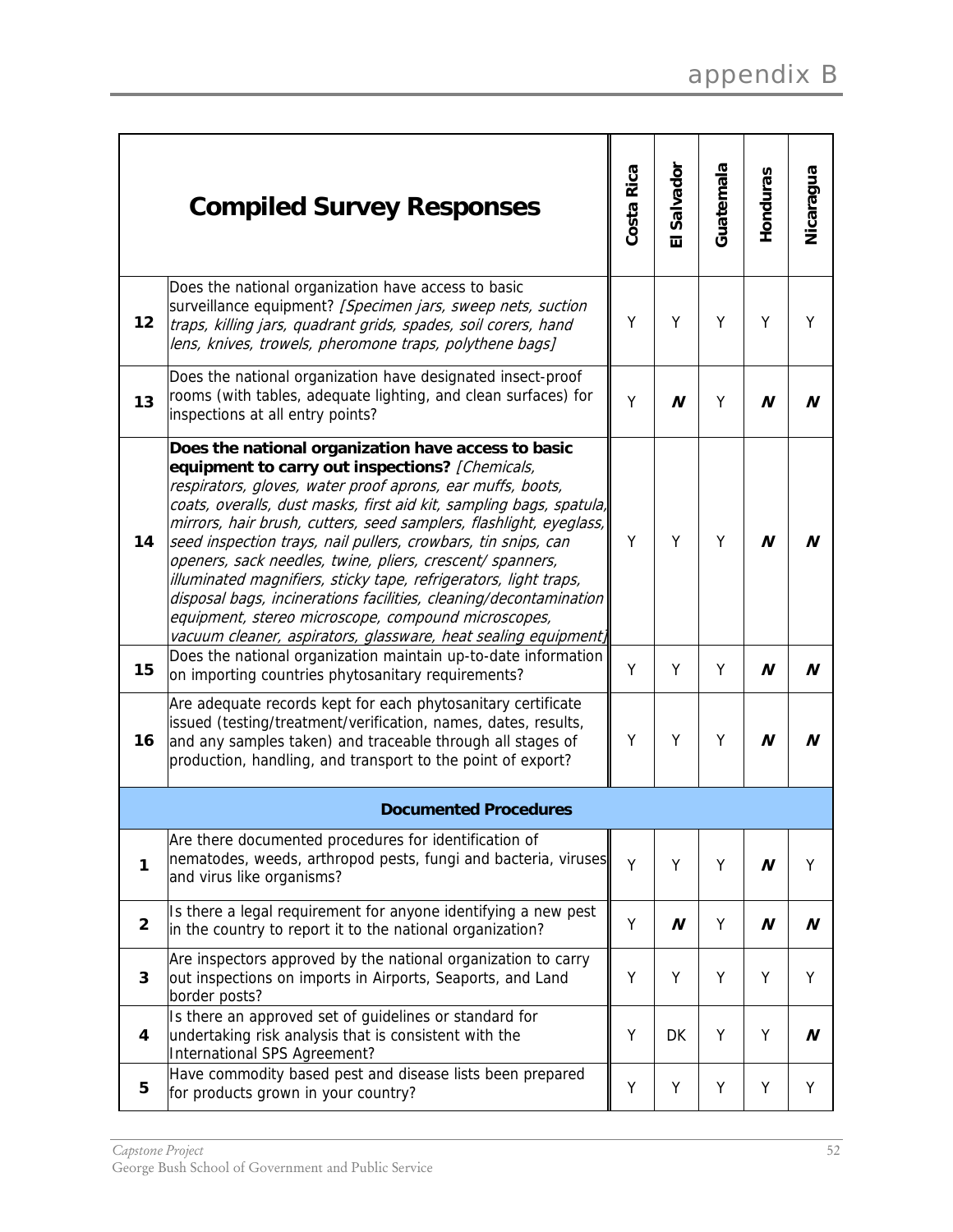|      | <b>Compiled Survey Responses</b>                                                                                                                      | Costa Rica                 | Salvador<br>$\overline{\mathbf{u}}$ | Guatemala | Honduras         | Nicaragua                  |
|------|-------------------------------------------------------------------------------------------------------------------------------------------------------|----------------------------|-------------------------------------|-----------|------------------|----------------------------|
| 6    | Is there a national database of surveillance records?                                                                                                 | Y                          | Y                                   | Υ         | Υ                | Y                          |
| 7    | Are crops grown for export officially surveyed on a regular<br>basis?                                                                                 | Υ                          | N                                   | Υ         | Υ                | N                          |
| 8    | Are targeted surveys usually done when pest occurrence is<br>expected to be highest?                                                                  | Y                          | Y                                   | Y         | Y                | N                          |
| 9    | Are random pest and disease surveys regularly undertaken?                                                                                             | $\boldsymbol{\mathcal{N}}$ | Y                                   | Υ         | Υ                | Y                          |
| 10   | Does the national organization have reliable record-keeping<br>system for tracking pests and diseases?                                                | Y                          | Y                                   | Y         | N                | Y                          |
| 11   | Does the national organization publish and distribute<br>information on pests and diseases detected?                                                  | Y                          | Y                                   | Υ         | Y                | N                          |
| 12   | Have any "pest-free" areas been declared in the country?                                                                                              | Y                          | $\boldsymbol{\mathcal{N}}$          | Y         | Υ                | $\boldsymbol{\mathcal{N}}$ |
| 13   | Are phytosanitary measures enforced in pest free areas to<br>maintain pest free status?                                                               | Y                          | DK.                                 | Y         | Y                | N                          |
| 14   | Is there a national standard or set of guidelines for responding<br>to exotic pest introductions that are consistent with<br>international standards? | Y                          | Y                                   | Y         | $\boldsymbol{N}$ | Y                          |
| 15   | Does the NPPO have documented procedures and work<br>instructions to cover the following key aspects of the<br>certification system:                  |                            |                                     |           |                  |                            |
| 15.a | Control over issuance (manual or electronic)                                                                                                          | Υ                          | Y                                   | Y         | Y                | Υ                          |
| 15.b | Inclusion of additional declarations                                                                                                                  | Y                          | Y                                   | Y         | Υ                | Y                          |
| 15.c | Completion of the treatment section of the certificates                                                                                               | Y                          | Y                                   | Y         | Y                | Y                          |
| 15.d | Certified alterations                                                                                                                                 | N                          | N                                   | Y         | DK               | N                          |
| 15.e | Completion of phytosanitary certificates                                                                                                              | Υ                          | Y                                   | Y         | Υ                | Υ                          |
| 15.f | Signature and delivery of phytosanitary certificates                                                                                                  | Υ                          | Υ                                   | Υ         | Υ                | Υ                          |
| 15.g | Procedures for working with industry                                                                                                                  | Υ                          | Υ                                   | Y         | N                | N                          |
| 15.h | Sampling, inspection and verification procedures                                                                                                      | Υ                          | Y                                   | Υ         | Υ                | N                          |
| 15.i | Security over official seals / marks                                                                                                                  | Υ                          | $\boldsymbol{N}$                    | Υ         | N                | N                          |
| 15.j | Consignment identification, trace ability, and security                                                                                               | Υ                          | N                                   | Υ         | Υ                | N                          |
| 15.k | Record Keeping                                                                                                                                        | Υ                          | Υ                                   | Υ         | Υ                | Y                          |
| 16   | Is a copy of each phytosanitary certificate retained for<br>purposes of validation and "trace back"?                                                  | DK                         | Υ                                   | Y         | Υ                | Υ                          |
| 17   | For each phytosanitary certificate are records kept as<br>appropriate on:                                                                             |                            |                                     |           |                  |                            |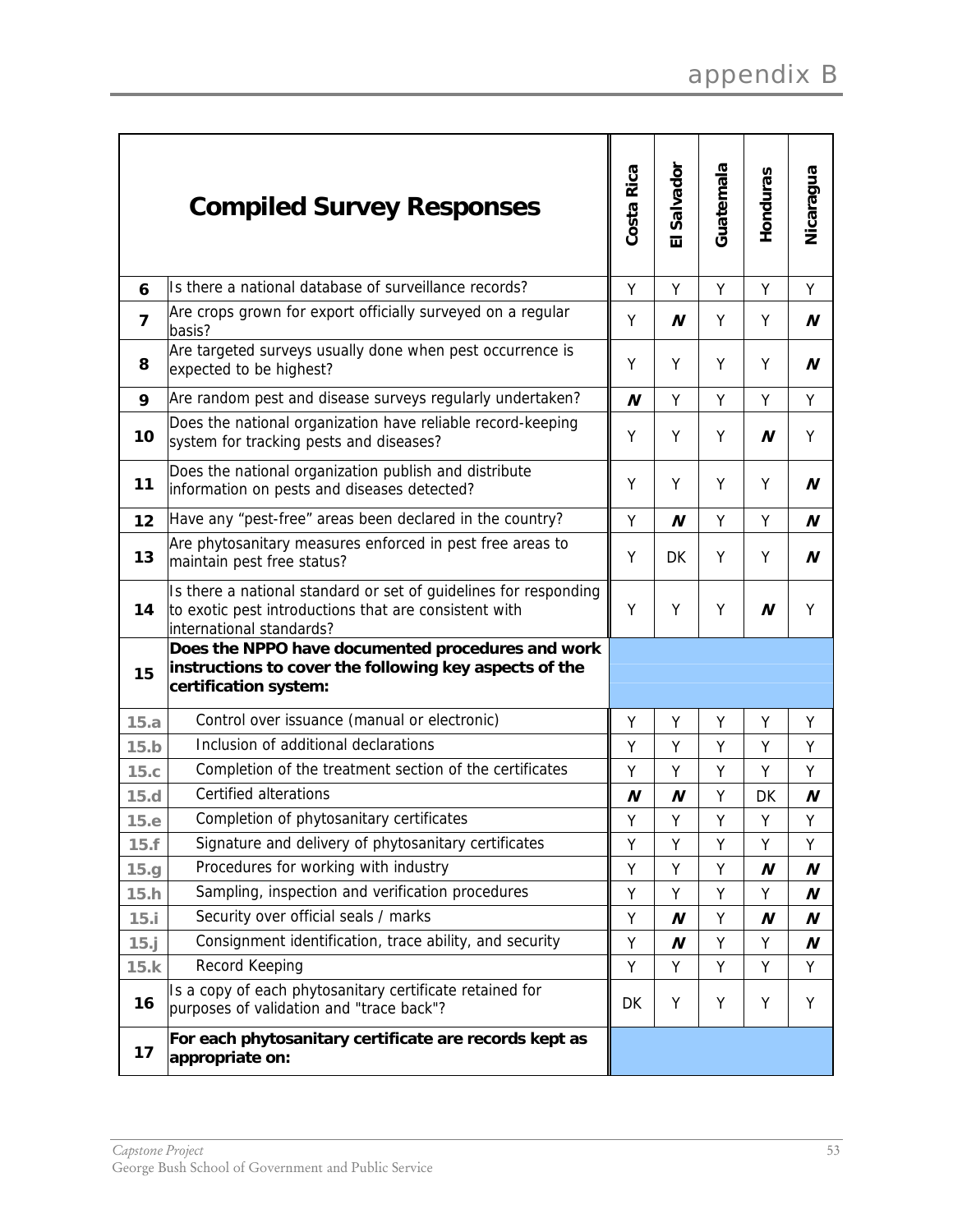|      | <b>Compiled Survey Responses</b>                                                                                                                                                         | Costa Rica       | Salvador<br>$\overline{\mathbf{u}}$ | Guatemala | Honduras         | Nicaragua        |
|------|------------------------------------------------------------------------------------------------------------------------------------------------------------------------------------------|------------------|-------------------------------------|-----------|------------------|------------------|
| 17.a | Inspection, testing, treatment or other verification that was<br>conducted on a consignment basis                                                                                        | Y                | Y                                   | Y         | $\boldsymbol{N}$ | Y                |
| 17.b | The names of the personnel who undertook these tasks                                                                                                                                     | Y                | Y                                   | Y         | $\boldsymbol{N}$ | Υ                |
| 17.c | The date on which the activity was undertaken                                                                                                                                            | Y                | Υ                                   | Y         | $\boldsymbol{N}$ | Υ                |
| 17.d | The results obtained                                                                                                                                                                     | Υ                | Υ                                   | Υ         | N                | Υ                |
| 17.e | Any samples taken                                                                                                                                                                        | Y                | Y                                   | Y         | N                | Y                |
| 18   | Does the national organization have procedures in<br>place for timely communication to relevant personnel<br>and to industry within the country concerning changes<br>lin:               |                  |                                     |           |                  |                  |
| 18.a | Importing country phytosanitary requirements                                                                                                                                             | Y                | Y                                   | Y         | N                | N                |
| 18.b | Pest status and geographical distribution                                                                                                                                                | Υ                | Υ                                   | Υ         | N                | N                |
| 18.c | Operational procedures                                                                                                                                                                   | Y                | Y                                   | Y         | N                | $\boldsymbol{N}$ |
| 19   | Does the national organization have a system for working<br>effectively with the nominated representatives of relevant<br>national organizations to discuss phytosanitary requirements?  | Y                | Y                                   | Y         | <b>DK</b>        | N                |
| 20   | Has the national organization made available a contact point<br>for an importing country national organization to report cases<br>of non-compliance?                                     | Y                | DK                                  | Y         | Υ                | Y                |
| 21   | Has the national organization established procedures for<br>investigating reports from importing countries of non-<br>conforming consignments covered by a phytosanitary<br>certificate? | $\boldsymbol{N}$ | <b>DK</b>                           | Y         | $\boldsymbol{N}$ | $\boldsymbol{N}$ |
| 22   | Does the national organization have a system for issuing re-<br>export phytosanitary certificates in accordance with<br>international standards?                                         | Υ                | DK                                  | Y         | N                | Υ                |
| 23   | Are there documented procedures for inspecting regulated<br>articles for:                                                                                                                | Υ                | DK                                  | Υ         | N                | Y                |
| 23.a | Passengers and their baggage                                                                                                                                                             | Υ                | Υ                                   | Y         | Υ                | Υ                |
| 23.b | Air cargo                                                                                                                                                                                | Υ                | Υ                                   | Υ         | Υ                | Υ                |
| 23.c | Sea cargo                                                                                                                                                                                | Υ                | Υ                                   | Υ         | Υ                | Υ                |
| 23.d | Mail                                                                                                                                                                                     | Υ                | Υ                                   | Υ         | N                | Υ                |
| 23.e | Land cargo (e.g. trucks and cars etc)                                                                                                                                                    | Υ                | Y                                   | Υ         | Υ                | Υ                |
| 24   | Are sufficient records kept of an importing country's SPS<br>requirements?                                                                                                               | Υ                | Υ                                   | Υ         | N                | $\boldsymbol{N}$ |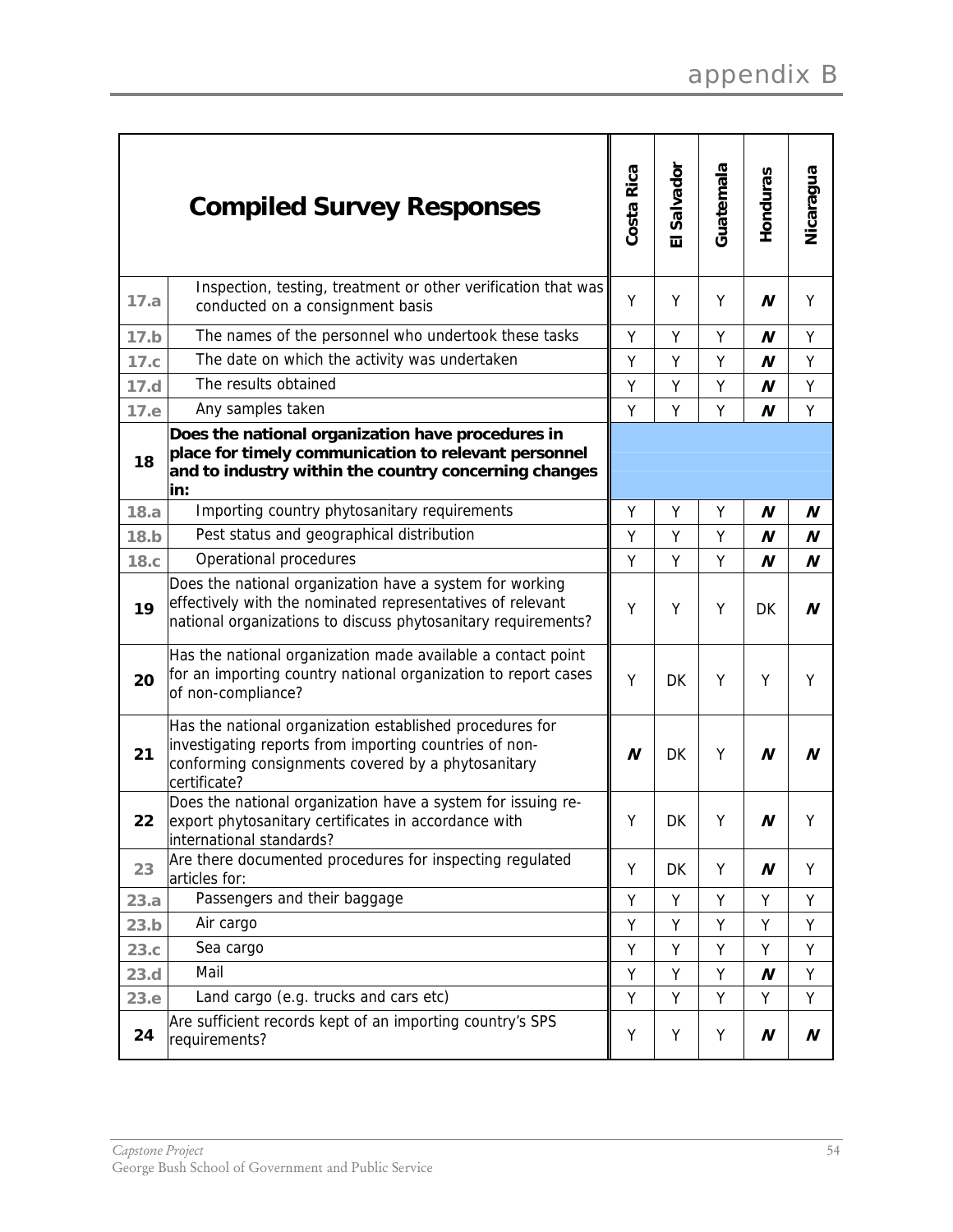# Appendix C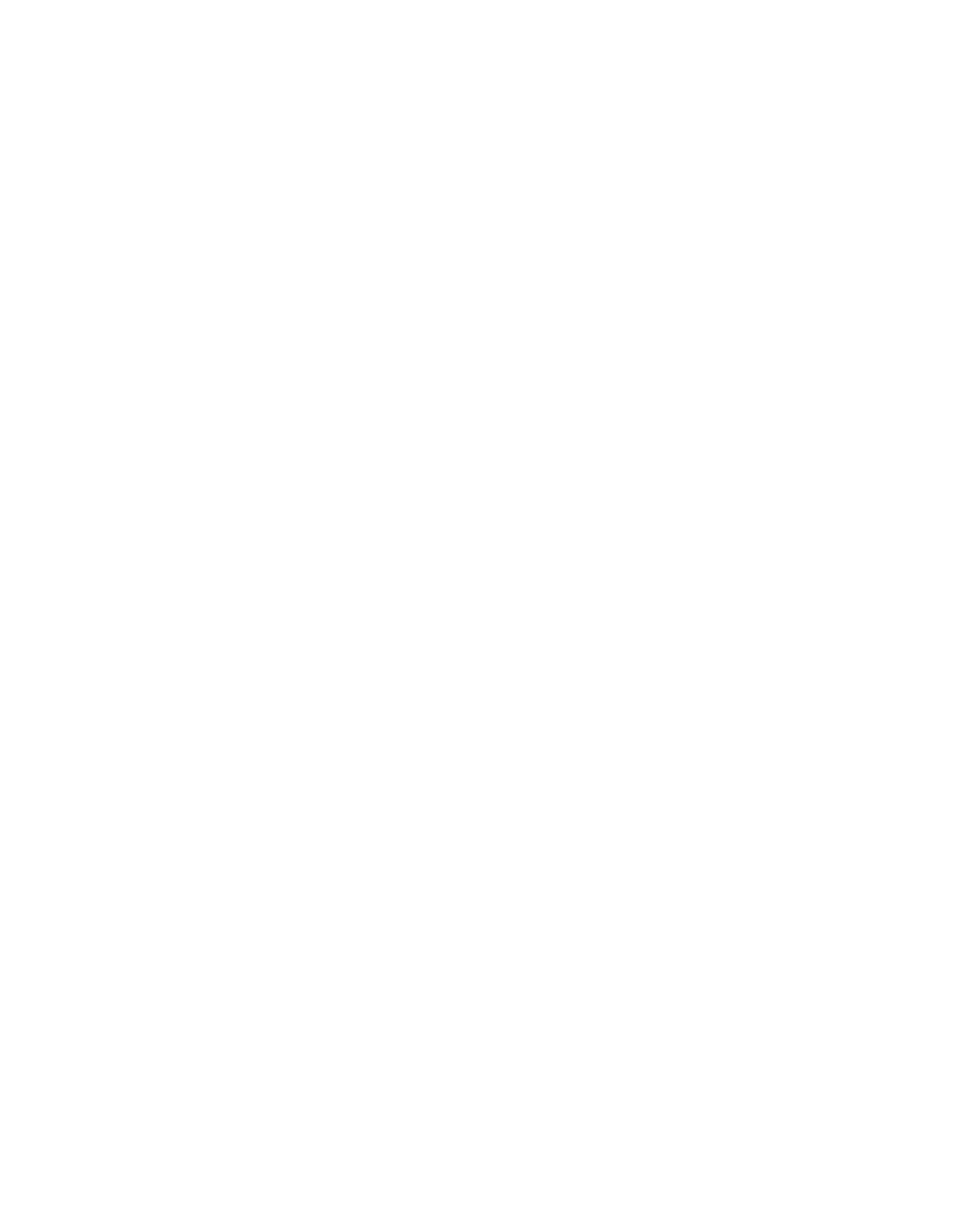# FROM NAFTA TO CAFTA: FREE TRADE IN THE WESTERN **HEMISPHERE**

In developing the Central America Free Trade Agreement (CAFTA), a proposed trade accord between the United States and five Central American nations (Costa Rica, El Salvador, Guatemala, Honduras, and Nicaragua), it is informative to examine the best practices and successes of other relevant free trade agreements. The most instructive trade agreements are the North American Free Trade Agreement (NAFTA) and the Canada-Costa Rica Free Trade Agreement of 2001. Both accords involved developing trade ties between developed and developing nations. Further, both contained impressive mechanisms for fostering agricultural trade.

### **NORTH AMERICAN FREE TRADE AGREEMENT**

With NAFTA, the United States, Canada, and Mexico created the largest, richest, and most productive free trade zone in the world. (Robert 2001) This agreement was a cornerstone for expanding trade within the Western Hemisphere. NAFTA's success in increasing trade among its three partner countries is the driving force behind calls for CAFTA as well as the free trade agreement between the U.S. and Chile. NAFTA, for instance, has doubled U.S. trade with Mexico and tripled trade with Canada. (Zoellick 2003) Moreover, it was also instrumental in helping Mexico recover from the 1994 peso crisis.

The increased exports that result from agreements such as NAFTA can "crisis-proof" an economy. Observers note that Mexico and Chile both achieved annual double-digit increases in their exports in the 1990s. Unlike their Latin American neighbors, both largely avoided the worst of the economic turbulence of the late 1990s. ("Wanted: A New Regional Agreement for Economic Growth" 2003)

The NAFTA accord has provided benefits for all three of its partner countries. Since the implementation of the agreement in 1994, Mexico has gone from being the world's twentieth largest exporting nation to its seventh largest. More impressively, Mexico is now Latin America's largest exporter. Total U.S.-Mexico trade is valued at \$263 billion today, three times what it was before NAFTA.(USTR 2002)

 A hallmark of NAFTA is the agreement's schedule of gradual tariff elimination. NAFTA eliminated many tariff barriers immediately and began a process to phase out all tariffs over fifteen years. On January 1, 2003, the U.S. and Mexico eliminated almost all tariffs on their bilateral agricultural exports. For example, import tariffs on chicken will fall from nearly 50 percent to zero. Although for now Mexico will maintain tariffs on corn, sugar, and some dairy products, NAFTA will eliminate all agricultural tariffs by 2008.(Smith 1996; Case and Corchado 2002)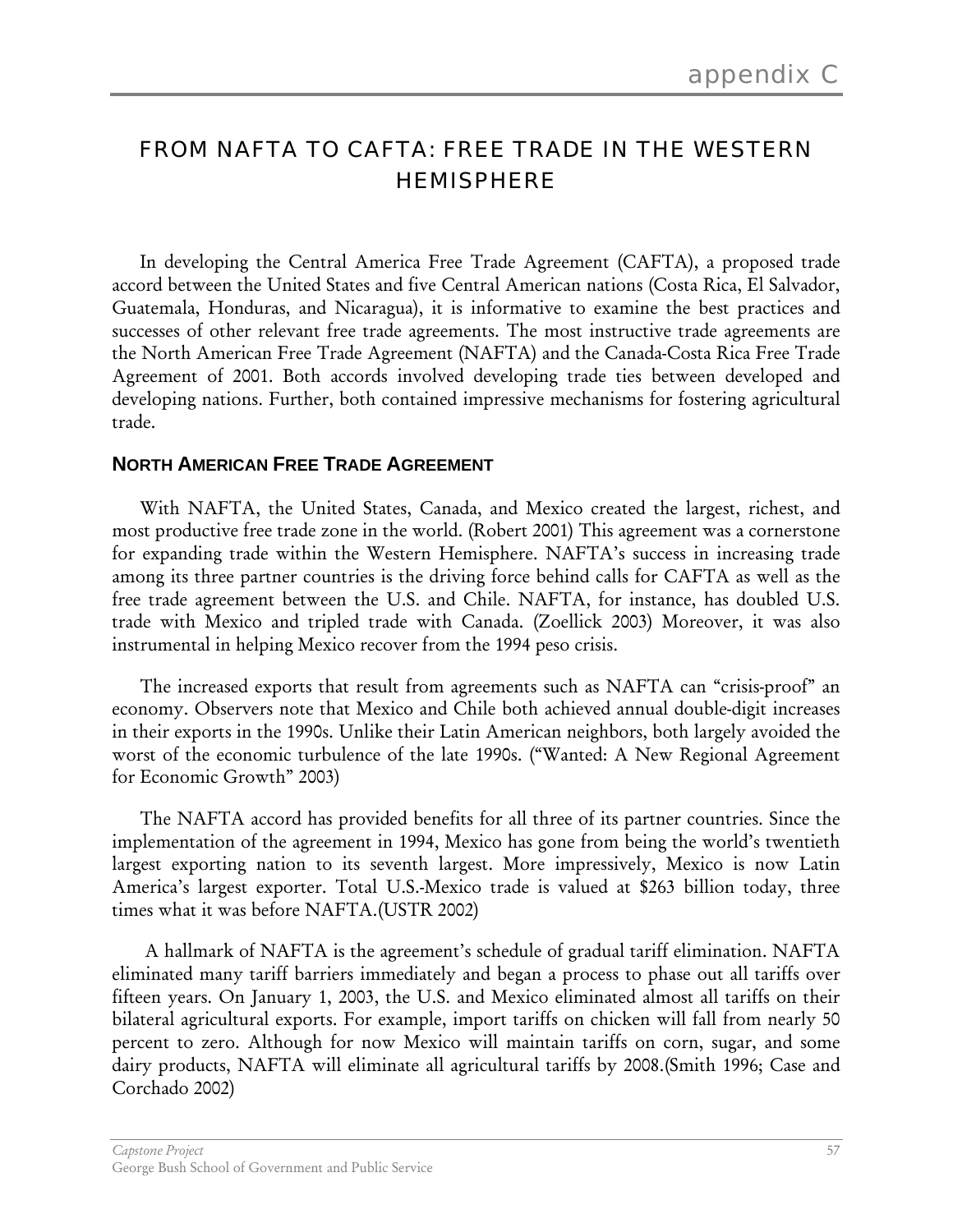# **NAFTA AND AGRICULTURE**

Chapter Seven, the agreement's section on agricultural trade between the three North American countries, is a pivotal part of NAFTA. This section of the accord liberalizes agricultural trade by reducing, eliminating, and harmonizing sanitary and phytosanitary (SPS) measures. NAFTA prohibits the use of SPS measures that are disguised as barriers to trade. While nothing in NAFTA prevents member countries from establishing measures to protect consumers from unsafe products or protect domestic crops and livestock from foreign diseases, countries are encouraged to adopt international and regional standards where appropriate.(U.S.-Mexico Chamber of Commerce 1999)

The NAFTA process works to avoid barriers created by SPS measures. Moreover, it harmonizes agricultural classification and develops consistent grading and marketing standards. An example of the harmonization of SPS measures may be found in the 1997 decision to allow the importation of Mexican avocados into the U.S. American officials had prohibited the import of these avocados since 1914 because of SPS reasons. U.S. officials feared the presence of seed weevils in Mexican avocados, but Mexico's government persuaded Washington that modern pesticides and more careful growing techniques had eliminated the seed weevil pests. In a sign of good faith, the Mexican administration soon lifted its six-year ban on American cherries (USDA 1997).

NAFTA specifically prohibits the relaxing of environmental, health, or safety measures as a way to attract investment. An environmental side agreement, negotiated by the Clinton administration, required each NAFTA country to enforce its own environmental laws. Cooperation between the American and Mexican governments on environmental matters is impressive. For instance, the two nations created a joint Border Environmental Cooperation Commission to aid communities on both sides of the border in coordinating and carrying out environmental infrastructure projects.(Robert 2001; Border Environmental Cooperation Commission 2003)

Similar cooperation is evident on food safety issues. In April 1998, the U.S. Food and Drug Administration (FDA) issued draft guidelines on steps to minimize microbial food safety hazards for fresh fruits and vegetables. The Mexican Agricultural Ministry (SAGAR) is working in coordination with FDA and USDA in many areas of food safety, including the development of fifteen sanitary protocols. SAGAR, in turn, is providing information and technical assistance to Mexican farm organizations. Among other things, the Ministry has established eighty specific animal and plant health standards and sixty-four quality standards as part of its certification system for animal and plant health, quality assurance, and food safety.(U.S.-Mexico Chamber of Commerce 1999)

# **CANADA AND COSTA RICA FREE TRADE AGREEMENT**

The recent Canada-Costa Rica Free Trade Agreement is also instructive for the CAFTA process. Notably, the trade pact is North America's first between a large developed country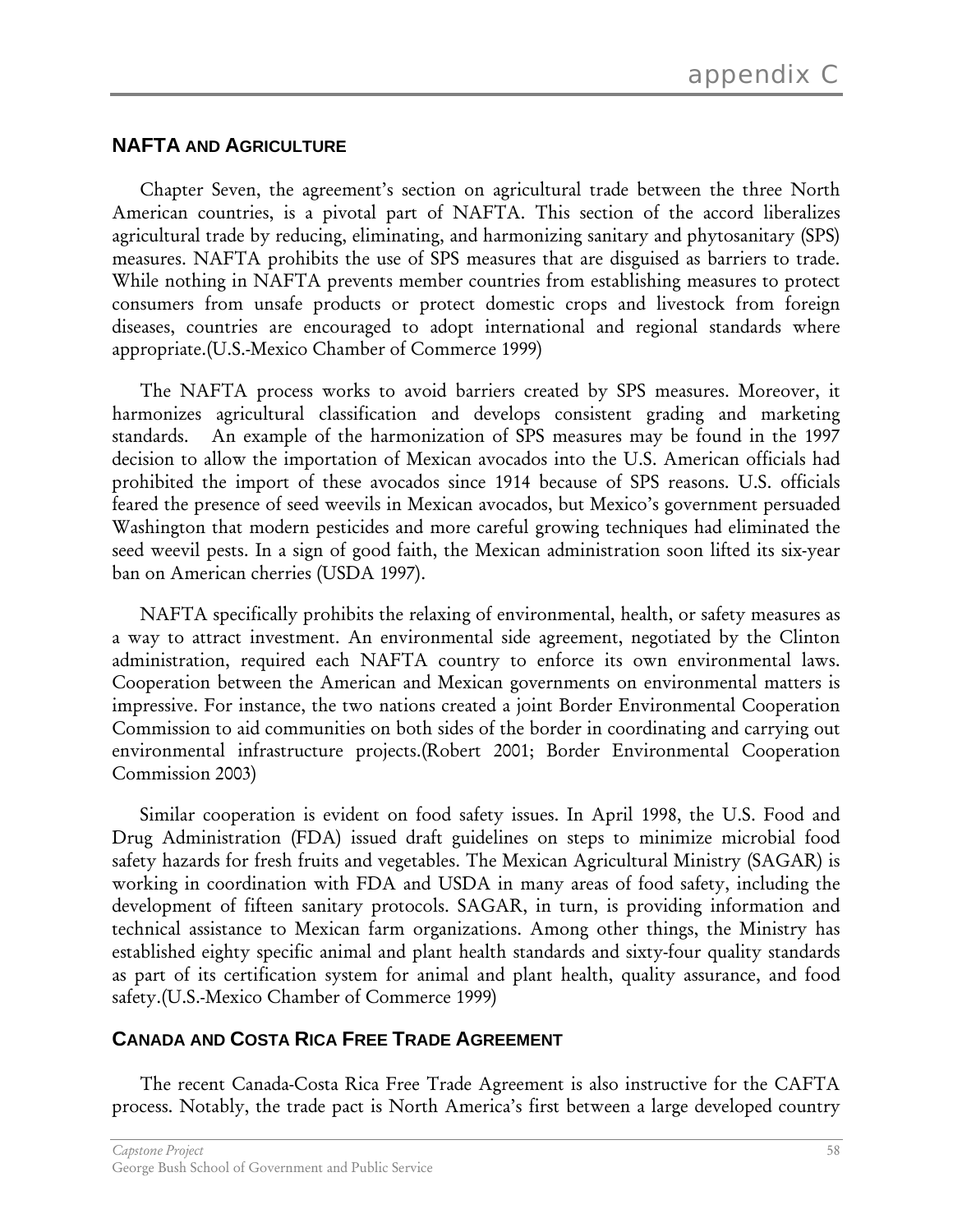and a smaller developing country. Costa Rica has a population of 3.9 million people, a gross domestic product (GDP) of \$15 billion, and a per capita income of \$3,775. Canada, on the other hand, is an affluent, industrial society of 31 million people. Its GDP is \$722 billion with a per capita income of more than \$23,000. Trade between the two nations was \$269 million in 2001.(Bounds 2001)

The unique feature of the Canada-Costa Rica accord is its asymmetric tariff elimination schedules. Canada will liberalize its market more quickly than Costa Rica because of its stronger economy. In market access, for example, Canada will abolish tariffs for 86 per cent of goods covered by the treaty upon ratification. Costa Rica will do so for only 65 per cent of Canadian goods. The remaining tariff reductions will be delayed for up to fourteen years. Further, sensitive products such as beef, milk, poultry, and egg products are excluded from the accord.(Canada-Costa Rica FTA 2002)

Another notable feature of the Canada-Costa Rica agreement is its attention to labor and environmental standards. These issues are not part of the Canada-Costa Rica treaty but are instead handled in NAFTA-style side agreements. Canada will advise and train labor inspectors to strengthen Costa Rica's ability to enforce workers. Unlike NAFTA, there are no trade sanctions or fines applicable for treaty breaches. If either country has a complaint about the labor or environment provisions, they may petition the other nation's labor or environment minister. A review panel made up of representatives from other nations will resolve lingering disputes. (Canada-Costa Rica FTA, 2002)

The Canada-Costa Rica Free Trade Agreement represents the first bilateral free trade agreement to include innovative stand-alone procedures on trade facilitation. Canadian and Costa Rican exporters will benefit from the increased efficiency of trade procedures and the reduction, simplification, and modernization of trade procedures.(Bounds 2001)

With regard to SPS standards, both Canada and Costa Rica agreed to abide by World Trade Organization (WTO) guidelines. They further committed themselves to create a bilateral committee on SPS measures. The committee will work to eliminate difficulties by promoting the transparency of SPS information and identifying common solutions to SPS problems.(Canada-Costa Rica FTA 2002)

# **A STRATEGY FOR FREE TRADE**

 NAFTA and the Canada-Costa Rica accord are critical first steps on the way to creating the world's largest free trade zone, the Free Trade Area of the Americas (FTAA). Although progress toward the FTAA stalled in the late 1990s, the administration has gotten the negotiations back on track because of a two-part strategy. First, working with the European Union (EU), the administration forged an agreement in November 2001 to begin a comprehensive new round in the World Trade Organization (WTO) talks. The administration's goal in the so-called Doha Development Round is to harmonize subsidies and tariffs while reducing them to much lower levels. (Zoellick 2002)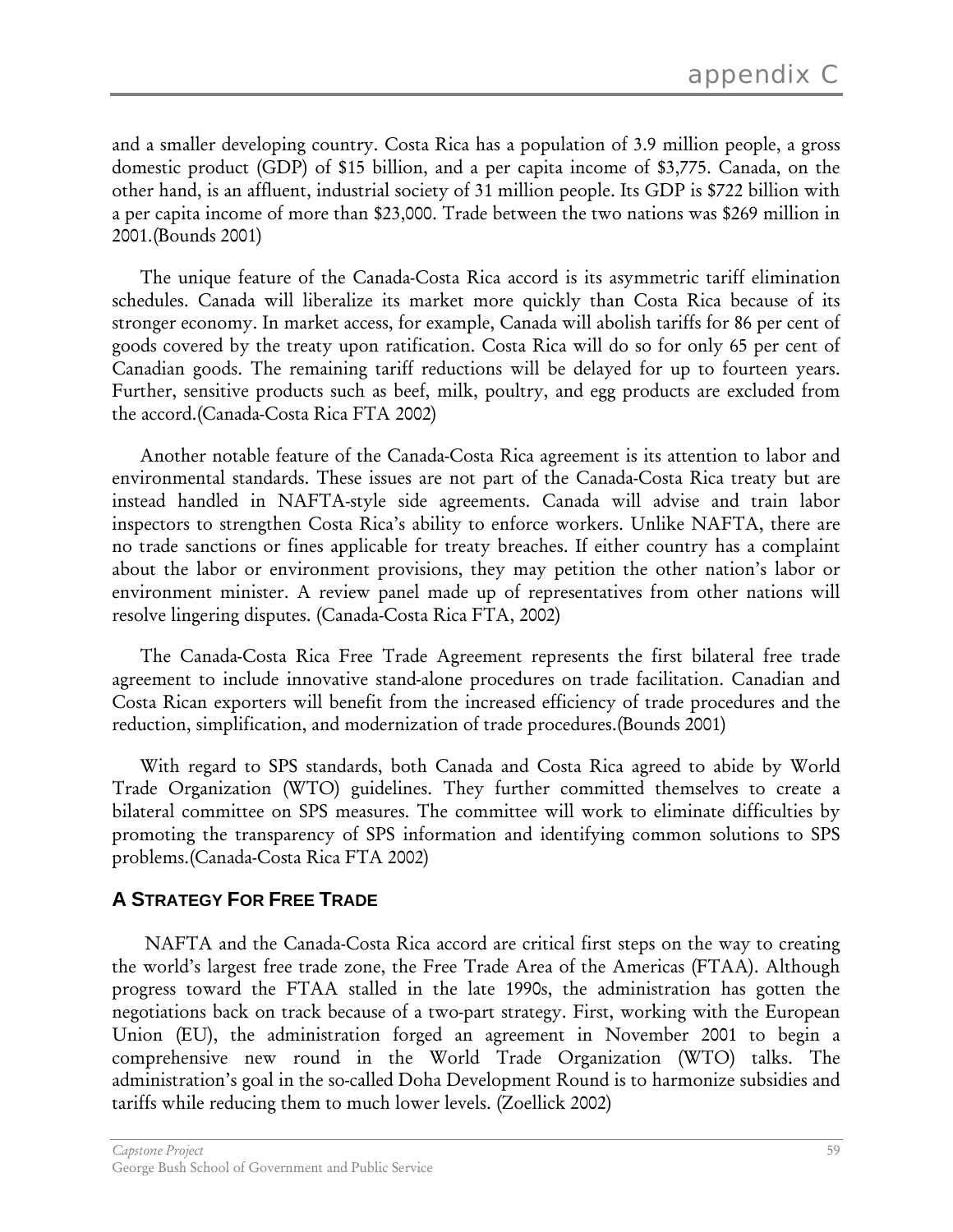Second, Congress granted the president trade promotion authority, also known as fast track, in the Trade Act of 2002. The new legislation authorizes the administration to participate in trade negotiations without facing amendments from Congress. The House and Senate can only accept or reject trade accords in their entirety, a provision that eliminates the prospect that congressional amendments could cripple the trade agreements. (Bergsten 2002)

The third critical step on the way to an FTAA is the successful negotiation of several bilateral trade agreements. Among the proposed agreements are trade pacts with Morocco, Australia, the Southern African Customs Union, and five Central American nations (Costa Rica, El Salvador, Guatemala, Honduras, and Nicaragua). The Bush administration maintains that these bilateral agreements will pressure more reluctant trading partners such as Brazil into beginning new rounds of regional and global trade negotiations. (Alden 2003)

# **THE CENTRAL AMERICA FREE TRADE AGREEMENT**

One of the proposed regional trade pacts is the Central America Free Trade Agreement (CAFTA), a proposed accord between the five Central American nations and the United States.

These five nations have attempted closer economic integration before, most notably in the Central American Common Market (CACM) in the 1960s. The progress of that union was halted first by a brief war between El Salvador and Honduras, and then by guerrilla conflicts in several countries. In the past decade the wars have ended, and the common market has been revived by the governments that came to power in the region in the 1990s. (Salazar-Xirinachs et al. 2001) These governments were like-minded in their commitment to economic reform. Further, American policy, particularly the Caribbean Basin Initiative (CBI) of the 1980s and 1990s, created a new demand for the region's exports and led to increased foreign investment in the region. The CBI provides preferential access to the American market for exports originating in the Caribbean and Latin America; its provisions apply to all five CAFTA nations. (Salazar-Xirinachs et al. 2001)

The CAFTA nations have been pushing for free-trade talks with the United States ever since Mexico and Canada gained preferential access to the American market under the North American Free Trade Agreement (NAFTA) in the early 1990s. (Smith 1996) These nations believe that closer economic ties with the United States will help their economies expand, reduce poverty rates, and strengthen democratic institutions in the region. Moreover, the U.S. government sees freer trade as a key component of its national security strategy. Further, closer integration of the American and Central American markets continues the reforms seen in the 1980s under the Washington Consensus reforms.(Smith 1996)

Nevertheless, implementation of CAFTA will require extensive negotiations. The accord faces many challenges, the largest of which is developing a model where one can integrate smaller developing economies like those of the CAFTA countries with the large, developed economy of the United States. Other obstacles include macroeconomic vicissitudes such as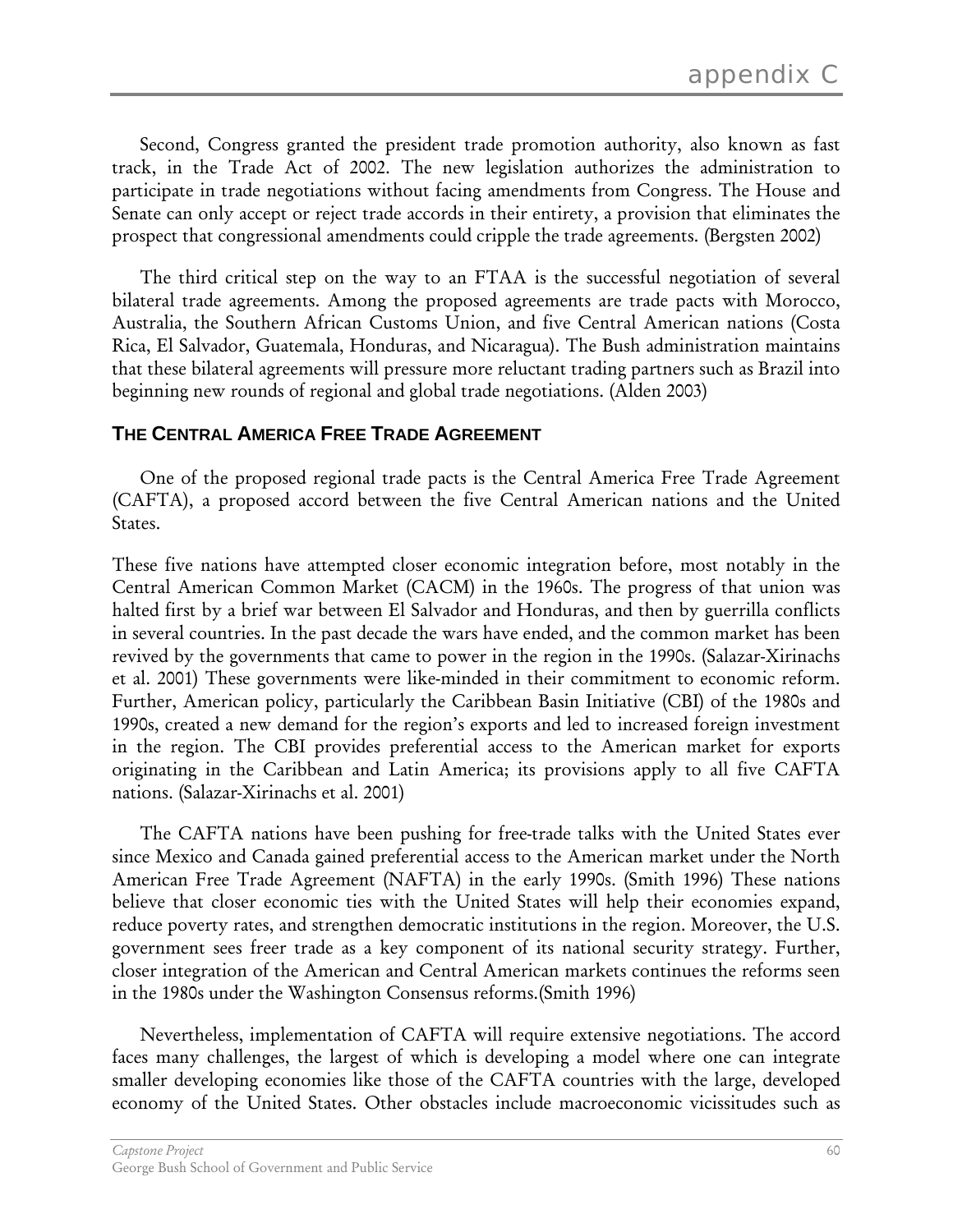exchange rate instability, fiscal imbalances, and inflation in the Central American countries. The region's economic downturn in the late 1990s is another obstacle. The slowing growth rates and economic instability of 1998-2000 dampened optimism about the FTAA and regional economic alliances such as CAFTA and MERCOSUR, a trade pact among Brazil, Argentina, Uruguay, and Paraguay. (Salazar-Xirinachs 2001)

## **CAFTA-U.S. TRADE**

Bilateral trade between the U.S. and the five CAFTA countries amounts to \$22 billion annually. American exports to Central America have about the same value as U.S. exports to Russia, India, and Indonesia combined. CAFTA would give these nations preferential access to the 100 million household-strong American market while lower tariffs would help American companies in gaining access to the CAFTA countries.(USTR 2002)

The CAFTA nations have integrated themselves into the world economy through four dynamics: non-traditional exports, maquiladoras, immigration, and tourism. As a result, Central America's reliance on its five traditional exports (coffee, bananas, sugar, cotton, and beef) has declined as more diverse economies emerged in the 1990s. The nations are no longer "after dinner economies," a description often applied to them because of their exports of coffee, tea, and rum.(Orozco 2002) As Table 1 indicates below, almost half of the national income in these countries comes from remittances, exports, assistance, and tourism.

| Sector                                                    |         | Guatemala El Salvador | Honduras | Nicaragua | Costa Rica |
|-----------------------------------------------------------|---------|-----------------------|----------|-----------|------------|
| Remittances (R)                                           | 560.1   | 1750.7                | 409.1    | 600.0     | 43.2       |
| Merchandise Exports (X)<br>(Not including<br>maquiladora) | 2276.2  | 2476.7                | 698.5    | 522.8     | 4643.2     |
|                                                           |         |                       |          |           |            |
| Maquiladora                                               | 373.8   | 456.3                 | 623.5    | 102.2     | 1221.8     |
| Official Development<br>Assistance (A)                    | 264.0   | 180.0                 | 449.0    | 562.0     | 12.0       |
| International Tourism (T)                                 | 518.0   | 254.0                 | 240.0    | 116.0     | 1102.0     |
| GDP                                                       | 18988.0 | 13211.0               | 5932.0   | 2396.0    | 15851.0    |
| Percentage:<br>$(R) + (X) + (A) + (T)$<br>'GDP            | 21%     | 39%                   | 41%      | 79%       | 44%        |

Table C-1: Central America in the Global Economy, 2000 (in millions of U.S. dollars)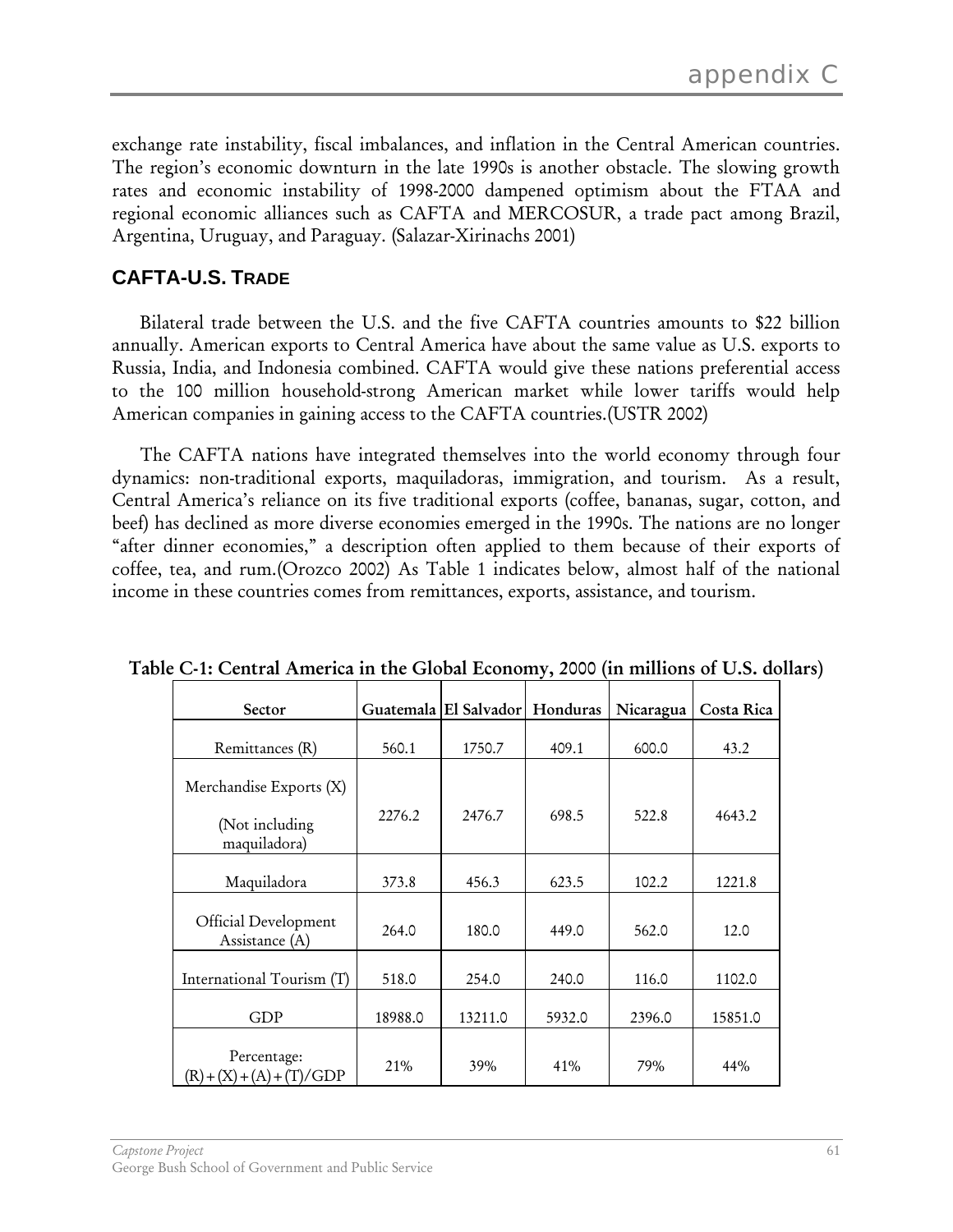Sources: World Bank 2002, "World Development Indicators CD-ROM"; CEPAL 2002.

Of special importance is the economic effect that international migration has had on these countries. Central America's economic interdependence operates in large part as a because of migrants who reside abroad and serve as the primary source of tourism for countries like Honduras, Nicaragua, and El Salvador. These individuals transfer almost \$3 billion annually in remittances. (Orozco 2003)

Nevertheless, agriculture remains a key export sector for the CAFTA nations. A key Nicaraguan trade official, Mario Arana, admitted as much during an interview with a Mexican news agency. Arana noted that the talks with Canada and the United States promote access to markets for agricultural exports. (Notimex 2003) The impact of agriculture on the overall economy of these nations is readily apparent when one examines their GDP figures. Agriculture's share of the GDP is 58 percent in Nicaragua, 41 percent in El Salvador, 47 percent in Guatemala, 40 percent in Honduras, and 24 percent in Costa Rica. Moreover, several million peasant producers in the region derive their livelihood from domestic agriculture.(Girvan 2003)

## **NEGOTIATING CAFTA**

In January 2003, the U.S. and the five Central American countries announced that they would seek to conclude a comprehensive free trade agreement by the end of the year. Talks began in Costa Rica and proceeded to a second round in Cincinnati, Ohio, in February 2003. Five negotiating groups are slated to cover such issues as market access, investment and services, government procurement and intellectual property, labor and environment, and dispute settlement. (Saccomano 2003)

Nine rounds of negotiations are planned in 2003. Trade ministers also agreed to immediately address health issues related to agricultural trade. This special effort will focus on resolving such problems as import bans on U.S. pork, poultry, and dairy products.(Saccomano 2003)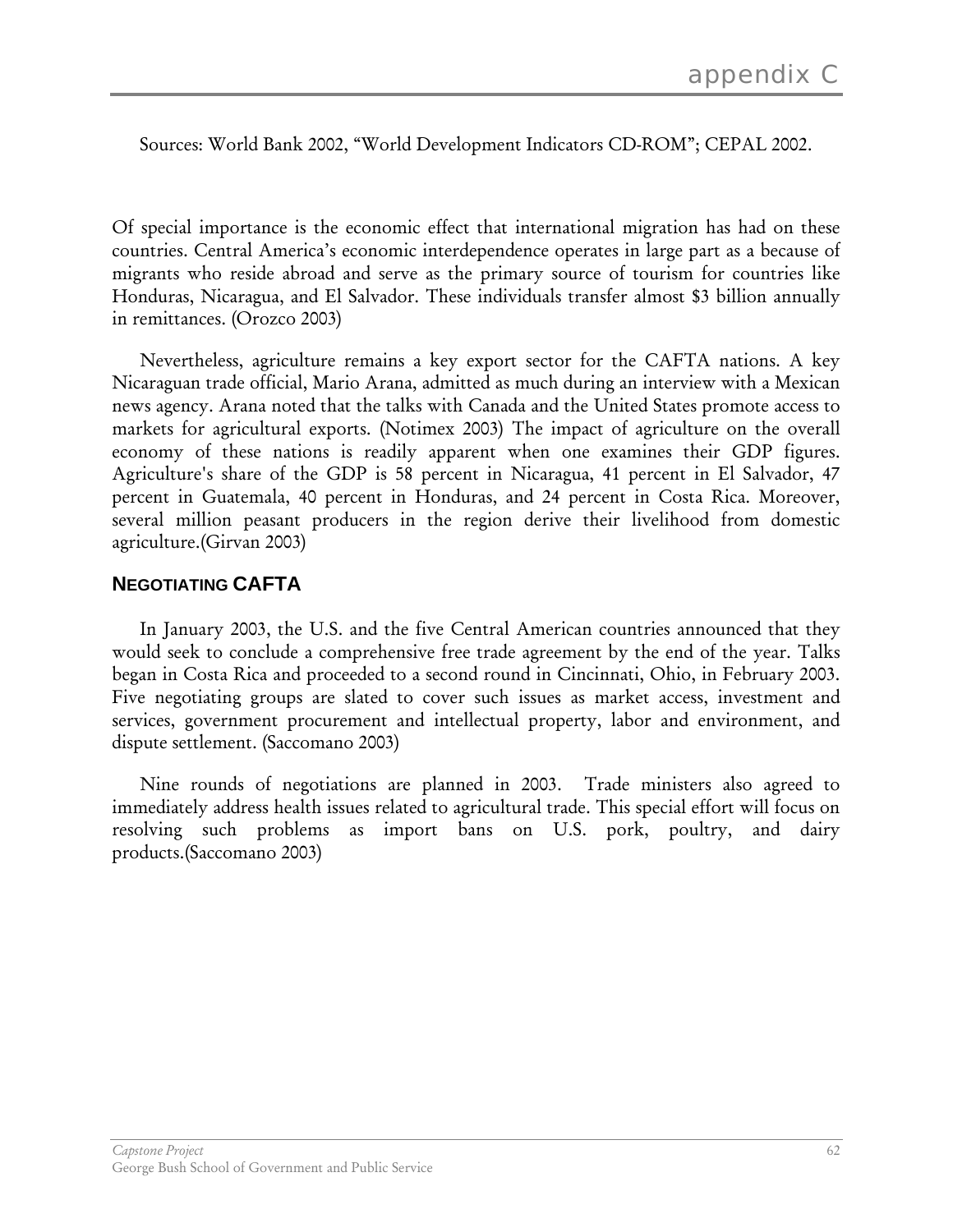# Appendix D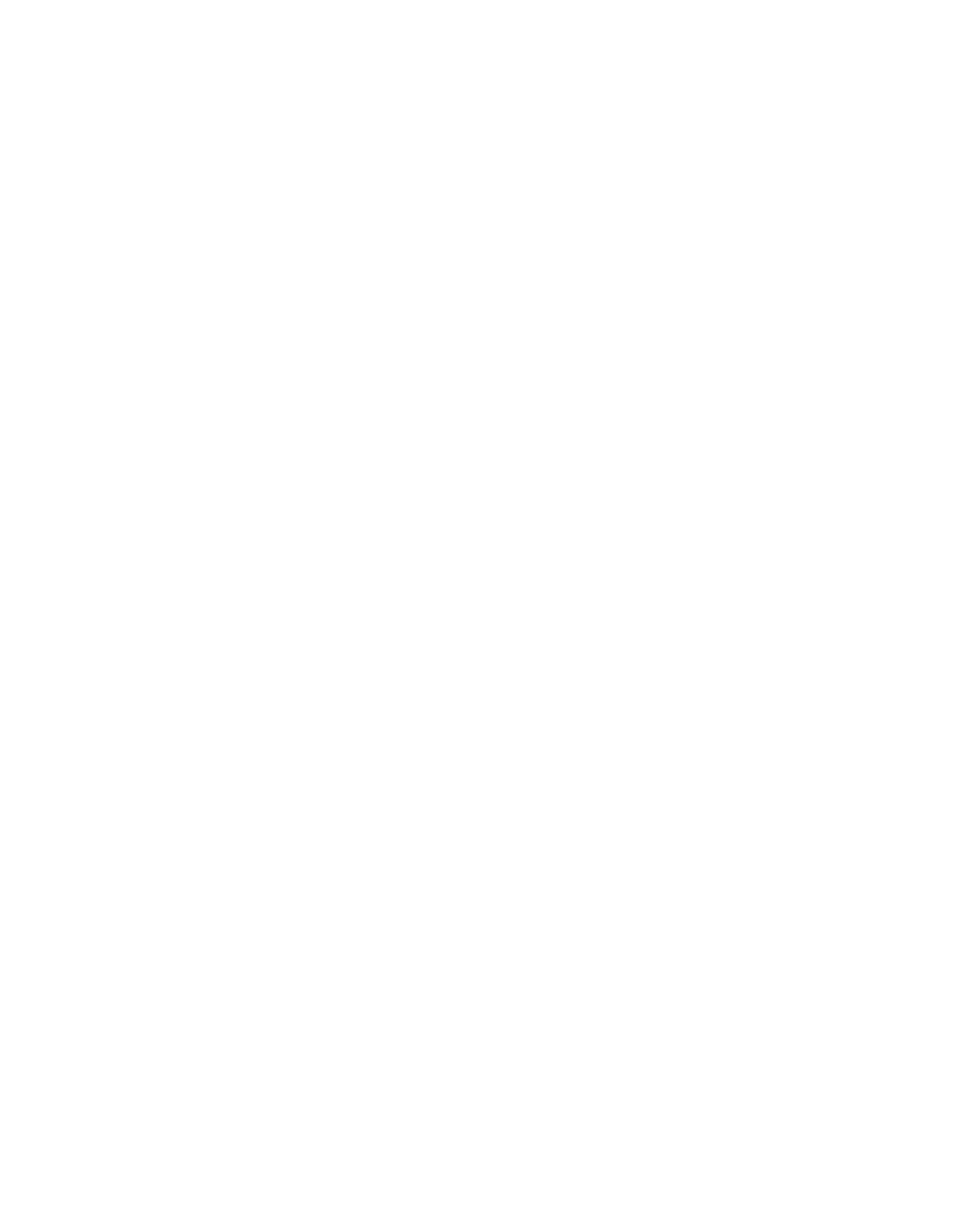## THE WTO AGREEMENT ON THE APPLICATION OF SANITARY AND PHYTOSANITARY MEASURES

Members,

Reaffirming that no Member should be prevented from adopting or enforcing measures necessary to protect human, animal or plant life or health, subject to the requirement that these measures are not applied in a manner which would constitute a means of arbitrary or unjustifiable discrimination between Members where the same conditions prevail or a disguised restriction on international trade;

Desiring to improve the human health, animal health and phytosanitary situation in all Members;

Noting that sanitary and phytosanitary measures are often applied on the basis of bilateral agreements or protocols;

Desiring the establishment of a multilateral framework of rules and disciplines to guide the development, adoption and enforcement of sanitary and phytosanitary measures in order to minimize their negative effects on trade;

Recognizing the important contribution that international standards, guidelines and recommendations can make in this regard;

Desiring to further the use of harmonized sanitary and phytosanitary measures between Members, on the basis of international standards, guidelines and recommendations developed by the relevant international organizations, including the Codex Alimentarius Commission, the International Office of Epizootics, and the relevant international and regional organizations operating within the framework of the International Plant Protection Convention, without requiring Members to change their appropriate level of protection of human, animal or plant life or health;

Recognizing that developing country Members may encounter special difficulties in complying with the sanitary or phytosanitary measures of importing Members, and as a consequence in access to markets, and also in the formulation and application of sanitary or phytosanitary measures in their own territories, and desiring to assist them in their endeavors in this regard;

Desiring therefore to elaborate rules for the application of the provisions of GATT 1994 which relate to the use of sanitary or phytosanitary measures, in particular the provisions of Article  $XX(b)$  (1);

Hereby agree as follows:

Article 1: General Provisions

1. This Agreement applies to all sanitary and phytosanitary measures, which may, directly or indirectly, affect international trade. Such measures shall be developed and applied in accordance with the provisions of this Agreement.

2. For the purposes of this Agreement, the definitions provided in Annex A shall apply.

3. The annexes are an integral part of this Agreement.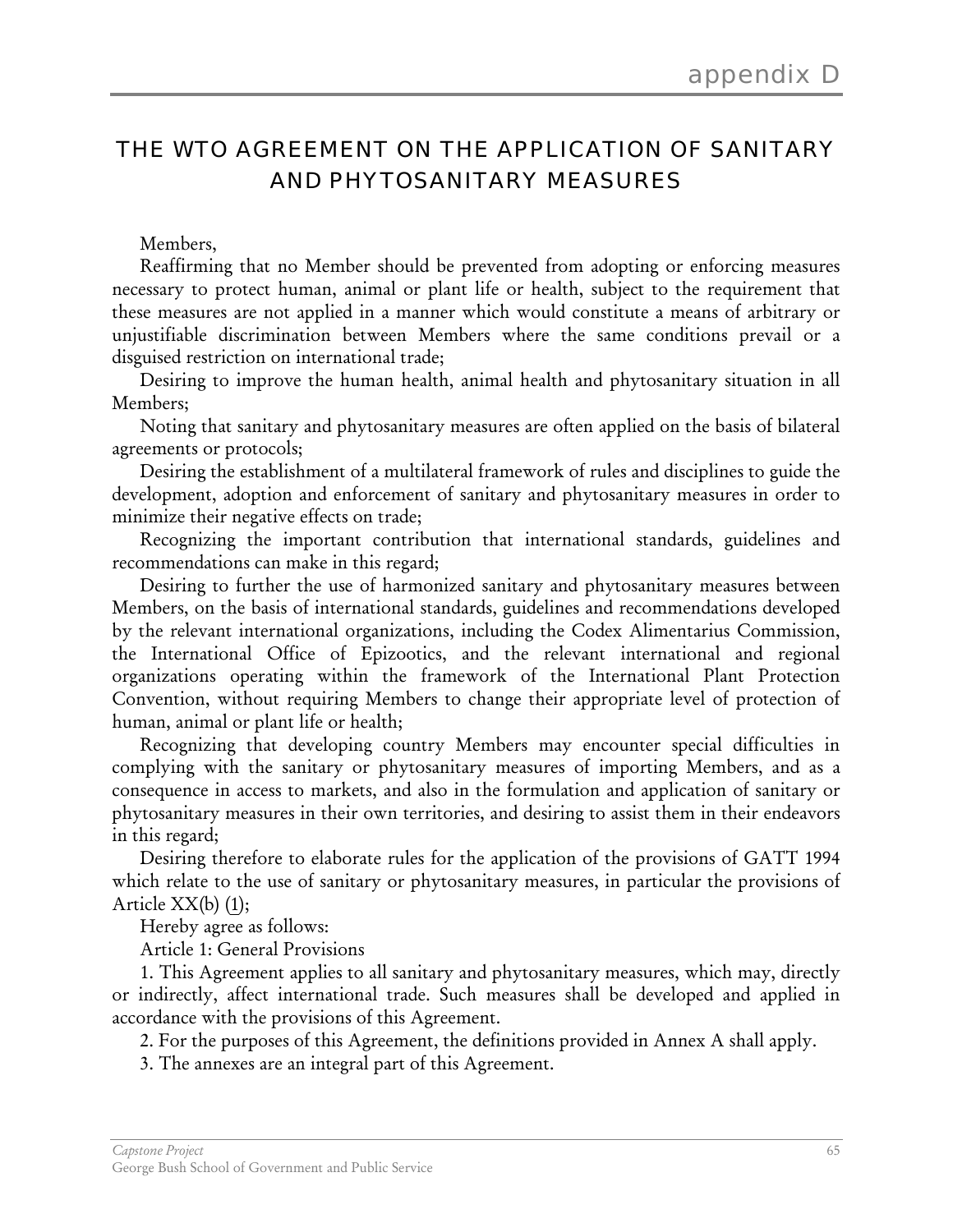4. Nothing in this Agreement shall affect the rights of Members under the Agreement on Technical Barriers to Trade with respect to measures not within the scope of this Agreement.

## **ARTICLE 2: BASIC RIGHTS AND OBLIGATIONS**

1. Members have the right to take sanitary and phytosanitary measures necessary for the protection of human, animal or plant life or health, provided that such measures are not inconsistent with the provisions of this Agreement.

2. Members shall ensure that any sanitary or phytosanitary measure is applied only to the extent necessary to protect human, animal or plant life or health, is based on scientific principles and is not maintained without sufficient scientific evidence, except as provided for in paragraph 7 of Article 5.

3. Members shall ensure that their sanitary and phytosanitary measures do not arbitrarily or unjustifiably discriminate between Members where identical or similar conditions prevail, including between their own territory and that of other Members. Sanitary and phytosanitary measures shall not be applied in a manner, which would constitute a disguised restriction on international trade.

4. Sanitary or phytosanitary measures which conform to the relevant provisions of this Agreement shall be presumed to be in accordance with the obligations of the Members under the provisions of GATT 1994 which relate to the use of sanitary or phytosanitary measures, in particular the provisions of Article XX(b).

## **ARTICLE 3: HARMONIZATION**

1. To harmonize sanitary and phytosanitary measures on as wide a basis as possible, Members shall base their sanitary or phytosanitary measures on international standards, guidelines or recommendations, where they exist, except as otherwise provided for in this Agreement, and in particular in paragraph 3.

2. Sanitary or phytosanitary measures which conform to international standards, guidelines or recommendations shall be deemed to be necessary to protect human, animal or plant life or health, and presumed to be consistent with the relevant provisions of this Agreement and of GATT 1994.

3. Members may introduce or maintain sanitary or phytosanitary measures which result in a higher level of sanitary or phytosanitary protection than would be achieved by measures based on the relevant international standards, guidelines or recommendations, if there is a scientific justification, or as a consequence of the level of sanitary or phytosanitary protection a Member determines to be appropriate in accordance with the relevant provisions of paragraphs 1 through 8 of Article 5.(2) Notwithstanding the above, all measures which result in a level of sanitary or phytosanitary protection different from that which would be achieved by measures based on international standards, guidelines or recommendations shall not be inconsistent with any other provision of this Agreement.

4. Members shall play a full part, within the limits of their resources, in the relevant international organizations and their subsidiary bodies, in particular the Codex Alimentarius Commission, the International Office of Epizootics, and the international and regional organizations operating within the framework of the International Plant Protection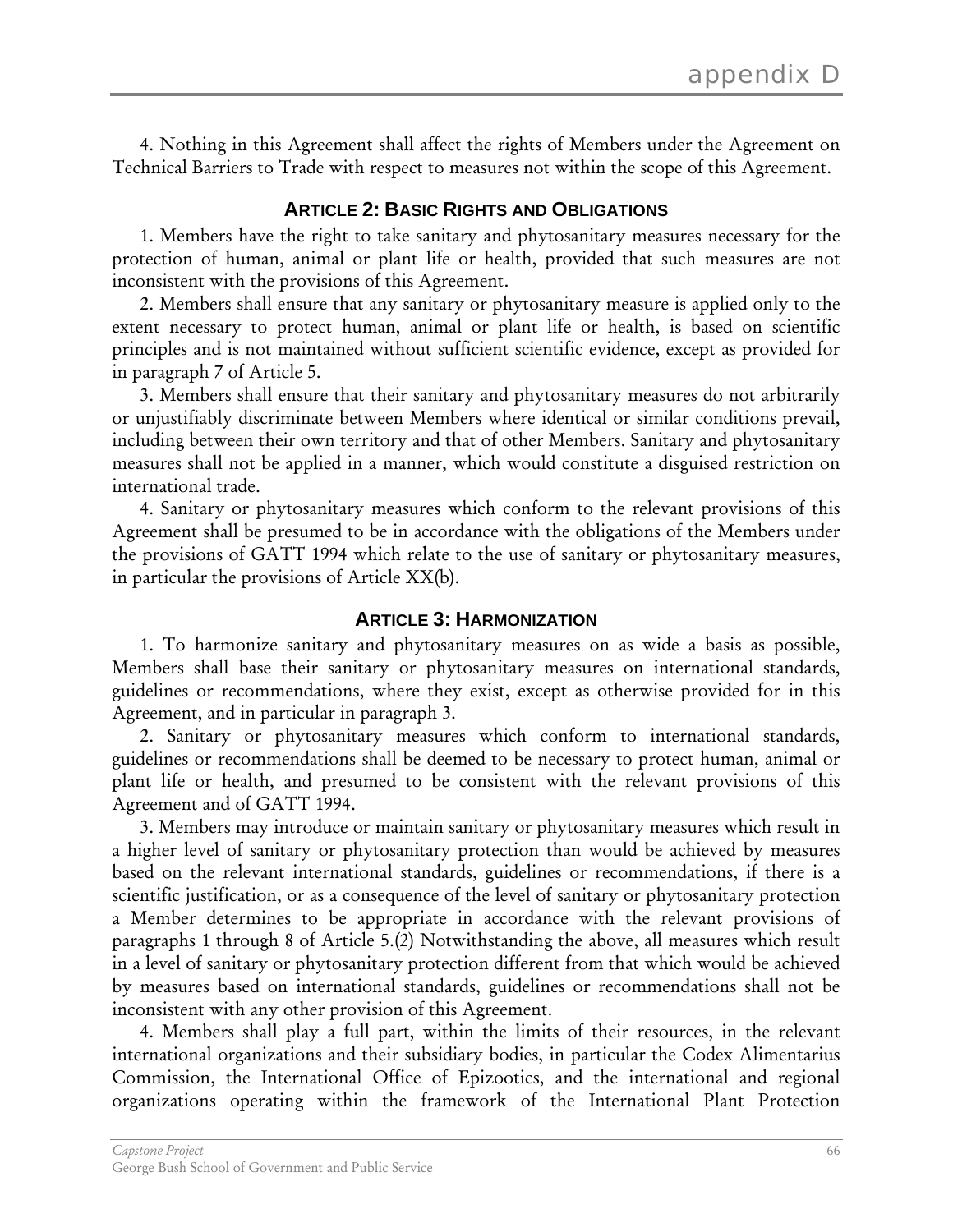Convention, to promote within these organizations the development and periodic review of standards, guidelines and recommendations with respect to all aspects of sanitary and phytosanitary measures.

5. The Committee on Sanitary and Phytosanitary Measures provided for in paragraphs 1 and 4 of Article 12 (referred to in this Agreement as the "Committee") shall develop a procedure to monitor the process of international harmonization and coordinate efforts in this regard with the relevant international organizations.

## **ARTICLE 4: EQUIVALENCE**

1. Members shall accept the sanitary or phytosanitary measures of other Members as equivalent, even if these measures differ from their own or from those used by other Members trading in the same product, if the exporting Member objectively demonstrates to the importing Member that its measures achieve the importing Member's appropriate level of sanitary or phytosanitary protection. For this purpose, reasonable access shall be given, upon request, to the importing Member for inspection, testing and other relevant procedures.

2. Members shall, upon request, enter into consultations with the aim of achieving bilateral and multilateral agreements on recognition of the equivalence of specified sanitary or phytosanitary measures.

## **ARTICLE 5: ASSESSMENT OF RISK AND DETERMINATION OF THE APPROPRIATE LEVEL OF SANITARY OR PHYTOSANITARY PROTECTION**

1. Members shall ensure that their sanitary or phytosanitary measures are based on an assessment, as appropriate to the circumstances, of the risks to human, animal or plant life or health, taking into account risk assessment techniques developed by the relevant international organizations.

2. In the assessment of risks, Members shall take into account available scientific evidence; relevant processes and production methods; relevant inspection, sampling and testing methods; prevalence of specific diseases or pests; existence of pest — or disease — free areas; relevant ecological and environmental conditions; and quarantine or other treatment.

3. In assessing the risk to animal or plant life or health and determining the measure to be applied for achieving the appropriate level of sanitary or phytosanitary protection from such risk, Members shall take into account as relevant economic factors: the potential damage in terms of loss of production or sales in the event of the entry, establishment or spread of a pest or disease; the costs of control or eradication in the territory of the importing Member; and the relative cost-effectiveness of alternative approaches to limiting risks.

4. Members should, when determining the appropriate level of sanitary or phytosanitary protection, take into account the objective of minimizing negative trade effects.

5. With the objective of achieving consistency in the application of the concept of appropriate level of sanitary or phytosanitary protection against risks to human life or health, or to animal and plant life or health, each Member shall avoid arbitrary or unjustifiable distinctions in the levels it considers to be appropriate in different situations, if such distinctions result in discrimination or a disguised restriction on international trade. Members shall cooperate in the Committee, in accordance with paragraphs 1, 2 and 3 of Article 12, to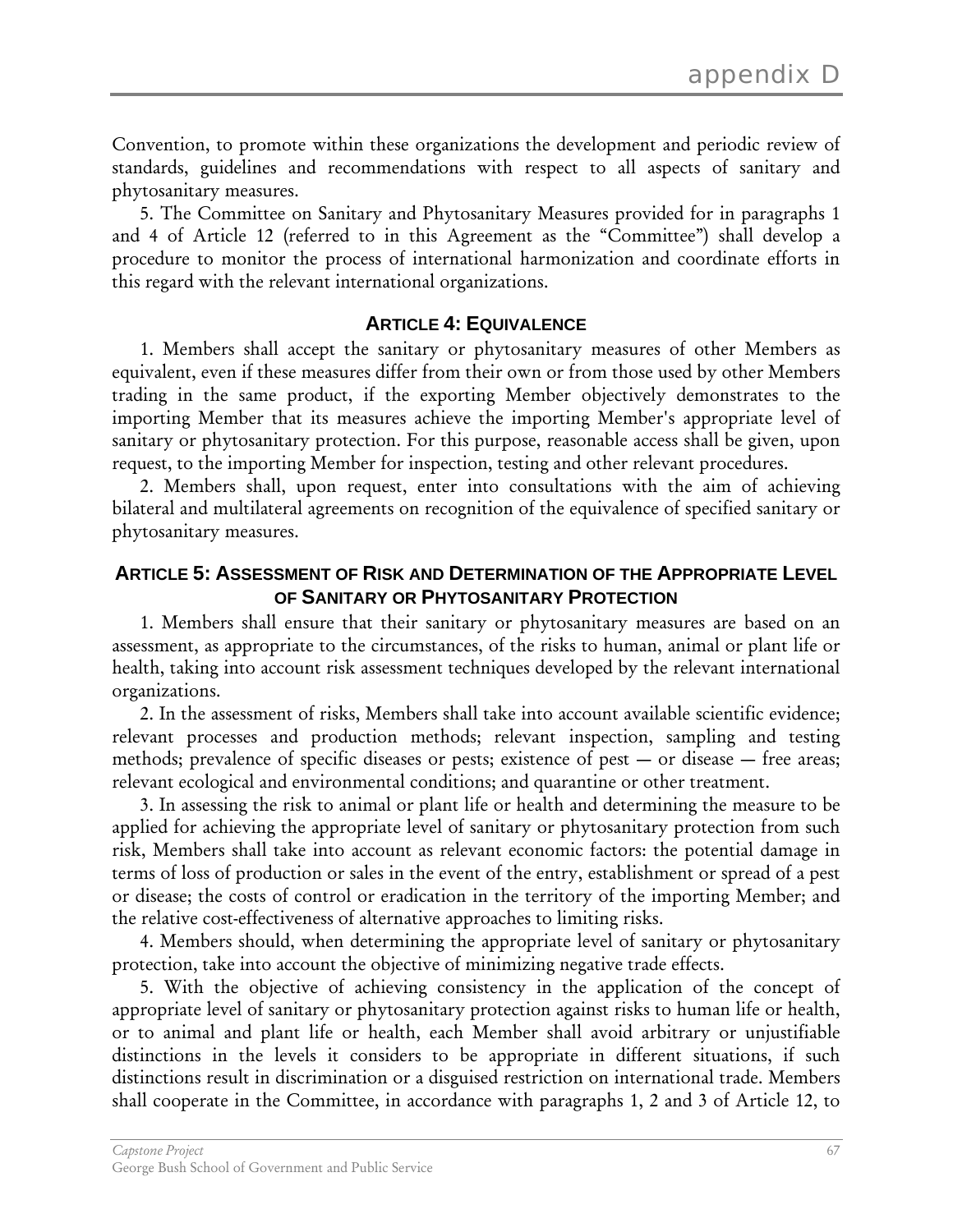develop guidelines to further the practical implementation of this provision. In developing the guidelines, the Committee shall take into account all relevant factors, including the exceptional character of human health risks to which people voluntarily expose themselves.

6. Without prejudice to paragraph 2 of Article 3, when establishing or maintaining sanitary or phytosanitary measures to achieve the appropriate level of sanitary or phytosanitary protection, Members shall ensure that such measures are not more traderestrictive than required to achieve their appropriate level of sanitary or phytosanitary protection, taking into account technical and economic feasibility.

7. In cases where relevant scientific evidence is insufficient, a Member may provisionally adopt sanitary or phytosanitary measures on the basis of available pertinent information, including that from the relevant international organizations as well as from sanitary or phytosanitary measures applied by other Members. In such circumstances, Members shall seek to obtain the additional information necessary for a more objective assessment of risk and review the sanitary or phytosanitary measure accordingly within a reasonable period of time.

8. When a Member has reason to believe that a specific sanitary or phytosanitary measure introduced or maintained by another Member is constraining, or has the potential to constrain, its exports and the measure is not based on the relevant international standards, guidelines or recommendations, or such standards, guidelines or recommendations do not exist, an explanation of the reasons for such sanitary or phytosanitary measure may be requested and shall be provided by the Member maintaining the measure.

## **ARTICLE 6: ADAPTATION TO REGIONAL CONDITIONS, INCLUDING PEST — OR DISEASE — FREE AREAS AND AREAS OF LOW PEST OR DISEASE PREVALENCE**

1. Members shall ensure that their sanitary or phytosanitary measures are adapted to the sanitary or phytosanitary characteristics of the area — whether all of a country, part of a country, or all or parts of several countries — from which the product originated and to which the product is destined. In assessing the sanitary or phytosanitary characteristics of a region, Members shall take into account, inter alia, the level of prevalence of specific diseases or pests, the existence of eradication or control programs, and appropriate criteria or guidelines, which may be developed by the relevant international organizations.

2. Members shall, in particular, recognize the concepts of pest — or disease-free areas and areas of low pest or disease prevalence. Determination of such areas shall be based on factors such as geography, ecosystems, epidemiological surveillance, and the effectiveness of sanitary or phytosanitary controls.

3. Exporting Members claiming that areas within their territories are pest — or disease-free areas or areas of low pest or disease prevalence shall provide the necessary evidence thereof in order to objectively demonstrate to the importing Member that such areas are, and are likely to remain, pest— or disease—free areas or areas of low pest or disease prevalence, respectively. For this purpose, reasonable access shall be given, upon request, to the importing Member for inspection, testing and other relevant procedures.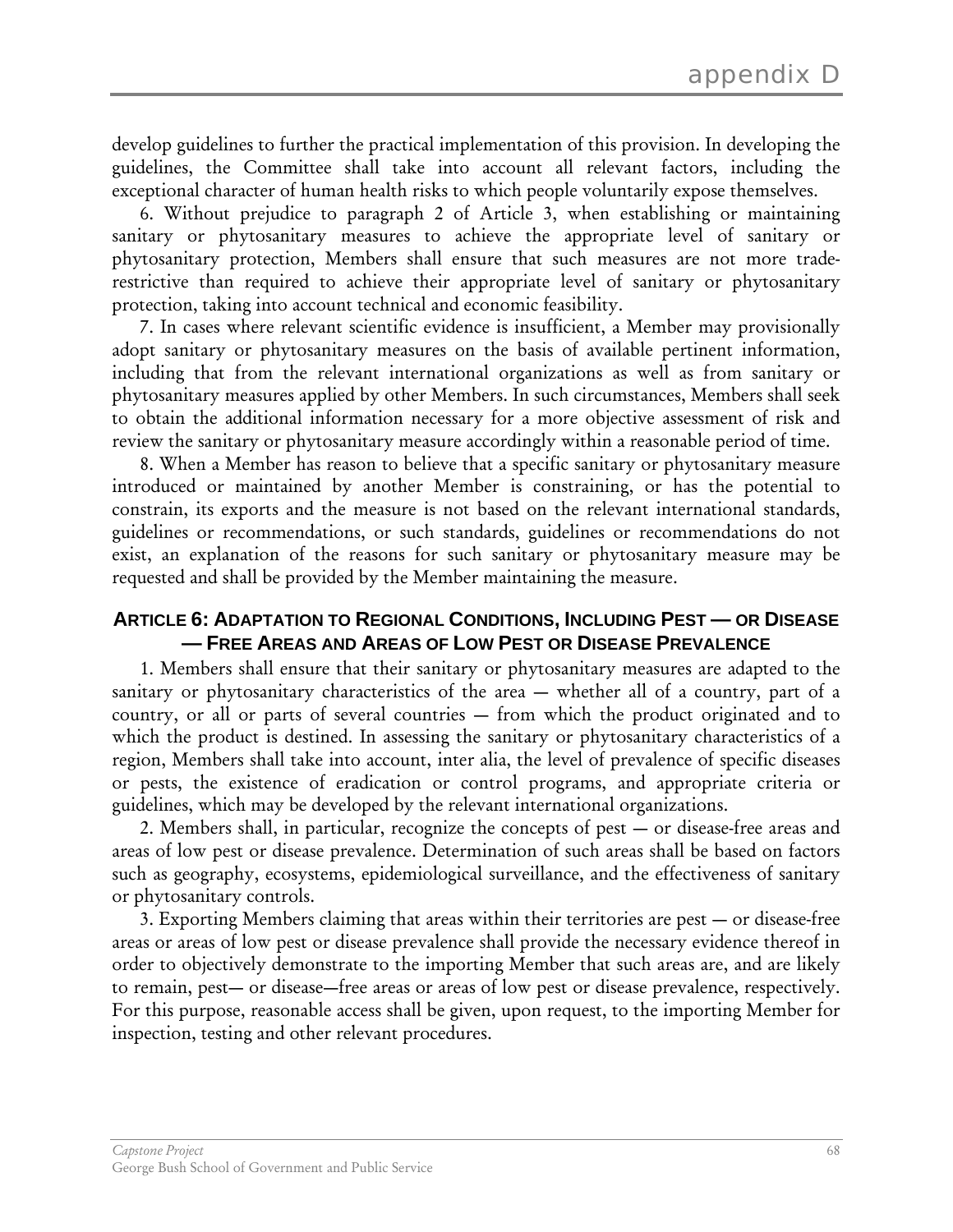## **ARTICLE 7: TRANSPARENCY**

Members shall notify changes in their sanitary or phytosanitary measures and shall provide information on their sanitary or phytosanitary measures in accordance with the provisions of Annex B.

## **ARTICLE 8: CONTROL, INSPECTION AND APPROVAL PROCEDURES**

Members shall observe the provisions of Annex C in the operation of control, inspection and approval procedures, including national systems for approving the use of additives or for establishing tolerances for contaminants in foods, beverages or feedstuffs, and otherwise ensure that their procedures are not inconsistent with the provisions of this Agreement.

## **ARTICLE 9: TECHNICAL ASSISTANCE**

1. Members agree to facilitate the provision of technical assistance to other Members, especially developing country Members, either bilaterally or through the appropriate international organizations. Such assistance may be, inter alia, in the areas of processing technologies, research and infrastructure, including in the establishment of national regulatory bodies, and may take the form of advice, credits, donations and grants, including for the purpose of seeking technical expertise, training and equipment to allow such countries to adjust to, and comply with, sanitary or phytosanitary measures necessary to achieve the appropriate level of sanitary or phytosanitary protection in their export markets.

2. Where substantial investments are required in order for an exporting developing country Member to fulfill the sanitary or phytosanitary requirements of an importing Member, the latter shall consider providing such technical assistance as will permit the developing country Member to maintain and expand its market access opportunities for the product involved.

## **ARTICLE 10: SPECIAL AND DIFFERENTIAL TREATMENT**

1. In the preparation and application of sanitary or phytosanitary measures, Members shall take account of the special needs of developing country Members, and in particular of the least-developed country Members.

2. Where the appropriate level of sanitary or phytosanitary protection allows scope for the phased introduction of new sanitary or phytosanitary measures, longer time-frames for compliance should be accorded on products of interest to developing country Members so as to maintain opportunities for their exports.

3. With a view to ensuring that developing country Members are able to comply with the provisions of this Agreement, the Committee is enabled to grant to such countries, upon request, specified, time-limited exceptions in whole or in part from obligations under this Agreement, taking into account their financial, trade and development needs.

4. Members should encourage and facilitate the active participation of developing country Members in the relevant international organizations.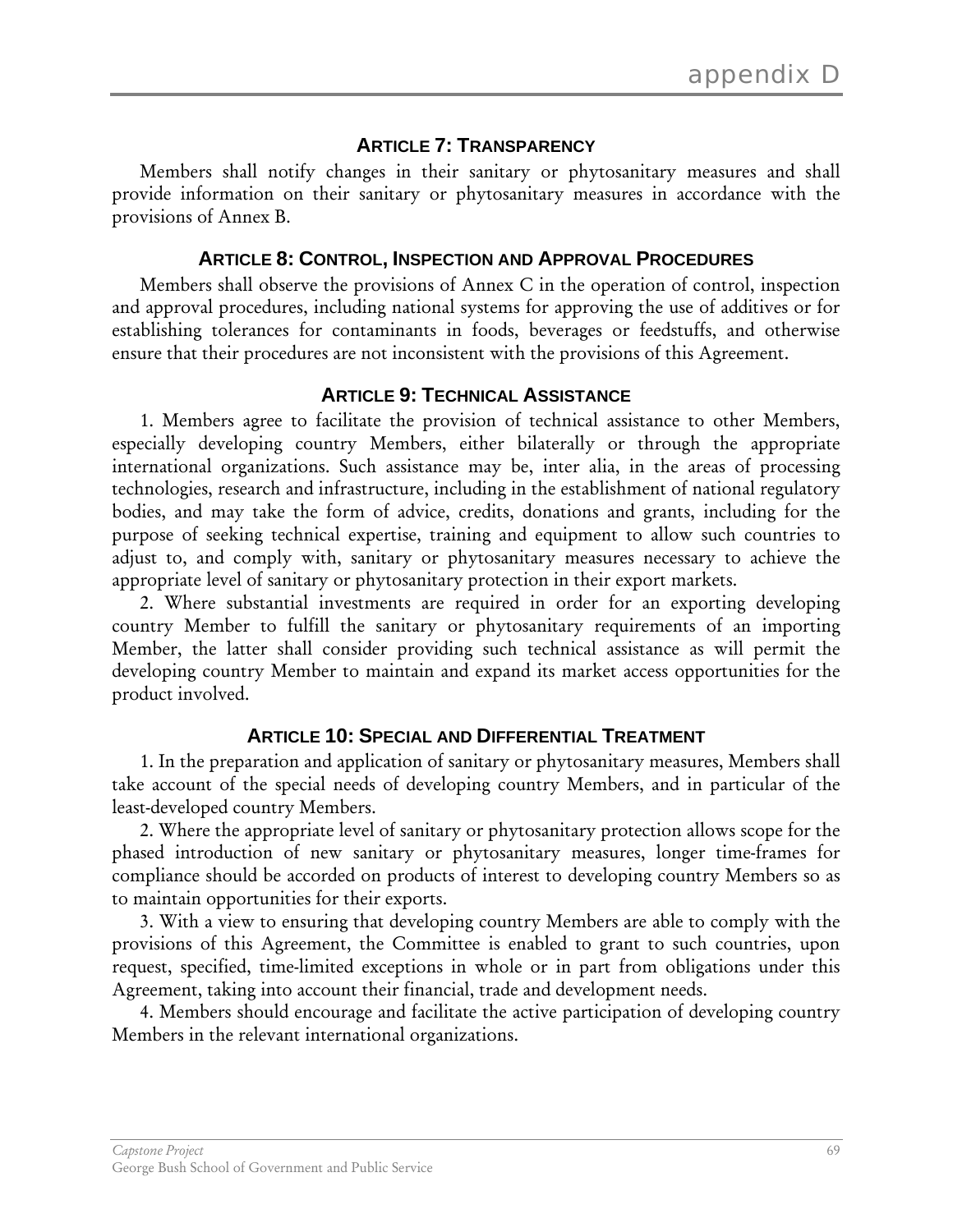## **ARTICLE 11: CONSULTATIONS AND DISPUTE SETTLEMENT**

1. The provisions of Articles XXII and XXIII of GATT 1994 as elaborated and applied by the Dispute Settlement Understanding shall apply to consultations and the settlement of disputes under this Agreement, except as otherwise specifically provided herein.

2. In a dispute under this Agreement involving scientific or technical issues, a panel should seek advice from experts chosen by the panel in consultation with the parties to the dispute. To this end, the panel may, when it deems it appropriate, establish an advisory technical experts group, or consult the relevant international organizations, at the request of either party to the dispute or on its own initiative.

3. Nothing in this Agreement shall impair the rights of Members under other international agreements, including the right to resort to the good offices or dispute settlement mechanisms of other international organizations or established under any international agreement.

## **ARTICLE 12: ADMINISTRATION**

1. A Committee on Sanitary and Phytosanitary Measures is hereby established to provide a regular forum for consultations. It shall carry out the functions necessary to implement the provisions of this Agreement and the furtherance of its objectives, in particular with respect to harmonization. The Committee shall reach its decisions by consensus.

2. The Committee shall encourage and facilitate ad hoc consultations or negotiations among Members on specific sanitary or phytosanitary issues. The Committee shall encourage the use of international standards, guidelines or recommendations by all Members and, in this regard, shall sponsor technical consultation and study with the objective of increasing coordination and integration between international and national systems and approaches for approving the use of food additives or for establishing tolerances for contaminants in foods, beverages or feedstuffs.

3. The Committee shall maintain close contact with the relevant international organizations in the field of sanitary and phytosanitary protection, especially with the Codex Alimentarius Commission, the International Office of Epizootics, and the Secretariat of the International Plant Protection Convention, with the objective of securing the best available scientific and technical advice for the administration of this Agreement and in order to ensure that unnecessary duplication of effort is avoided.

4. The Committee shall develop a procedure to monitor the process of international harmonization and the use of international standards, guidelines or recommendations. For this purpose, the Committee should, in conjunction with the relevant international organizations, establish a list of international standards, guidelines or recommendations relating to sanitary or phytosanitary measures which the Committee determines to have a major trade impact. The list should include an indication by Members of those international standards, guidelines or recommendations which they apply as conditions for import or on the basis of which imported products conforming to these standards can enjoy access to their markets. For those cases in which a Member does not apply an international standard, guideline or recommendation as a condition for import, the Member should provide an indication of the reason therefore, and, in particular, whether it considers that the standard is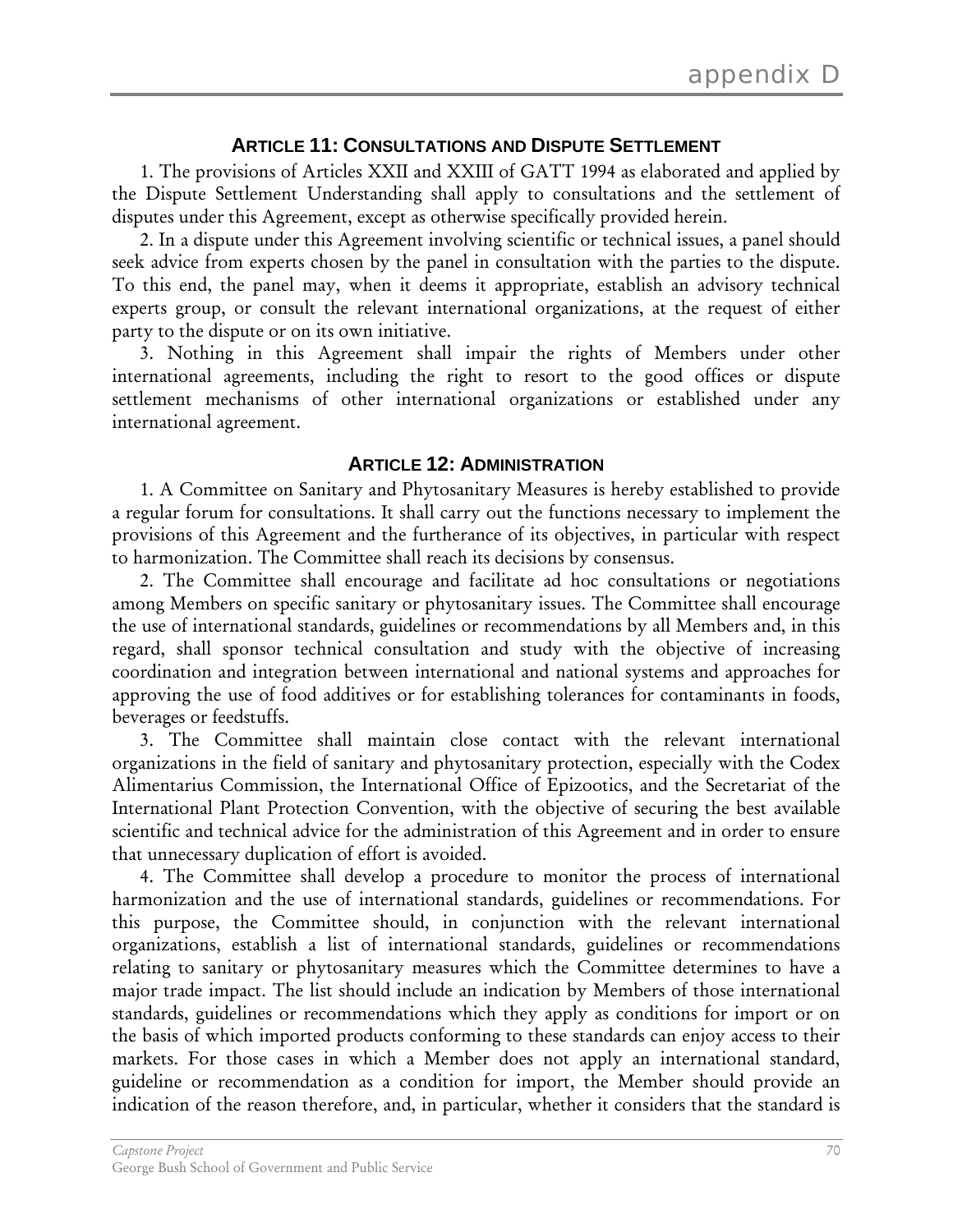not stringent enough to provide the appropriate level of sanitary or phytosanitary protection. If a Member revises its position, following its indication of the use of a standard, guideline or recommendation as a condition for import, it should provide an explanation for its change and so inform the Secretariat as well as the relevant international organizations, unless such notification and explanation is given according to the procedures of Annex B.

5. In order to avoid unnecessary duplication, the Committee may decide, as appropriate, to use the information generated by the procedures, particularly for notification, which are in operation in the relevant international organizations.

6. The Committee may, on the basis of an initiative from one of the Members, through appropriate channels invite the relevant international organizations or their subsidiary bodies to examine specific matters with respect to a particular standard, guideline or recommendation, including the basis of explanations for non-use given according to paragraph 4.

7. The Committee shall review the operation and implementation of this Agreement three years after the date of entry into force of the WTO Agreement, and thereafter as the need arises. Where appropriate, the Committee may submit to the Council for Trade in Goods proposals to amend the text of this Agreement having regard, inter alia, to the experience gained in its implementation.

### **ARTICLE 13: IMPLEMENTATION**

Members are fully responsible under this Agreement for the observance of all obligations set forth herein. Members shall formulate and implement positive measures and mechanisms in support of the observance of the provisions of this Agreement by other than central government bodies. Members shall take such reasonable measures as may be available to them to ensure that non-governmental entities within their territories, as well as regional bodies in which relevant entities within their territories are members, comply with the relevant provisions of this Agreement. In addition, Members shall not take measures, which have the effect of, directly or indirectly, requiring or encouraging such regional or non-governmental entities, or local governmental bodies, to act in a manner inconsistent with the provisions of this Agreement. Members shall ensure that they rely on the services of non-governmental entities for implementing sanitary or phytosanitary measures only if these entities comply with the provisions of this Agreement.

### **ARTICLE 14: FINAL PROVISIONS**

The least-developed country Members may delay application of the provisions of this Agreement for a period of five years following the date of entry into force of the WTO Agreement with respect to their sanitary or phytosanitary measures affecting importation or imported products. Other developing country Members may delay application of the provisions of this Agreement, other than paragraph 8 of Article 5 and Article 7, for two years following the date of entry into force of the WTO Agreement with respect to their existing sanitary or phytosanitary measures affecting importation or imported products, where such application is prevented by a lack of technical expertise, technical infrastructure or resources.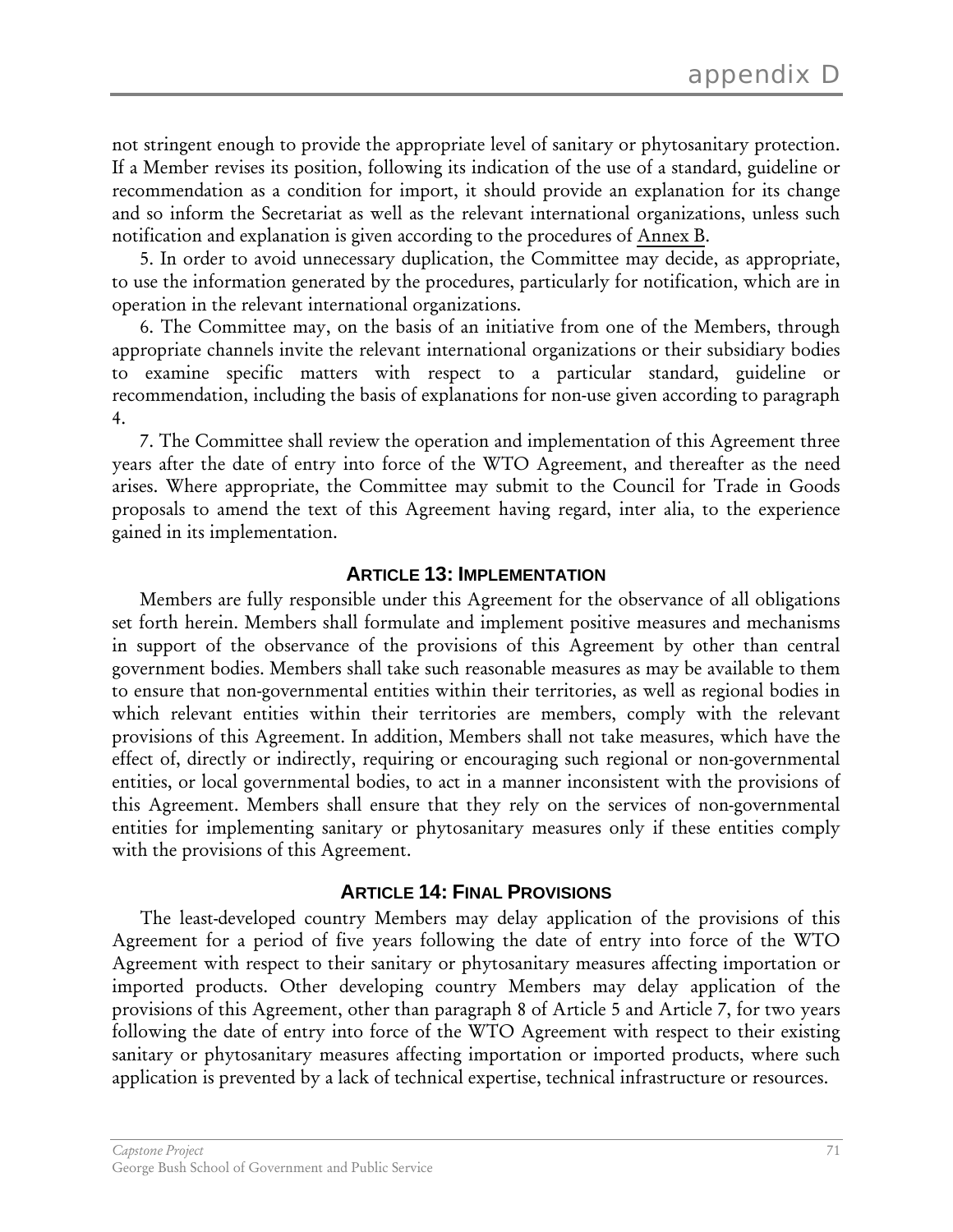## **ANNEX A: DEFINITIONS**

1. Sanitary or phytosanitary measure — Any measure applied:

(a) to protect animal or plant life or health within the territory of the Member from risks arising from the entry, establishment or spread of pests, diseases, disease-carrying organisms or disease-causing organisms;

(b) to protect human or animal life or health within the territory of the Member from risks arising from additives, contaminants, toxins or disease-causing organisms in foods, beverages or feedstuffs;

(c) to protect human life or health within the territory of the Member from risks arising from diseases carried by animals, plants or products thereof, or from the entry, establishment or spread of pests; or

(d) to prevent or limit other damage within the territory of the Member from the entry, establishment or spread of pests.

Sanitary or phytosanitary measures include all relevant laws, decrees, regulations, requirements and procedures including, inter alia, end product criteria; processes and production methods; testing, inspection, certification and approval procedures; quarantine treatments including relevant requirements associated with the transport of animals or plants, or with the materials necessary for their survival during transport; provisions on relevant statistical methods, sampling procedures and methods of risk assessment; and packaging and labeling requirements directly related to food safety.

2. Harmonization — The establishment, recognition and application of common sanitary and phytosanitary measures by different Members.

3. International standards, guidelines and recommendations

(a) for food safety, the standards, guidelines and recommendations established by the Codex Alimentarius Commission relating to food additives, veterinary drug and pesticide residues, contaminants, methods of analysis and sampling, and codes and guidelines of hygienic practice;

(b) for animal health and zoonoses, the standards, guidelines and recommendations developed under the auspices of the International Office of Epizootics;

(c) for plant health, the international standards, guidelines and recommendations developed under the auspices of the Secretariat of the International Plant Protection Convention in cooperation with regional organizations operating within the framework of the International Plant Protection Convention; and

(d) for matters not covered by the above organizations, appropriate standards, guidelines and recommendations promulgated by other relevant international organizations open for membership to all Members, as identified by the Committee.

4. Risk assessment — The evaluation of the likelihood of entry, establishment or spread of a pest or disease within the territory of an importing Member according to the sanitary or phytosanitary measures which might be applied, and of the associated potential biological and economic consequences; or the evaluation of the potential for adverse effects on human or animal health arising from the presence of additives, contaminants, toxins or disease-causing organisms in food, beverages or feedstuffs.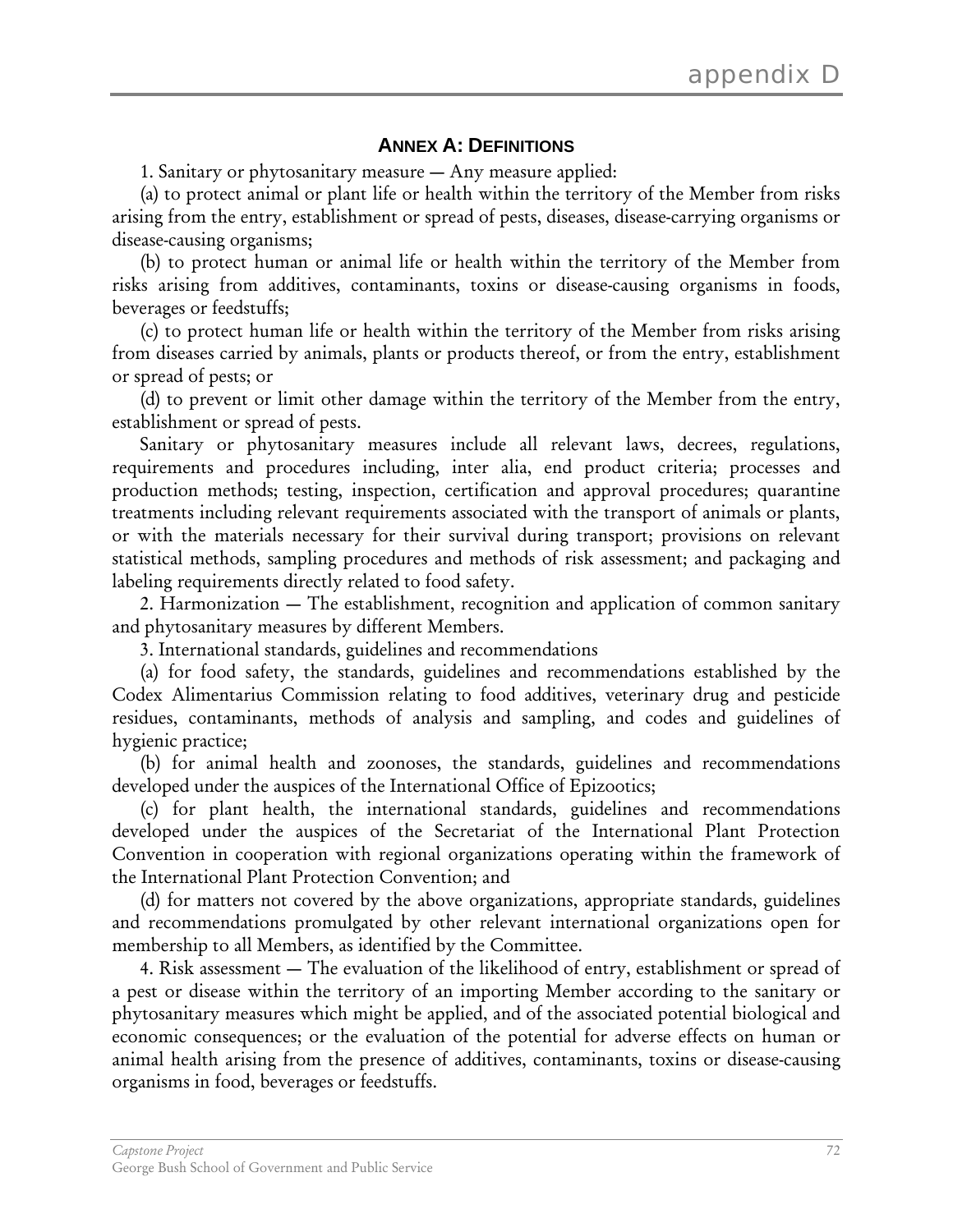5. Appropriate level of sanitary or phytosanitary protection — The level of protection deemed appropriate by the Member establishing a sanitary or phytosanitary measure to protect human, animal or plant life or health within its territory.

NOTE: Many Members otherwise refer to this concept as the "acceptable level of risk".

6. Pest— or disease-free area — An area, whether all of a country, part of a country, or all or parts of several countries, as identified by the competent authorities, in which a specific pest or disease does not occur.

NOTE: A pest— or disease-free area may surround, be surrounded by, or be adjacent to an area — whether within part of a country or in a geographic region which includes parts of or all of several countries -in which a specific pest or disease is known to occur but is subject to regional control measures such as the establishment of protection, surveillance and buffer zones which will confine or eradicate the pest or disease in question.

7. Area of low pest or disease prevalence — An area, whether all of a country, part of a country, or all or parts of several countries, as identified by the competent authorities, in which a specific pest or disease occurs at low levels and which is subject to effective surveillance, control or eradication measures.

## **ANNEX B: TRANSPARENCY OF SANITARY AND PHYTOSANITARY REGULATIONS PUBLICATION OF REGULATIONS**

1. Members shall ensure that all sanitary and phytosanitary regulations which have been adopted are published promptly in such a manner as to enable interested Members to become acquainted with them.

2. Except in urgent circumstances, Members shall allow a reasonable interval between the publication of a sanitary or phytosanitary regulation and its entry into force in order to allow time for producers in exporting Members, and particularly in developing country Members, to adapt their products and methods of production to the requirements of the importing Member.

## **ENQUIRY POINTS**

3. Each Member shall ensure that one enquiry point exists which is responsible for the provision of answers to all reasonable questions from interested Members as well as for the provision of relevant documents regarding:

(a) any sanitary or phytosanitary regulations adopted or proposed within its territory;

(b) any control and inspection procedures, production and quarantine treatment, pesticide tolerance and food additive approval procedures, which are operated within its territory;

(c) risk assessment procedures, factors taken into consideration, as well as the determination of the appropriate level of sanitary or phytosanitary protection;

(d) the membership and participation of the Member, or of relevant bodies within its territory, in international and regional sanitary and phytosanitary organizations and systems, as well as in bilateral and multilateral agreements and arrangements within the scope of this Agreement, and the texts of such agreements and arrangements.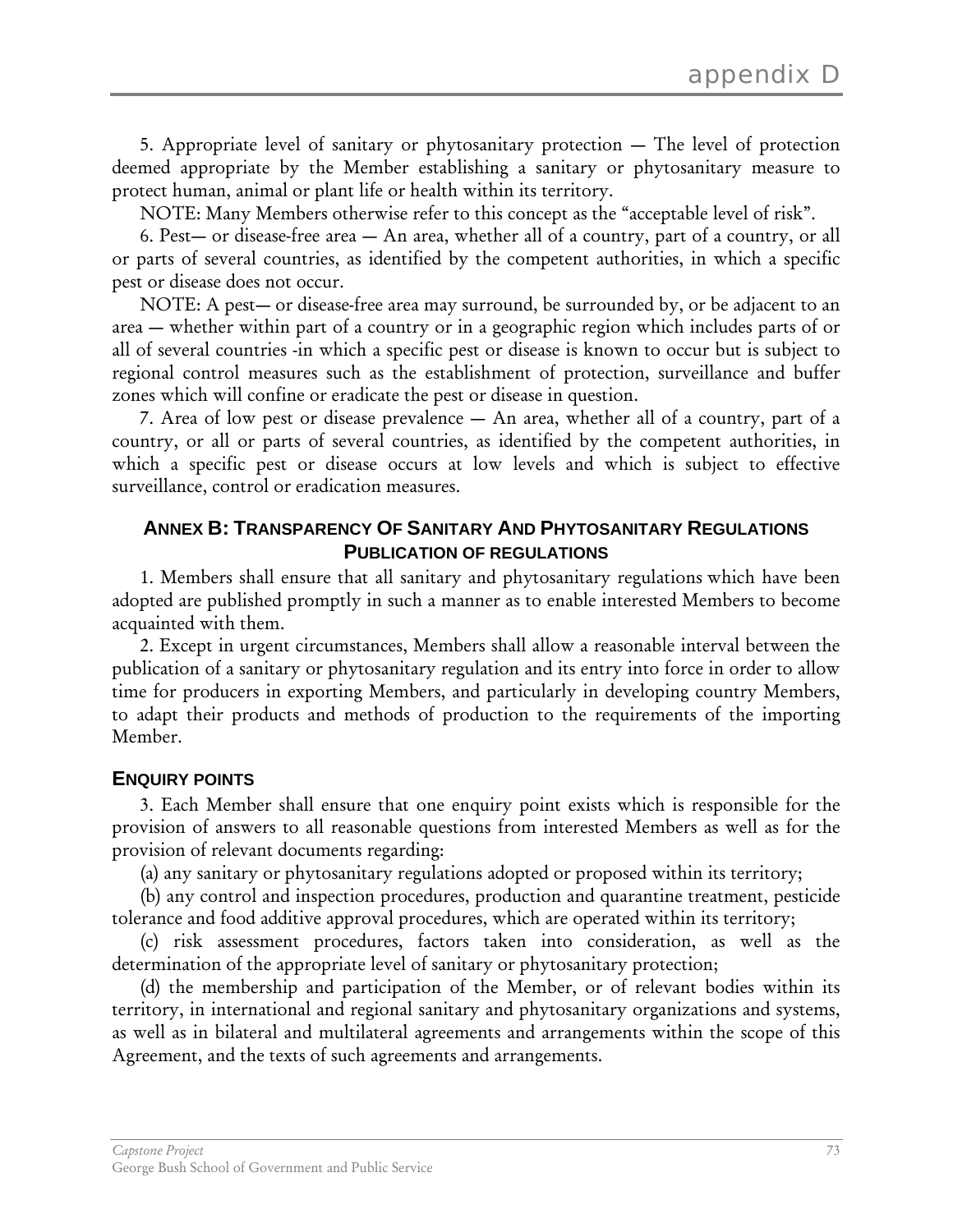## **4. MEMBERS SHALL ENSURE THAT WHERE COPIES OF DOCUMENTS ARE REQUESTED BY INTERESTED MEMBERS, THEY ARE SUPPLIED AT THE SAME PRICE (IF ANY), APART FROM THE COST OF DELIVERY, AS TO THE NATIONALS OF THE MEMBER CONCERNED.**

## **NOTIFICATION PROCEDURES**

5. Whenever an international standard, guideline or recommendation does not exist or the content of a proposed sanitary or phytosanitary regulation is not substantially the same as the content of an international standard, guideline or recommendation, and if the regulation may have a significant effect on trade of other Members, Members shall:

(a) publish a notice at an early stage in such a manner as to enable interested Members to become acquainted with the proposal to introduce a particular regulation;

(b) notify other Members, through the Secretariat, of the products to be covered by the regulation together with a brief indication of the objective and rationale of the proposed regulation. Such notifications shall take place at an early stage, when amendments can still be introduced and comments taken into account;

(c) provide upon request to other Members copies of the proposed regulation and, whenever possible, identify the parts which in substance deviate from international standards, guidelines or recommendations;

(d) without discrimination, allow reasonable time for other Members to make comments in writing, discuss these comments upon request, and take the comments and the results of the discussions into account.

6. However, where urgent problems of health protection arise or threaten to arise for a Member, that Member may omit such of the steps enumerated in paragraph 5 of this Annex as it finds necessary, provided that the Member:

(a) immediately notifies other Members, through the Secretariat, of the particular regulation and the products covered, with a brief indication of the objective and the rationale of the regulation, including the nature of the urgent problem(s);

(b) provides, upon request, copies of the regulation to other Members;

(c) allows other Members to make comments in writing, discusses these comments upon request, and takes the comments and the results of the discussions into account.

7. Notifications to the Secretariat shall be in English, French or Spanish.

8. Developed country Members shall, if requested by other Members, provide copies of the documents or, in case of voluminous documents, summaries of the documents covered by a specific notification in English, French or Spanish.

9. The Secretariat shall promptly circulate copies of the notification to all Members and interested international organizations and draw the attention of developing country Members to any notifications relating to products of particular interest to them.

10. Members shall designate a single central government authority as responsible for the implementation, on the national level, of the provisions concerning notification procedures according to paragraphs 5, 6, 7 and 8 of this Annex.

## **GENERAL RESERVATIONS**

11. Nothing in this Agreement shall be construed as requiring: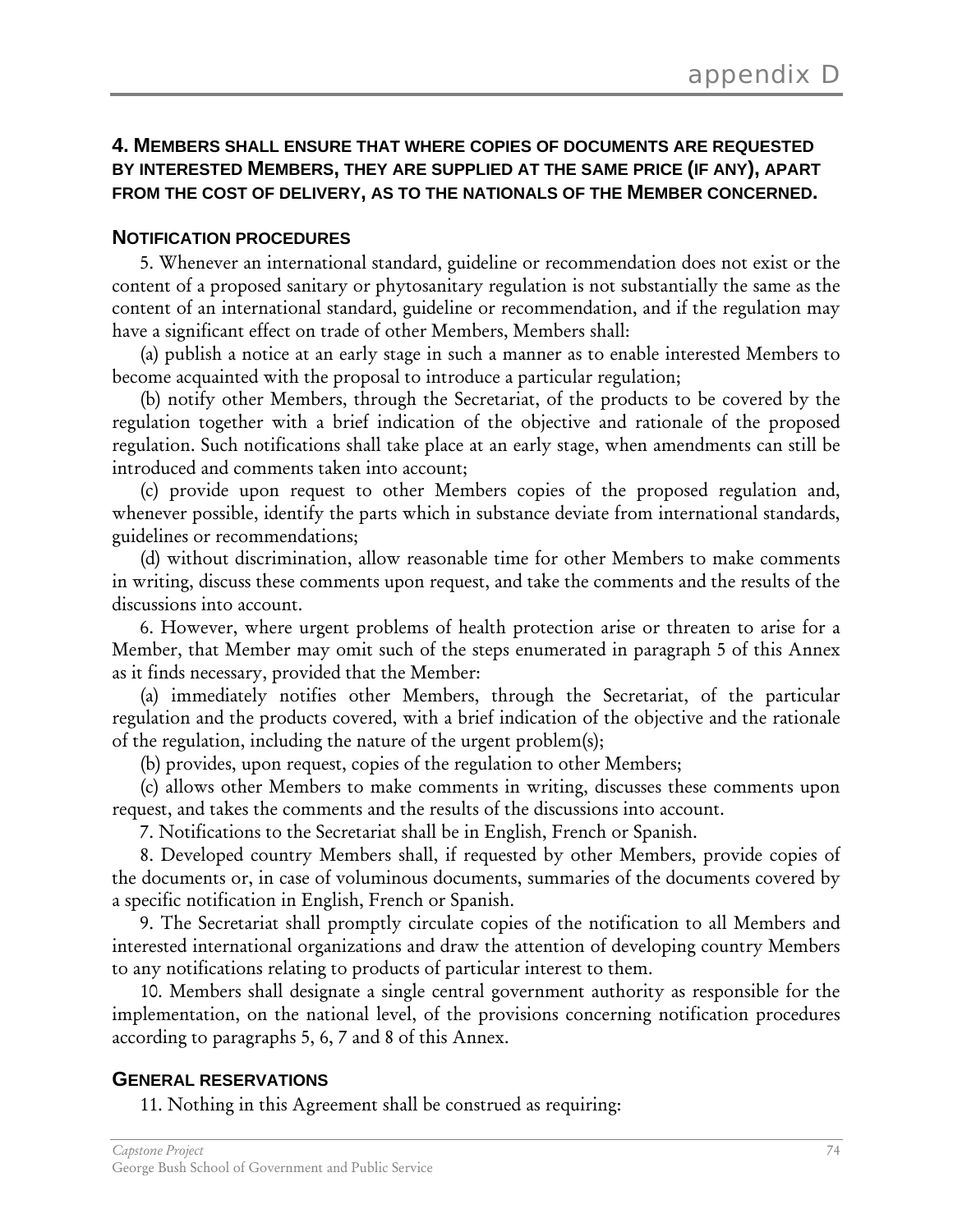(a) the provision of particulars or copies of drafts or the publication of texts other than in the language of the Member except as stated in paragraph 8 of this Annex; or

(b) Members to disclose confidential information which would impede enforcement of sanitary or phytosanitary legislation or which would prejudice the legitimate commercial interests of particular enterprises.

## **ANNEX C: CONTROL, INSPECTION AND APPROVAL PROCEDURES**

1. Members shall ensure, with respect to any procedure to check and ensure the fulfillment of sanitary or phytosanitary measures, that:

(a) such procedures are undertaken and completed without undue delay and in no less favorable manner for imported products than for like domestic products;

(b) the standard processing period of each procedure is published or that the anticipated processing period is communicated to the applicant upon request; when receiving an application, the competent body promptly examines the completeness of the documentation and informs the applicant in a precise and complete manner of all deficiencies; the competent body transmits as soon as possible the results of the procedure in a precise and complete manner to the applicant so that corrective action may be taken if necessary; even when the application has deficiencies, the competent body proceeds as far as practicable with the procedure if the applicant so requests; and that upon request, the applicant is informed of the stage of the procedure, with any delay being explained;

(c) information requirements are limited to what is necessary for appropriate control, inspection and approval procedures, including for approval of the use of additives or for the establishment of tolerances for contaminants in food, beverages or feedstuffs;

(d) the confidentiality of information about imported products arising from or supplied in connection with control, inspection and approval is respected in a way no less favorable than for domestic products and in such a manner that legitimate commercial interests are protected;

(e) any requirements for control, inspection and approval of individual specimens of a product are limited to what is reasonable and necessary;

(f) any fees imposed for the procedures on imported products are equitable in relation to any fees charged on like domestic products or products originating in any other Member and should be no higher than the actual cost of the service;

(g) the same criteria should be used in the sitting of facilities used in the procedures and the selection of samples of imported products as for domestic products so as to minimize the inconvenience to applicants, importers, exporters or their agents;

(h) whenever specifications of a product are changed subsequent to its control and inspection in light of the applicable regulations, the procedure for the modified product is limited to what is necessary to determine whether adequate confidence exists that the product still meets the regulations concerned; and

(i) a procedure exists to review complaints concerning the operation of such procedures and to take corrective action when a complaint is justified.

Where an importing Member operates a system for the approval of the use of food additives or for the establishment of tolerances for contaminants in food, beverages or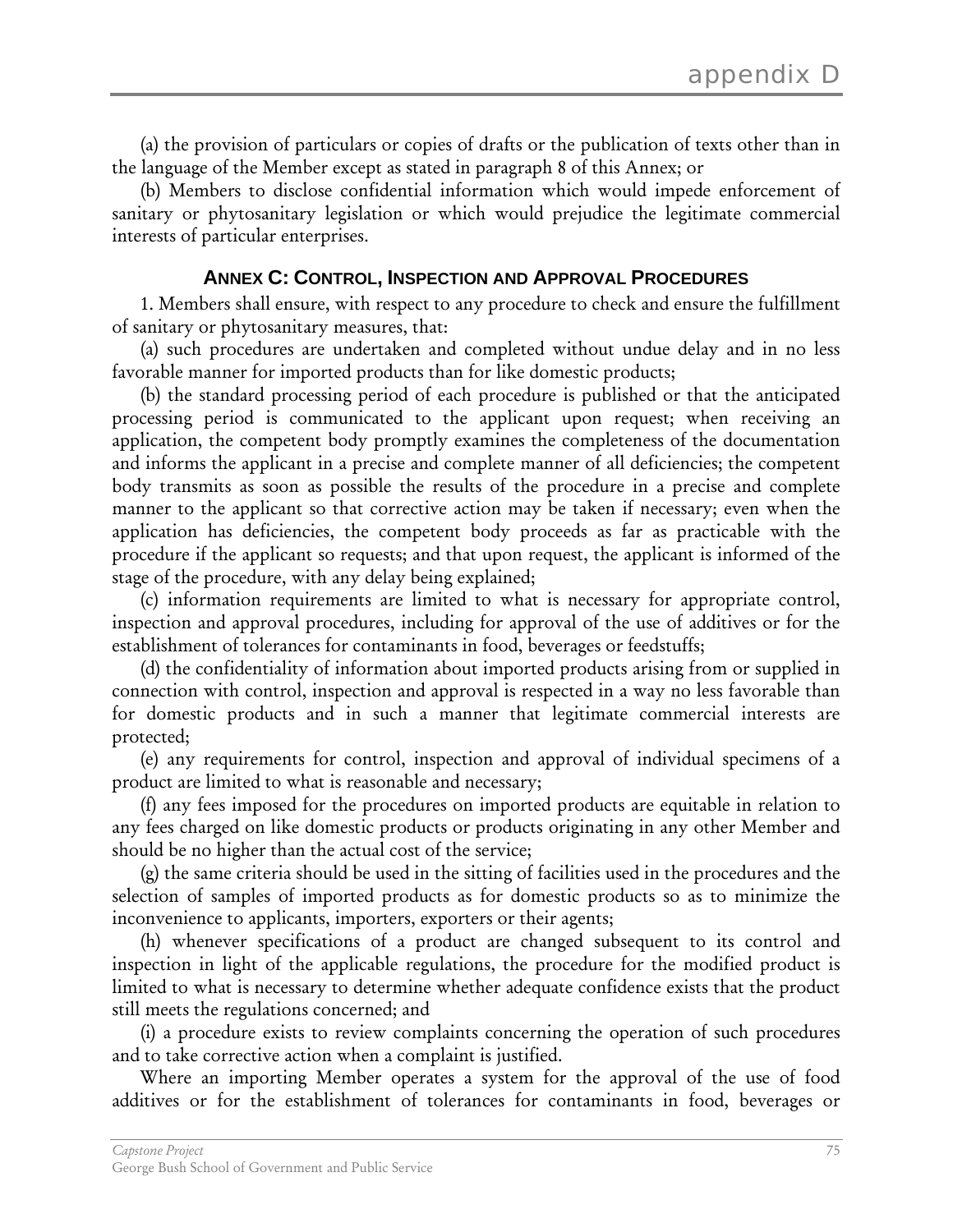feedstuffs which prohibits or restricts access to its domestic markets for products based on the absence of an approval, the importing Member shall consider the use of a relevant international standard as the basis for access until a final determination is made.

2. Where a sanitary or phytosanitary measure specifies control at the level of production, the Member in whose territory the production takes place shall provide the necessary assistance to facilitate such control and the work of the controlling authorities.

3. Nothing in this Agreement shall prevent Members from carrying out reasonable inspection within their own territories.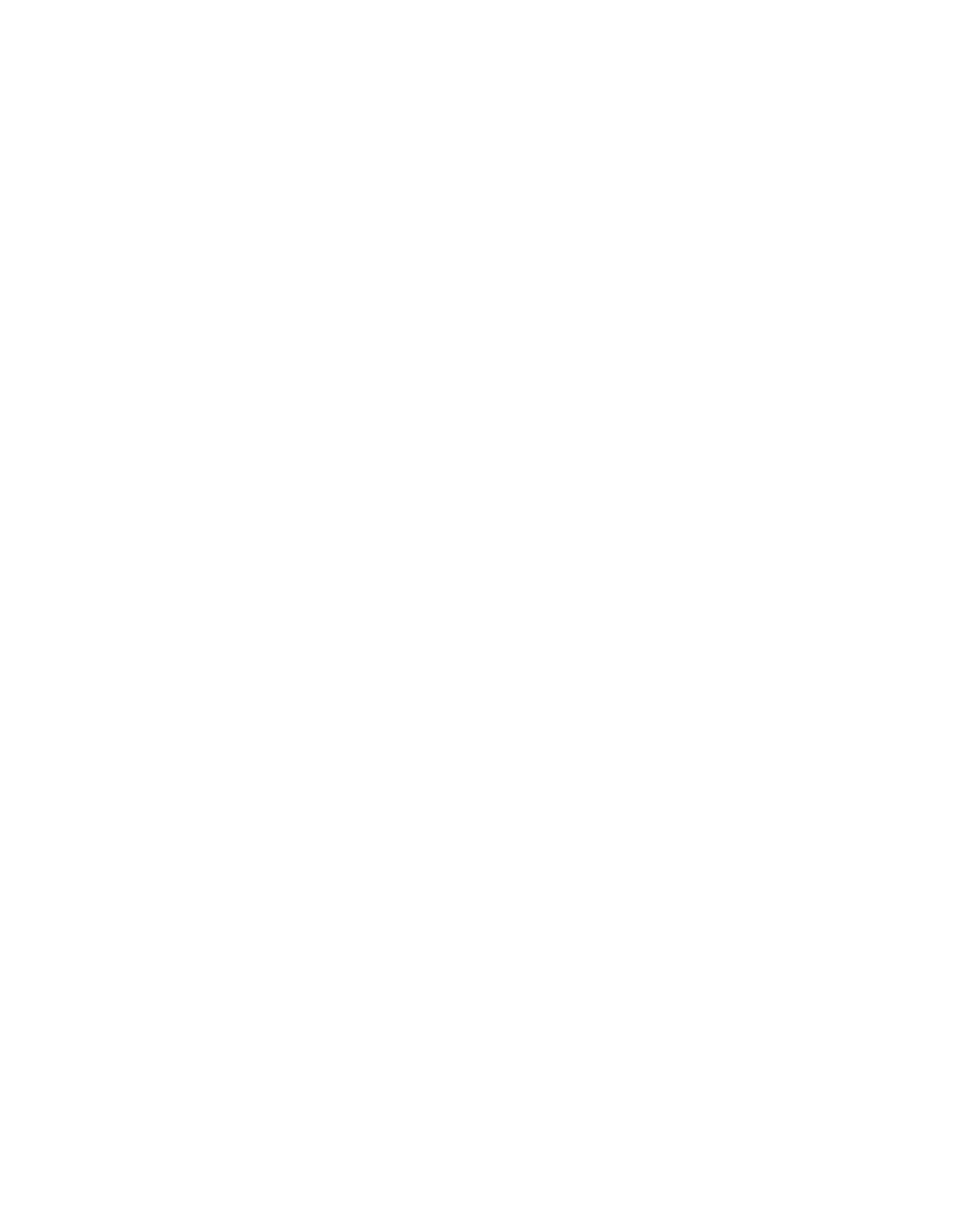## Appendix E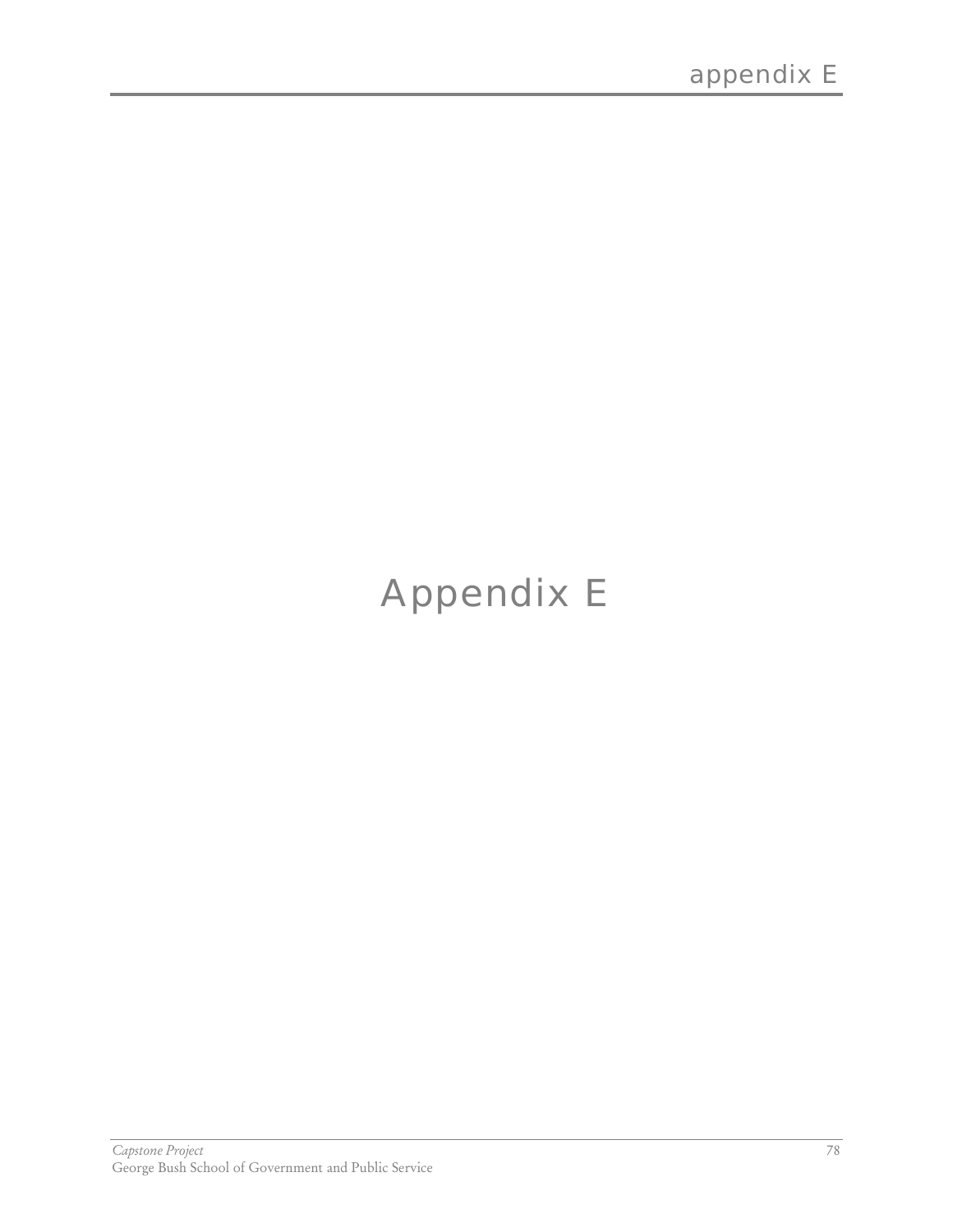## **GLOSSARY AND ACRONYMS<sup>3</sup>**

#### **BARRIERS TO TRADE**

Restrictions on international trade such as quotas or tariffs that prevent a firm from making an international purchase or sale.

#### **BILATERAL TRADE AGREEMENT**

A trade agreement that two countries undertake, often to reduce tariffs and quotas on items between themselves. They are free to implement different trade policies with respect to other countries.

#### **DETECTION SURVEY<sup>\*</sup>**

Survey conducted in an area to determine if pests are present

#### **DEVELOPING COUNTRY**

Another name for a low-income country or middle-income country, that is, a country with a relatively low or middle level of per capita income.

#### **EQUIVALENCE\***

The situation of phytosanitary measures, which are not identical but have the same effect.

#### **EXOTIC\***

Not native to a particular country, ecosystem or ecoarea (applied to organisms intentionally or accidentally introduced as a result of human activities). As the Code is directed at the introduction of biological control agents from one country to another, the term "exotic" is used for organisms not native to a country.

#### **FAST TRACK AUTHORITY**

Procedures designed to facilitate negotiation of trade agreements. In the U.S., fast track authority gives the President the power to negotiate a trade agreement and submit it to Congress for approval or disapproval without amendment.

#### **FOOD AND AGRICULTURE ORGANIZATION (FAO)**

An organization of the United Nations, founded in 1945, whose objectives are to raise levels of nutrition and standards of living, to improve agricultural productivity, to better the living conditions of rural populations, and to conserve natural resources. FAO conducts agricultural research, provides development assistance, collects and disseminates information, and provides policy advice to governments.

#### **FREE TRADE**

<sup>&</sup>lt;sup>3</sup> The term and definitions in this glossary are taken directly from www.agtrade.org/glossary.htm unless otherwise noted.

<sup>∗</sup> Denotes terms and definitions taken directly from FAO Glossary of Phytosanitary Terms, April 2002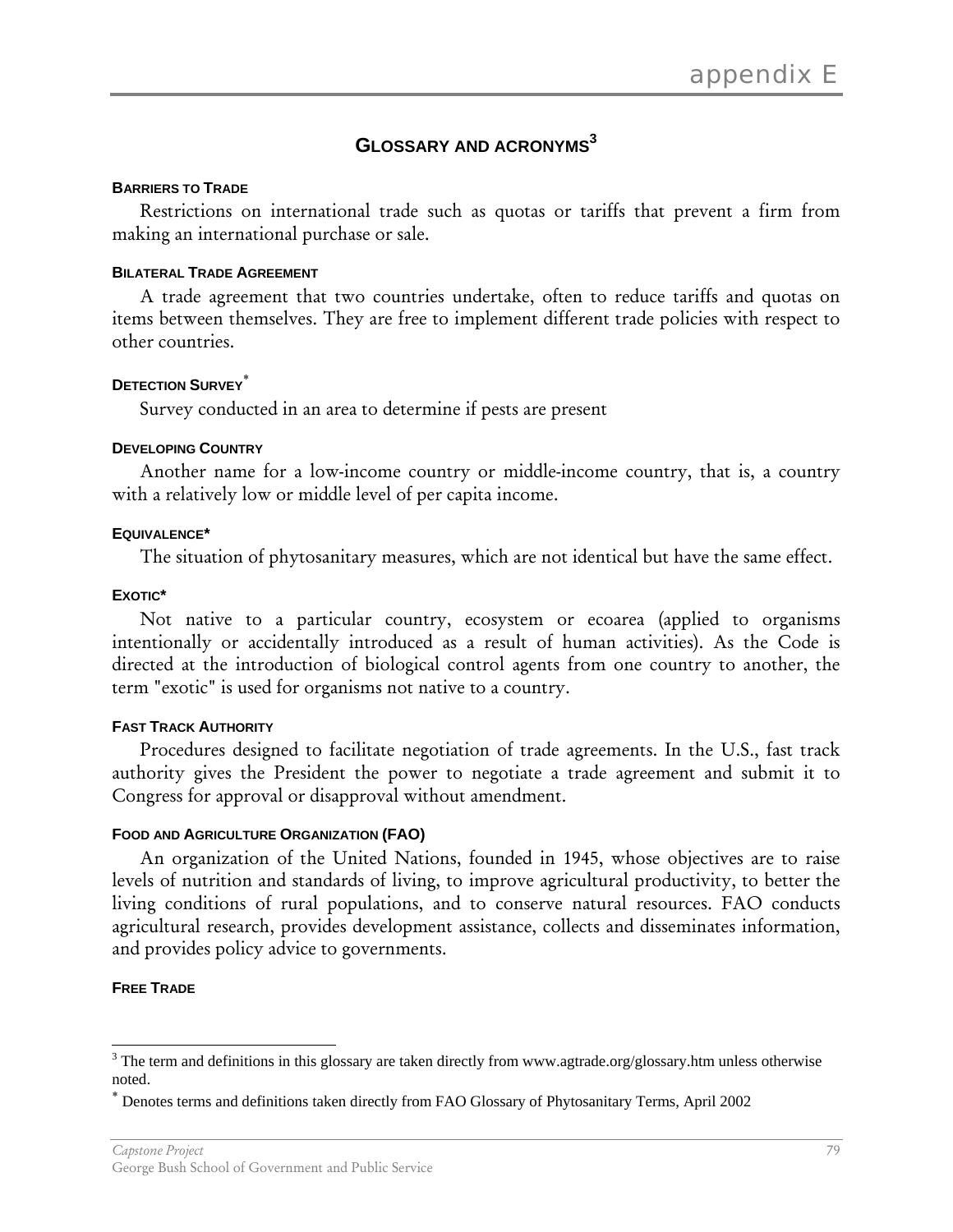When two or more countries agree to drastically diminish, if not eliminate, tariffs and quotas between themselves on some or all goods. However, each country is free to pursue independent policies with respect to the rest of the world.

#### **GENERAL AGREEMENT ON TARIFFS AND TRADE (GATT)**

A series of international agreements first begun in 1947 aimed at gradually liberalizing international trade in goods and services. Also refers to the organization set up in Geneva to implement and enforce these agreements. The eighth and most recent round of trade negotiations under the GATT lasted from 1986 to 1994 and was called the Uruguay Round.

#### **HARMONIZATION\***

The establishment, recognition and application by different countries of phytosanitary measures based on common standards

#### **INFRASTRUCTURE**

The capital embodied in transportation (roads, railways, waterways, etc.), communications (telephones, radios, televisions, etc.), electricity, water supplies, sanitation, and financial institutions.

#### **INSPECTION\***

Official visual examination of plants, plant products or other regulated articles to determine if pests are present and/or to determine compliance with phytosanitary regulations.

#### **INTRODUCTION\***

The entry of a pest resulting in its establishment

#### **LESS-DEVELOPED COUNTRY**

Another name for a low-income country or middle-income country, that is, a country with a relatively low or middle level of per capita income.

#### **MONITORING\***

An official ongoing process to verify phytosanitary situations

#### **NON-TARIFF TRADE BARRIER**

Regulations used by governments to restrict imports from, and exports to, other countries, including embargoes, import quotas, and technical barriers to trade.

#### **NORTH AMERICAN FREE TRADE AGREEMENT (NAFTA)**

An agreement implemented in 1994 committing Canada, the U.S., and Mexico to the elimination of all tariffs, quotas, and other trade barriers between them before 2009. Trade relations with other countries are unaffected by NAFTA.

#### **PEST\***

Any species, strain or biotype of plant, animal or pathogenic agent injurious to plants or plant products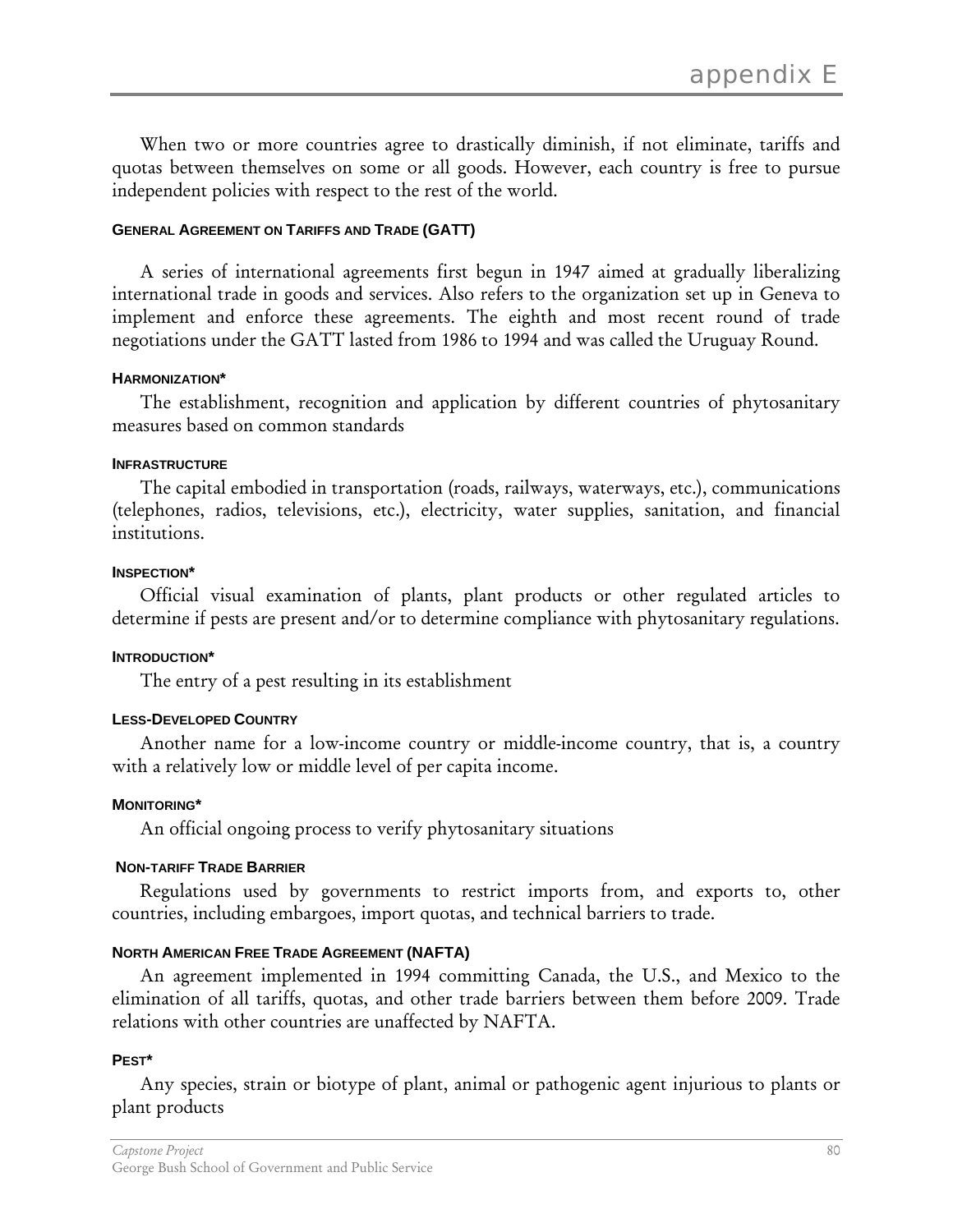#### **PEST FREE AREA\***

An area in which a specific pest does not occur as demonstrated by scientific evidence and in which, where appropriate, this condition is being officially maintained

#### **PEST RISK ANALYSIS\***

The process of evaluating biological or other scientific and economic evidence to determine whether a pest should be regulated and the strength of any phytosanitary measures to be taken against it

#### **PROTECTIONISM**

The practice of shielding domestic firms by using tariffs, quotas, or other trade barriers to discourage imports. Usually substantial output inefficiencies follow and consumer welfare decreases.

#### **PHYTOSANITARY CERTIFICATION\***

Use of phytosanitary procedures leading to the issue of a Phytosanitary Certificate

#### **PHYTOSANITARY MEASURE\***

Any legislation, regulation or official procedure having the purpose to prevent the introduction and/or spread of quarantine pests, or to limit the economic impact of regulated non-quarantine pests

#### **PHYTOSANITARY PROCEDURE\***

Any officially prescribed method for implementing phytosanitary regulations including the performance of inspections, tests, surveillance or treatments in connection with regulated pests

#### **POINT OF ENTRY\***

Airport, seaport or land border point officially designated for the importation of consignments, and/or entrance of passengers

#### **SURVEIILANCE\***

An official process, which collects and records data on pest occurrence or absence by survey, monitoring or other procedures

#### **SURVEY\***

An official procedure conducted over a defined period of time to determine the characteristics of a pest population or to determine which species occur in an area

#### **TRANSPARENCY\***

The principle of making available, at the international level, phytosanitary measures and their rationale

#### **WORLD TRADE ORGANIZATION (WTO)**

An organization based in Geneva set up in 1995 to implement and enforce the Uruguay Round Agreement. Replaces the General Agreement on Tariffs and Trade (GATT). WTO establishes the legal and institutional foundations of the international trading system. It